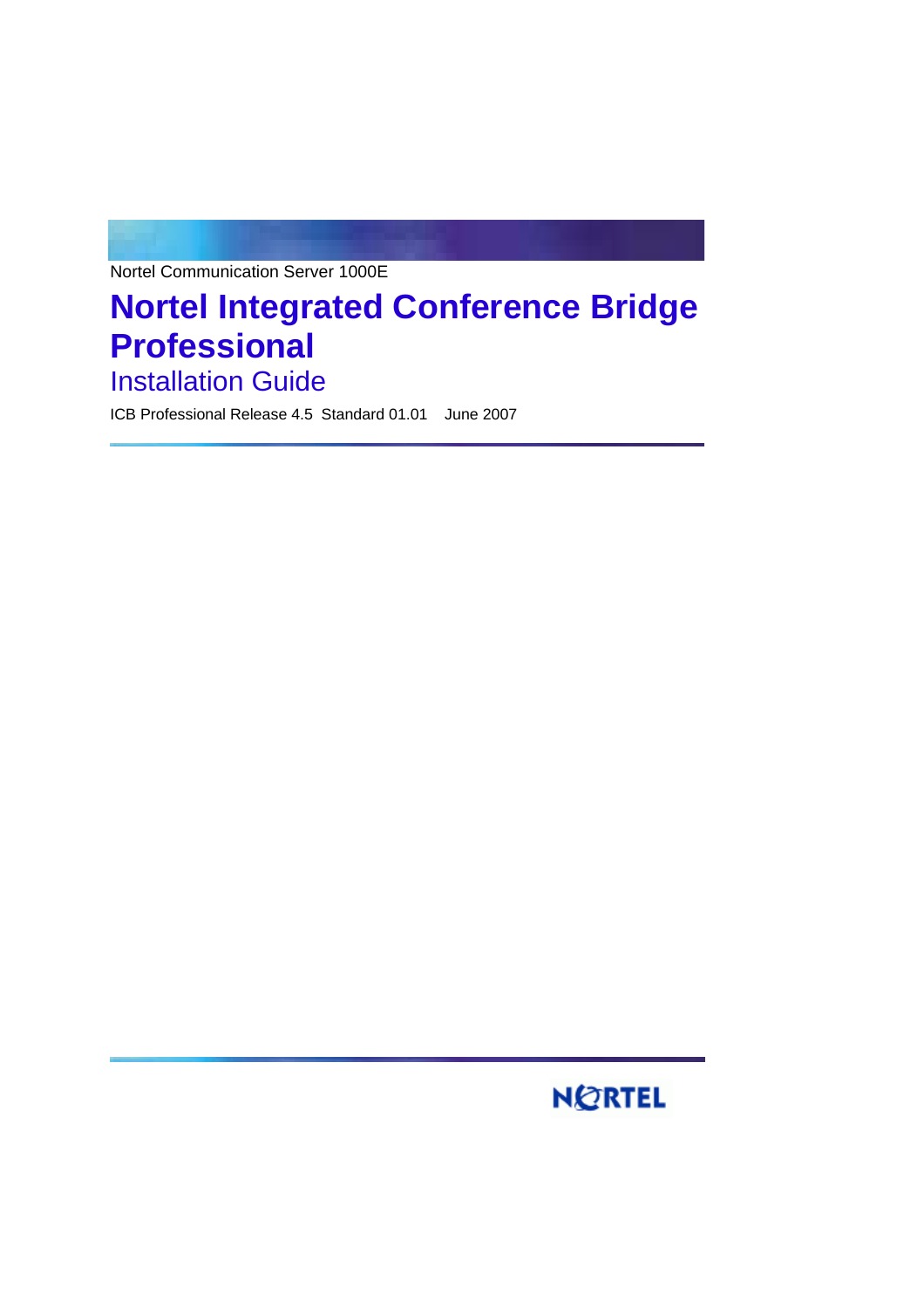Nortel Communication Server 1000E

# **Nortel Integrated Conference Bridge Professional**  Installation Guide

Copyright © 2007 Nortel Networks

All Rights Reserved

The information in this document is subject to change without notice. The statements, configurations, technical data, and recommendations in this document are believed to be accurate and reliable, but are presented without express or implied warranty. Users must take full responsibility for their applications of any products specified in this document. The information in this document is proprietary to Nortel Networks.

This equipment has been tested and found to comply with the limits for a Class A digital device pursuant to Part 15 of the FCC Rules, and the radio interference regulations of the Canadian Department of Communications. These limits are designed to provide reasonable protection against harmful interference when the equipment is operated in a commercial environment. This equipment generates, uses, and can radiate radio frequency energy and, if not installed and used in accordance with the instruction manual, may cause harmful interference to radio communications. Operation of this equipment in a residential area is likely to cause harmful interference in which case the user will be required to correct the interference at the user's own expense. Allowing this equipment to be operated in such a manner as to not provide for proper answer supervision is a violation of Part 68 of the FCC Rules, Docket No. 89-114, 55FR46066.

\*Nortel Networks, the Nortel Networks logo, MAP, Meridian, Meridian 1, MSL, Nortel, Northern Telecom, NT, SL-1, SL-100, Succession, and SuperNode are trademarks of Nortel Networks.

Publication number: Product Release: **ICB Professional Release 4.5** Document Release: **Standard 01.01** Date: **June 2007**

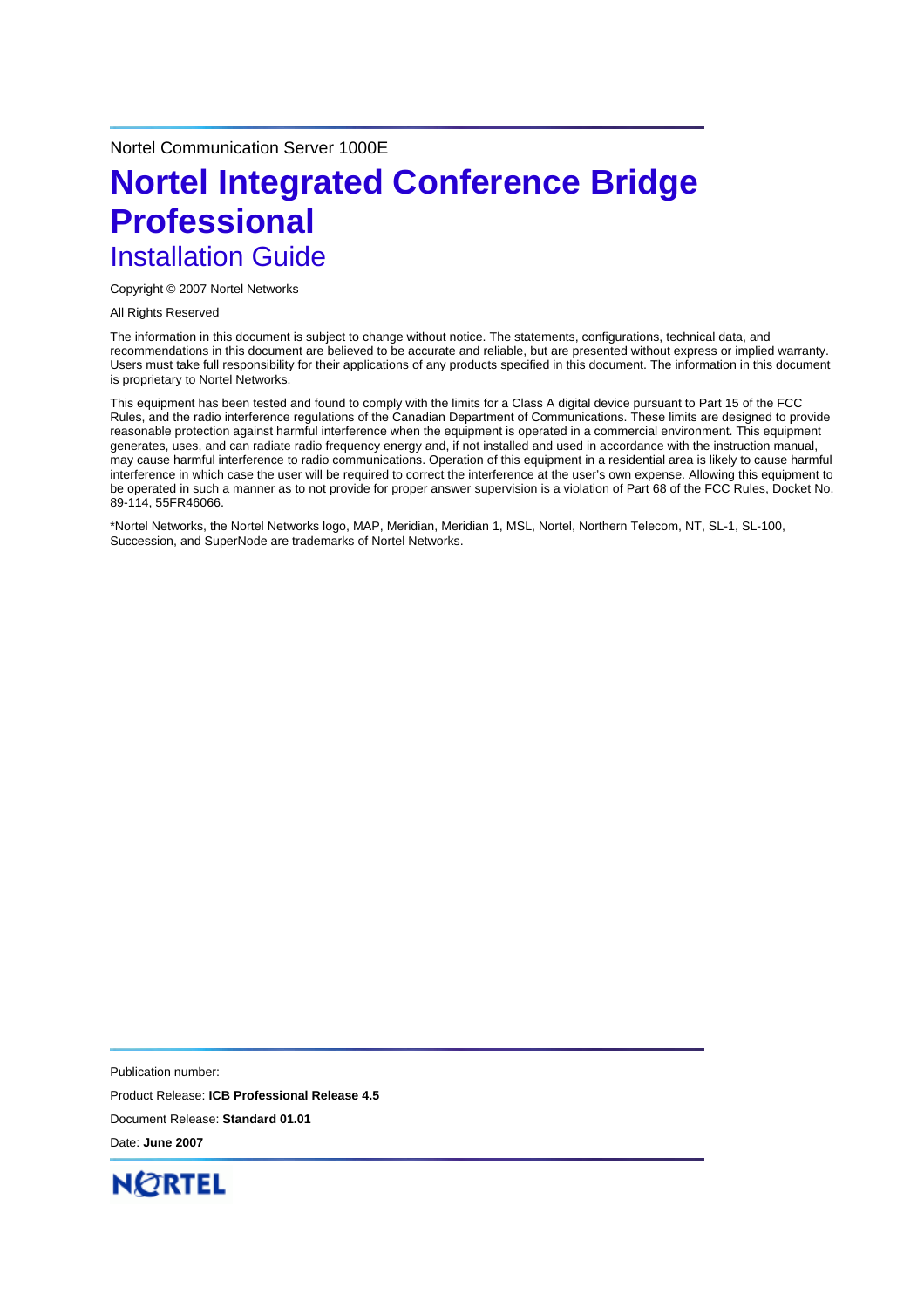# <span id="page-2-0"></span>**Publication history**

| <b>May 2007</b>  | Version 00.01 ICB Professional Release 4.5, Preliminary,<br>Updated for internal review.              |
|------------------|-------------------------------------------------------------------------------------------------------|
| <b>June 2007</b> | Version 01.01 ICB Professional Release 4.5, Standard, Updated<br>$\frac{1}{2}$ after internal review. |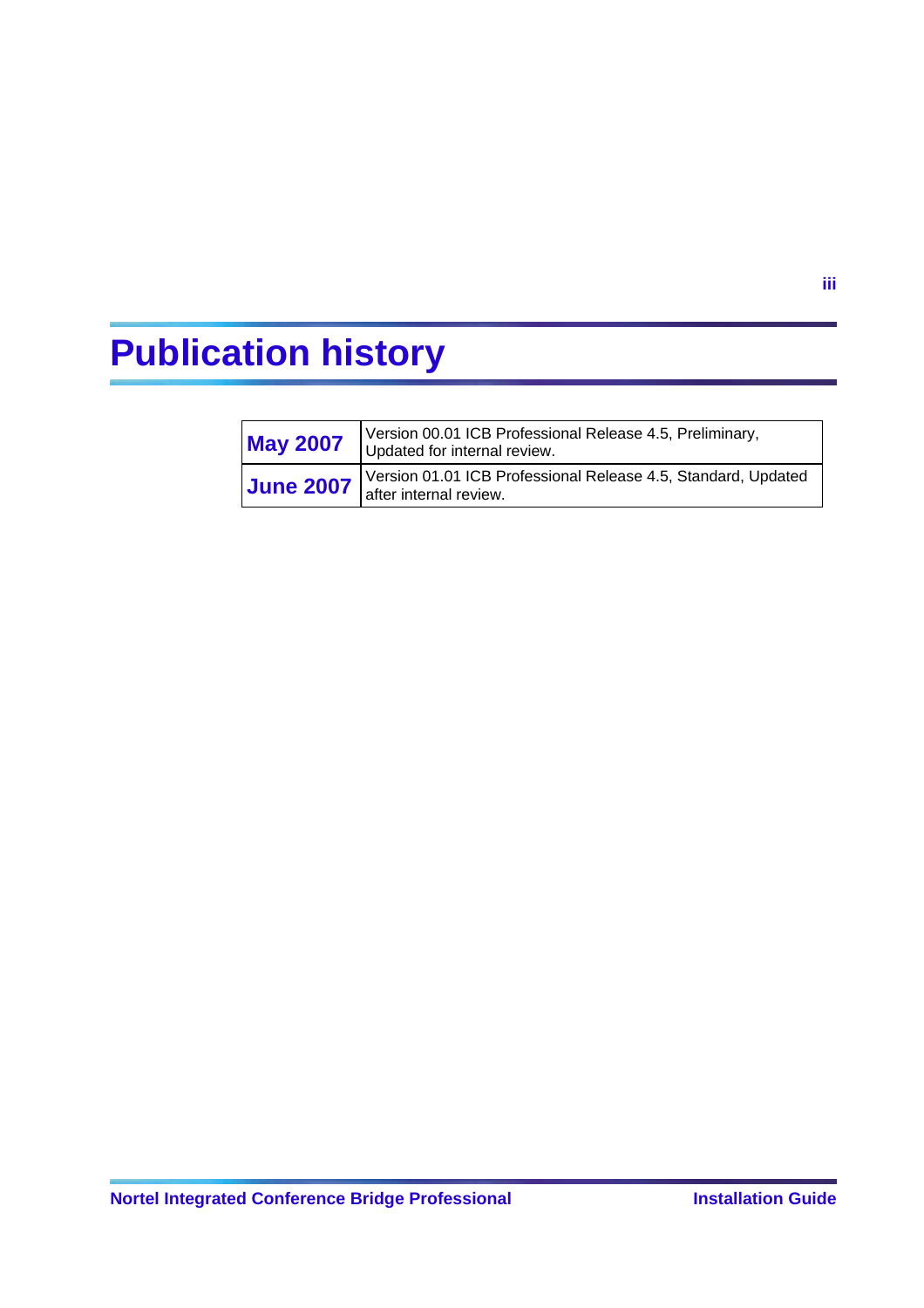# **Contents**

| <b>Publication history</b>                         |                | Ϊij            |
|----------------------------------------------------|----------------|----------------|
| <b>About this document</b>                         |                | xi             |
| <b>Product Overview</b>                            |                | 1              |
| <b>Installation and Configuration</b>              |                | $\overline{7}$ |
| Installation and Configuration Overview            | 7              |                |
| ICB Professional Package Contents                  | $\overline{7}$ |                |
| Unpacking and Inspection                           | 8              |                |
| Assembling the ICB Professional                    | 8              |                |
| <b>ICB Professional Connectors and Cables</b>      | 9              |                |
| Connecting the ICB Professional Cables             | 9              |                |
| <b>System Configuration</b>                        | 12             |                |
| Initial Setup by CLI                               | 12             |                |
| Configuration using Install Wizard                 | 17             |                |
| Outlook Integration Installation                   | 21             |                |
| Obtaining ICB Professional form files              | 21             |                |
| Publishing ICBP Files in an Organizational library | 22             |                |
| <b>External Switch Definitions</b>                 | 24             |                |
| Verifying System Connectivity                      | 24             |                |
| Scheduling a Test Conference                       | 24             |                |
| <b>Testing a Conference</b>                        | 25             |                |
| <b>Administration Functions and Features</b>       |                | 27             |
| Introduction                                       | 27             |                |
| Administration by Web Browser                      | 27             |                |
| <b>Top Toolbar Functions</b>                       | 28             |                |
| Install Wizard                                     | 28             |                |
| Attributes                                         | 35             |                |
| <b>User Administration</b>                         | 38             |                |
| Always On Conferences                              | 39             |                |
| Call-Out Groups                                    | 40             |                |
| Reports                                            | 40             |                |
| <b>Backups</b>                                     | 41             |                |
| Restore                                            | 41             |                |
| Upgrades                                           | 41             |                |
| Command Line Interface (CLI)                       | 42             |                |
| User Login                                         | 42             |                |
| User Interface Navigation                          | 43             |                |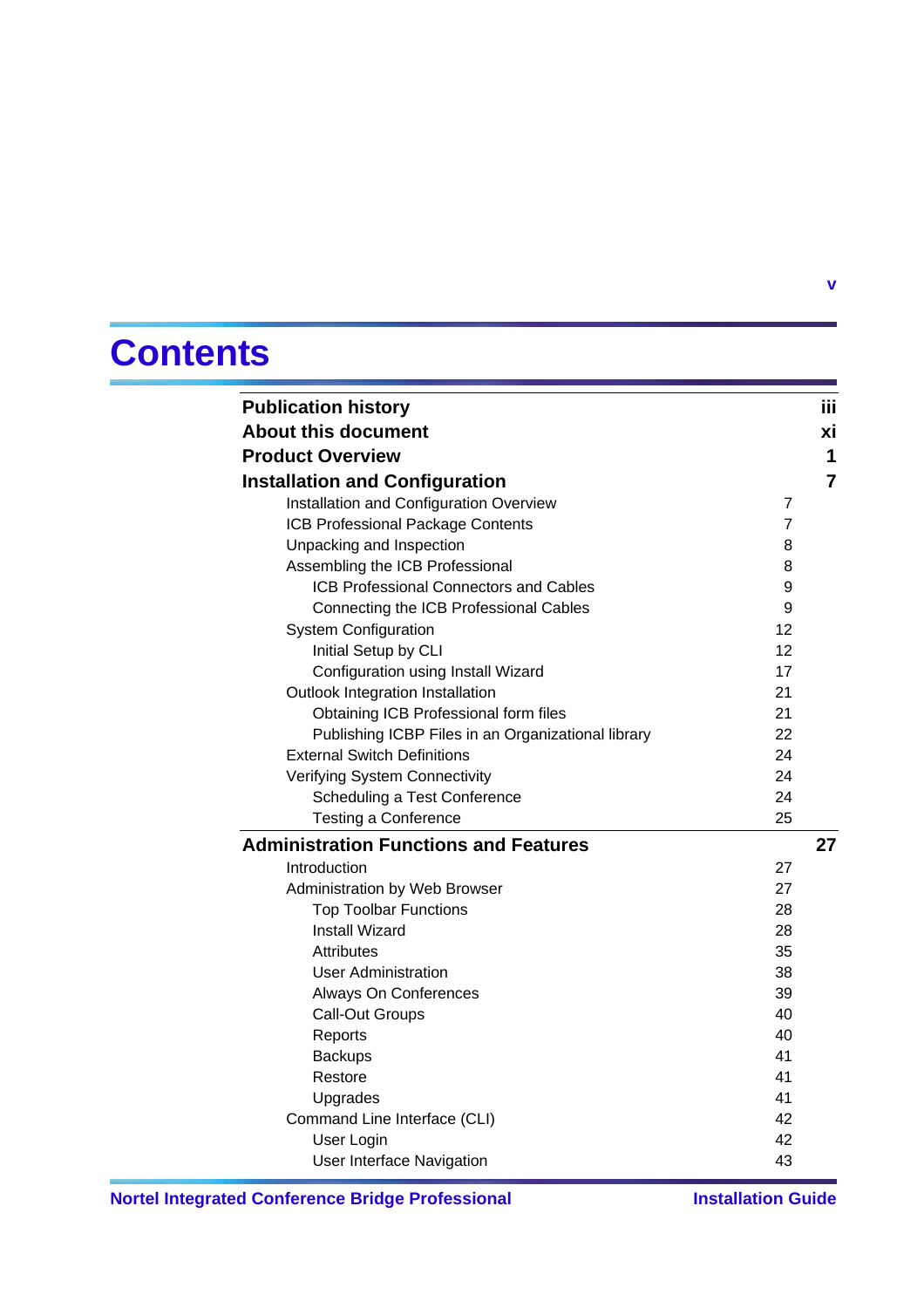| <b>List of Terms</b>                     | 75 |
|------------------------------------------|----|
| <b>Succession Systems</b>                | 65 |
| ICB Professional Installation at CS1000E | 65 |
| Software Packaging                       | 65 |
| <b>Supported Nortel Systems</b>          | 65 |
| <b>Access Permissions</b>                | 59 |
| Background                               | 58 |
| <b>Password Security</b>                 | 58 |
| <b>FTP</b>                               | 58 |
| <b>TELNET</b>                            | 58 |
| Modem Connection                         | 58 |
| CLI over Web Browser Interface           | 57 |
| <b>Support Tools</b>                     | 57 |
| <b>Main Menu</b>                         | 45 |
|                                          |    |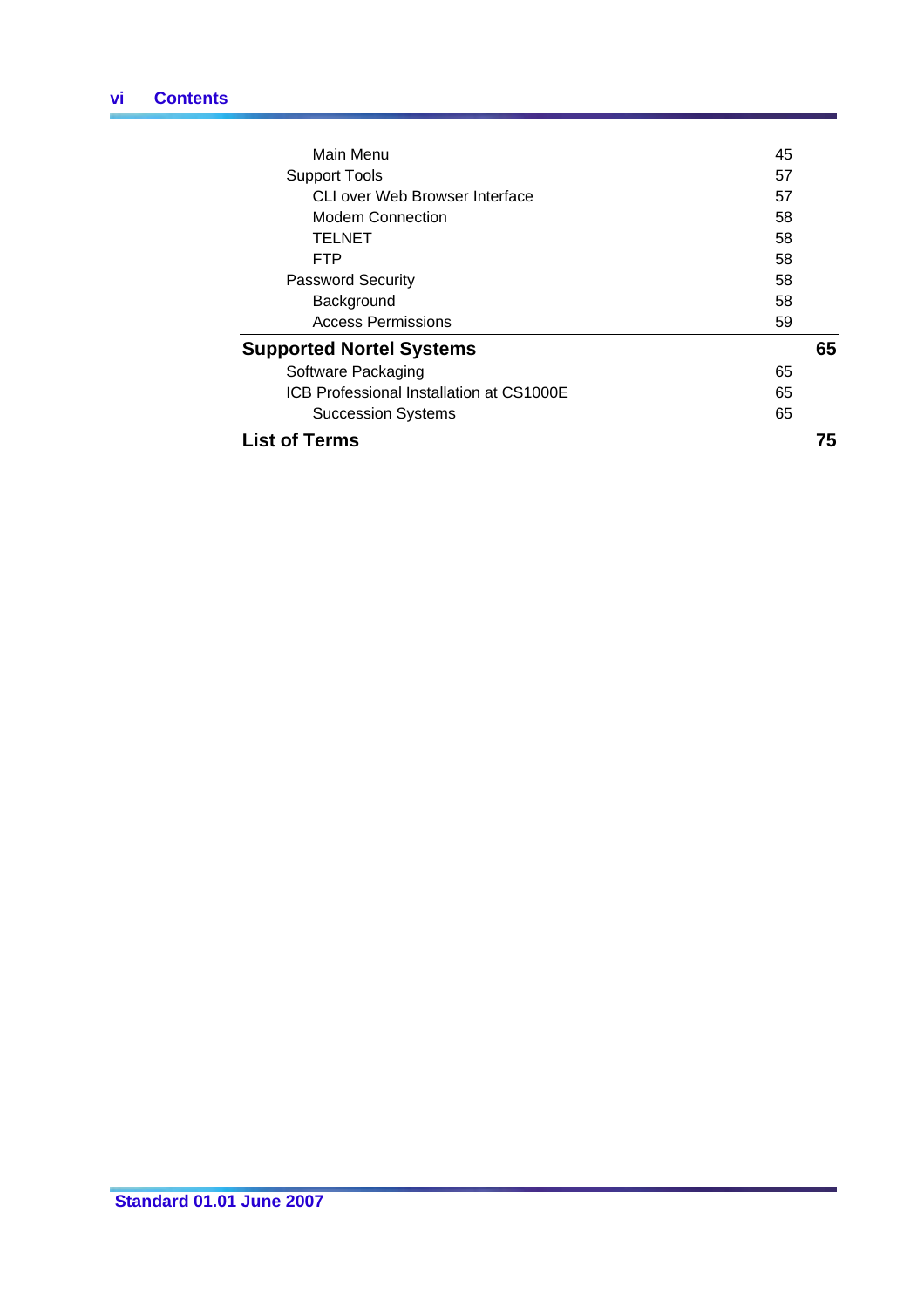# **List of Figures**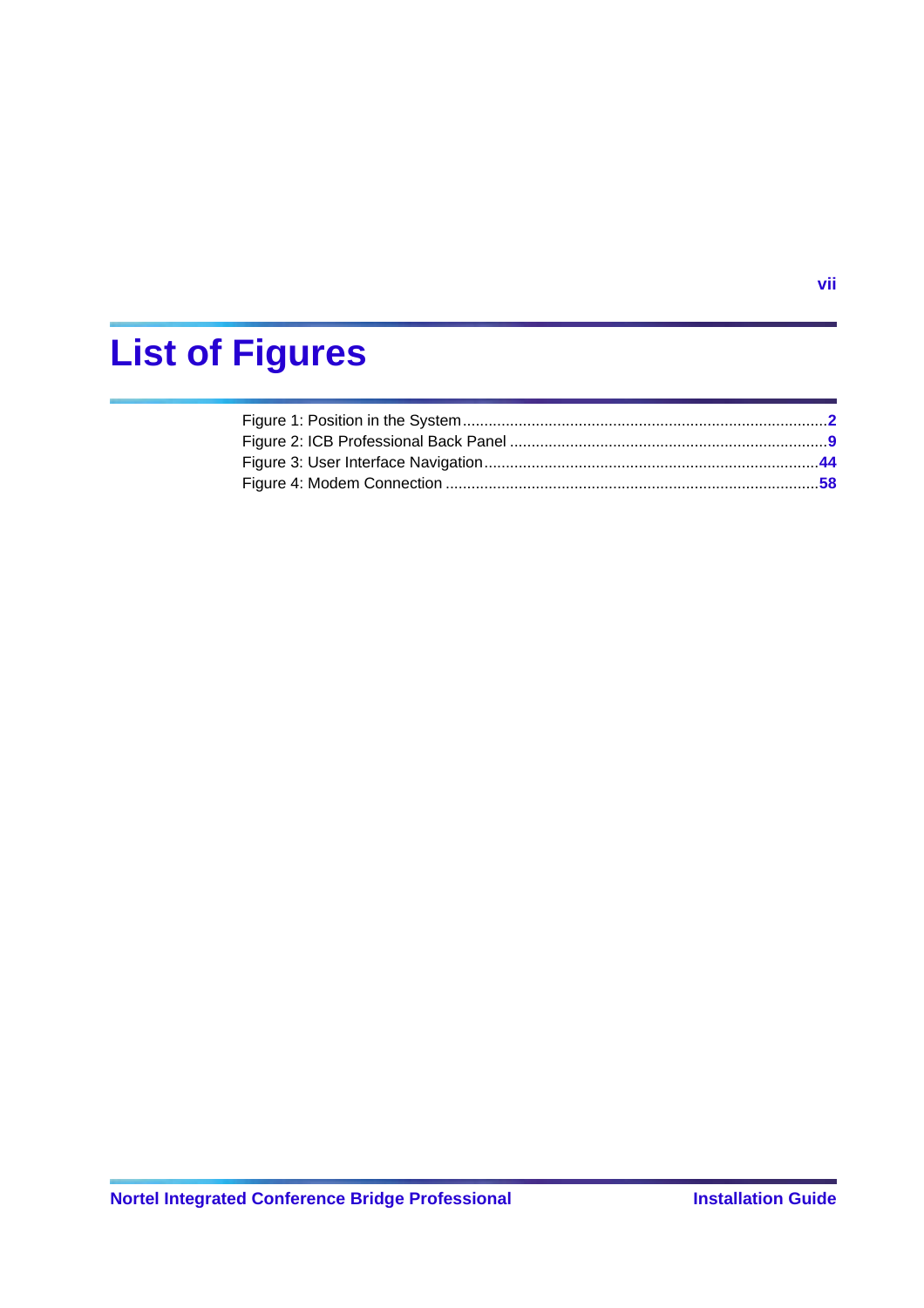# **List of Tables**

| Table 26: LD 17 - CONFIGURATION - CEQU (Change to Common Equipment                  |  |
|-------------------------------------------------------------------------------------|--|
|                                                                                     |  |
| Table 27: LD 17 - CONFIGURATION ADAN (Action Device and Number)66                   |  |
|                                                                                     |  |
|                                                                                     |  |
|                                                                                     |  |
|                                                                                     |  |
| Table 32: LD 60 - Digital Trunk Interface and Primary Rate Interface Diagnostic  68 |  |
|                                                                                     |  |
|                                                                                     |  |
| Table 35: LD 87 - Dialing network definition (Coordinated Dialing Plan) 69          |  |
|                                                                                     |  |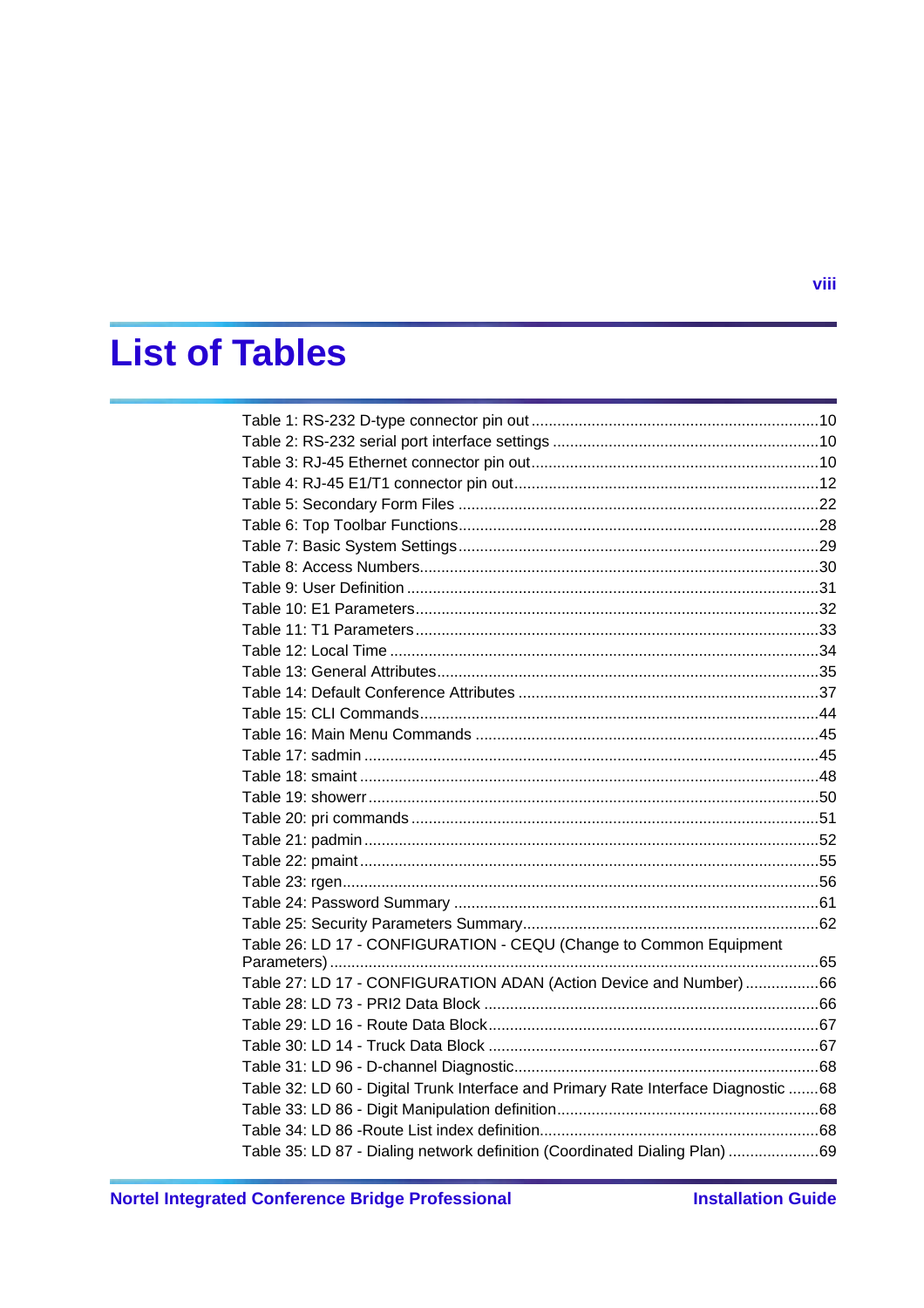# **List of Tables ix**

| Table 37: LD 17 - CONFIGURATION - CEQU (Change to Common Equipment                 |  |
|------------------------------------------------------------------------------------|--|
|                                                                                    |  |
| Table 38: LD 17 - CONFIGURATION ADAN (Action Device and Number)70                  |  |
|                                                                                    |  |
|                                                                                    |  |
|                                                                                    |  |
|                                                                                    |  |
| Table 43: LD 60 - Digital Trunk Interface and Primary Rate Interface Diagnostic 72 |  |
|                                                                                    |  |
|                                                                                    |  |
| Table 46: LD 87 - Dialing Network definition (Coordinated Dialing Plan)73          |  |
|                                                                                    |  |
|                                                                                    |  |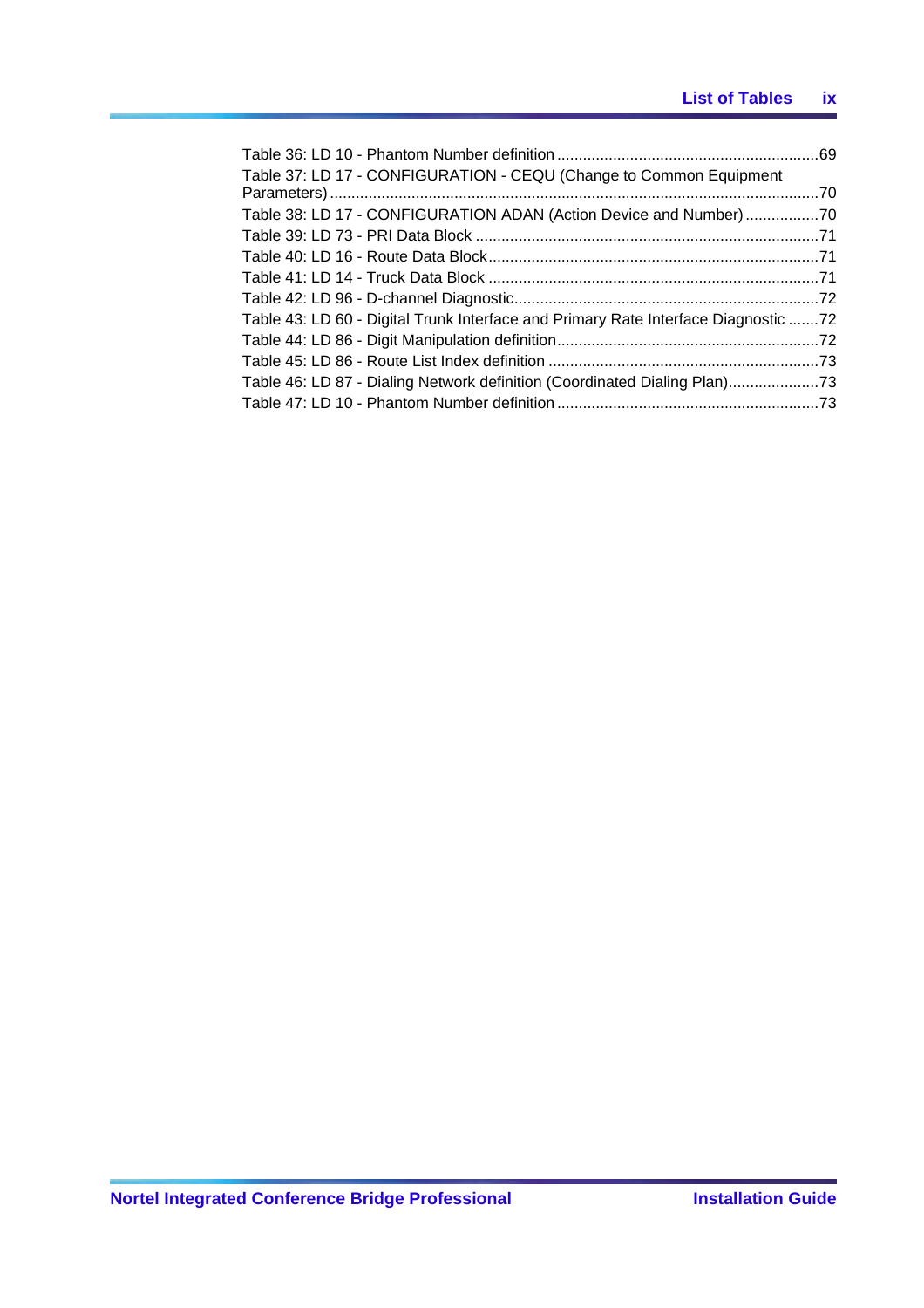# <span id="page-8-0"></span>**About this document**

The Nortel Integrated Conference Bridge Professional (ICB Professional) release 4.5 Installation Guide is intended for use by system installation professionals. Installers should use this document to guide them on how to install and configure the Nortel ICB Professional.

This document references the *ICB Professional System Administration Guide* and the ICB Professional User Guide. The installation technician should have easy access to both *Guides*.

It is assumed that the installation technician is familiar with standard network and telephony communication concepts, terminology and procedures. These topics are not referenced here.

It is also assumed that the necessary electrical, network and telephony communication infrastructures are in place.

# **Structure**

This document contains the following sections:

- **Product Overview** (page [1](#page-9-0)) Describes the features, capacity, and general operation of the ICB Professional.
- **Installation and Configuration** (page [7](#page-14-0)) Describes the steps necessary to install and configure the ICB Professional.
- **Administration Functions and Features** (page [27](#page-34-0)) Provides an overview of basic administrative steps.
- **Supported Nortel Systems** (page [65](#page-72-0)) Provides the configuration instructions needed for Nortel Succession system CS1000E.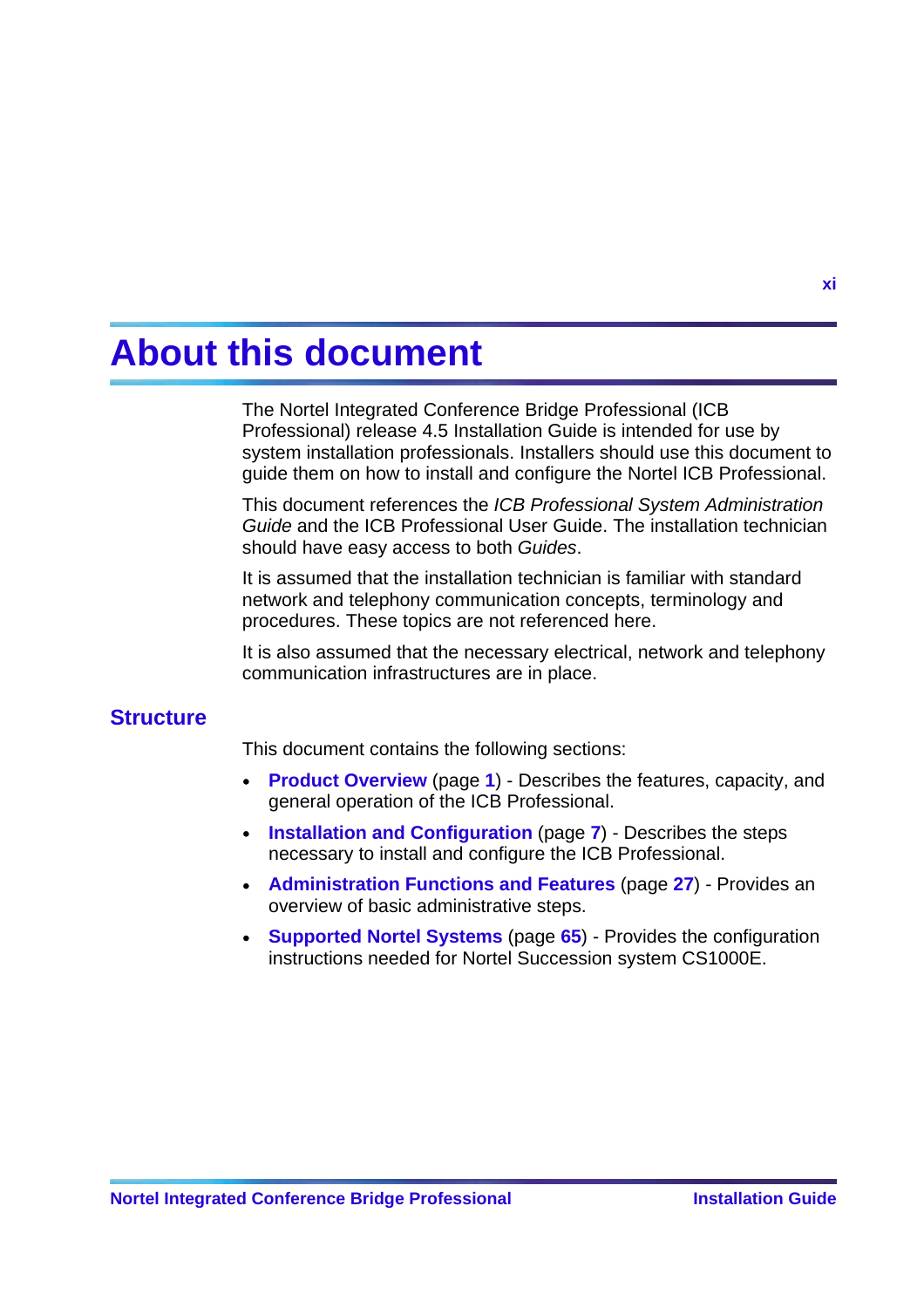# <span id="page-9-0"></span>**Product Overview**

# **Introduction**

Nortel presents Integrated Conference Bridge Professional (ICB Professional) release 4.5. The ICB Professional "Meet-me" service provides the capability to hold audio conferences between distant offices. At the scheduled conference time, each participant either calls the telephone number set for the conference or is called by the conference chairperson and is connected to the audio conference.

ICB Professional supports various types of meetings:

- Regularly scheduled meetings with defined start and end times.
- Permanent or "always on" bridge meetings, which can be accessed at any time.
- Emergency, or ad hoc, bridge meetings.

More than one active meeting can exist simultaneously on the same system, limited only by port capacity and configuration of the conference access numbers.

The new release combines Nortel's feature-rich application Integrated Conference Bridge (ICB), bringing together years of field experience and customer feedback, with a new state-of-the-art hardware platform optimized for high capacity.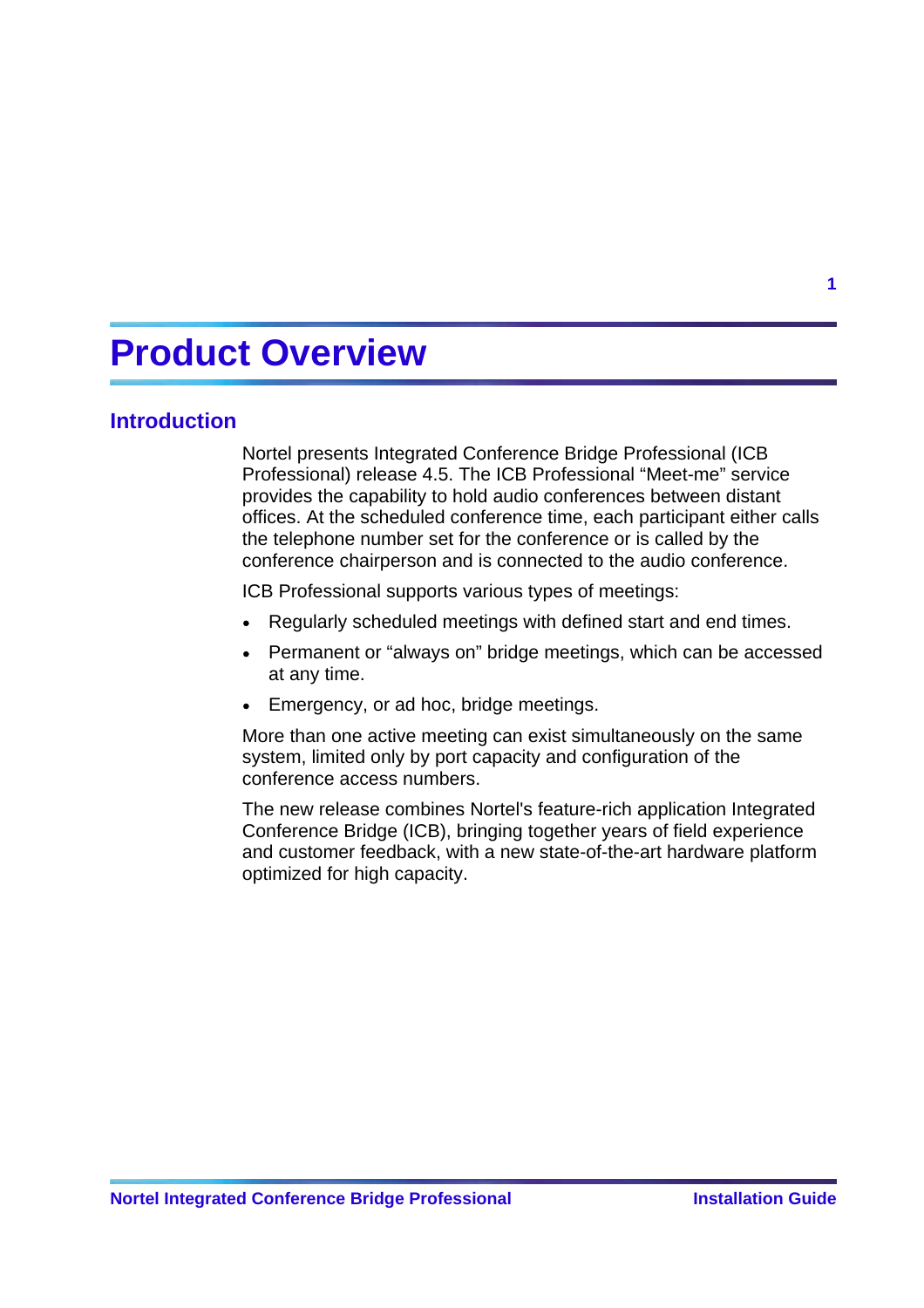# <span id="page-10-0"></span>**Position in the System**

ICB Professional is a stand-alone 19" 1U Server. It directly receives 100V/240V AC power. Its main interfaces with the rest of the system are a LAN connection and E1 or T1 lines.

# **Figure 1 Position in the System**



One or two E1/T1 lines can be connected to a Public Automatic Branch eXchange (PABX/PBX). These E1 or T1 trunks use Integrated Services Digital Network (ISDN) Primary Rate Access (PRA) signaling.

# **Features List**

# **General**

General features in this release of the ICB Professional are:

- Scheduled audio conferences with user-specified duration, or always-on conferences.
- Emergency meetings.
- Up to 60 conference ports in E1 Connection.
- Up to 42 conference ports in T1 Connection.
- Up to 20 conferences simultaneously, in any combination of sizes.
- Multi-language voice prompts.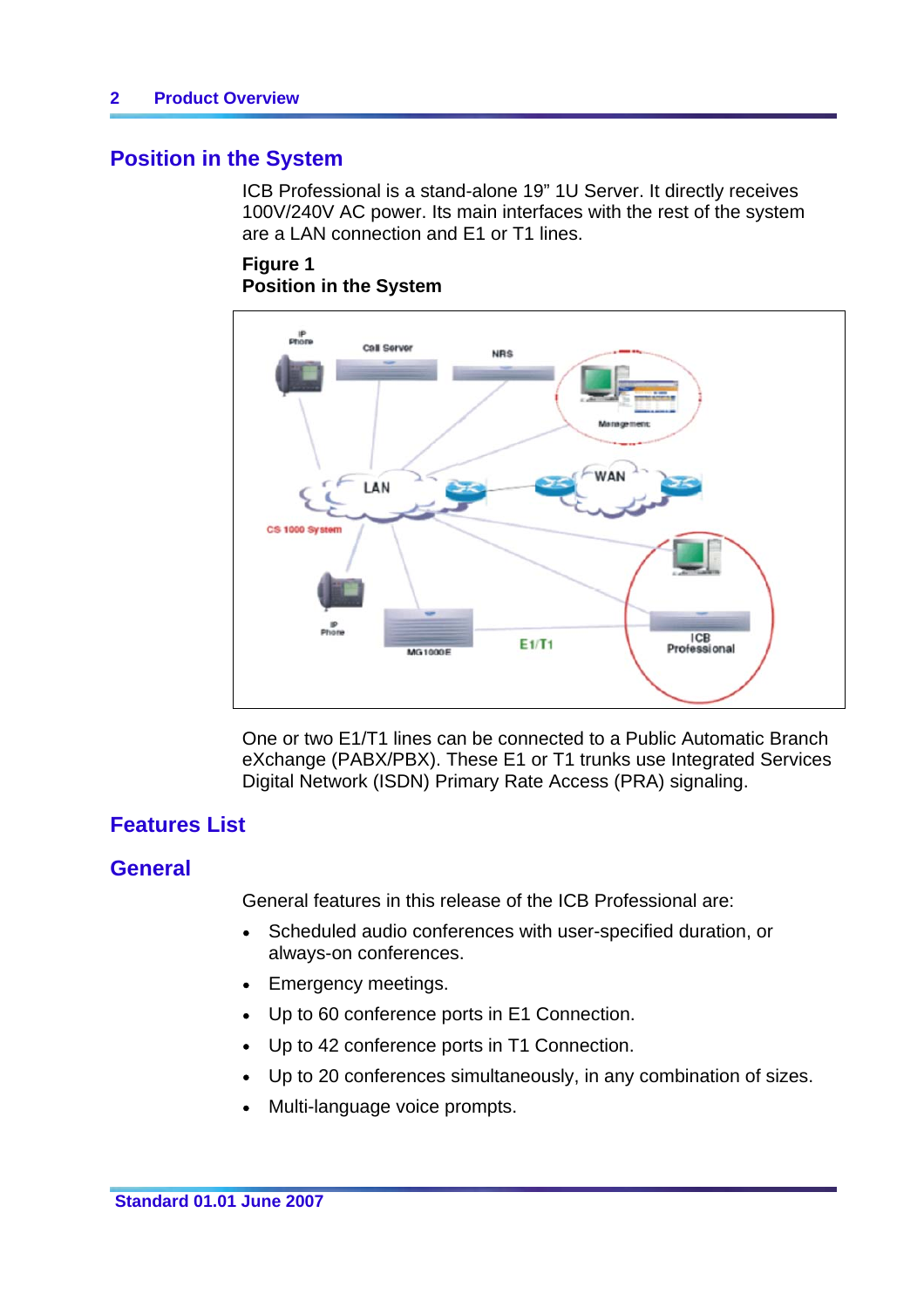# **End-User Features**

End-user features in this release include:

- Three possible user interfaces for scheduling conferences:
	- ⎯ Microsoft Outlook integrated user interface.
	- ⎯ Web Browser interface.
	- $-$  Telephony user interface (TUI) with menu-driven scheduling.
- Chairperson control of the conference by Web Browser and/or TUI.
- Current speaker indication to chairperson.
- User control of their voice port by telephone commands.
- Scheduling confirmation sent to the user by e-mail for each scheduling operation from Web Browser or TUI.
- Group Call-out.
- Options for initiation of automatic group call:
	- ⎯ When conference becomes active, or
	- ⎯ When chairperson joins the conference.
- Recurring conferences.
- Optional password security and advanced security using a unique PIN for entering the conference.
- Optional spoken name announcement of entry of participants to the conference, and several announcement options.
- Chairperson and Participant Help.
- Conference specific greetings.
- Pre-meeting and post-meeting caller notification.
- Participant voting action by TUI.
- Participant question request by TUI -- for example, raising questions during lectures.
- Up to two "End of meeting" warning announcements, at ten (10) and two (2) minutes.

# **Administration Features**

Administration features of this release of ICB Professional are:

- User-friendly Web Browser interface for administration, including an "**Install Wizard** (page **[17](#page-24-0)**)".
- Configuration of E1/T1 parameters.
- Definition of Users and User Groups.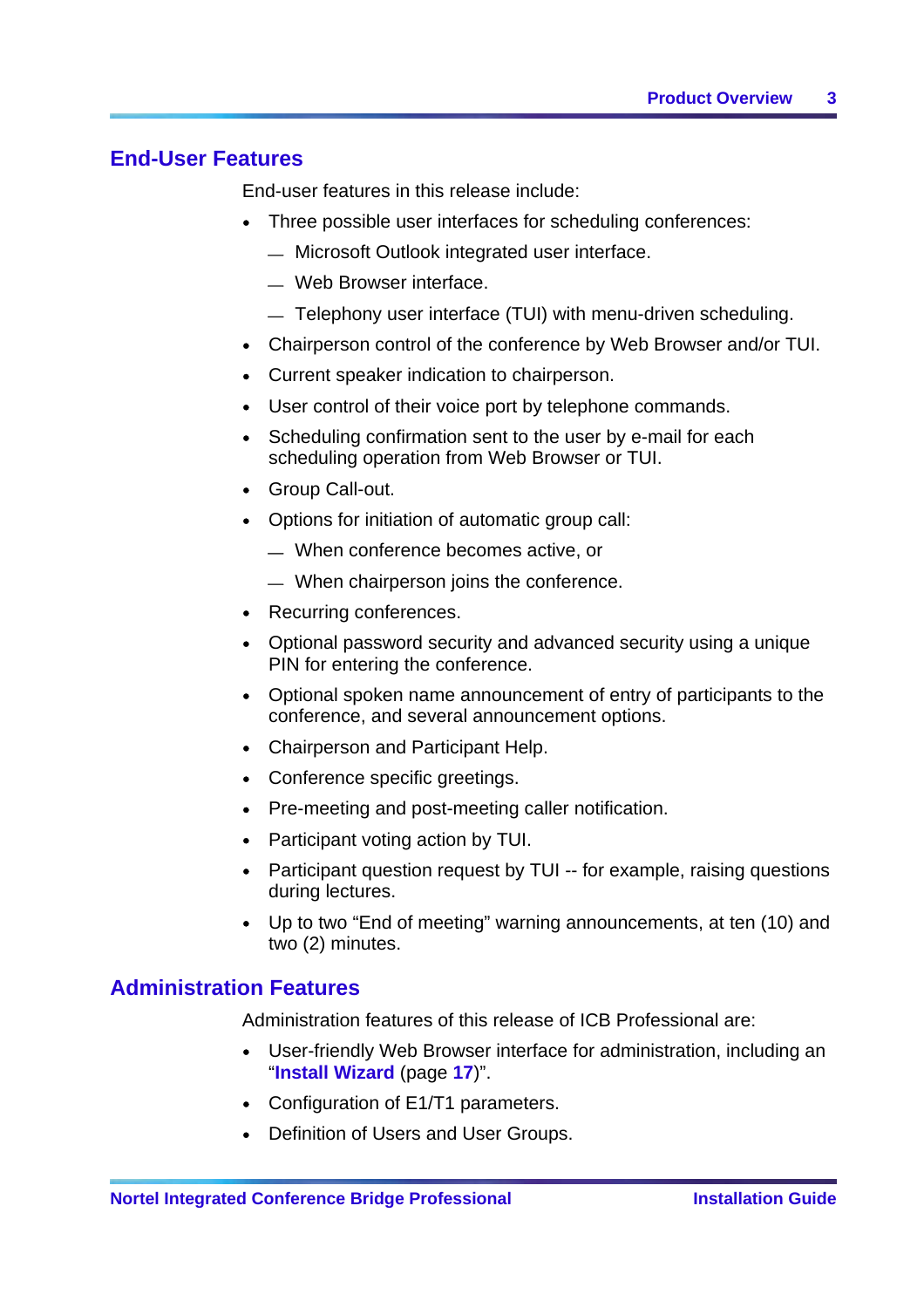# **4 Product Overview**

- Billing of conference usage and outgoing calls.
- Configuration of default meeting parameters.
- Application Traffic Report.
- Brandline greeting recording from a telephone.
- Customized Web Browser Login window.
- Customized format of scheduling notification E-mail from Web Browser.
- Reservation of one port for TUI purpose (optional).
- Automatic backups.

All these features are described in details in the following chapters.

# **System Capacity**

System capacity of the ICB Professional is as follows:

- Number of TDM ports: up to 2 E1 (60 ports) or 2 T1 (42 ports) lines.
- Conference size: up to 60 ports.
- Maximum number of simultaneous conferences is 20. Total number of ports involved in conferences is up to 60.
- Maximum number of TUI users for scheduling: 5000.
- Scheduling from Web Browser can handle up to 50 users simultaneously.

# **Release Limitations**

Please note the following limitations in this release of ICB Professional:

- Meetings can be scheduled up to one year in advance, on all scheduling interfaces (Web Browser, TUI, and Outlook).
- The following TUI services are provided in English only:
	- Scheduling of meetings
	- $-$  The voice prompts during recording sessions by the administrator of brandline greetings and custom greetings for permanent conferences are in English only. The greeting itself can be in any language supported by the system.
- Web Browser is in English only.
- Browsers on Windows supporting ICB Professional Web Browser access:
	- Netscape release 4 and later
	- $-$  Internet Explorer release 5 and later
- y Browsers on 'Macintosh' computers are *not* supported.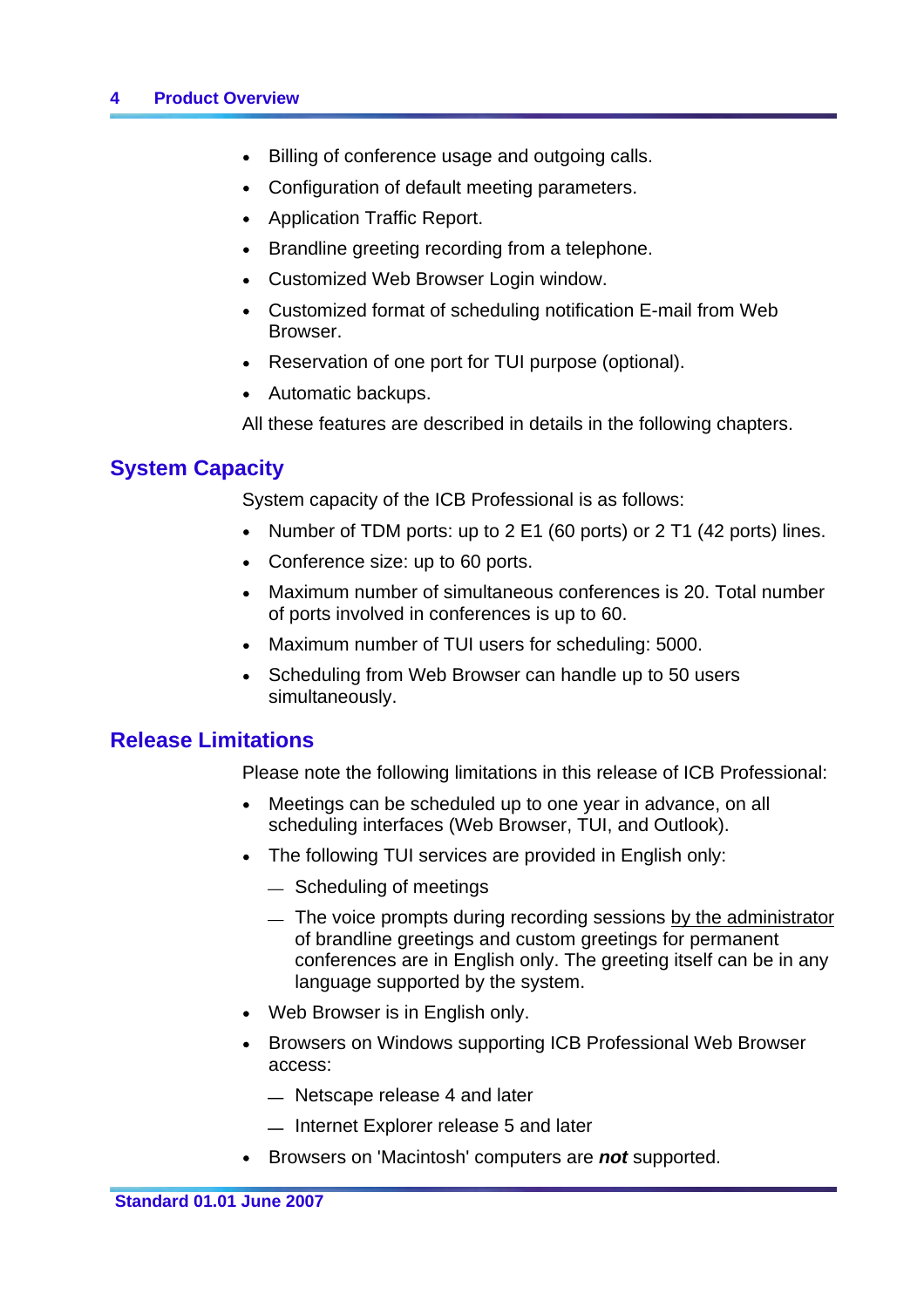- Recurring conferences are limited to 52 schedule iterations.
- Microsoft Outlook integration requires Outlook 2000 and later.
- The e-mail server protocol *must* support Simple Mail Transfer Protocol (SMTP).
- Mixing of E1 and T1 communication and special country configurations are not supported.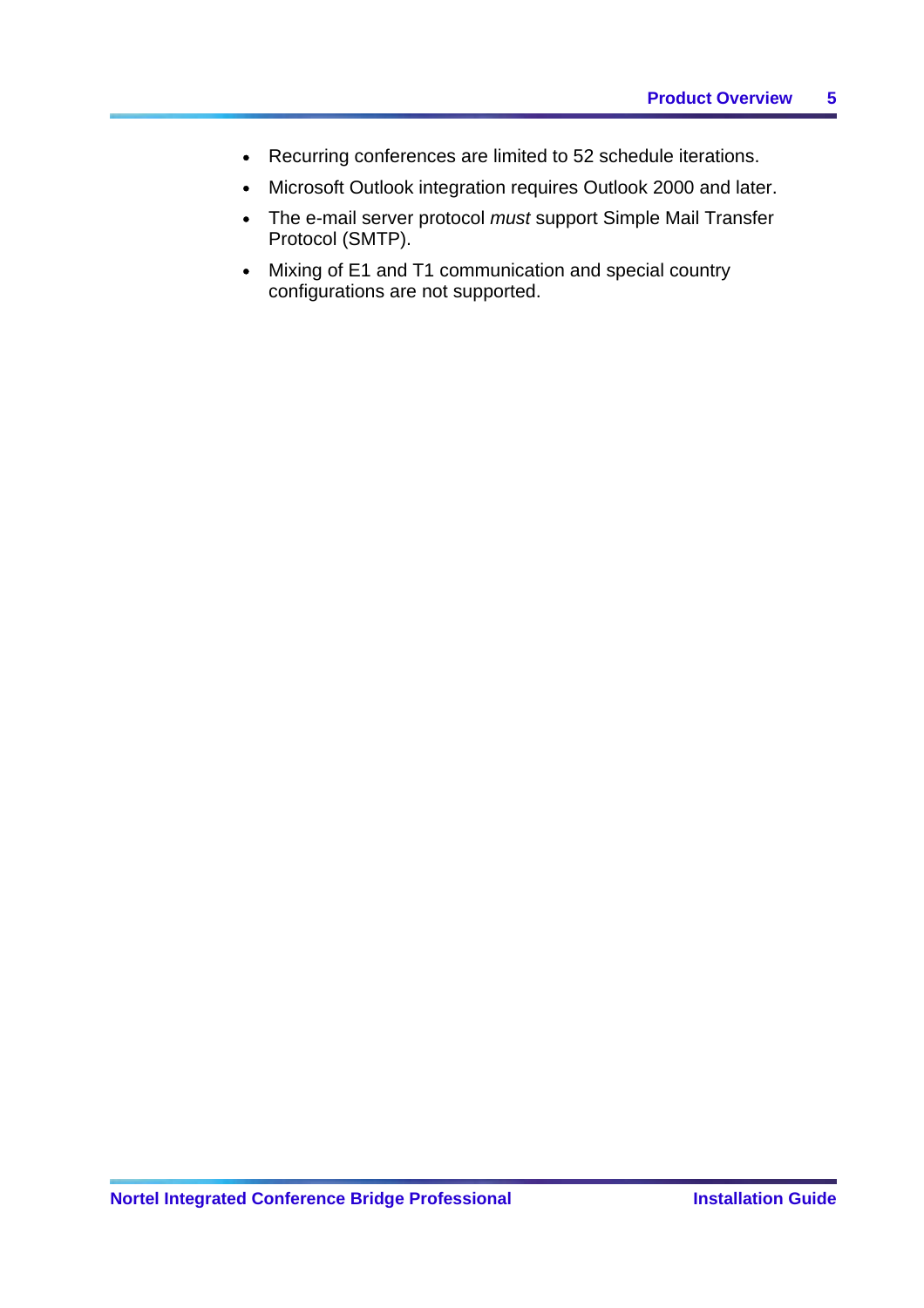<span id="page-14-0"></span>

# **Installation and Configuration**

# **Installation and Configuration Overview**

The major steps necessary for a successful installation of ICB Professional include:

- Setup and installation of ICB Professional hardware
- Initial setup by CLI

Note: One IP address is required for ICB Professional web access

- Executing the Web Browser Install Wizard for customer configuration of:
	- Basic system settings
	- $-$  Access numbers
	- $=$  First user
	- $-$  E1/T1 ISDN
	- $-$  Time settings
- Setting the default system attributes for conferencing
- Defining scheduled backups
- Publishing the ICB Professional forms for Microsoft Outlook
- Defining external switches
- Verifying system connectivity by scheduling a test conference

# **ICB Professional Package Contents**

The ICB Professional package includes the following components:

- 1 ICB Professional system
- 1 Ethernet cable for LAN networks
- 1 Communication cable for RS-232 interface
- 4 Rubber feet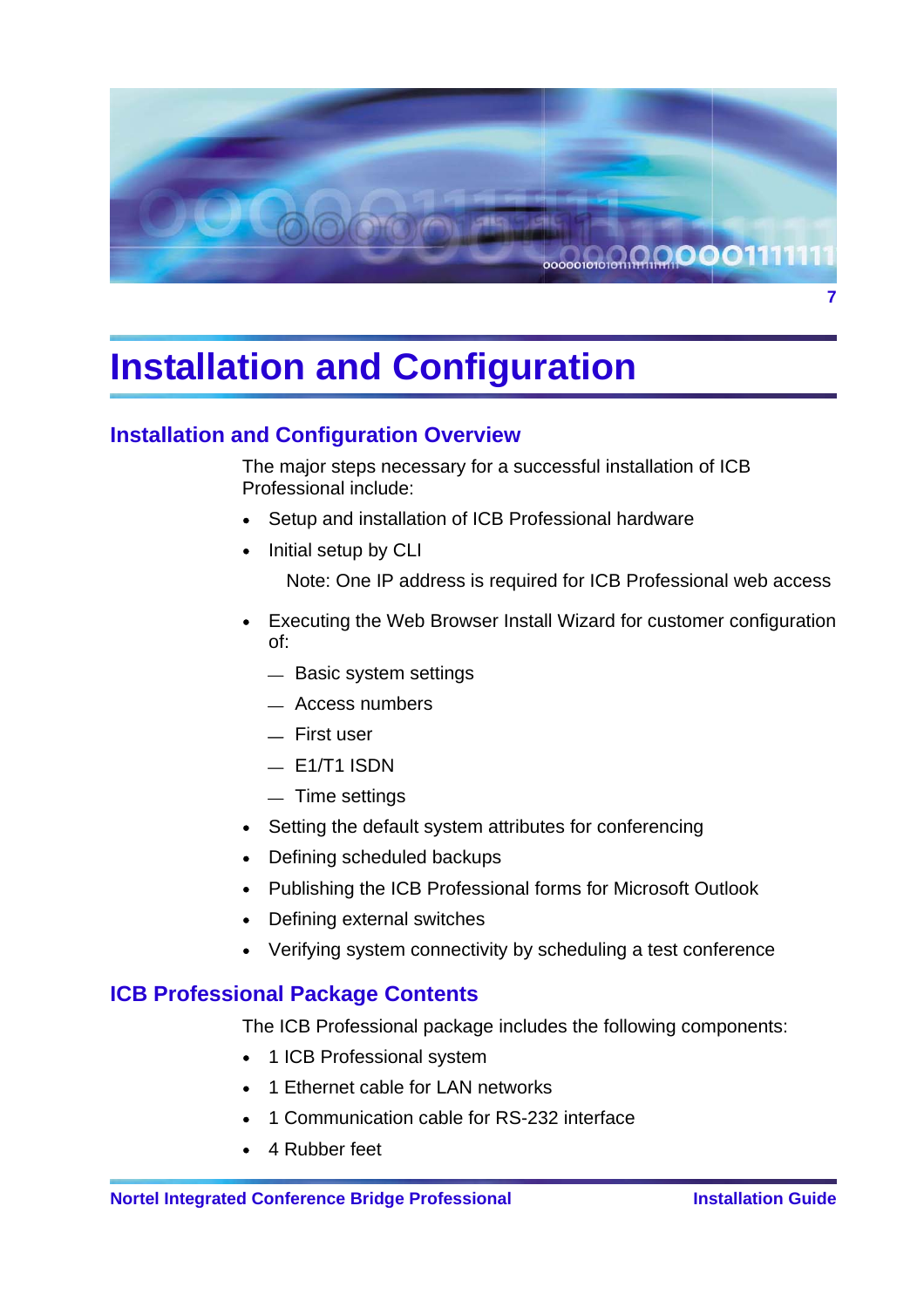<span id="page-15-0"></span>1 CD containing ICB Professional documentation

The following cables are required to be ordered from the distributor:

- 1 AC power cable
- 1 or 2 RJ-45 E1/T1 shielded cables, if required
- Coax E1 cables, if required

*Note*: The power supply cables are required to be no longer than 4.5 m (14.7637 ft.) in length and to have attachment plugs rated not less than 3A. Flexible power supply cables are required to be compatible with Article 400 of NEC.

# **Unpacking and Inspection**

Unpack and inspect your equipment for damage. Follow the steps in the Prepare for assembly procedure before performing the installation and configurations procedures in this chapter.

# **Procedure 1**

# **Prepare for assembly**

- **1** Ground yourself before handling any equipment.
- **2** Remove from the installation site items that generate static charge.
- **3** Use anti-static spray if the site is carpeted.
- **4** Remove equipment carefully from its packaging.
- **5** Visually inspect the equipment for obvious faults or damage.

 *This procedure is now complete* 

# **Assembling the ICB Professional**

The ICB Professional may be assembled in a rack or on the shelf of a 19-inch rack chassis.

# **Procedure 2**

# **Assemble the ICB Professional**

- **1** Place the ICB Professional on a 19" rack mount, either on the rack or on the shelf.
- **2** Install physical connections.
- **3** For assembling the appliance in the 19-inch rack, use the existing mounting brackets to connect it on your rack.
- **4** For use on the shelf, remove the mounting brackets and attach the four (4) rubber feet to the bottom of the appliance in the socket place.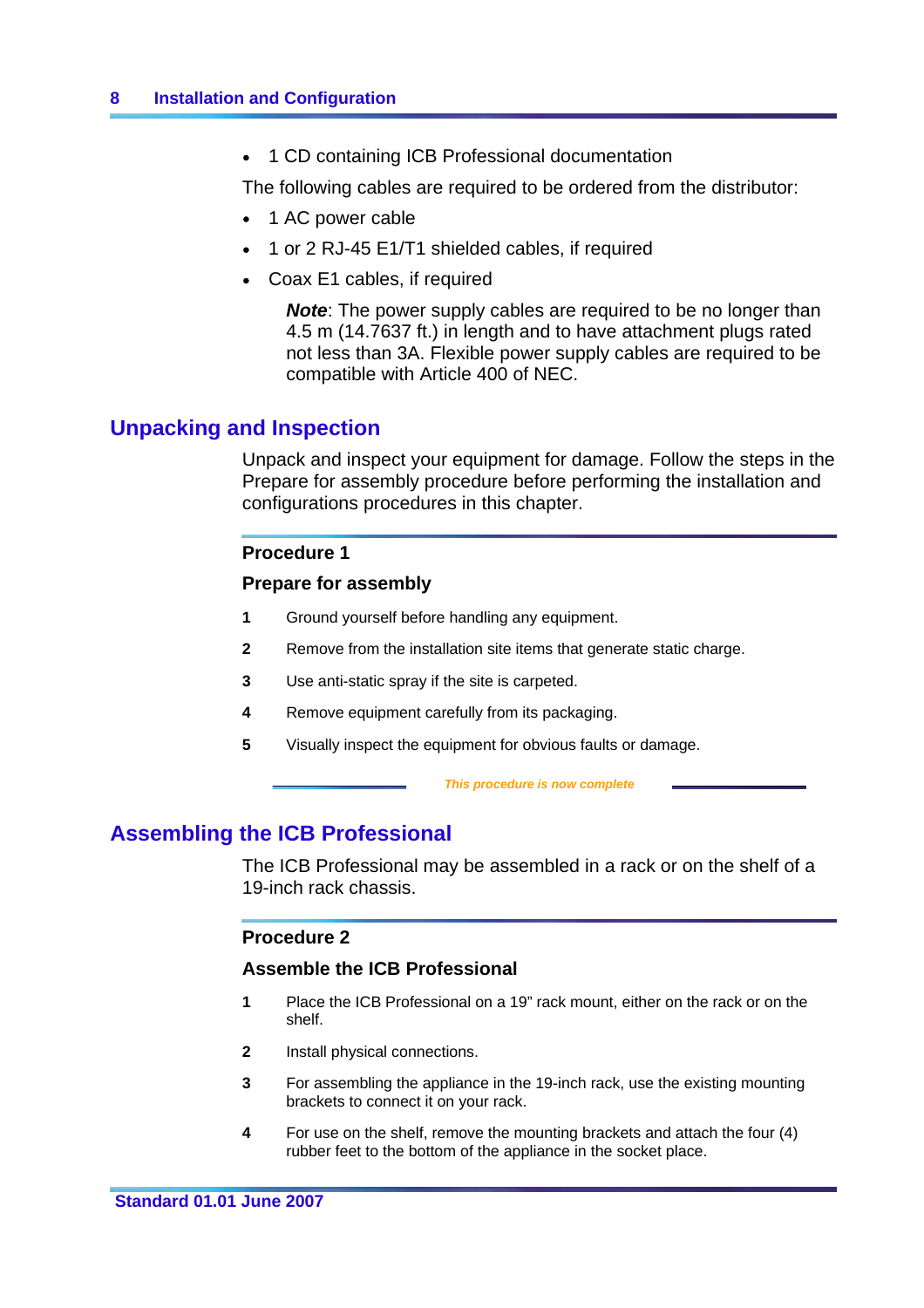<span id="page-16-0"></span>**5** Install a #6 AWG ground wire from the ground lug at the back of the ICB Professional to the ground bar of the rack.

|       | This procedure is now complete                                                                                                                |  |
|-------|-----------------------------------------------------------------------------------------------------------------------------------------------|--|
| panel | Before proceeding, see the ICB Professional Back Panel figure in ICB<br><b>Professional Connectors and Cables (page 9) for layout of back</b> |  |

# **ICB Professional Connectors and Cables**

The ICB Professional system includes the following physical connectors on the back panel:

- 1 AC power connector
- 1 RJ-45 Ethernet connector for Web interface
- 1 RS-232 D-type 9 pin connector for initial programming
- 2 RJ-45 connectors for 100/120 Ohm E1/T1 interfaces
- 2 BNC connector pairs for 75 Ohm E1 interface

See the ICB Professional Back Panel figure for the location of the physical connectors on the back panel.

## **Figure 2 ICB Professional Back Panel**



## **Connecting the ICB Professional Cables**

Connect the AC power cable.

The following topics describe the details for connecting the various cable types:

- y **RS-232 Connection Details** (page **[9](#page-16-0)**)
- y **Ethernet Connection Details** (page **[10](#page-17-0)**)
- y **RJ-45 E1/T1 Connection Details** (page **[11](#page-18-0)**)

# **RS-232 Connection Details**

A RS-232 connection is used for initial setup of basic LAN parameters by CLI.

After initial setup, all configuration, administration and maintenance are performed using the Web Browser interface.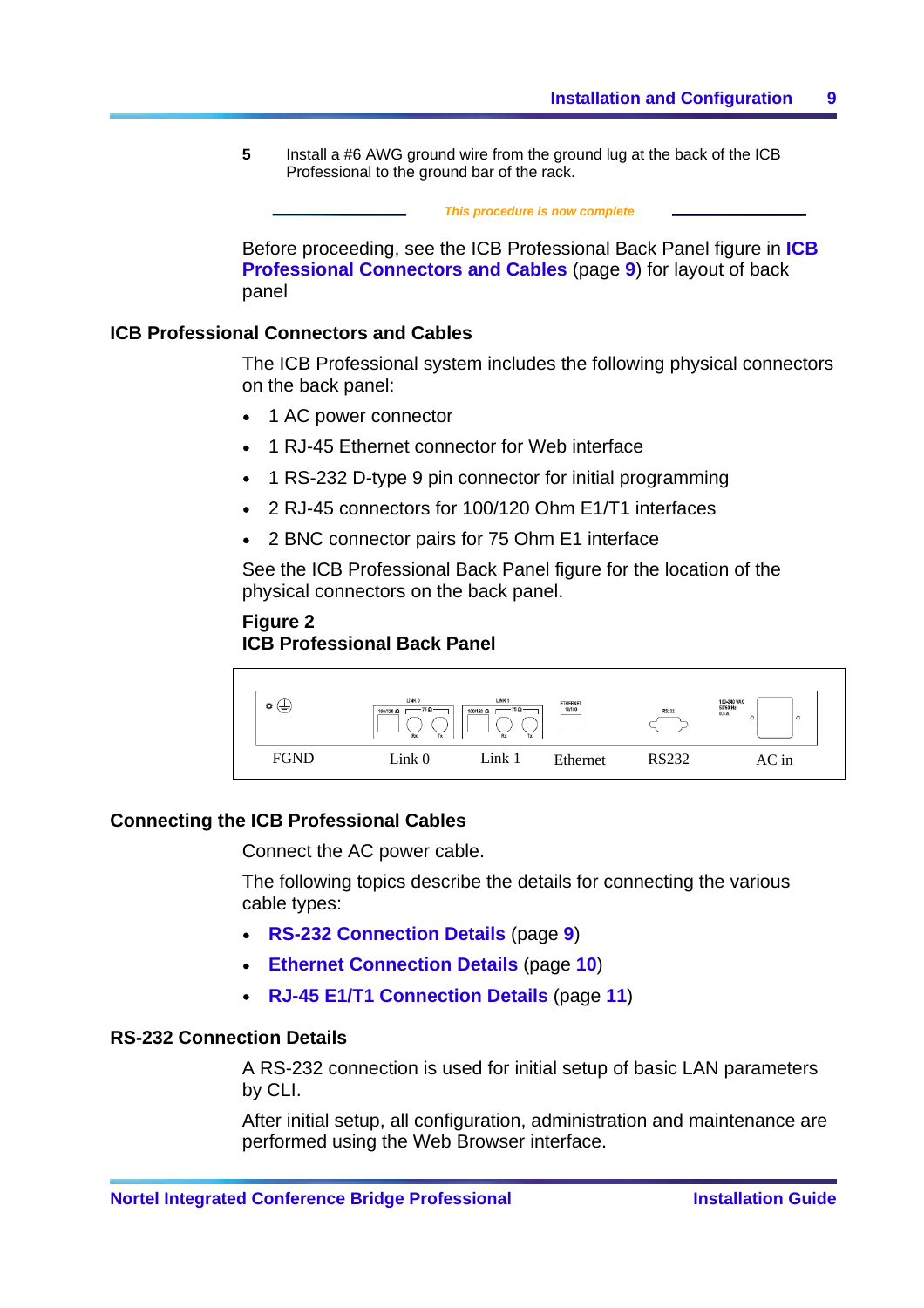## <span id="page-17-0"></span>**Procedure 3**

## **Connect the RS-232 to the ICB Professional**

- **1** Connect ICB Professional RS-232 serial port, D-type 9 pins, to a terminal or a computer with terminal emulation, such as HyperTerminal.
- **2** For connector pin out, see the RS-232 D-type connector pin out table below.
- **3** For RS-232 serial port interface settings, see the values in the RS-232 serial port interface settings table.

#### *This procedure is now complete*

# **Table 1: RS-232 D-type connector pin out**

| <b>Signal name</b> | Pin# |
|--------------------|------|
| <b>TX</b>          | າ    |
| <b>RX</b>          | 3    |
| <b>GND</b>         | 5    |

# **Table 2: RS-232 serial port interface settings**

| <b>Setting</b>            | <b>Value</b> |
|---------------------------|--------------|
| <b>Transmission speed</b> | 19200 bps    |
| Data bits                 | 8            |
| Stop bit                  | 1            |
| Parity                    | No           |
| Flow control              | None         |

# **Ethernet Connection Details**

## **Procedure 4**

# **Connect Ethernet to ICB Professional**

- **1** The normal operation of ICB Professional requires a connection from the Ethernet RJ-45 port to an Ethernet hub or router.
- **2** Refer to the RJ-45 Ethernet connector pin out table for pin out details.

#### *This procedure is now complete*

# **Table 3: RJ-45 Ethernet connector pin out**

| <b>Signal name</b> | Pin# |
|--------------------|------|
| $ETHTX + / o$      |      |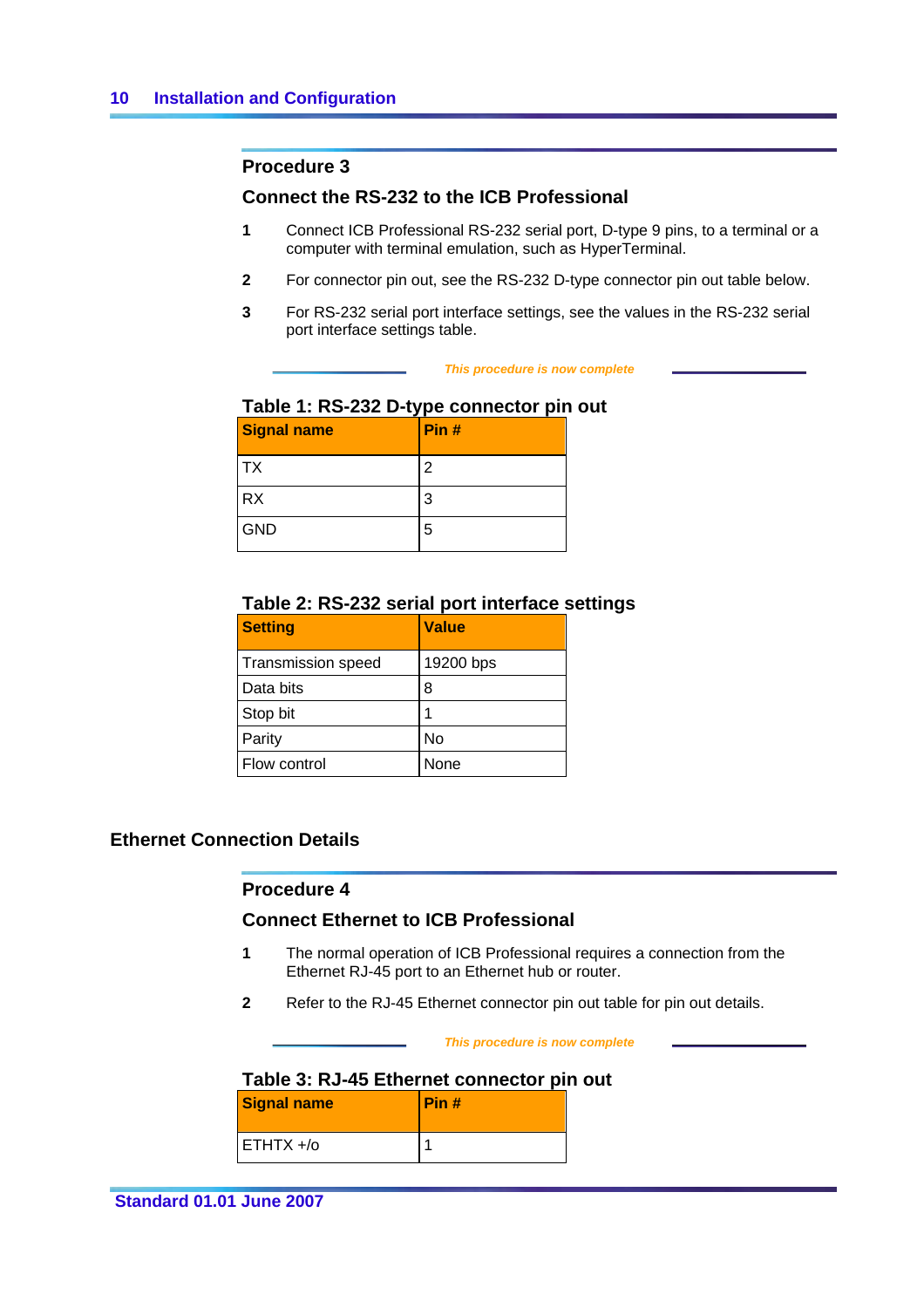<span id="page-18-0"></span>

| <b>Signal name</b> | Pin # |
|--------------------|-------|
| ETHTX-/o           | 2     |
| $ETHRX + h$        | 3     |
| ETHRX-/i           | 6     |

# **E1/T1 Connection Details**

## **Procedure 5**

## **Connect E1/T1 lines**

- **1** Refer to the following procedure steps and the RS-45 E1/T1 connector pin out table for additional details.
- **2** Two connector sets are available, for link 0 and link 1.

Each connector set provides:

### **RJ-45 connector**:

**T1** 100 Ohm

*or* 

**E1** 120 Ohm (twisted pair)

#### **BNC connector pair**:

**E1** 75 Ohm using COAX (shielded) cables

One connector each for receive and transmit signals.

**3** When using **E1** you have the choice of *either*:

RJ-45 120 Ohm

*or*

BNC pair 75 Ohm physical interface type.

*They can't work in parallel.*

- **4** After completing E1/T1 configuration for the ICB Professional system, trunk parameters have to be configured in the PBX side. Routing information has to be set up.
- **5** The following attributes are *fixed*:

E1/T1 clock is always **slave**

PRI side is always **network** side

**6** For instructions on configuring additional equipment in the network, see **External Switch Definitions** (page **[24](#page-31-0)**).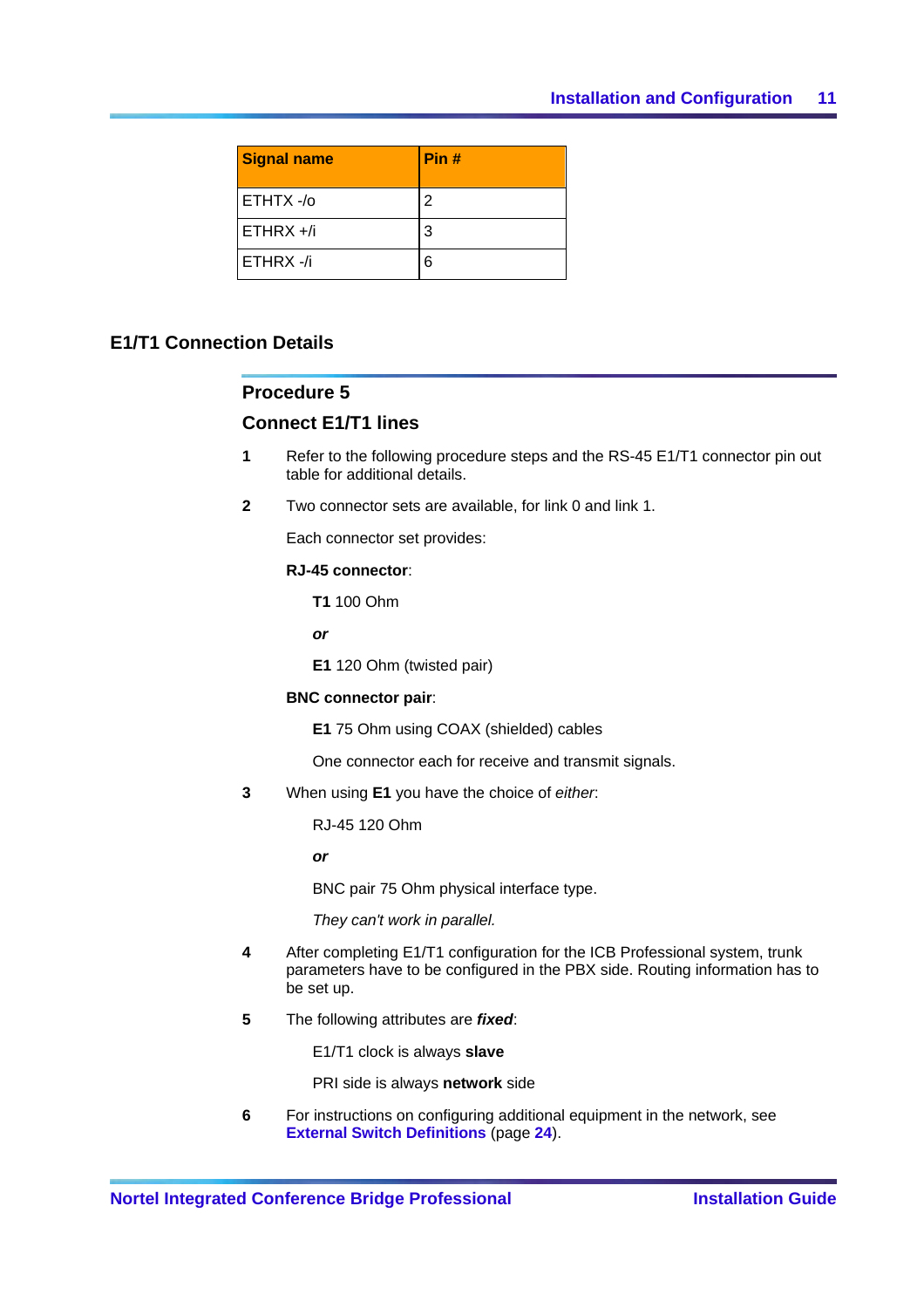#### *This procedure is now complete*

# <span id="page-19-0"></span>**Table 4: RJ-45 E1/T1 connector pin out**

| <b>Signal name</b> | Pin#           |
|--------------------|----------------|
| $TX + /$ i TIP     | 1              |
| TX -/i RING        | $\overline{2}$ |
| Shield             | 3              |
| $RX + / o TIP$     | 4              |
| RX -/o RING        | 5              |
| Shield             | 6              |

# **System Configuration**

Once the physical connections are installed, there are two ICB Professional software installation steps:

- Defining basic parameters by CLI:
	- ⎯ **Keycodes** (page **[13](#page-20-0)**)
	- ⎯ **LAN settings** (page **[14](#page-21-0)**)
- **Configuring minimum system settings using the Install Wizard** (page **[17](#page-24-0)**).

# **Initial Setup by CLI**

A **RS-232 connection** (page **[9](#page-16-0)**) must have been made to the ICB Professional for access by the installer.

- **1) Overview of the initial steps** 
	- Powering-up the system.
	- Entering the keycodes.
		- Successful entry of keycodes activates the Command Language Interface (CLI) window.
	- Accessing the CLI
	- Entering LAN settings.
	- Verifying the network connections.
	- Changing the CLI password.
	- Configuring the basic ICB Professional parameters using the **Install Wizard.** (page **[17](#page-24-0)**)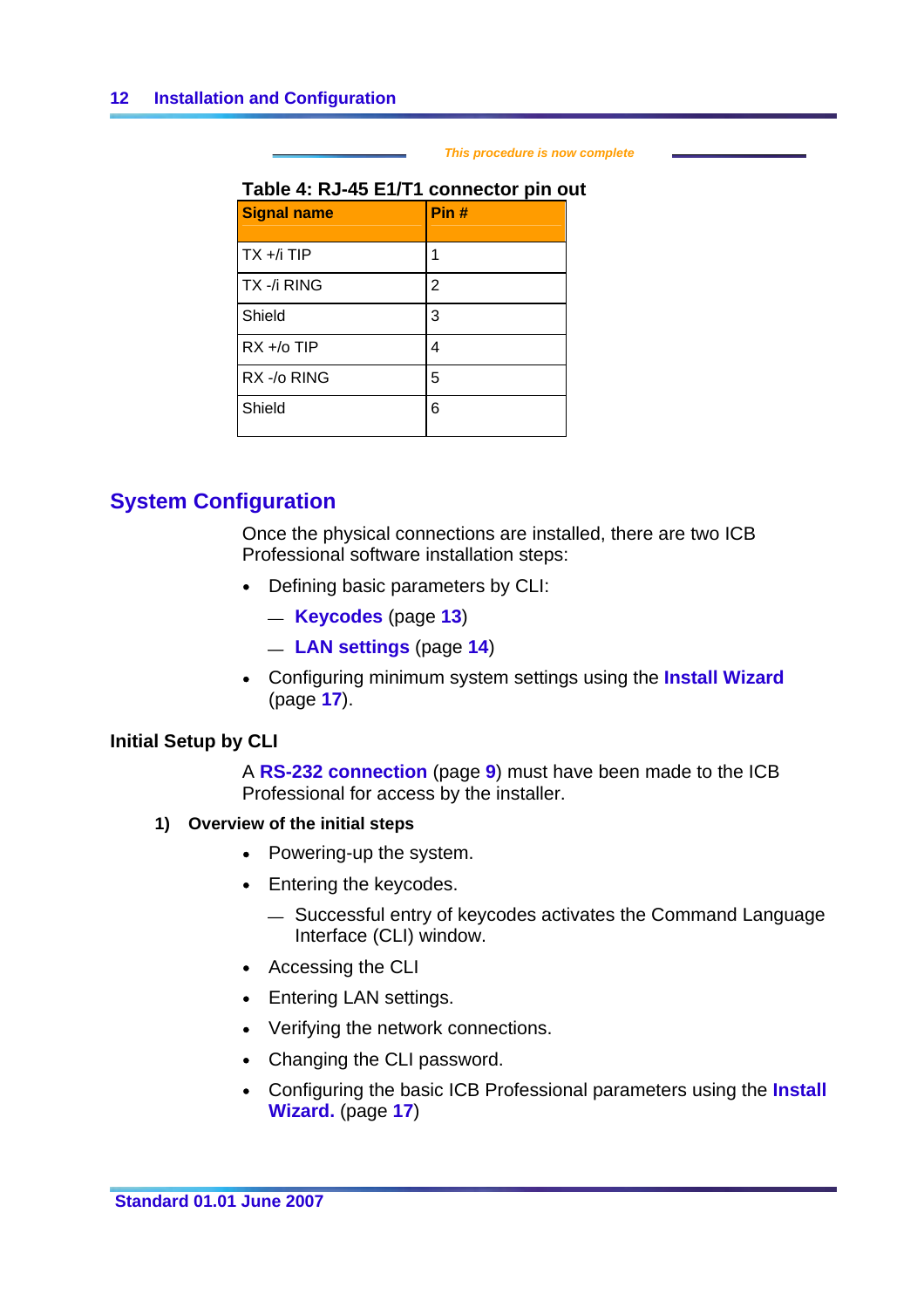Before starting the system configuration, review the **User Interface Navigation** (page **[43](#page-50-0)**) topic for a description of the available CLI commands.

## <span id="page-20-0"></span>**Keycodes**

The system requires keycodes to begin to work. The ICB Professional distributor provides the keycodes for the ICB Professional in accordance to the number ports purchased by the customer.

When the system is installed the first time, the license parameters and keycodes must be entered.

### **Procedure 6**

### **Enter keycodes**

**1** Before completing the initial boot, the system displays:

*Failed to verify keycode.*

*// Max conference ports is currently undefined.*

*// You have to enter value of max conference ports.*

*max conf\_ports: 0*

*Modify, Save, Cancel: m*

*// Enter m (modify).*

*// The system requests number of conference ports*

*max conf\_ports (0): 60*

*// Enter the number of ports that you purchased (decimal).*

*// The system request Card Feature:*

*Card Feature (ADVANCED, (1-BASIC)):*

*If you have advanced features just enter <cr>. If you have basic features, enter 1<cr>*

*// The system asks fro confirmation:*

*Modify, Save, Cancel: s*

*Enter s to save the parameters.*

*// The system asks for the key-code, 3 strings of 8 numbers each, as in the following*

*example:*

*Enter key-code1(8 digits): 25654321*

*Enter key-code2(8 digits): 87527161*

*Enter key-code3(8 digits): 90876502*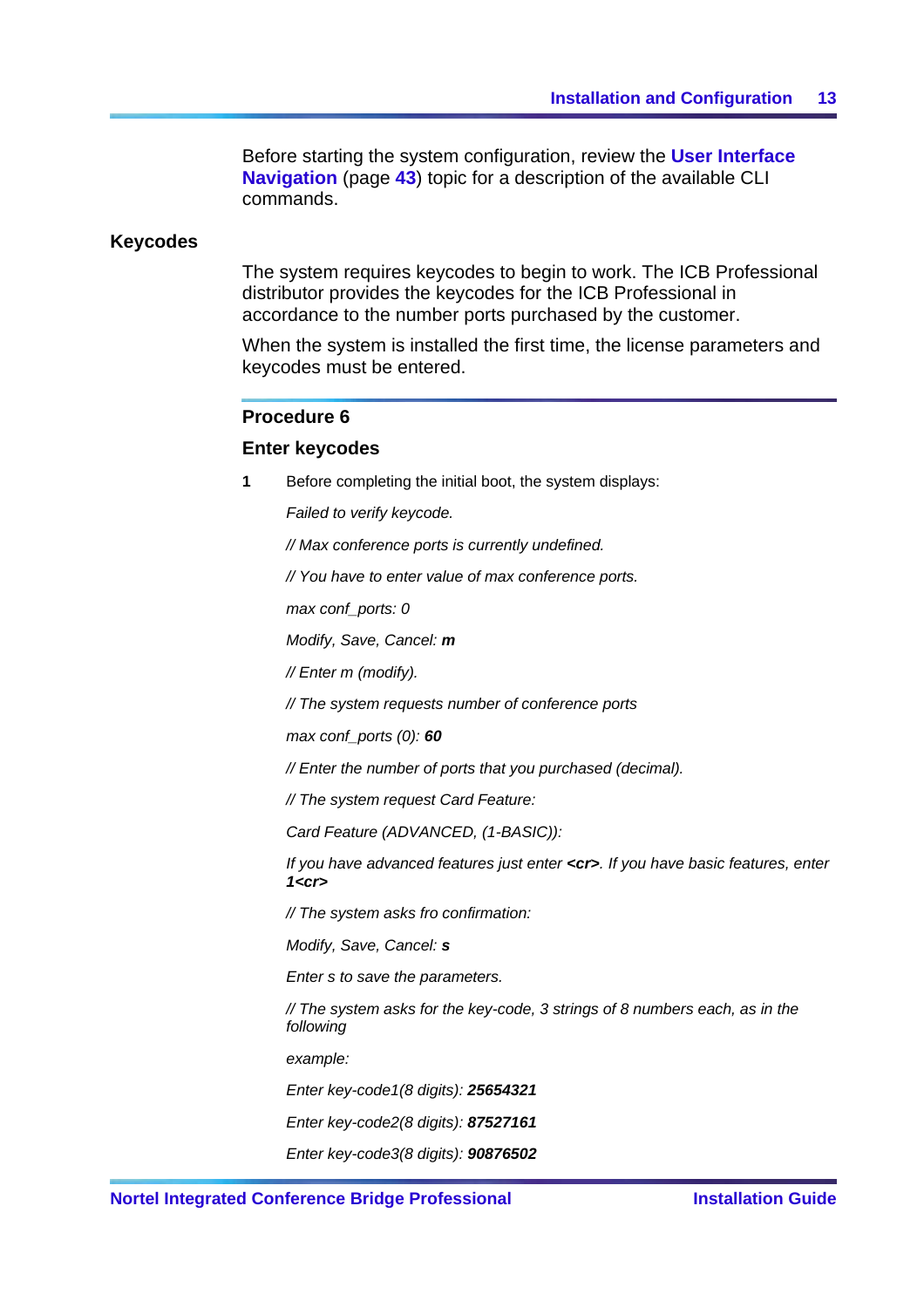<span id="page-21-0"></span>*Succeeded to restore number of ports, wait...* 

*// The system asks for confirmation*

*Modify, Save, Cancel:*

- **2** Enter the keycodes as in the above example*.*
- **3** Upon successful entry of the installation keycodes:

The power up completes.

The ICB Professional Logo, Customer defined system name, security number, data collection date/time and IP address display.

The CLI window is available.

 *This procedure is now complete* 

## **LAN settings**

If the keycode entry is successful, the CLI displays a login prompt.

Set the LAN parameters as in the following procedure:

### **Procedure 7**

## **Set LAN parameters**

- **1** Login to the CLI as user **admin** (password is **<cr>**)**.**
- **2** Change the default directory to System Administration.

HOSTNAME [1 /] **cd sadmin** 

HOSTNAME [2 /] **system**

**3** The administrator is prompted to modify the following system attributes:

**system name** - Enter the character string identifier of the ICB Professional installed system, in order to differentiate between different ICB Professional systems.

**refresh period minutes - CLI -** Specifies the CLI window refresh rate in minutes. Zero (0) means "no refresh".

**short occupancy seconds -** Specifies the definition of a short call for reporting purposes. Calls below the specified time will be reported as short occupancy calls.

**disconnect a lone participant minutes -** Specifies how long a participant may be in bridge alone before being disconnected by the system.

**4** The following attributes are specific to the definition of system communication via the internet:

**subnet mask** - Enter the 32 digit binary number subnet mask using the following 4 token format:

**XXX.XXX.XXX.XXX**, where every XXX is in range 0-255.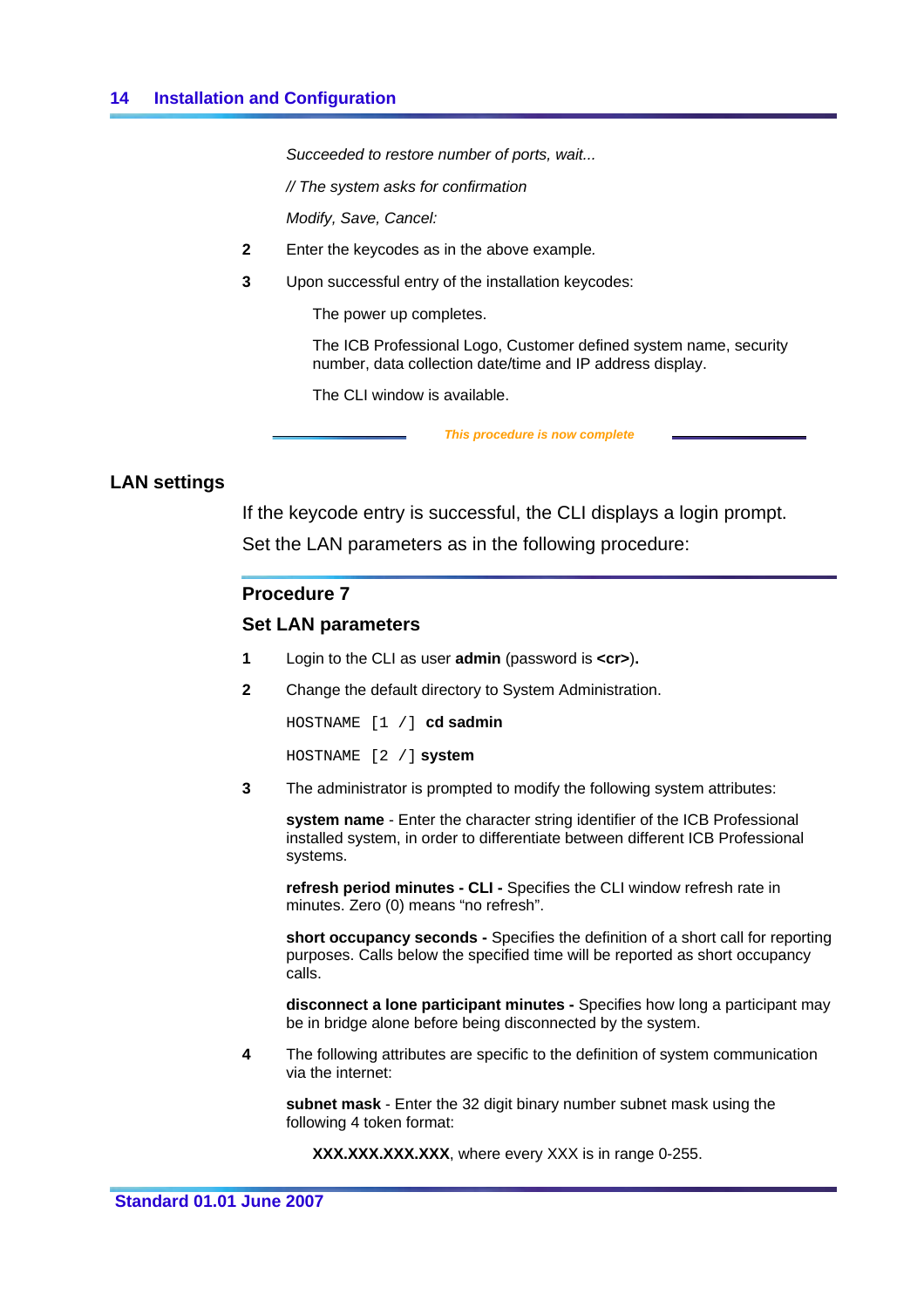A correct subnet mask, when represented as 32 digits binary number, will be as following: 1..10..0, when at least eight first digits are 1, and the last digit is 0.

**gateway address** - Enter the gateway address in the following format:

**XXX.XXX.XXX.XXX**, where every token is in range 0-255.

**IP address** - Enter the internet protocol address, which has same format as the gateway address.

**5** See the following example for how to add the LAN parameters:

// user logs in as Administrator:

Login: **admin** 

Password: <cr>

*// User decides to enter System Admin*

*HOSTNAME [1 /]* **cd sadmin**

*// User selects System:*

*HOSTNAME [2 /sadmin]* **system**

*// System Object has been selected.*

*System Attributes:*

*system name:*

*refresh period minutes:* **0**

*short occupancy seconds:* **10**

*disconnect a lone participant minutes:* **0**

*subnet mask:* **255.255.255.0**

*gateway address:* **1.1.1.254**

*IP address:* **1.1.1.1**

*Modify, Save, Cancel:*

*// user is prompted to choose an action*

*// Modify action is selected. Editor starts prompting*

*Modify, Save, Cancel:* **m**

*system name () :***ICB Pro**

*refresh period minutes (0):***<cr>** *// no change*

*short occupancy seconds (10):***<cr>***// no change*

*disconnect a lone participant minutes (0):* **<cr>***// no change*

*subnet mask: 255.255.255.0* **255.255.255.0** 

*gateway address: 1.1.1.254* **141.226.128.254**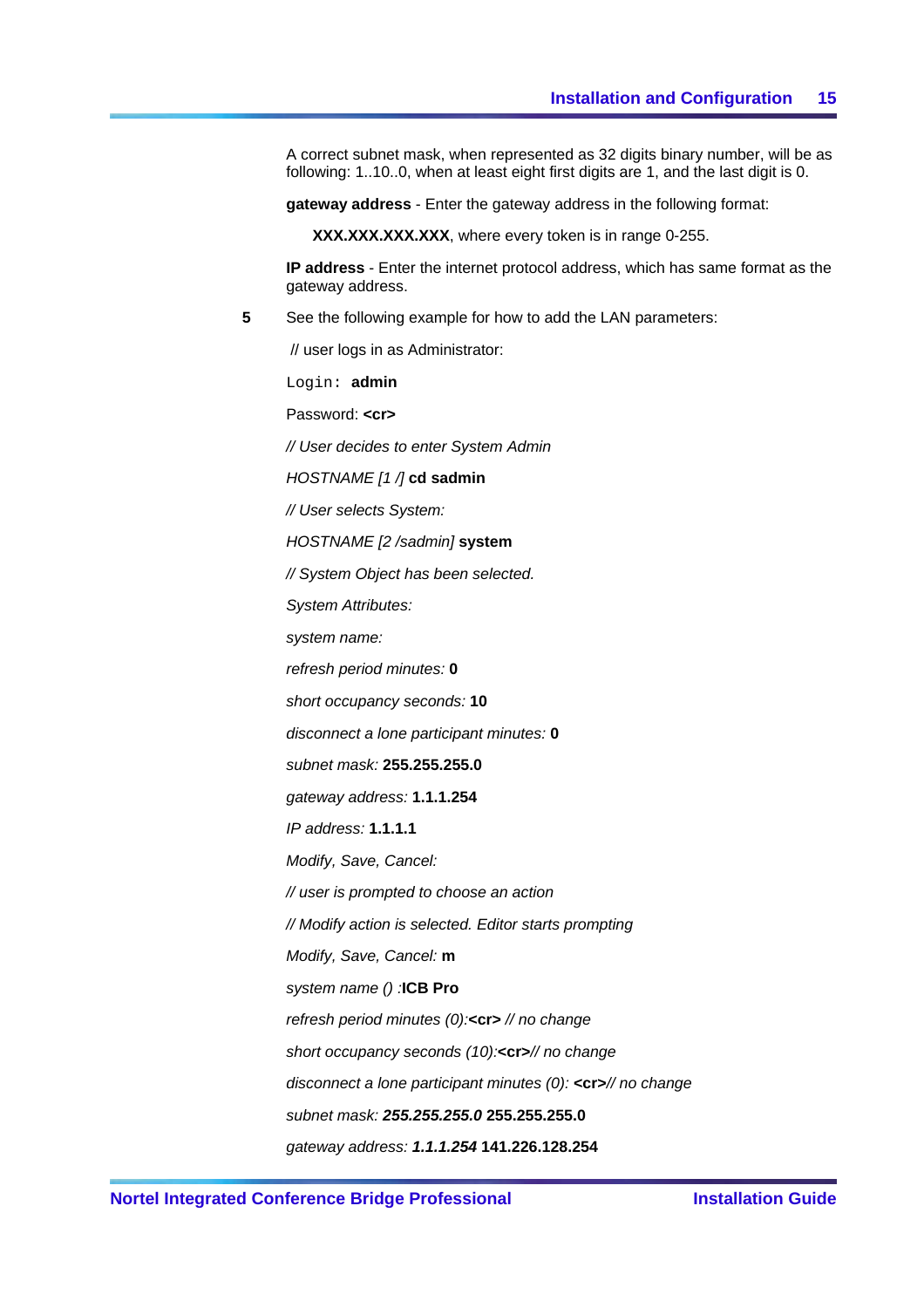*IP address: 1.1.1.1* **141.226.128.122** *// system shows the new values New System Attributes: system name: ICB Pro refresh period minutes: 0 short occupancy seconds: 10 disconnect a lone participant minutes: 0 subnet mask: 255.255.255.0 gateway address: 141.226.128.254 IP address: 141.226.128.122 Modify, Save, Cancel: // User decides to save them Modify, Save, Cancel:* **S** *// System displays that attributes saved and request to restart the system // User decides to restart the system System attributes have been updated. New data will be used following system restart Restart the system? (Yes (no)):* **y**

#### *This procedure is now complete*

# **Network Connection Verification**

To verify a network connection from the ICB Professional CLI, ping to a computer to make sure that ICB Professional is correctly connected to the LAN network.

## **Procedure 8**

# **Verify a network connection to a computer**

- **1** Login into system as *admin.*
- **2** Enter *cd smaint.*
- **3** Enter *ping xxx.xxx.xxx.xxx.*
- **4** Observe the result of the ping.
- **5** If unsuccessful, debug according to error messages.

 *This procedure is now complete*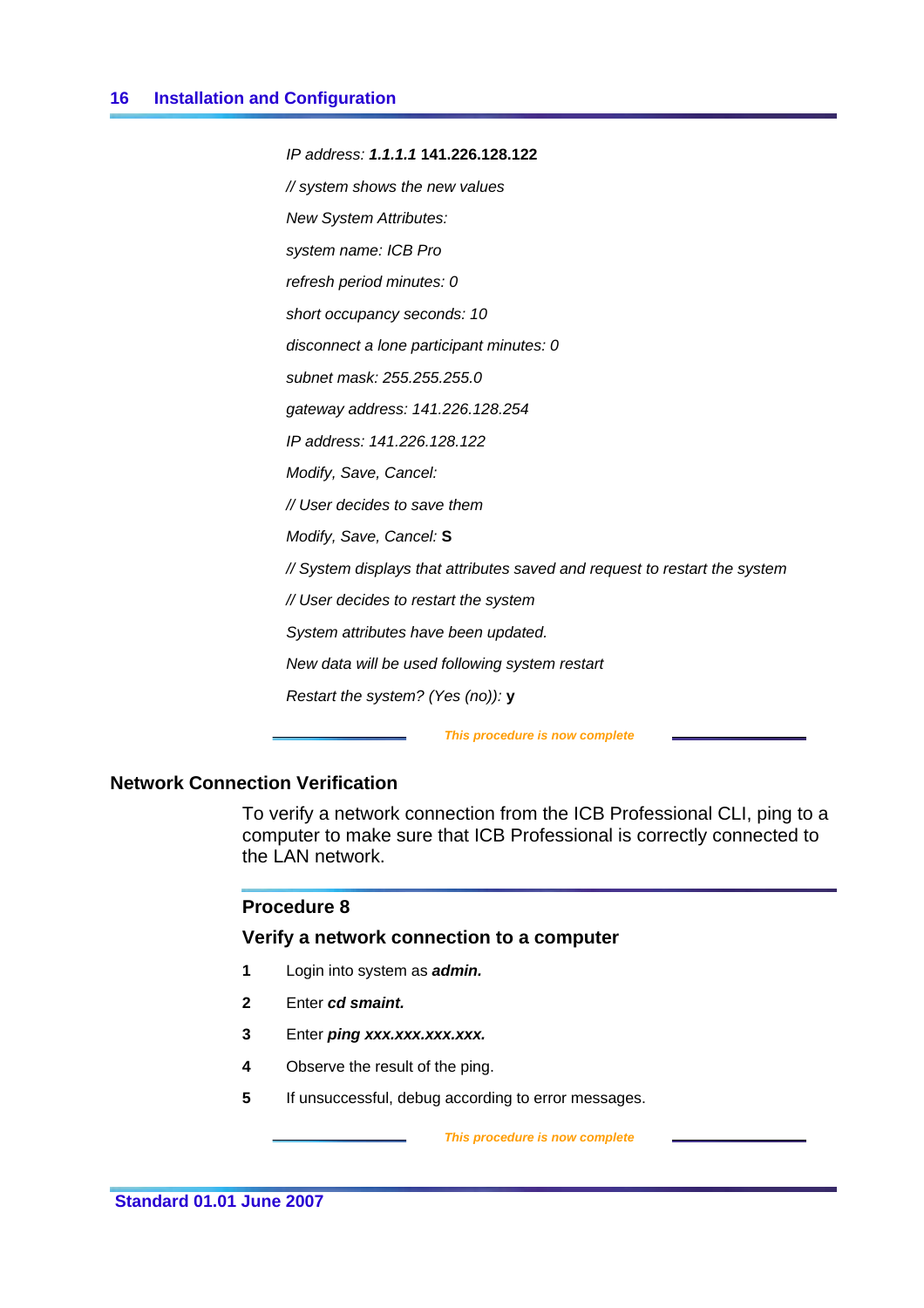<span id="page-24-0"></span>To verify a network connection from a computer on the LAN, ping the system to make sure that ICB Professional is correctly connected to the LAN subnet.

# **Procedure 9**

### **Verify a network connection from a computer**

- **1** On a computer, click the *Start button* and select *Run* from the *Start Menu*.
- **2** In the "Open:" field, enter *ping xxx.xxx.xxx.xxx* and click *OK.*
- **3** Observe the result of the ping.
- **4** If unsuccessful, debug according to error messages.

Verify the Ethernet cable connection.

 *This procedure is now complete* 

## **Configuration using Install Wizard**

Use the Install Wizard to guide you through configuration of the essential ICB Professional parameters. These parameters are necessary for proper operation of the application and do not change frequently.

## **Procedure 10**

## **Access the Install Wizard**

- **1** Navigate your browser to the main IP address of ICB Professional in **http://xxx.xxx.xxx.xxx** format. The ICB Professional home window displays.
- **2** Click **Login** on top. A login dialog box displays.
- **3** Enter the user name **admin**, password **000000** (six zeroes). The **Management Console** displays.
- **4** For security reasons, change the **admin** password immediately.

Click on the link **Change password** on the top toolbar of the console.

**5** Click on the **Install Wizard** link on the upper part of the window.

#### *This procedure is now complete*

*Note*: Before proceeding to the Install Wizard, ensure that all of the required input data for a minimum configuration is available.

For additional details, see "Installing ICB Professional using the Installation Wizard" in the *ICB Professional System Administration Guide*.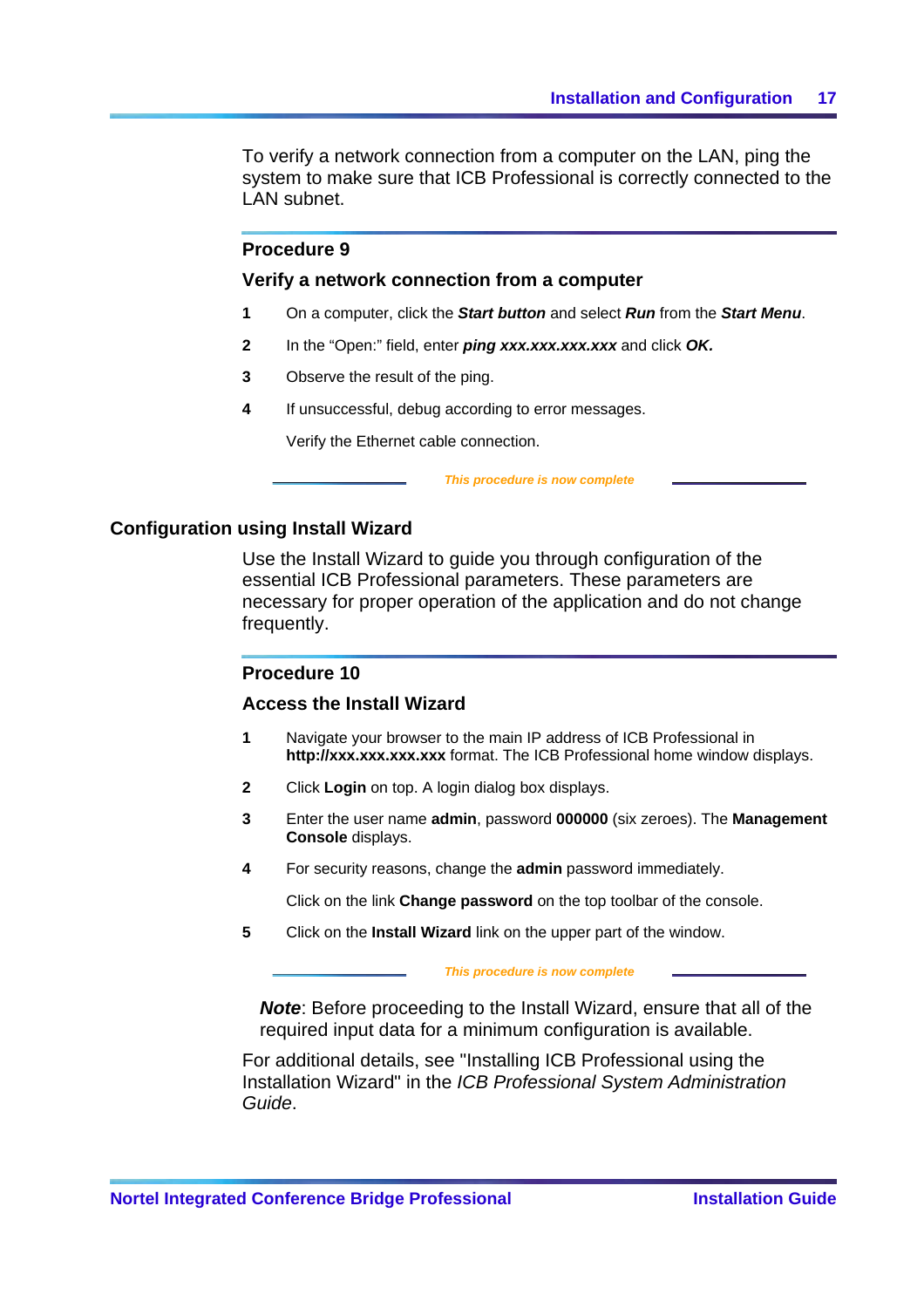# **Minimum Configuration Steps**

This topic outlines the minimum configuration settings required for installing ICB Professional.

For additional setting details, see the "Install Wizard" and "Attributes" subtopics in **Administration by Web Browser** (page **[27](#page-34-0)**).

All Install Wizard windows list steps as buttons on the left side of the window. Clicking the **Submit & Continue** button advances you step-bystep through the installation process.

## **Procedure 11**

## **Execute the Install Wizard steps**

**1** In the **Install Wizard,** click **Basic System Settings**.

The **Basic System Settings** window displays.

- **2** In the **Default Language** list, click the default language for voice prompts.
- **3** Enter the **IP address of E-mail Server** for sending scheduling confirmations.
- **4** Enter the **"From" E-mail address by which ICB Professional identifies itself.**
- **5** Click **Submit & Continue**.

The **Access Numbers** window displays**.**

- **6** Enter **System Access Number** dialed from within the organization.
- **7** Enter **TUI Access Number** to ICB Professional telephony services from within the organization.
- **8** Click **Submit & Continue**.

The **Define First Use**r window displays.

- **9** In the New User window, enter the user **Name**.
- **10** In the **User type** list, click **User**, **Super User**, **Executive** or **Administrator**.
- **11** In the **User access** list, click the interfaces to which the user has access:

**Web Browser** *or* 

**Web Browser & Outlook**, if Outlook is implemented.

- **12** Enter the **User ID for browser login**.
- **13** Enter a unique **Telephony ID** for the PIN password and for TUI services.
- **14** Enter the **CLID** (calling line ID).
- **15** Enter the display **Billing account**.
- **16** Enter the **E-mail address**.
- **17** Select the **Dial Out allowed** check box.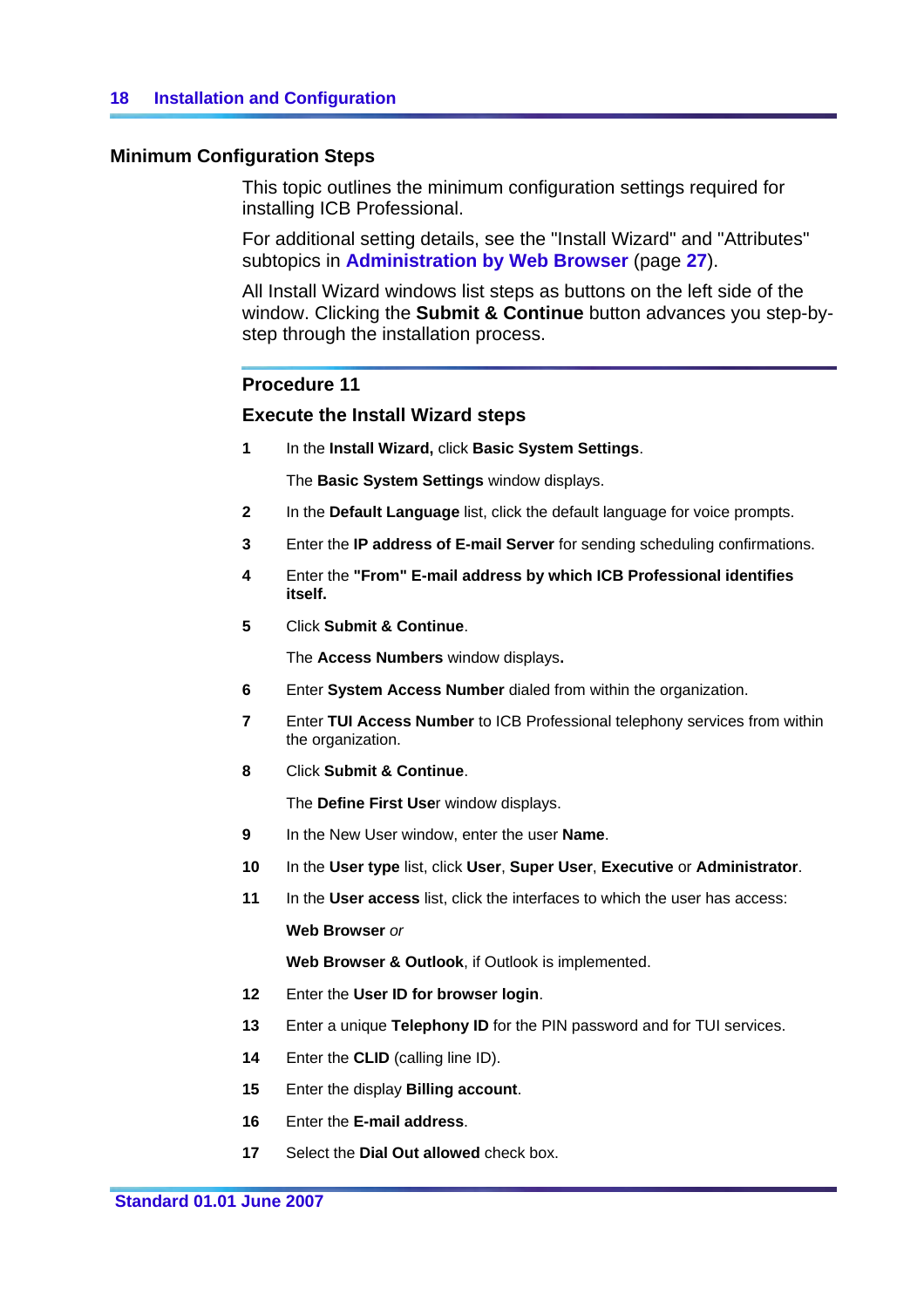**18** Click **Submit** to save.

The **E1/T1 ISDN** settings window displays.

- **19** For European systems using **E1 ISDN,** use the following values:
	- **a** In the **Protocol** list, click **Europe (E1)**.
	- **b** In the **Side** list, the permanent value **Network** displays.
	- **c** In the **Network Operator ID** list, click **ESTI**.
	- **d** In the **CRC4** list, click **Yes** or **No**.
	- **e** In the **Impedance** list, click **120** or **75**.
	- **f** If you selected **75** in the **Impedence** list, click **Yes** or **No** in the **Shield Ground** list.
	- **g** Click **Submit & Continue**.
- **20** For North American systems using **T1 ISDN,** use the following values:
	- **a** In the **Protocol** list, click **North America (T1)**.
	- **b** In the **Side** list, the permanent value **Network** displays..
	- **c** In the **Network Operator ID** list, click the ISDN operator ID:

**National ISDN 1** or **2**

**AT&T 4ESS**

**AT&T 5ESS**

**DMS100**

- **d** In the **Line Code** list, click **AMI** or **B8ZS**.
- **e** In the **Frame Mode** list, click **SF** or **ESF**.
- **f** Click **Submit & Continue**.
- **21** After completing the E1/T1 ISDN settings, the **Time Settings** window displays.
- **22** Click the **Update Time** check box and click month, day, year, and time from drop-down lists.
- **23** Select **DST currently in use** check box, if relevant.
- **24** In the **Daylight bias** list, click hours and minutes.
- **25** In the **Time Zone** list, click the time zone.
- **26** Click **Finish** to save and return to Management Console.

#### *This procedure is now complete*

After finishing the Install Wizard steps, configure general settings related to billing, conference schedule confirmations, and backing up data using selections from the Management Console.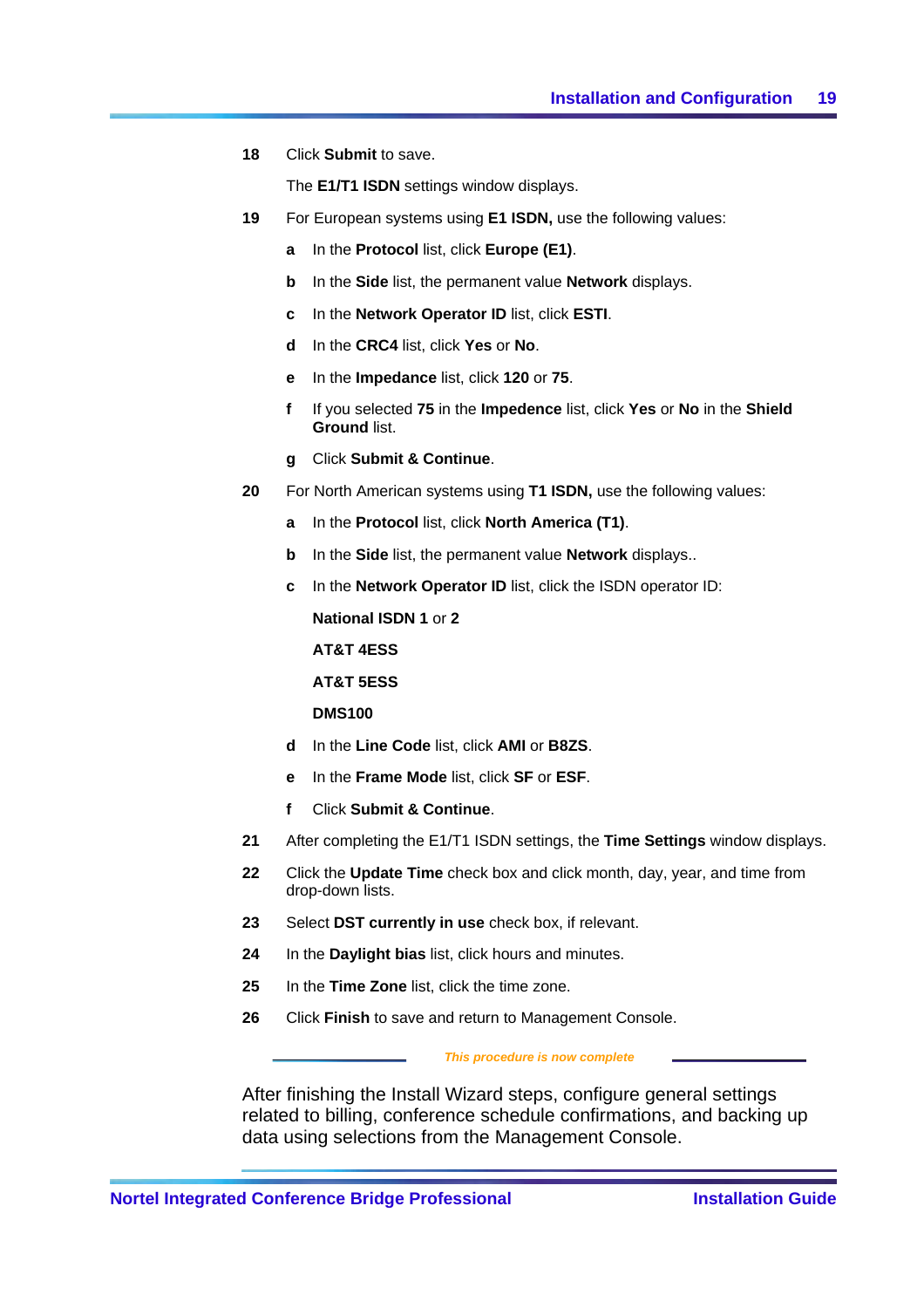# **Procedure 12**

# **Configure non-Wizard settings**

- **1** In the Management Console Attributes section, click **Define General attributes**.
- **2** Enter the **Administrator E-mail address** to which the ICB Professional sends administration material, including backup files.
- **3** In the **Billing option** list, click **Billing reports**.
- **4** Enter the **System ID** (a four-digit number) that the system uses for billing reports.
- **5** Click **Submit** to save and return to the console or **Reset** to start over.
- **6** In the Backups section, click **Define Scheduled Backup**.
- **7** In the Schedule section, click the automated backup frequency and time.
- **8** In the Destination section, click

**Zip file sent by E-mail to admin address** *or* 

**FTP to remote server**.

- **9** If **FTP to remote server** is selected for the destination:
	- **a** Enter the **IP address**.
	- **b** Enter the **Path to file**.
	- **c** Enter the **Login.**
	- **d** Enter the **Password**.
- **10** In the Contents section, click the **Data** check box.
- **11** Click **Submit** to save and return to the console or **Reset** to start over.
- **12** In the Backups section, click **Billing Scheduled Backup**.
- **13** In the Schedule section, click the automated backup frequency and time.
- **14** In the Destination section, click

**Zip file sent by E-mail to admin address** *or*

**FTP to remote server**.

- **15** If **FTP to remote serve**r is selected:
	- **a** Enter the **IP address**.
	- **b** Enter the **Path to file**.
	- **c** Enter the **Login**.
	- **d** Enter the **Password**.
- **16** Click **Submit** to save and return to the console or **Reset** to start over.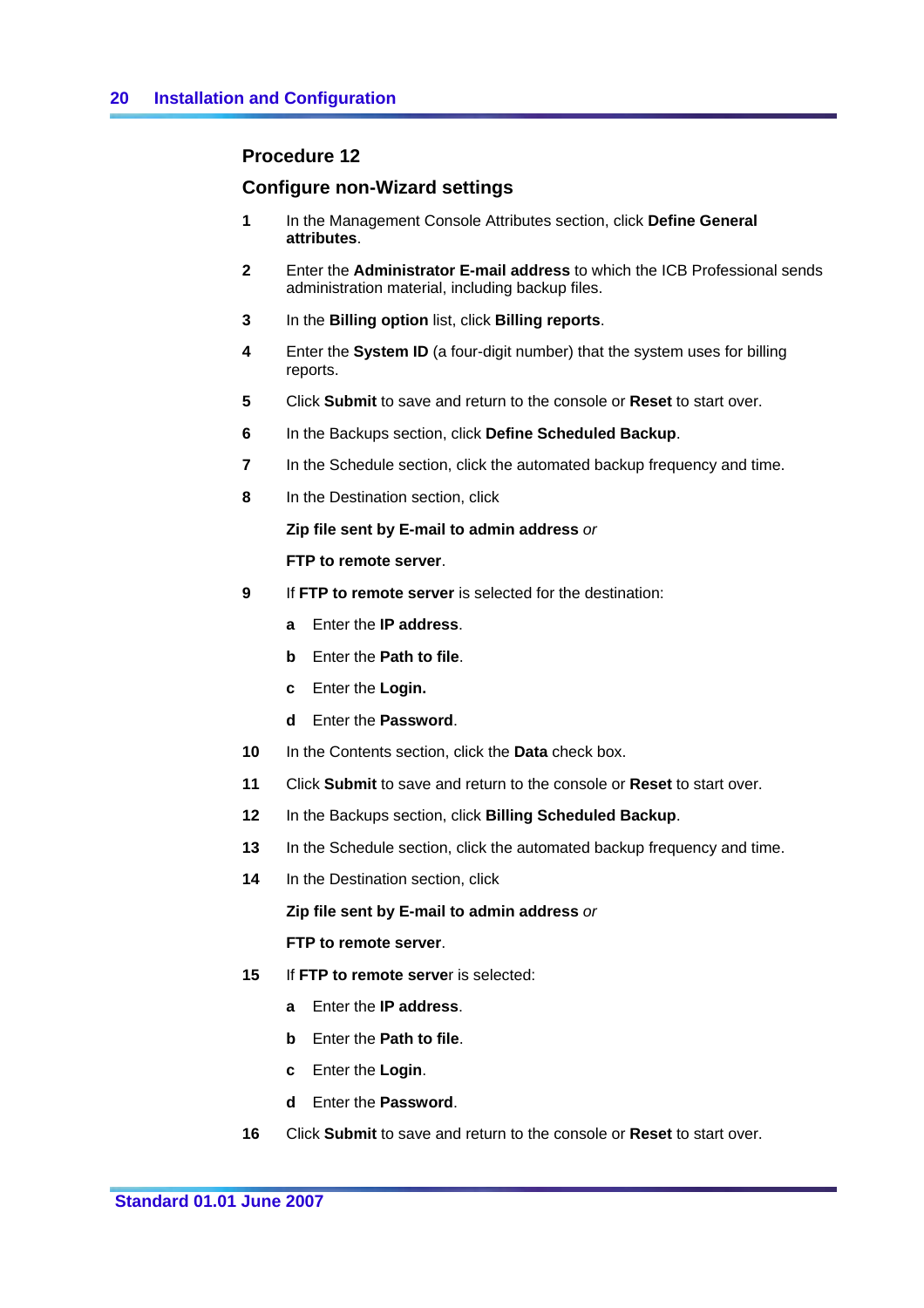#### *This procedure is now complete*

<span id="page-28-0"></span>After the installation is complete, you can reach a specific step by clicking its associated button.

Further details are also available for all of the above settings in the *ICB Professional System Administration Guide* under "Browser User Interface".

# **Outlook Integration Installation**

ICB Professional integrates Microsoft Outlook Calendar's Appointment and Meeting functionality to enable users to schedule ICB Professional conferences from within Microsoft Outlook.

ICB Professional files must be published in Microsoft Outlook before users can access and use the ICB Professional form to schedule conferences.

It is recommended that the ICB Professional files be published in the Organizational Forms Library. Otherwise, every user must publish the ICB Professional files in their Personal Forms Library.

If using Outlook Integration, see "Microsoft Outlook User Interface" in the *ICB Professional System Administration Guide* for complete details on installing Microsoft Outlook into ICB Professional.

Topics to be following from the *ICB Professional System Administration Guide* are:

- System requirements
- Microsoft Outlook settings
- ICB Professional form
- ICB Professional files
- Publishing the ICB Professional files in the Organizational Library

## **Obtaining ICB Professional form files**

Before proceeding with the Outlook integration, it is necessary to obtain the ICB Professional files.

## **Procedure 13**

### **Obtaining ICB Professional form files**

**1** FTP to the location of the ICB Professional Compact Flash and log in using the following username and password:

Username: **conferencing**

Password: **admin**

**2** Copy the following files from the OUTLOOK directory: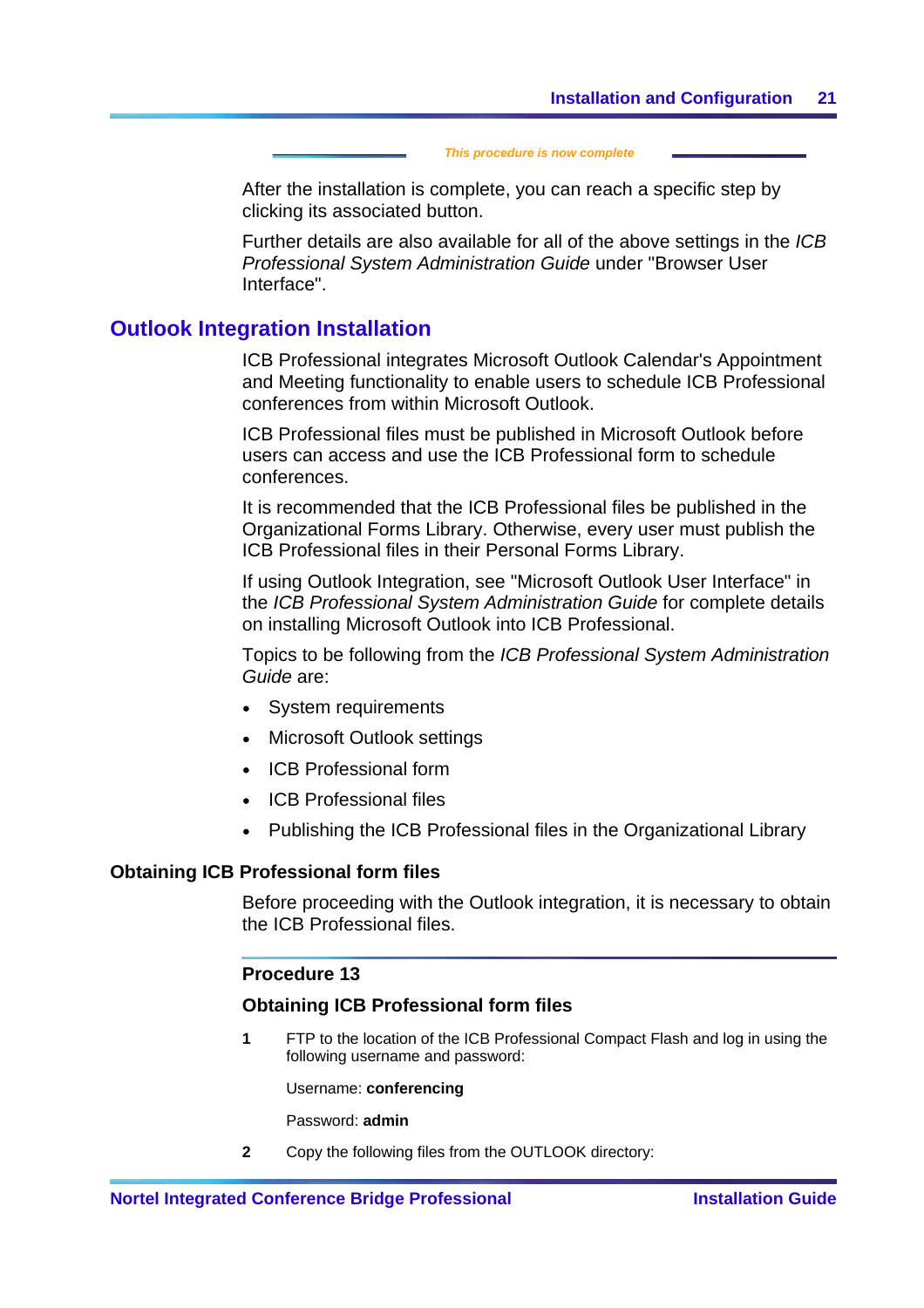<span id="page-29-0"></span>ICBP.oft

ICBPs.oft

ICBPsh.oft

ICBPsjc.oft

ICBPsk.of

ICBPsr.oft

See the Secondary Form Files table for the names of the secondary form files and the languages supported by each.

**3** Follow instructions for "Publishing the ICB Professional files" in the *System Administration Guide*.

*Note*: The secondary form files are published *before* the main form file, **ICBP.oft**.

#### *This procedure is now complete*

| <b>Secondary File</b> | Language(s)                 |
|-----------------------|-----------------------------|
| ICBPs.oft             | American English            |
|                       | <b>UK English</b>           |
|                       | <b>Brazilian Portuguese</b> |
|                       | Dutch                       |
|                       | French                      |
|                       | Canadian French             |
|                       | L.A. Spanish                |
|                       | Swedish                     |
|                       | Italian                     |
|                       | German                      |
| ICBPsh.oft            | Hebrew                      |
| ICBPsr.oft            | Russian                     |
| ICBPsjc.oft           | Japanese                    |
|                       | Chinese                     |
| ICBPsk.oft            | Korean                      |

# **Table 5: Secondary Form Files**

# **Publishing ICBP Files in an Organizational library**

The secondary form files are published before the main form file, **ICBP.oft**.

Note: The form file names are case sensitive. Be sure to type the names exactly as described below.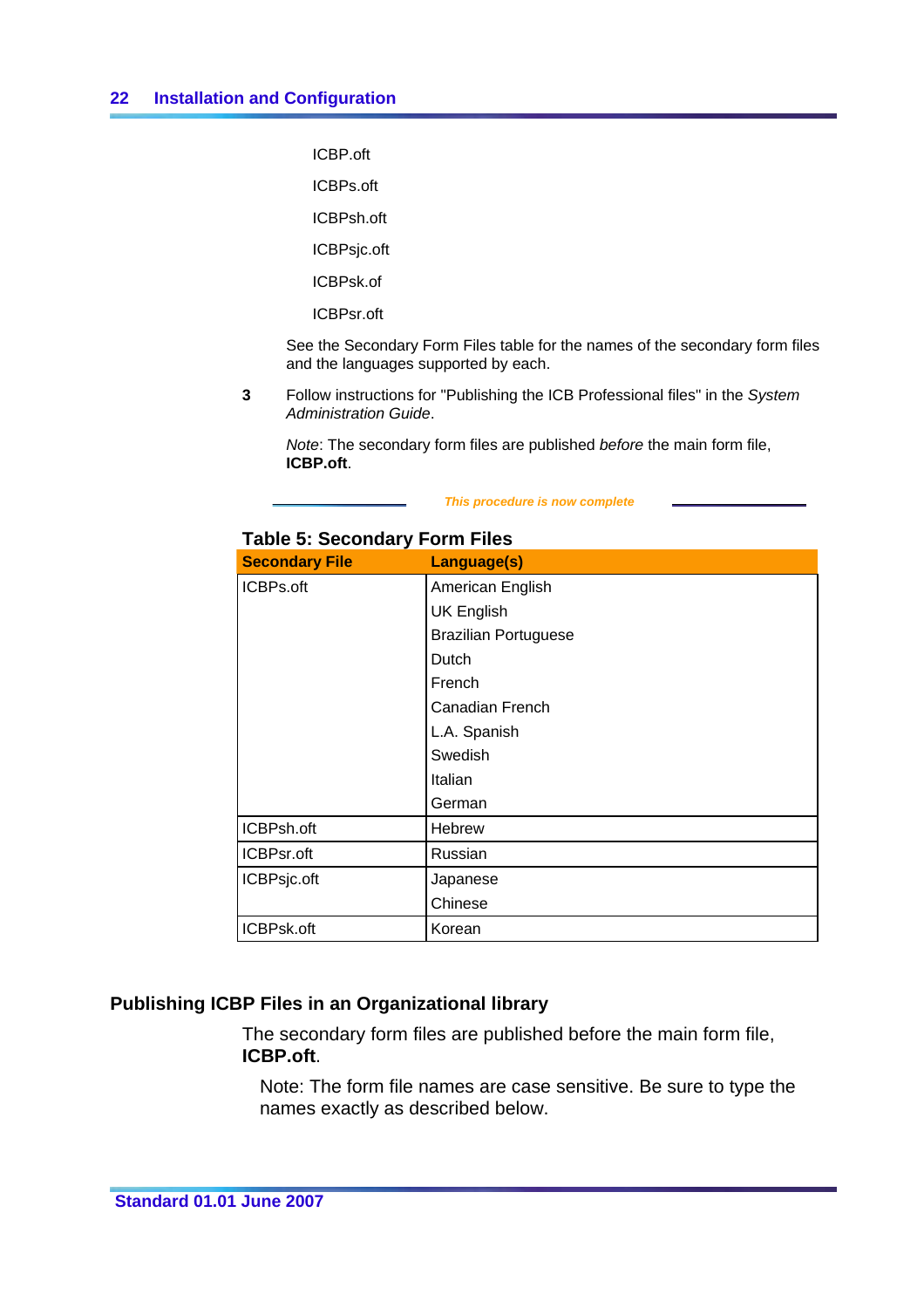# **Publishing the Secondary Form**

## **Procedure 14**

## **Publish the secondary form**

- **1** Select "**Tools->Forms->Choose Forms**" button from **Microsoft Outlook**  toolbar.
- **2** Select the "**User Templates in File System**" option in the "**Look In**" field.
- **3** Click on the "**Browse**" button and select "**Desktop**", which is where you located the **ICBP** form files.

*Note*: Now double-click on one of the secondary forms according the supported languages by MS Outlook in the organization. In the following example English secondary form is used.

- **4** Double-click on **ICBPs.oft**. The **Select Folder** window displays.
- **5** Click **No** if prompted to **Enable macros**.
- **6** Click **OK** in the **Select Folder** window. The **Calendar** window displays.
- **7** Choose **Tools > Forms > Publish Form As**. The **Form As** window displays.
- **8** Select **Personal Forms Library** in the **Look In** field.
- **9** Enter **ICBPs** in **Display name** and **Form name.**

*Note*: Name is identical to the secondary form without ".oft".

- **10** Click **Publish**. Click **Yes** if prompted to replace an existing form.
- **11** Repeat the above steps for each secondary form.
- **12** Close the Calendar window. Do not save the appointment.

 *This procedure is now complete* 

# **Publishing the Main Form**

## **Procedure 15**

## **Publish the main form**

- **1** Select "**Tools->Forms->Choose Forms**" button from **Microsoft Outlook**  toolbar.
- **2** Select the "**User Templates in File System**" option in the "**Look In**" field.
- **3** Click on the "**Browse**" button and select "**Desktop**", which is where you located the **ICBP** form files.
- **4** Double-click on **ICBP.oft**. The **Select Folder** window displays.
- **5** Click **No** if prompted to **Enable macros**.
- **6** Choose **Tools > Forms > Publish Form As**. The **Form As** window displays.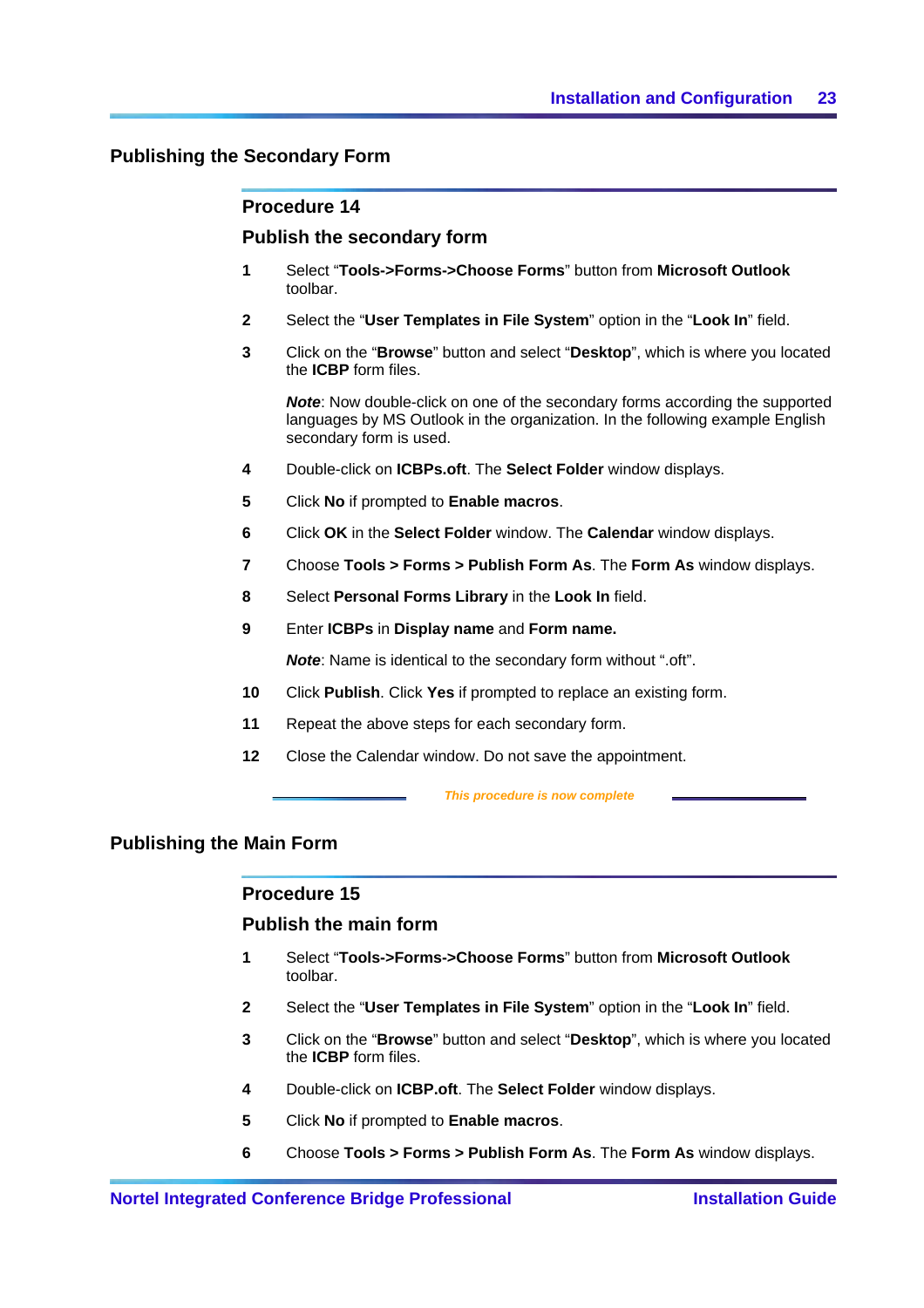- <span id="page-31-0"></span>**7** Select **Personal Forms Library** in the **Look In** field.
- **8** Enter **ICBP** in **Display name** and **Form name.**

*Note*: Name is identical to the main form without ".oft".

- **9** Click **Publish**. Click **Yes** if prompted to replace an existing form.
- **10** Close the Calendar window. Do not save the appointment.

 *This procedure is now complete* 

# **External Switch Definitions**

Configuration of other equipment in the network may be required. The information to be defined depends on the actual equipment used and network architecture. The **Succession Systems** (page **[65](#page-72-0)**) topic provides the guidelines for these external definitions.

When ICB Professional is connected to a PBX by E1/T1, the trunk parameters have to be configured in the PBX, and routing information has to be set up. See **Succession Systems** (page **[65](#page-72-0)**).

After defining external switches, **schedule a test conference** (page **[24](#page-31-0)**).

# **Verifying System Connectivity**

After external switches are defined, open a new Web Browser session and login into the system as the first user defined. Schedule a conference and place a call to test the product.

*Note*: Conferencing is *only* possible if all connections are in place, the network definitions are complete and the external switches are defined.

## **Scheduling a Test Conference**

## **Procedure 16**

# **Schedule a test conference**

- **1** Open a new Web Browser session.
- **2** Login into the new Web Browser session as the first user defined during the Install Wizard process.
- **3** Click **New Conference** in the Conference List window.
- **4** The Schedule a New Conference window opens
- **5** Configure the parameters in the General Attributes section:
	- **a** In the **Subject field**, enter **TEST**.
	- **b** In the **Description** field, enter **Installation Test**.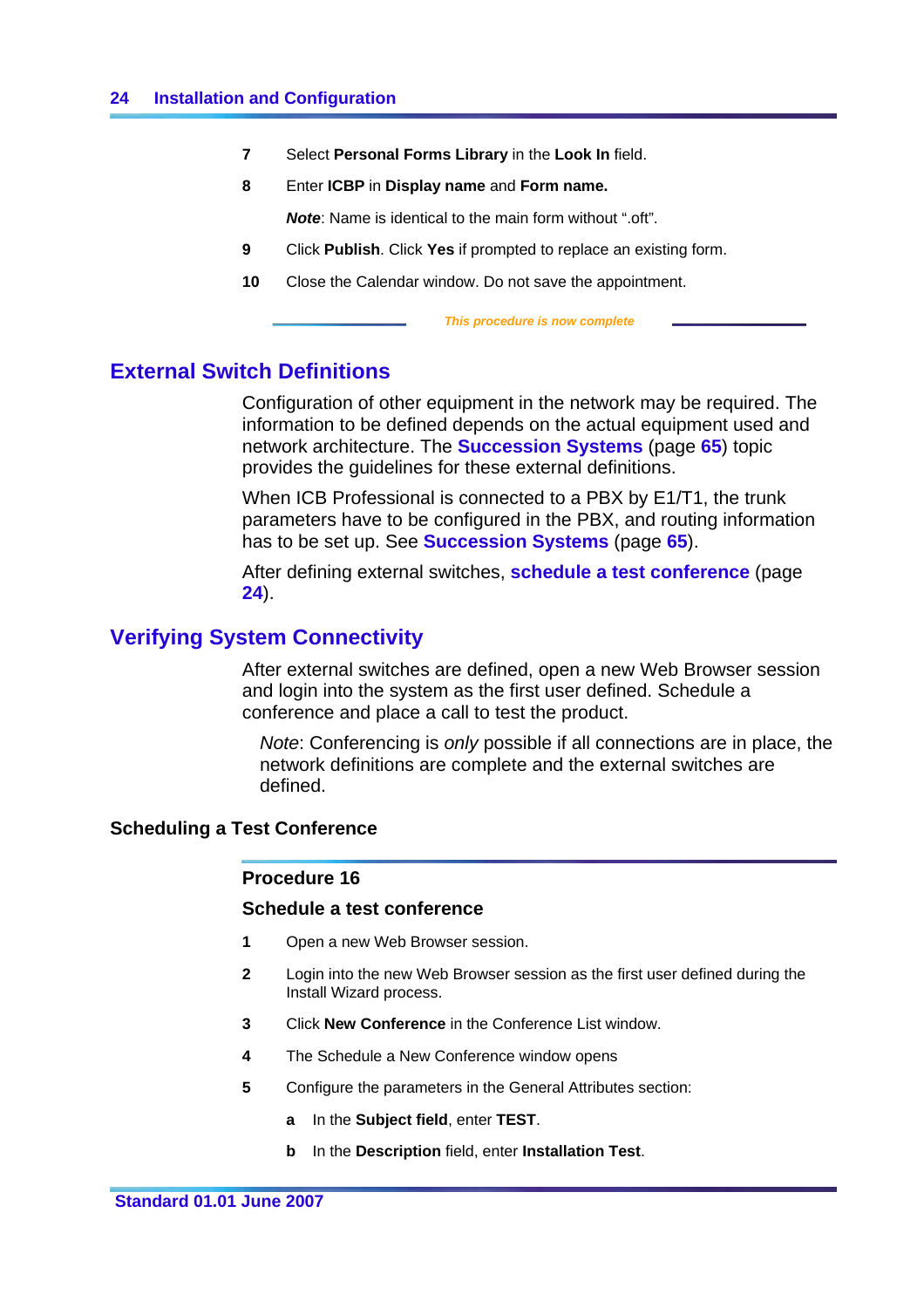- <span id="page-32-0"></span>**c** In the **Number of Conferees** list, click **4**.
- **d** The **Chairperson** default value is the login ID.
- **e** The **Owner ID** default value is the login ID.
- **6** The **Select date** default value is today.
- **7** In the **Start Time** list, change the start time if the default value is not immediate.
- **8** In the **Duration** list, select the amount of time required for a test.
- **9** The remaining fields have defaults or are optional. Select as needed.
- **10** Click **Set Conference** to save the conference details.
- **11** The Conference Details window displays.
- **12** Make note of the Internal Access Number, the Conference Meeting ID and Password, and the Chairperson Meeting ID and password for use during testing the scheduled conference.
- **13** Select **OK** to accept the conference details or **Edit Conference** to change conference details.
- **14** See "Scheduling a one-time conference" in the *ICB Professional User Guide* for additional information regarding scheduling a conference.

#### *This procedure is now complete*

## **Testing a Conference**

After successfully scheduling a test conference, enter the conference to verify to system connectivity.

During conference entry, the system prompts for the Meeting ID and the optional password defined during the scheduling a conference procedure.

*Note*: You have the option of using either the *user* **Meeting ID** or the *chairperson* **Meeting ID** when entering the conference. The associated password, if any, must be the one defined for that Meeting ID during the scheduling procedure.

# **Procedure 17**

## **Test the test conference**

- **1** At the conference time, dial the **Internal Access Numbe**r for dialing within the organization.
- **2** At the system prompt, using the telephone keypad, enter the **Meeting ID** of either the user or chairperson, followed by the number key (**#**).
- **3** If the **password** option was used, at the system prompt, enter the *password for the Meeting ID used*, followed by the number key (**#**).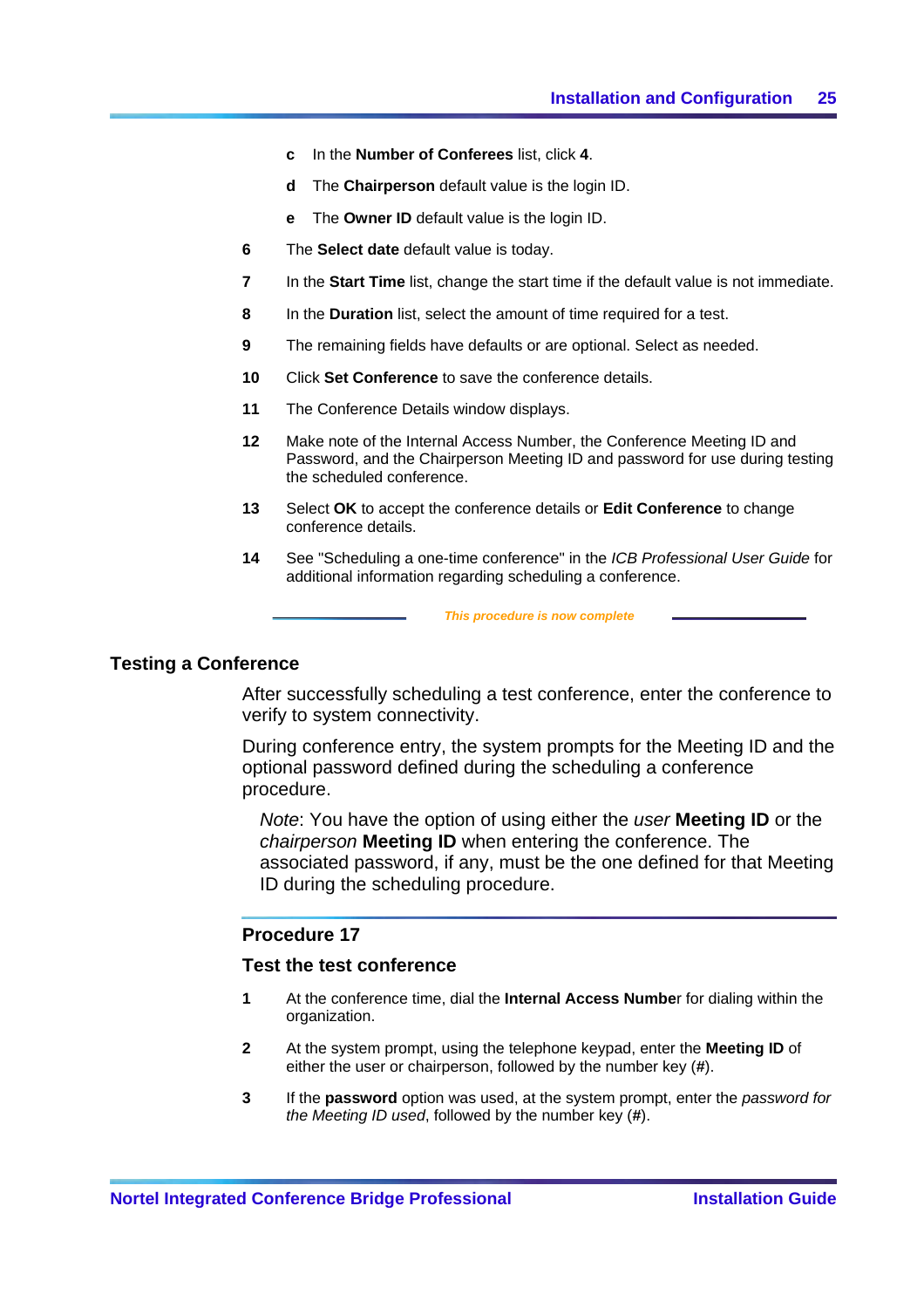**4** If the **name** option was used, at the system prompt, speak your name, followed by the telephone number key (**#**).

*Note*: Your name will be announced to other participants, if any.

- **5** After announcing your entry, the system will be placed into conference.
- **6** If you are the first person entering the conference, you will hear an announcement followed by music.
- **7** When you hear music, the conference has started and the test is successful.
- **8** See "Managing a conference in progress" and "Acquiring and releasing chairperson control" in the *ICB Professional User Guide* for additional information about accessing a conference in progress.
- **9** If you don't hear music, review the installation steps to see where there is a problem, correct and retest.

#### *This procedure is now complete*

Try both Web Browser interface and Outlook interface, if installed, for scheduling.

If necessary, return to the ICB Professional **Install Wizard** to change system definitions.

For additional help, see the *ICB Professional System Administration Guide* or the *ICB Professional User Guide*.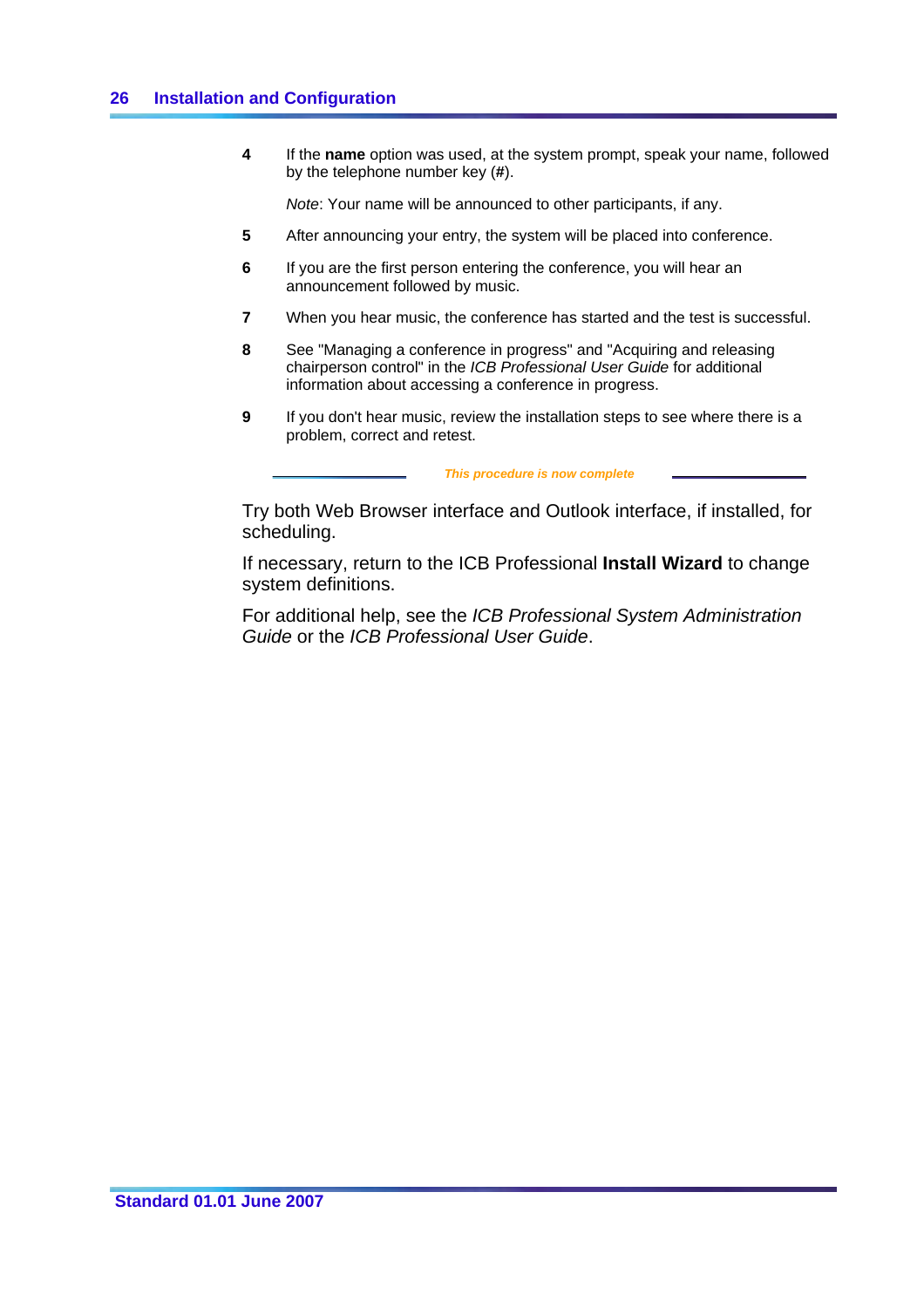<span id="page-34-0"></span>

# **Administration Functions and Features**

# **Introduction**

System administration is performed mainly via a browser user interface, implemented on a web server, and reached via Ethernet.

A connection for a CRT is supported, to be used for initial installation, system upgrade, debugging purposes and system support actions, such as retrieving log files, etc. The CLI available when a CRT is connected is protected by a user level password. This CLI may also be reached remotely over the LAN by Telnet. Only one Telnet connection can be used at a time.

The administration functions available through the CLI are:

- Configuration of basic system parameters.
- System maintenance.

All other administration functions are performed using the Web Browser.

# **Administration by Web Browser**

System administration and most of the maintenance is performed using the Web Browser interface. This interface uses common HTTP protocol, so it's accessible through firewalls that allow HTTP. Proper functionality requires "cookies enabled" in the browser's options. Administrator user types are displayed with the Web Browser application interface **console** after login. This is a "web portal" that serves as a central access point for all administration and maintenance functions.

The administration functions available through the Web Browser are:

- General parameters and options
- E1/T1 parameter setting
- User Groups and Users administration
- Configuration of Always on conferences
- Global conference attributes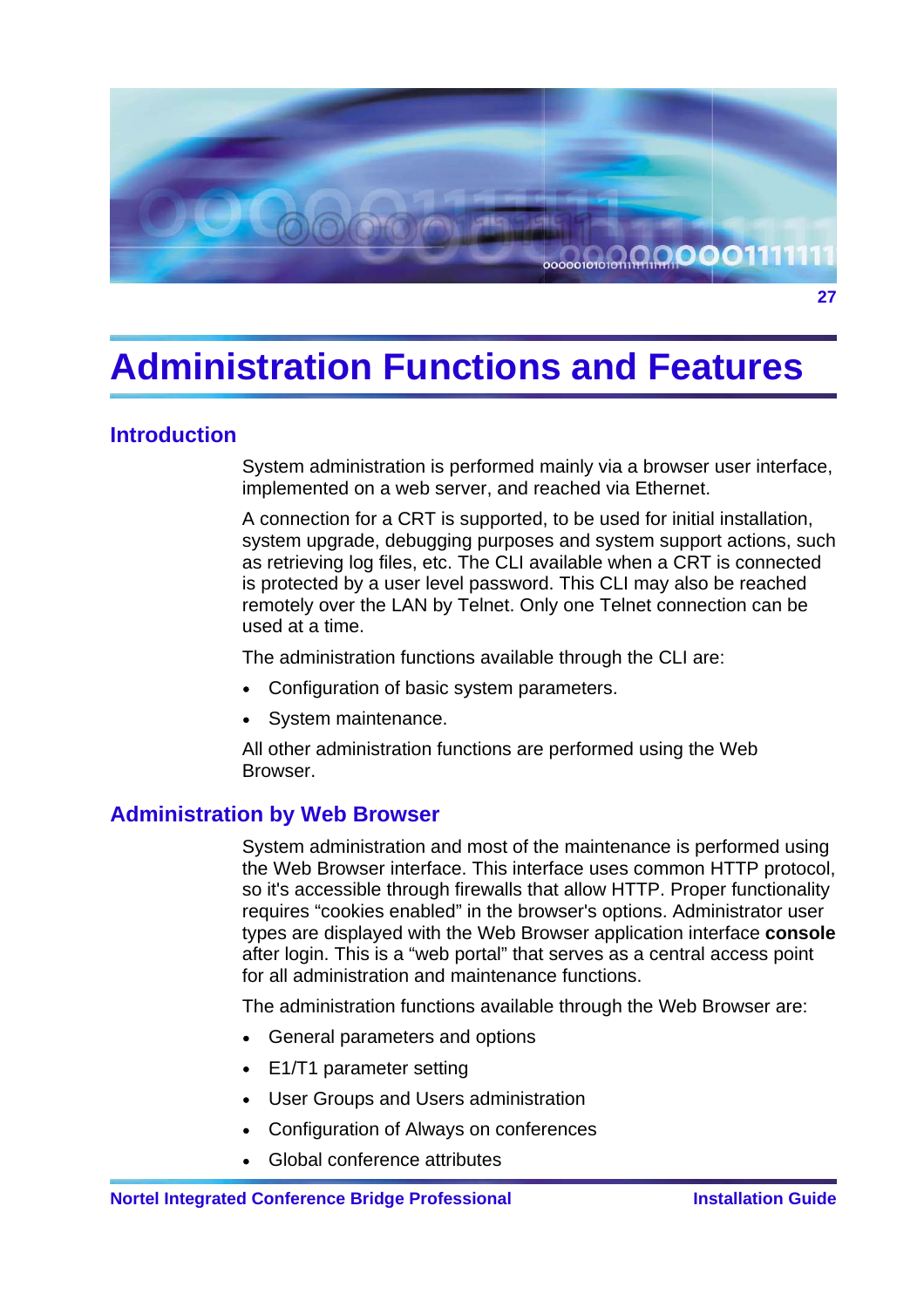- <span id="page-35-0"></span>• Group call-out list
- Default meeting parameters
- Working days

All administration functions described in the following sections are accessible from the console. The console shows web links grouped in subjects.

# **Top Toolbar Functions**

The top toolbar is a fixed frame, present during all administration web session.

# **Procedure 18**

## **Execute a toolbar function**

**1** Click on its button or link according to the Top Toolbar Functions table below.

#### *This procedure is now complete*

## **Table 6: Top Toolbar Functions**

| <b>Toolbar Function</b> | <b>Description</b>                                                                                                                                                                                                   |
|-------------------------|----------------------------------------------------------------------------------------------------------------------------------------------------------------------------------------------------------------------|
| Console                 | Returns to the <b>Console</b> from any window of the<br>application. Current window changes are not saved.                                                                                                           |
| <b>CLI</b>              | Opens a separate window for input and output of<br>Command Line Interface (CLI) commands. See CLI<br><b>Commands</b> (page 42).                                                                                      |
| Logout                  | Terminates the session and returns to the home page<br>login window. The application has also an "auto logout"<br>feature: after 30 minutes of idle window (no user input),<br>the session terminates automatically. |
| Help                    | Displays help information in a separate window.                                                                                                                                                                      |
| Change Password         | Allows changing the password of the administration user<br>currently logged in.                                                                                                                                      |

# **Install Wizard**

Use the Install Wizard to define the basic parameters required to start using ICB Professional.

The Install Wizard steps include configuration of:

- **1** Basic system settings
- **2** Access numbers for conferences
- **3** First user
- **4** E1/T1 ISDN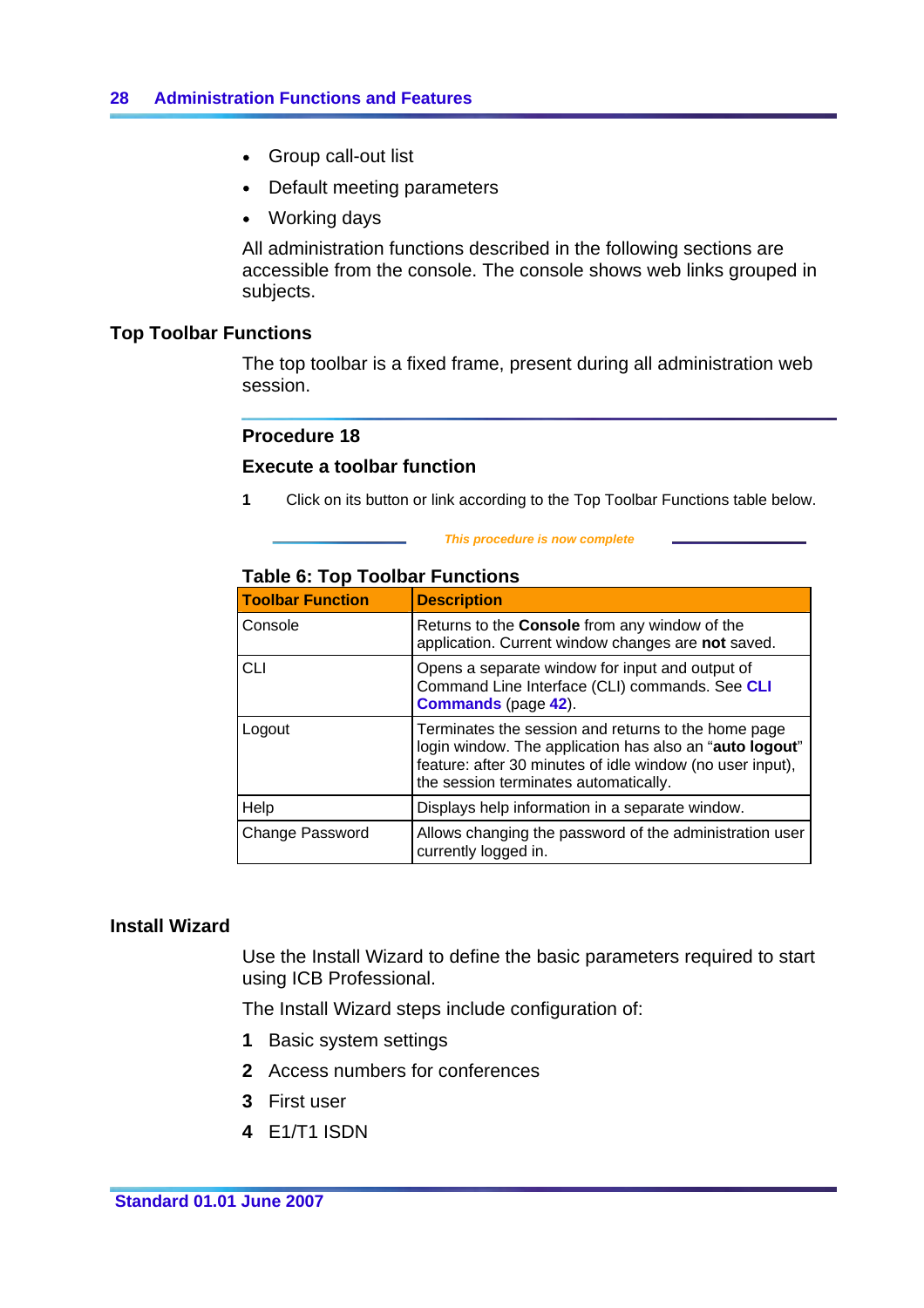# **5** Time settings

After completing the Wizard session, the administrator can try operating the system by scheduling a conference and placing calls, provided that the network configuration is already completed.

The Wizard can be re-visited anytime that the basic parameters need to be changed.

See "Installing ICB Professional using the Installation Wizard" in the *ICB Professional System Administration Guide* for further details.

### **Basic System Settings**

In step 1 of the Install Wizard, configure the basic parameters of the ICB Professional system as described in the Basic System Settings table.

## **Procedure 19**

### **Configure basic system settings**

- **1** In the Basic System Settings window, enter the appropriate field values according to the Basic System Settings table.
- **2** Click **Submit & Continue** to save and continue to setting Access Numbers or **Finish** to save and exit the Install Wizard.

#### *This procedure is now complete*

# **Table 7: Basic System Settings**

| <b>Field</b>              | <b>Description</b>                                                                                                                                                                                                                                                              |
|---------------------------|---------------------------------------------------------------------------------------------------------------------------------------------------------------------------------------------------------------------------------------------------------------------------------|
| Main IP                   | Read-only field specifying main IP address.                                                                                                                                                                                                                                     |
| <b>System Name</b>        | Up to 15 characters of free alphanumeric text for the<br>system's name.                                                                                                                                                                                                         |
| <b>Signaling Protocol</b> | Read-only field specifying the telephony connection is<br>by E1/T1 trunk.                                                                                                                                                                                                       |
| Default Language          | In the Default Language list, click the default voice-<br>prompt language for conferences and Telephony<br>Services.                                                                                                                                                            |
|                           | When scheduling conferences, users can select any<br>language from the available set. This default language<br>applies in case the user does not specify a language.<br>This is also the language of the first prompt played to<br>callers, before they specify the meeting ID. |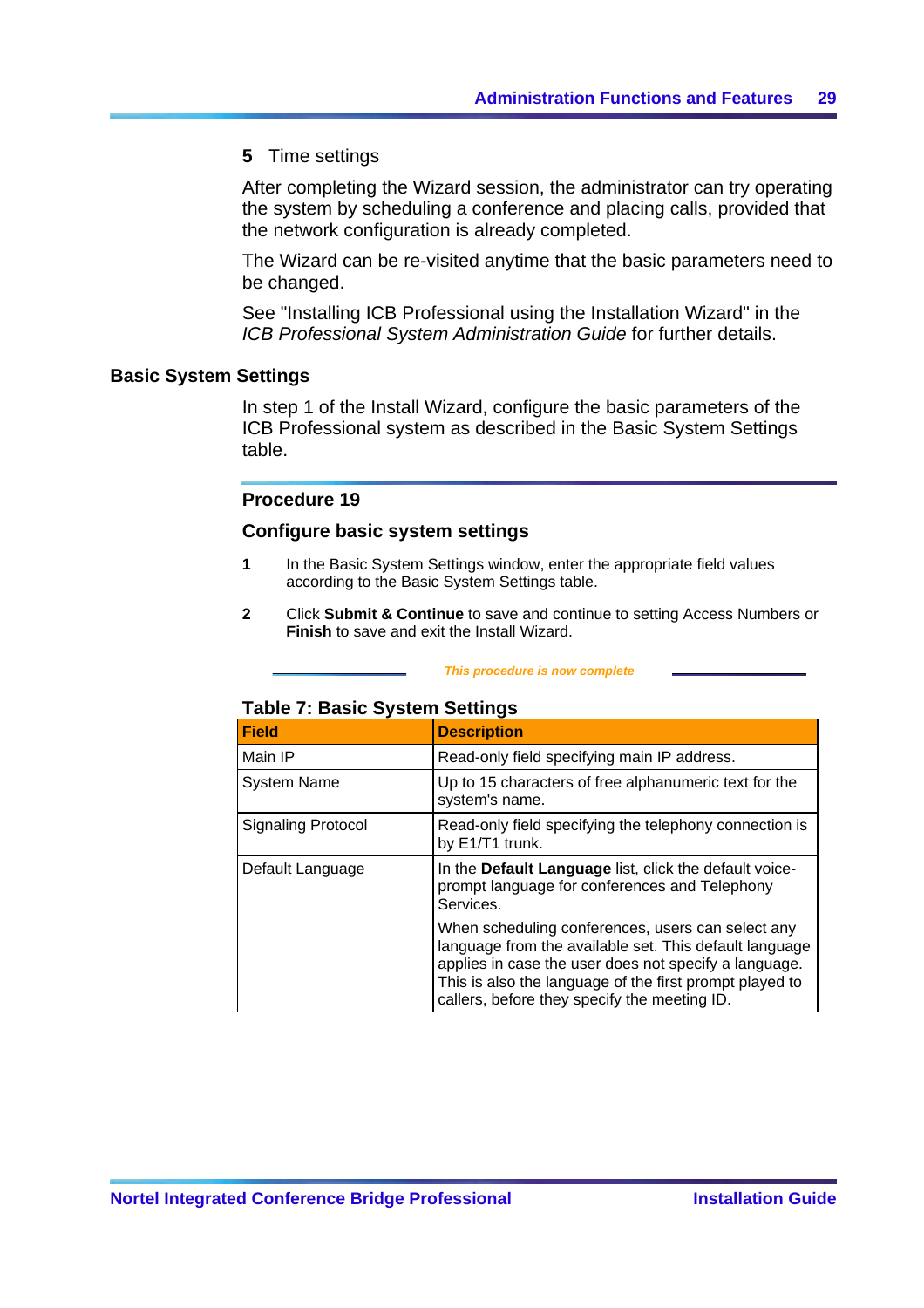| IP address of E-mail<br>Server                                           | Enter the IP address of the e-mail server that ICB<br>Professional uses for sending scheduling confirmation<br>(with Web Browser scheduling). |
|--------------------------------------------------------------------------|-----------------------------------------------------------------------------------------------------------------------------------------------|
|                                                                          | If this field is empty or incorrect, ICB Professional<br>does not send e-mail messages. However, the rest of<br>the system operates properly. |
|                                                                          | Note: ICB Professional uses SMTP. The e-mail server<br>must support this protocol.                                                            |
| "From" E-mail address, by<br>which ICB Professional<br>identifies itself | Enter the e-mail address which ICB Professional uses<br>to identify itself.                                                                   |
|                                                                          | This e-mail address appears in the From field of sent<br>e-mail messages.                                                                     |
|                                                                          | Some e-mail servers require this information. The<br>"factory default" address is<br>conferencing@company.com.                                |

# **Access Numbers**

The next step of the Install Wizard is configuring access numbers.

# **Procedure 20**

### **Configure access numbers**

- **1** Using the Access Numbers table as a guide, enter the appropriate system telephony numbers.
- **2** These numbers have to be coordinated with the organizational dialing plan.
- **3** Click **Back** to return to Basic System Settings, **Submit & Continue** to save and continue to Defining First User or **Finish** to save and exit the Install Wizard.

#### *This procedure is now complete*

# **Table 8: Access Numbers**

| <b>Field</b>                   | <b>Description</b>                                                                                                                                                                         |
|--------------------------------|--------------------------------------------------------------------------------------------------------------------------------------------------------------------------------------------|
| <b>System Access</b><br>Number | Enter the number dialed to access the system from inside<br>the organization.                                                                                                              |
|                                | The system access number is the DID number dialed by<br>incoming trunk calls. The PBX sends this number to ICB<br>Professional.                                                            |
| <b>Operator Number</b>         | Enter the number of the operator or attendant in the<br>organization which ICB Professional calls when the<br>chairperson invokes the "Call assistant" command in an<br>active conference. |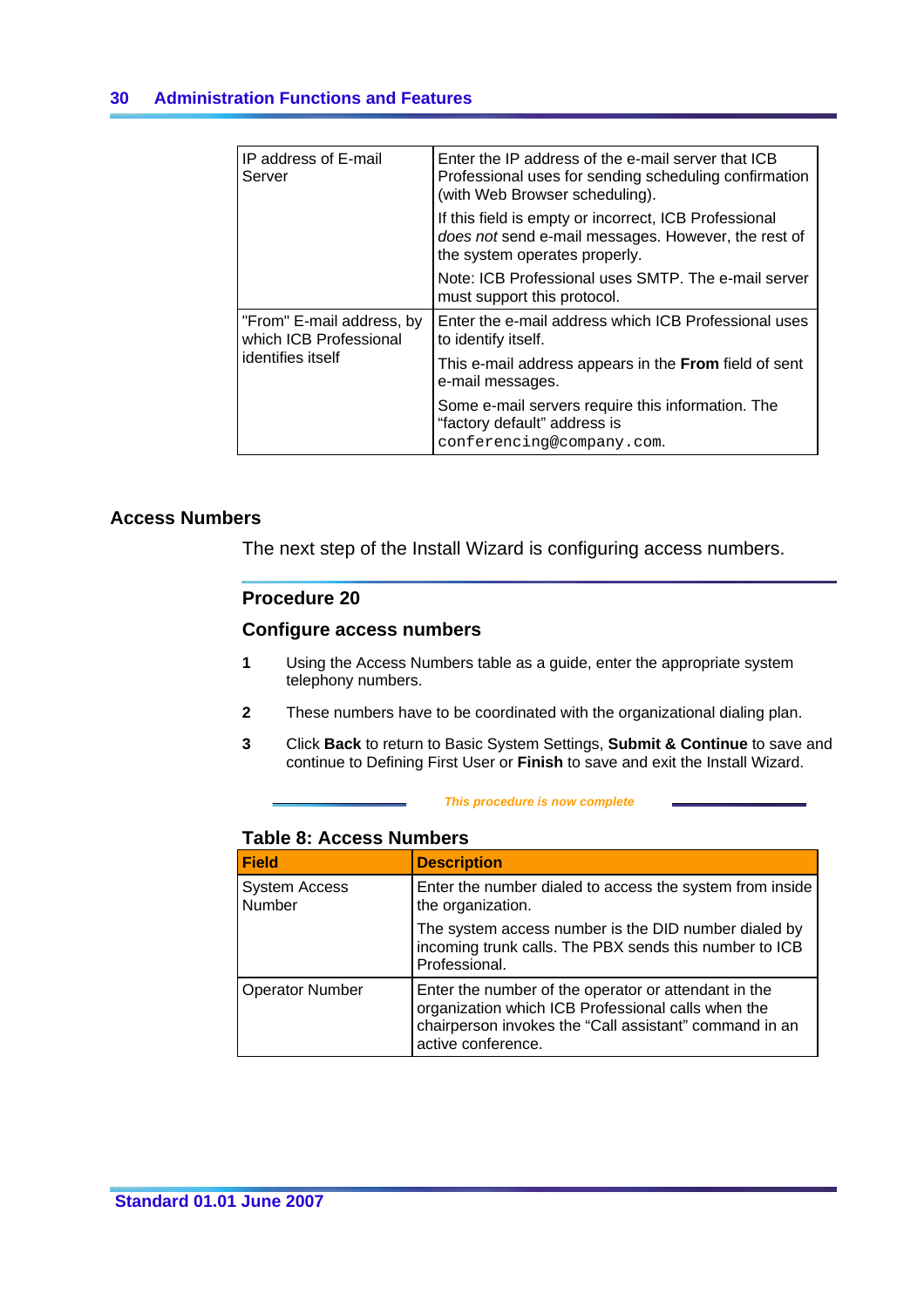| <b>TUI Access Number</b>          | Enter the number for access to ICB Professional<br>telephony services from inside the organization.     |
|-----------------------------------|---------------------------------------------------------------------------------------------------------|
|                                   | Telephony services include scheduling from a telephone,<br>recording, etc.                              |
|                                   | The TUI Access Number has the same rules as System<br>Access Number.                                    |
| Adhoc Group Call<br><b>Prefix</b> | Enter the Group Call prefix for the optional emergency<br>group call dialing" feature.                  |
|                                   | When this prefix followed by a ICB Professional group<br>number is dialed by telephones in the network: |
|                                   | The call is routed.                                                                                     |
|                                   | An emergency conference is opened, and                                                                  |
|                                   | The group call is invoked from the conference.                                                          |

## **Define First User**

In step 3, define the first user according to the **User Definition** table descriptions.

It is *required* to add at least one user in order to operate ICB Professional.

*Note*: After the first user is defined, **Define First Use**r is disabled.

*Note:* The Add a New User function is available from the Management Console after the Install Wizard is finished.

# **Procedure 21**

# **Define First User.**

- **1** In the New User window, enter the user details according to the field descriptions in the User Definition table.
- **2** See "Adding Users" for more details.
- **3** Click **Back** to return to Access Numbers, **Submit & Continue** to save and continue to E1/T1 ISDN settings or **Finish** to save and exit the Install Wizard.

#### *This procedure is now complete*

# **Table 9: User Definition**

| Field              | <b>Description</b>                                                             |
|--------------------|--------------------------------------------------------------------------------|
| <b>Name</b>        | Enter the user name.                                                           |
| User type          | In the User list, click Executive.                                             |
| <b>User Access</b> | In the User Access list, click Web Browser & Outlook<br>for the administrator. |
| User group         | In the User Group list, click System.                                          |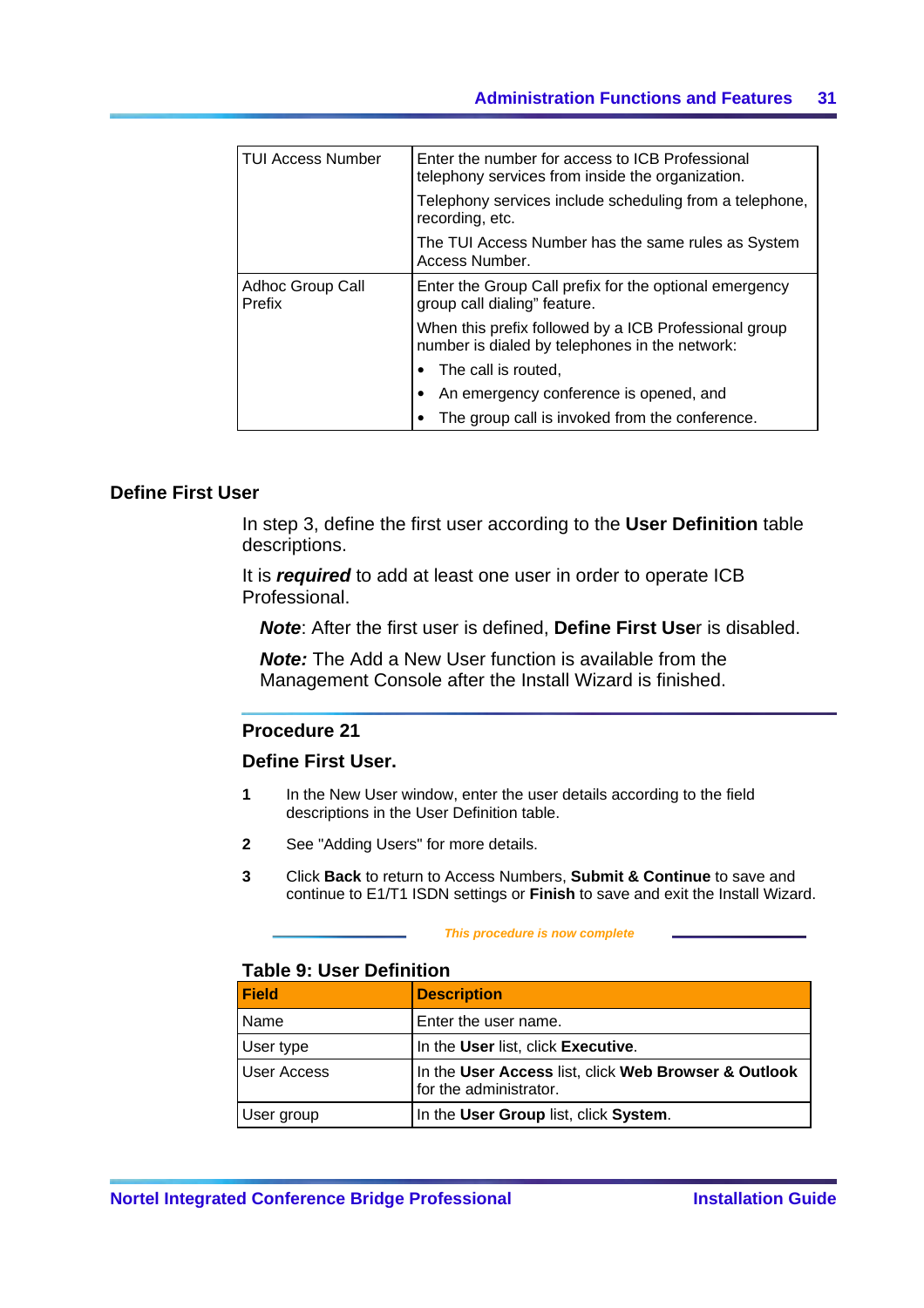# **32 Administration Functions and Features**

| User ID for browser<br>login | Enter the User Id for the user's browser login.                               |
|------------------------------|-------------------------------------------------------------------------------|
|                              | Range is 4 to 17 characters.                                                  |
| Telephony ID                 | Enter the Telephony ID for the user.                                          |
|                              | Range is 4 to 10 digits.                                                      |
| CLID                         | Enter the Command Line Interface ID (CLID) for the<br>user.                   |
|                              | Range is 0 to 32 digits.                                                      |
| Billing account              | Enter the <b>Billing Account</b> for the user.                                |
| E-mail address               | Enter the user's E-mail address for schedule<br>confirmation notifications.   |
| Dial Out allowed             | Select the <b>Dial Out allowed</b> check box to allow dial out<br>capability. |

# **E1/T1 ISDN**

In step 4 of the Install Wizard configure E1/T1 trunk parameters.

*Note*: Parameters must be consistent for the switch type. See **E1/T1 Connection Details** (page **[11](#page-18-0)**) and **Succession Systems** (page **[65](#page-72-0)**) for parameter details.

# **Procedure 22**

# **Define E1/T1 parameters**

- **1** In the E1/T1 ISDN settings window, enter the ISDN settings appropriate the country in which the system is being installed.
- **2** For European systems using E1 ISDN, select from the values described in the E1 Parameters table.
- **3** For North American systems using T1 ISDN, select from the values described in the T1 Parameters table.
- **4** Select **Back** to return to Define First User. Click **Submit & Continue** to save and go to Time Settings or **Finish** to save and finish.

#### *This procedure is now complete*

# **Table 10: E1 Parameters**

| <b>Field</b>        | <b>Descriptions</b>                                             |
|---------------------|-----------------------------------------------------------------|
| Protocol            | In the <b>Protocol</b> list, click the ISDN/PRA protocol type:  |
|                     | Europe (E1)                                                     |
| Side                | The Side list displays the permanent value Network.             |
| Network Operator ID | In the Network Operator ID list, click the ISDN<br>operator ID: |
|                     | <b>ETSI</b>                                                     |
| CRC4                | In the CRC4 list, click Yes or No.                              |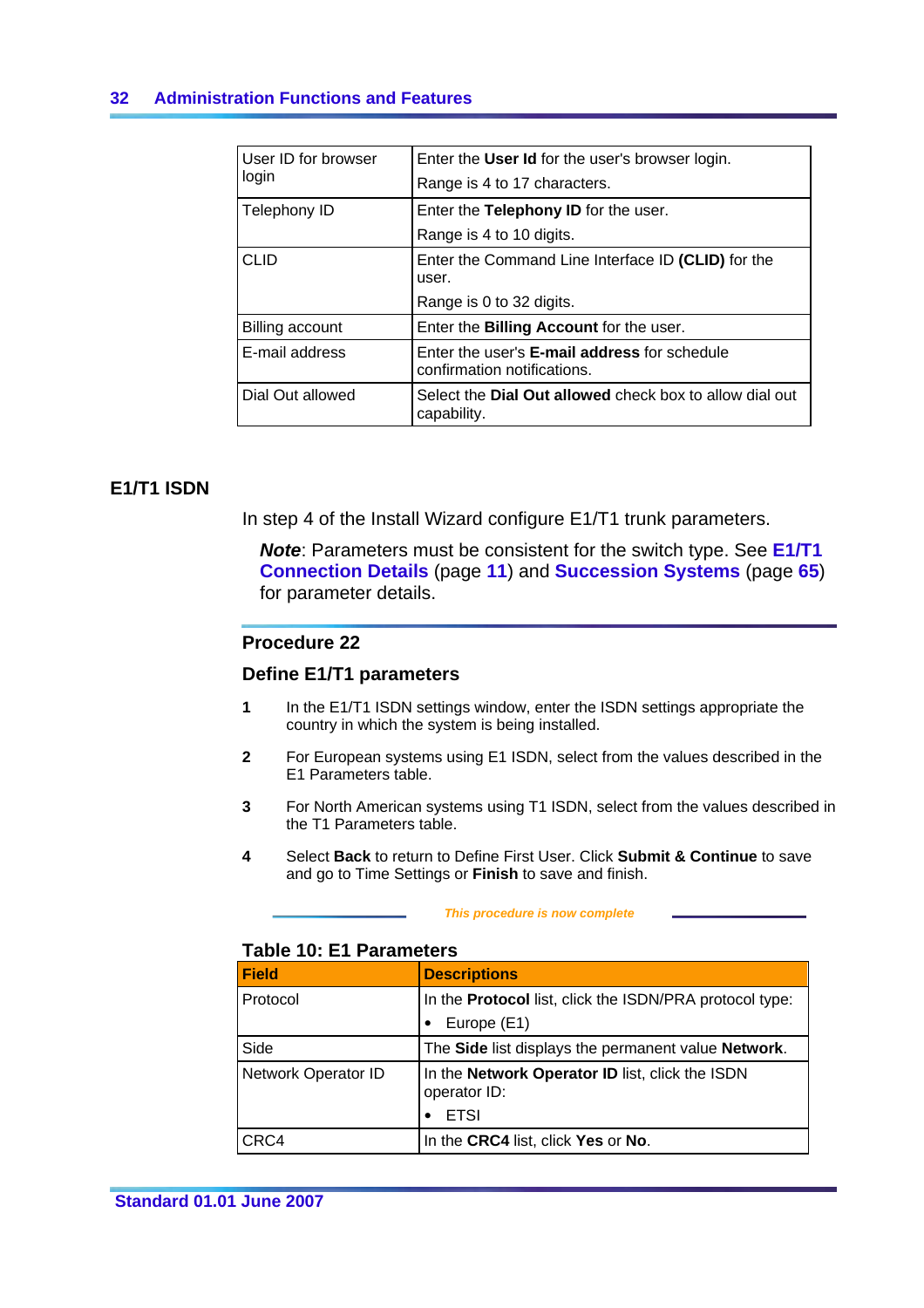| Impedance (Ohm) | In the Impedance list, click 120 or 75.                                     |
|-----------------|-----------------------------------------------------------------------------|
|                 | The selection of "Impedance" implies the physical trunk<br>connection used: |
|                 | RJ-45 for 120 Ohms                                                          |
|                 | BNC for 75 Ohm                                                              |
| Shield Ground   | In the Shield Ground list, click Yes or No.                                 |
|                 | For 75 Ohm, the Shield Ground option may also be<br>specified               |

# **Table 11: T1 Parameters**

| Field               | <b>Description</b>                                              |
|---------------------|-----------------------------------------------------------------|
| Protocol            | In the <b>Protocol</b> list, click the ISDN/PRA protocol type:  |
|                     | North America (T1)                                              |
| Side                | In the Side list, the permanent value Network displays.         |
| Network Operator ID | In the Network Operator ID list, click the ISDN<br>operator ID: |
|                     | National ISDN 1 or 2                                            |
|                     | AT&T 4ESS                                                       |
|                     | AT&T 5ESS                                                       |
|                     | <b>DMS100</b>                                                   |
| Line Code           | In the Line Code list, click AMI or B8ZS.                       |
| Frame Mode          | In the <b>Frame Mode</b> list, click SF or ESF.                 |

# **Time Settings**

The last step in the Install Wizard process is configuring the time settings. This section contains values used to set the date and time, time zone, and Daylight Saving Time.

# **2) Automatic Daylight Saving Time**

Use the settings in this section to automatically update the time settings to DST. These settings are particularly useful in countries where the dates are fixed.

# **3) Current Local Time**

Displays the current local time settings currently effective in ICB Professional:

- $\bullet$  Day of the week, date, time
- Standard Time Zone from GMT
- Daylight Saving Time (DST) status
- Current Time Offset from GMT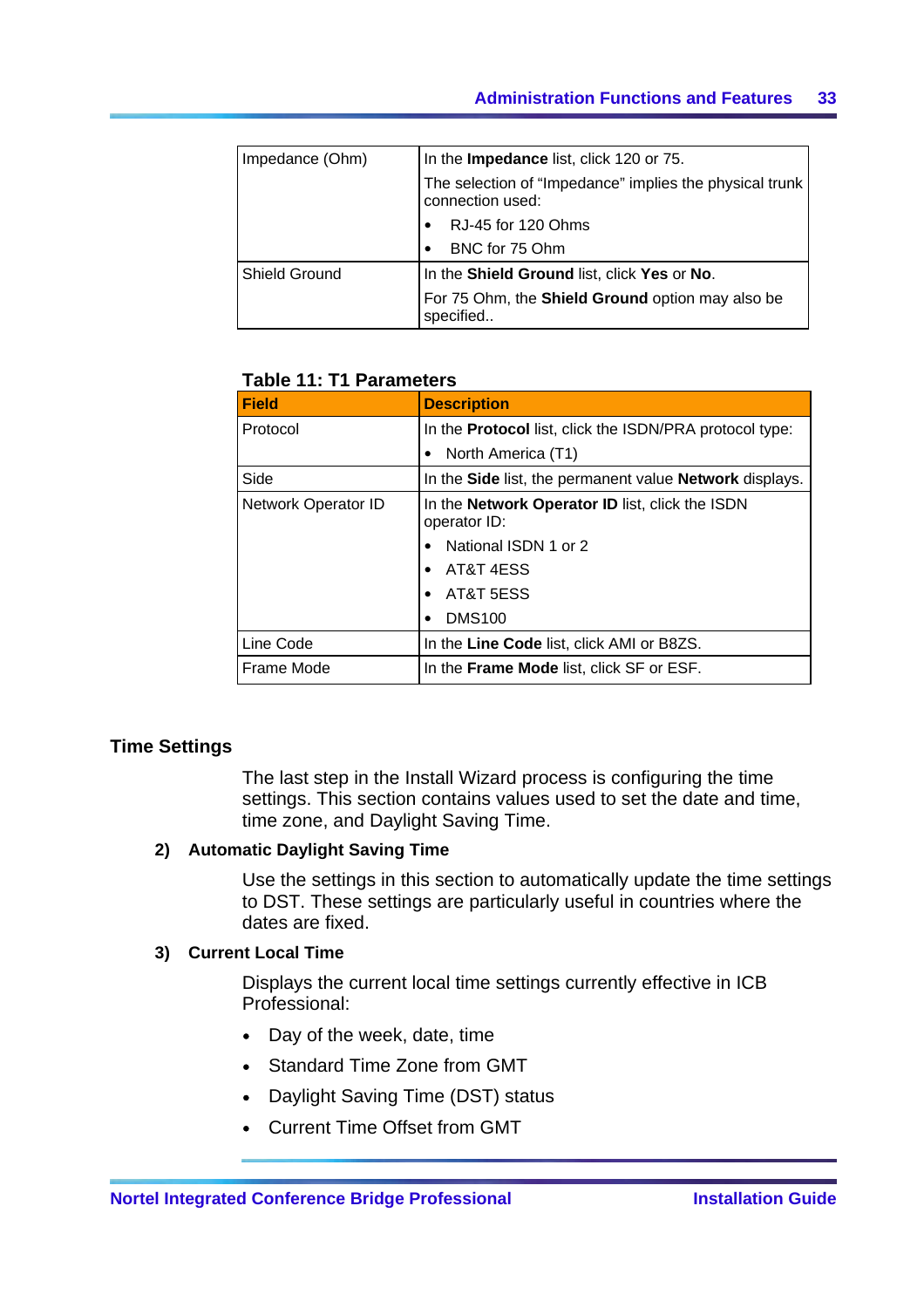# **Procedure 23**

# **Update Time Settings**

- **1** In the Update Local Time area, update the local time settings as necessary according to the descriptions in the Local Time table.
- **2** In the Automatic Daylight Saving Time area, click **None** or **Automatically set Daylight Saving Time**.
- **3** If **Automatically set Daylight Saving Time** is selected, set the start-day and end-day as required for the local country:
- **4** In the **Start Day** lists, click the start date parameters.
- **5** In the **Last Day** lists, click the last date parameters.
- **6** Click **Back** to go back to E1/T1 ISDN settings or **Finish** to save and exit from Time Settings and the Install Wizard.

#### *This procedure is now complete*

# **Table 12: Local Time**

| <b>Field</b>        | <b>Description</b>                                                                                                                                                                                                                                                                                                               |
|---------------------|----------------------------------------------------------------------------------------------------------------------------------------------------------------------------------------------------------------------------------------------------------------------------------------------------------------------------------|
| <b>Update Time</b>  | To update the current local time, click the Update Time<br>check box.                                                                                                                                                                                                                                                            |
|                     | Click the month, day, year, hour and minutes from the<br>drop-down lists.                                                                                                                                                                                                                                                        |
|                     | Select the DST currently in use check box if the updated<br>time represents DST.                                                                                                                                                                                                                                                 |
|                     | Update this setting on installation, to make time<br>corrections, or to manually adjust for daylight saving time.                                                                                                                                                                                                                |
| Daylight Bias       | In the Daylight Bias lists, click the daylight bias hours<br>and minutes.                                                                                                                                                                                                                                                        |
|                     | Specify the difference between DST and standard time,<br>which is one hour in most countries.                                                                                                                                                                                                                                    |
| Time Zone           | In the Time Zone list, click the local time zone.                                                                                                                                                                                                                                                                                |
|                     | Set to the time zone of the local <b>standard time</b> or to the<br>offset from Greenwich Mean Time (GMT).                                                                                                                                                                                                                       |
|                     | Time zone is displayed in the Web Browser scheduling<br>windows and in the scheduling confirmation e-mails                                                                                                                                                                                                                       |
| IP address of       | Enter the IP address of the Network Time Server.                                                                                                                                                                                                                                                                                 |
| Network Time Server | This optional feature is used to keep time synchronized<br>with a network time server by Network Time Protocol<br>(NTP). The system uses it only for synchronizing hour<br>boundaries; it will not change date or hour by network<br>time server. Therefore, date and time must be set initially<br>even if this option is used. |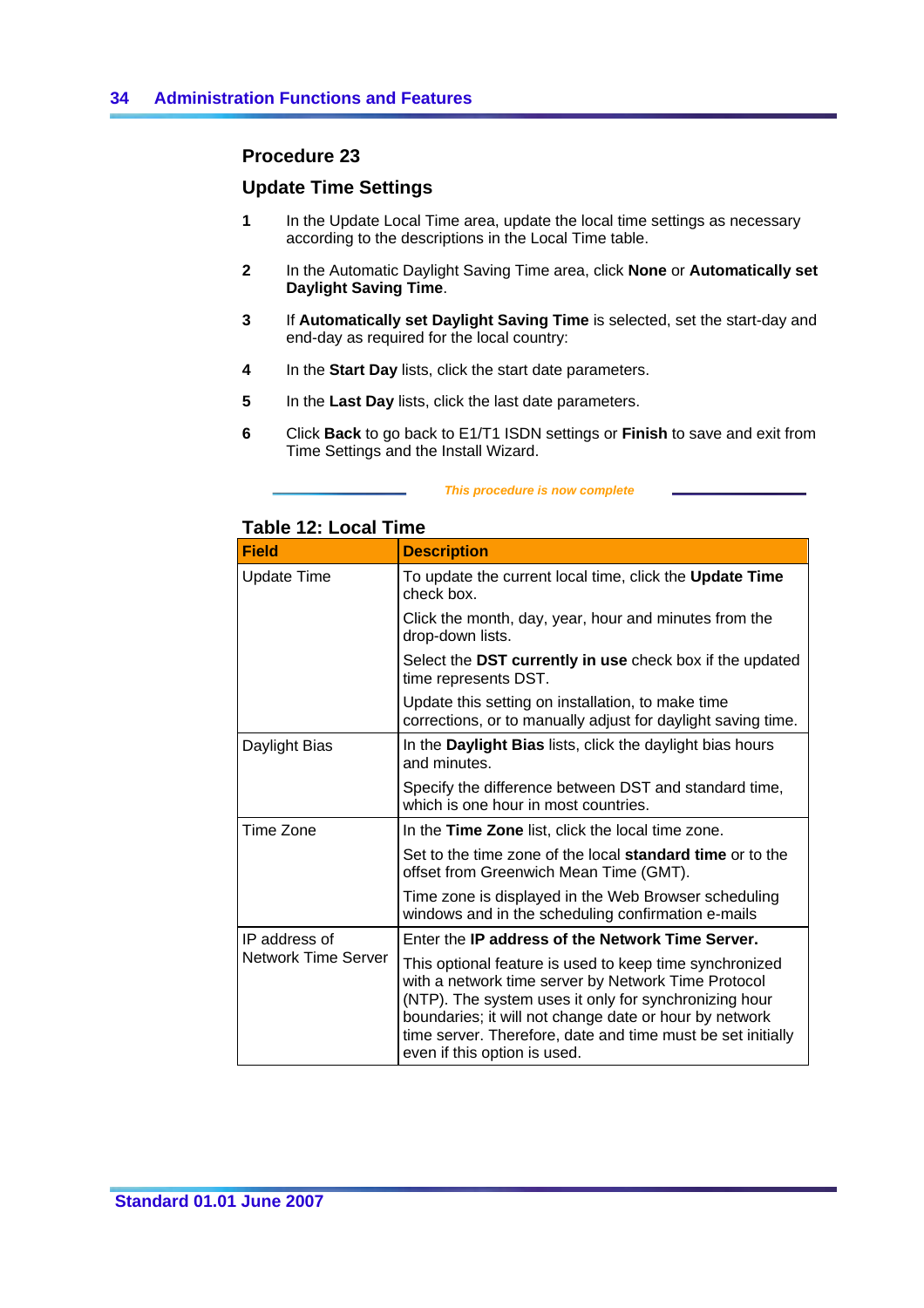# <span id="page-42-0"></span>**Attributes**

The Attributes section contains information about the various parameters and attributes used in customizing the ICB Professional system.

# **General Attributes**

Use the **Define General attributes** option to define general system and conference settings.

# **Procedure 24**

### **Define general system and conference settings**

- **1** From the Management Console, click **Define General attributes**.
- **2** The General attributes window displays.
- **3** Define default general attributes as described in the General Attributes table.
- **4** After defining the required system attributes, click **Submit** to return to the console or **Reset** to start over.

#### *This procedure is now complete*

# **Table 13: General Attributes**

| <b>Field</b>          | <b>Description</b>                                                                                                                                                                                                           |
|-----------------------|------------------------------------------------------------------------------------------------------------------------------------------------------------------------------------------------------------------------------|
| Administrator E-mail  | Enter the e-mail address to which the ICB Professional<br>sends administration material, including backup files.<br>Default address is admin@company.com.                                                                    |
| <b>Billing option</b> | In the <b>Billing option</b> list, click a billing option for this ICB<br>Professional Compact Flash. The options are as follows:                                                                                            |
|                       | No billing - The ICB Professional does not issue a<br>billing report.                                                                                                                                                        |
|                       | Billing reports - The ICB Professional issues a billing<br>report.                                                                                                                                                           |
| System ID             | Enter the System ID (a four-digit decimal number) that<br>the system uses for billing reports.                                                                                                                               |
|                       | Not applicable if the billing option is not selected.                                                                                                                                                                        |
| Ports overbooking     | Enter the number of ports added by the Overbooking<br>feature. The available values are shown in the form of M<br>+ N, where M is for E1 and 42 for T1. M is the physical<br>capacity and N is the addition for overbooking. |
|                       | Up to 25% overbooking is allowed.                                                                                                                                                                                            |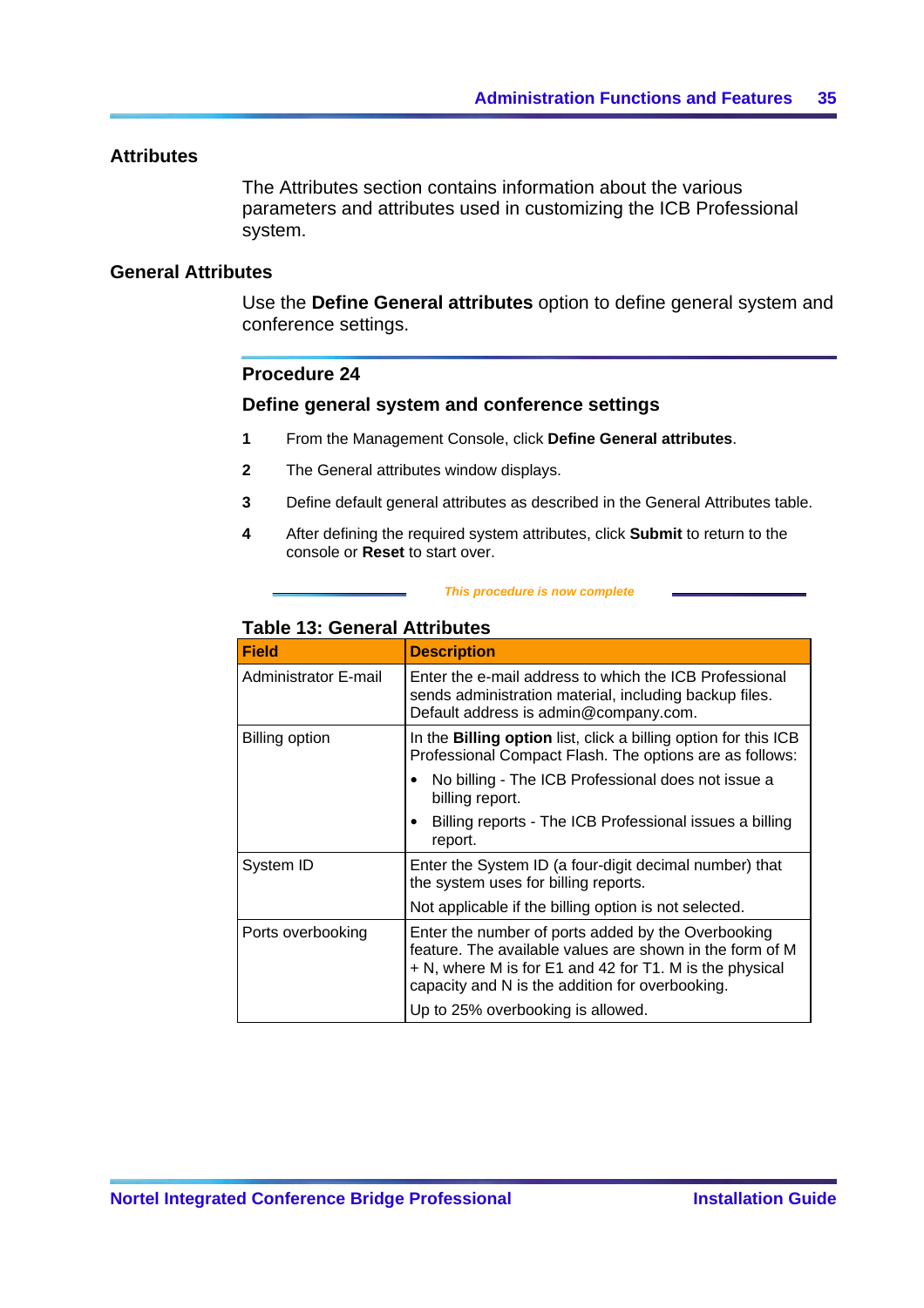| Reserve port for TUI                                           | Select this option to dedicate one of the ICB Professional<br>Compact Flash ports for TUI services access. This option<br>is not available for conferences. When cleared, no port is<br>reserved for the TUI and the TUI will not be accessible if<br>all the ICB Professional Compact Flash card ports are<br>booked. The default for new systems is cleared.<br>Note: Only one call at a time may access telephony |
|----------------------------------------------------------------|----------------------------------------------------------------------------------------------------------------------------------------------------------------------------------------------------------------------------------------------------------------------------------------------------------------------------------------------------------------------------------------------------------------------|
|                                                                | services, regardless of this option                                                                                                                                                                                                                                                                                                                                                                                  |
| Name recording length                                          | Enter the duration, in seconds, of the spoken name in the<br>name-entry option. When the system prompts a caller for<br>their name, recording takes place for the specified during<br>after the beep. Valid entries are 2-10 seconds. The<br>default is 2 seconds.                                                                                                                                                   |
| Conference auto-<br>generated password<br>length               | Enter the length of the conference and chairperson<br>passwords. Valid entries are 4-8 characters. The default<br>is 4 characters.                                                                                                                                                                                                                                                                                   |
| Meeting close (10<br>minutes) first warning<br>message         | Select this option to set the first warning to be played to<br>all conferees indicating that the meeting is due to be<br>closed in 10 minutes.                                                                                                                                                                                                                                                                       |
| Meeting close (2<br>minutes) second<br>warning message         | Select this option to select a second warning to be played<br>to all conferees indicating that the meeting is due to be<br>closed in 2 minutes.                                                                                                                                                                                                                                                                      |
|                                                                | The default is cleared.                                                                                                                                                                                                                                                                                                                                                                                              |
| Week working days                                              | Select the range of working days. The ICB Professional<br>uses this information when creating recurring<br>conferences with the option "Workday" through the Web<br>Browser scheduling interface. Valid values are any day of<br>the week. The default is From: Monday and To: Friday.                                                                                                                               |
| Play music to single<br>conferee                               | Select this option for the first participant in a conference<br>to hear musical until another participant arrives. This is<br>for the initial state only. The first person can stop or<br>restart music by a telephone key pad command.                                                                                                                                                                              |
| Send Reminder E-mail                                           | Specify whether a reminder e-mail is sent to the<br>conference originator before the conference starts and<br>when it will be sent.                                                                                                                                                                                                                                                                                  |
|                                                                | Applies to Web Browser scheduling only.                                                                                                                                                                                                                                                                                                                                                                              |
| Outdated conferences<br>and reports                            | From the drop-down list, select the number of days that<br>the files are kept before deletion. For scheduling data,<br>this field applies to conferences that have already taken<br>place. The system keeps conferences for as long as<br>required.                                                                                                                                                                  |
|                                                                | Valid range is 1 to 120 days. The default is 32 days.                                                                                                                                                                                                                                                                                                                                                                |
| Web Browser session<br>idle timeout                            | Specify the user Web Browser idle session timeout<br>period.                                                                                                                                                                                                                                                                                                                                                         |
|                                                                | Valid range is 1 to 1440 minutes.                                                                                                                                                                                                                                                                                                                                                                                    |
| Include chairperson<br>details in Outlook<br>invitation e-mail | Select this option to send chairperson details to all<br>conferees. We do not recommend selecting this option.                                                                                                                                                                                                                                                                                                       |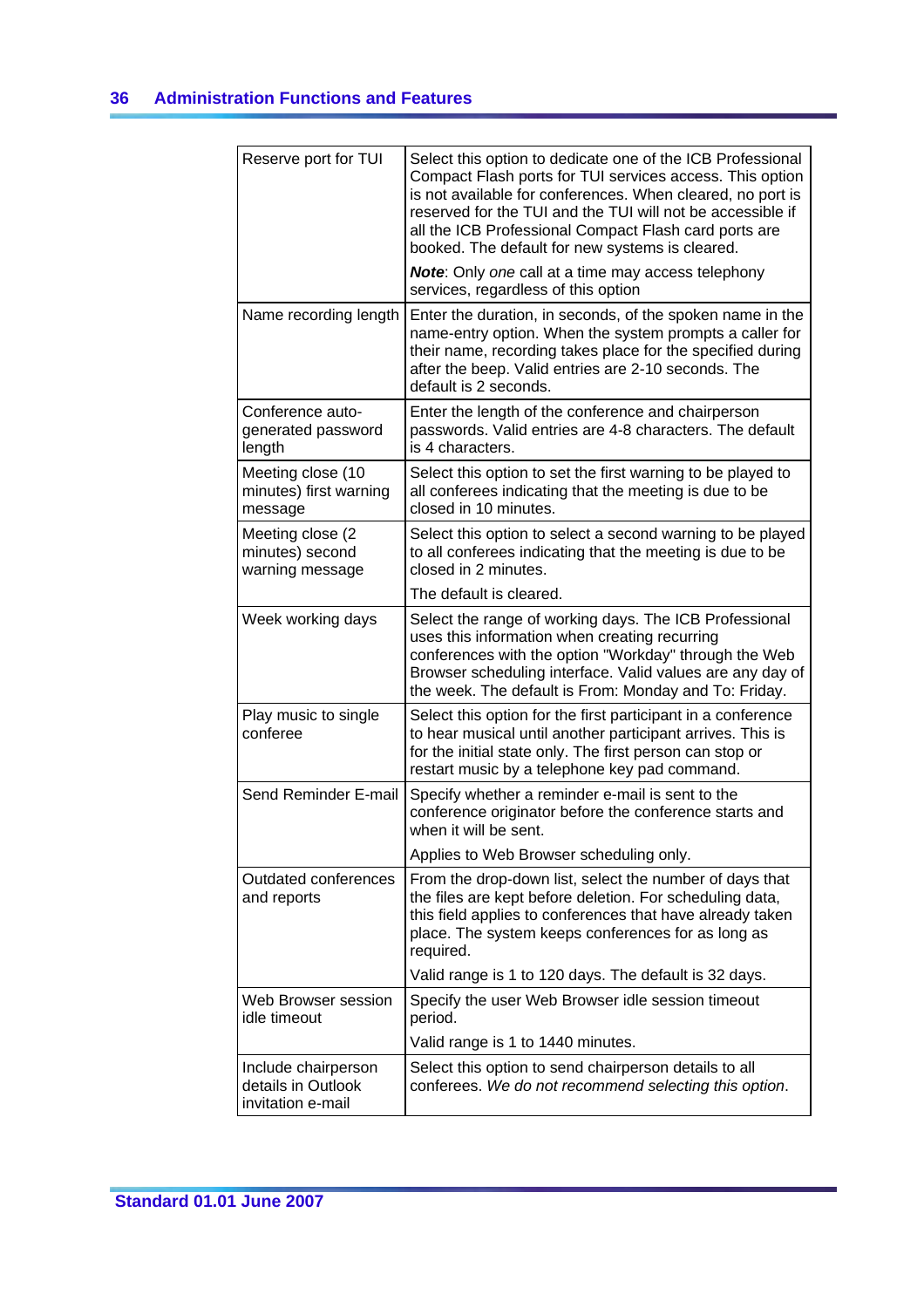# **Default Conference**

Use **Define Default Conference attributes** to customize the system defaults for new conferences.

# **Procedure 25**

## **Define default conference attributes**

- **1** In the Management Console, click **Define Default Conference attributes**.
- **2** The **Default Conference attributes** window displays.
- **3** Define the default conference attributes as described in the Default Conference Attributes table.

These values can be changed when scheduling a specific conference.

**4** Click **Submit**.

#### *This procedure is now complete*

# **Table 14: Default Conference Attributes**

| <b>Field</b>                         | <b>Description</b>                                                                                                                                                                                                                        |  |  |
|--------------------------------------|-------------------------------------------------------------------------------------------------------------------------------------------------------------------------------------------------------------------------------------------|--|--|
| <b>User Password</b>                 | Select a default password which participants must use<br>to enter the conference. The options are:                                                                                                                                        |  |  |
|                                      | No password                                                                                                                                                                                                                               |  |  |
|                                      | Automatically assigned by the ICB Professional<br>with a length defined in General Attributes                                                                                                                                             |  |  |
| <b>Chairperson Password</b>          | Select a default password that the chairperson must<br>use as part of authentication. The options are:                                                                                                                                    |  |  |
|                                      | No password<br>$\bullet$                                                                                                                                                                                                                  |  |  |
|                                      | Automatically assigned by the ICB Professional<br>$\bullet$<br>with a length defined in General Attributes.                                                                                                                               |  |  |
| Indication for entry and<br>exit     | Select how the system announces the entry or exit of<br>a participant. The options are:                                                                                                                                                   |  |  |
|                                      | Play name on entry and name on exit                                                                                                                                                                                                       |  |  |
|                                      | Play name on entry and tone on exit                                                                                                                                                                                                       |  |  |
|                                      | Play tone on entry and tone on exit                                                                                                                                                                                                       |  |  |
|                                      | Silence (no indication for entry or exit)                                                                                                                                                                                                 |  |  |
| Language                             | Select the default voice-prompt language for<br>conferences and the TUI. The default is American<br>English.                                                                                                                              |  |  |
| Add ports if needed                  | Select this option to have the system reserve<br>additional ports to accommodate unexpected<br>participants. The system adds ports only if available at<br>the time. The default is cleared.                                              |  |  |
| Keep one port for the<br>chairperson | Select this option to reserve a port for the chairperson.<br>If this option is not selected, all reserved ports may be<br>occupied by regular participants. In this situation the<br>chairperson may not be able to enter the conference. |  |  |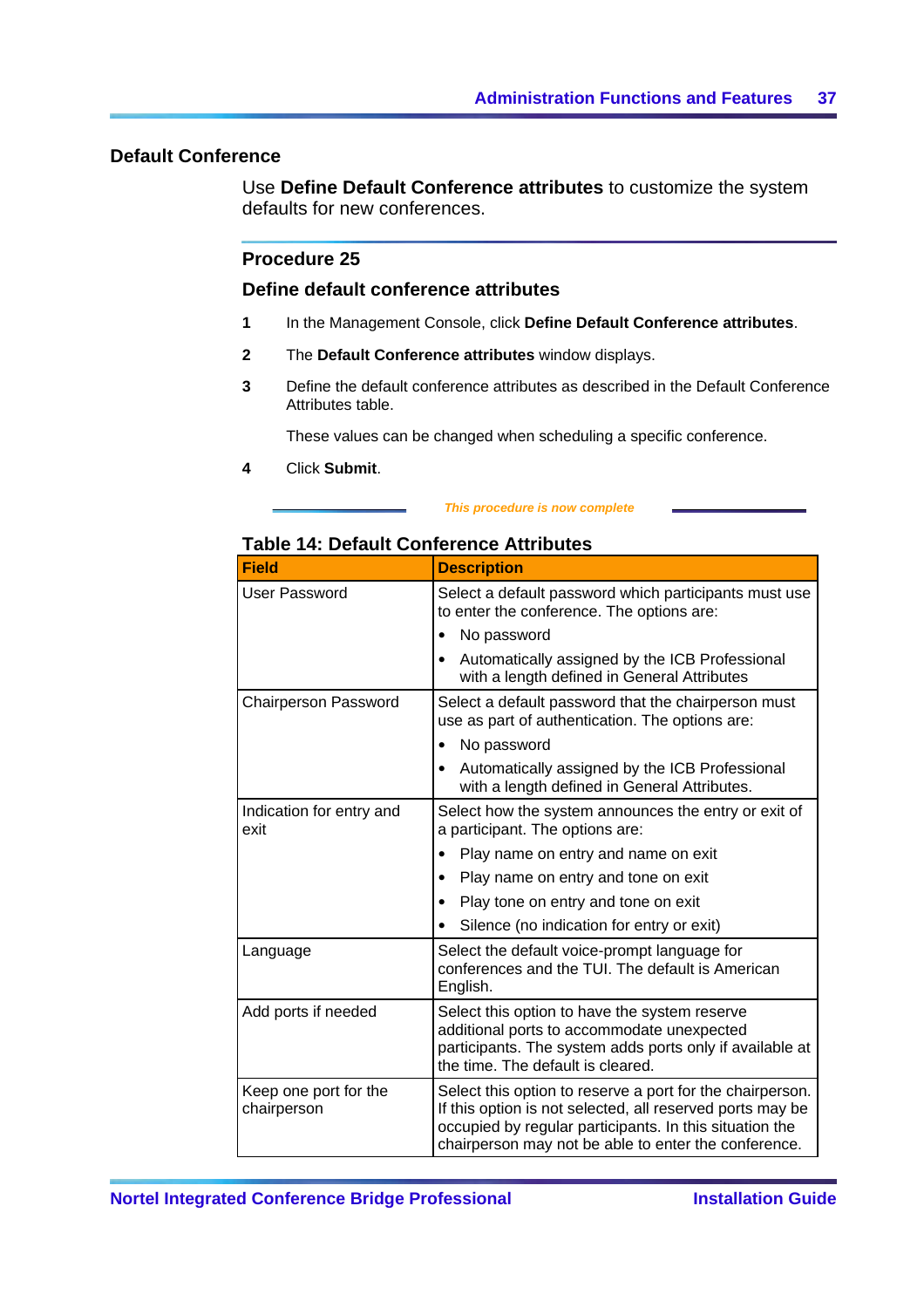When scheduling conferences, users can select any of the available options.

# **Volume Level**

Use the **Define Volume Level attributes** to allow tuning of speech volume levels. In the selection boxes, modification dB values are indicated. Negative values are for attenuation and positive values for amplification.

See "Defining volume levels" in the *ICB Professional System Administration Guide* for details.

# **Customizing the Confirmation E-mail**

Use the **Define Confirmation E-mail** feature to modify the Scheduling Confirmation E-mail template. The Scheduling Confirmation E-mail receipt is sent to the user after scheduling of the new conference call, modification of the existing schedule or deletion of a previously scheduled meeting.

See "Defining a confirmation e-mail" in the *ICB Professional System Administration Guide* for customization details.

# **Brandline Greeting customization**

A system default brandline greeting can be recorded by the administrator, to replace the factory-installed conference greeting that is played when entering to the meeting (*Welcome to the conference call*). The brandline greeting is automatically used in all meetings.

There are two ways to record the new greeting and install it in ICB Professional:

- Recording directly onto ICB Professional from a telephone
- Installing a pre-recorded audio file in ICB Professional.

See "Customizing greetings" in the *ICB Professional System Administration Guide* for details.

# **User Administration**

Conference scheduling can be performed by registered users only. Up to 5000 users can be configured. User types are configured by the administrator. There are four (4) types of users:

- User (Regular) Can schedule and manage own meetings. No access to other users meetings.
- **Super User** Can schedule meetings on behalf of other users and can manage (view, edit, delete) other users' meetings.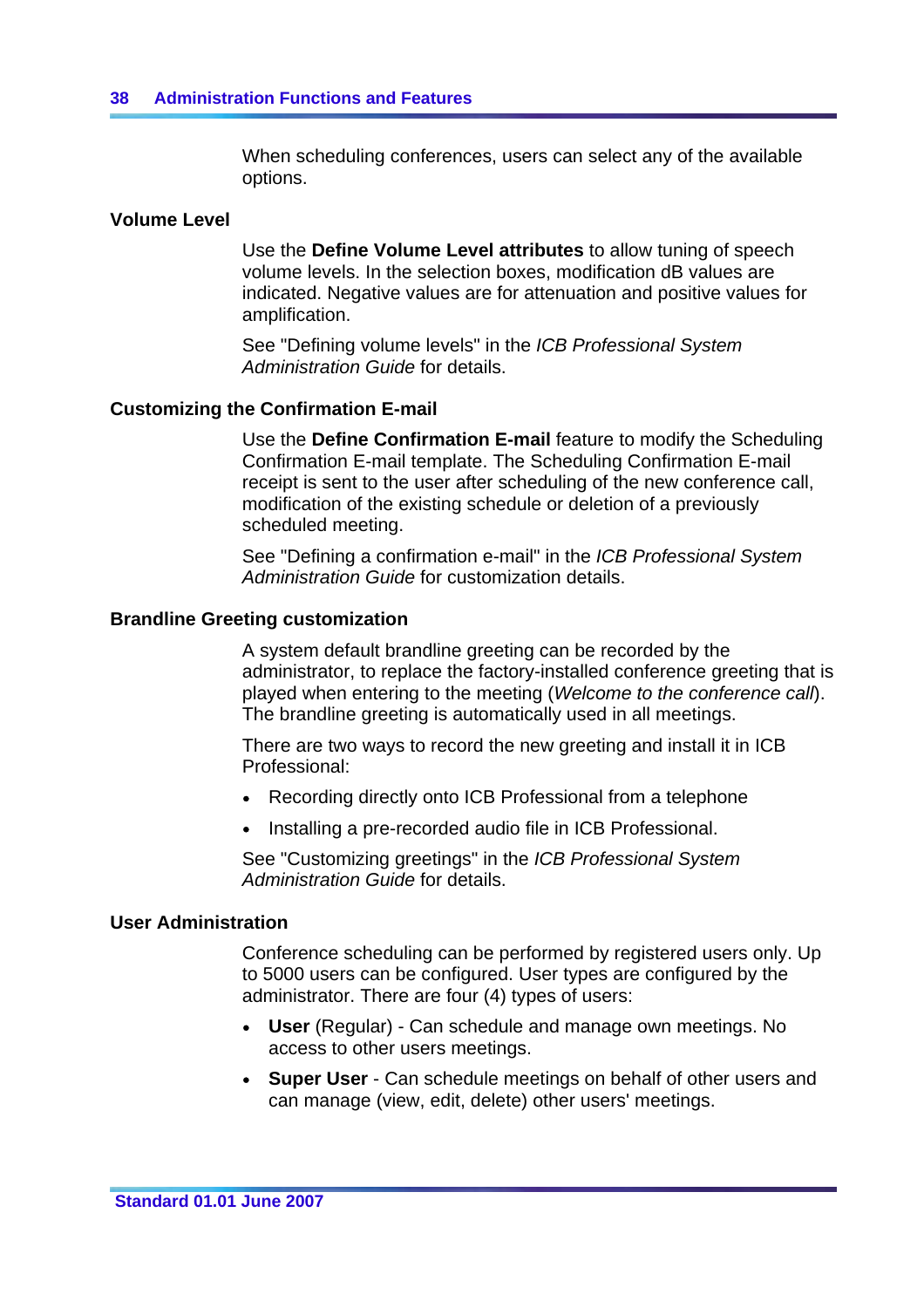- <span id="page-46-0"></span>**Executive-** Can schedule and manage own meetings. An executive user can also view any conference scheduled on ICB Professional Professional by other users, but not edit or delete it.
- **Administrator** An administrator can set up the ICB Professional system, add users, including super users, delete users, and define an Always on Conference. More than one administrator can be configured.

In the Users section of the Management Console, you may perform the following actions:

- Define User Groups
- View the User List
- Add a New User
- Search for a user

See "Users Administration" in the *ICB Professional System Administration Guide* for details.

#### **Understanding User Groups**

This optional feature allows partitioning of ICB Professional system resources (ports) to several user groups. Each group has a number of ports guaranteed for their own use. Ports that are not allocated to any group are shared between all users. Initially only one group exists - **System Group**. This is a special group with 0 ports, hard coded. In a trivial system with no user groups, all users belong in this group.

In an example of a simple system with total of 60 ports, there are the following groups:

- System group: 0 ports
- Group A: 10 ports
- Group B: 20 ports

This leaves 30 (60 - (10+20) = 30) unallocated ports. Users of group A may use up to 40 ports, but only 10 are guaranteed for the group.

Users of group B may use up to 50 ports, but only 20 are guaranteed. All other users in the System group may use up to 30 ports.

# **Always On Conferences**

Always on (Permanent) conferences are configured and managed by administrator only. They are similar to scheduled meetings and have the same options and attributes, but they don't have start time and duration. They are always active. The time and duration fields and the recurrence option do not appear in Always On conferences displays.

The option called "Emergency Conference" is identical to the "Automatic group call out" option in a scheduled conference. The system invokes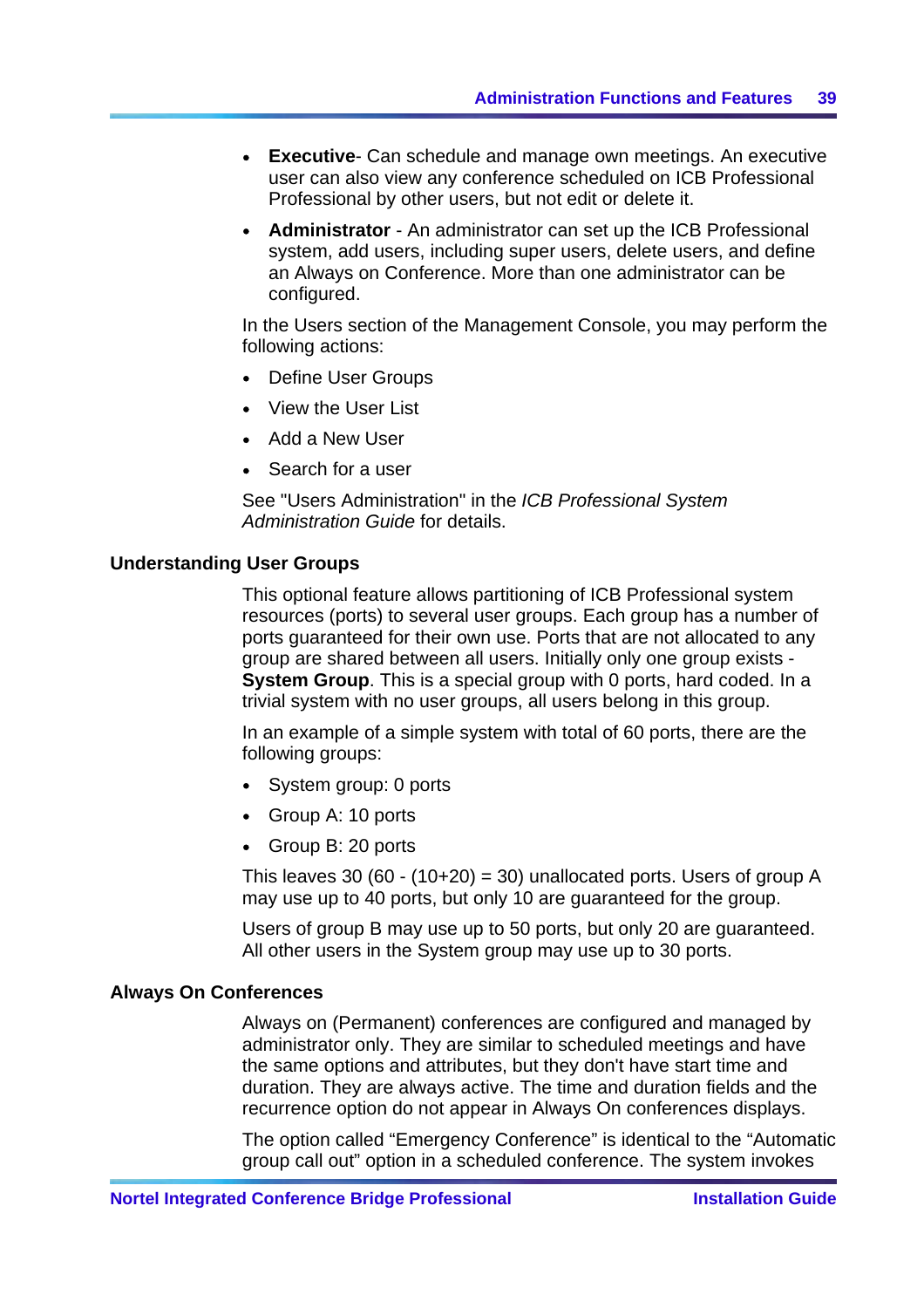group call out to the specified group when the conference starts, is configured, or when the chairperson dials in, as specified. In the first option, group call is re-invoked automatically after system restart.

The ports allocated for Always On conferences are constantly reserved, and not available for other meetings. This is a major consideration for the administrator.

See "Configuring Always on conferences" in the *ICB Professional System Administration Guide* for details.

# **Call-Out Groups**

A call-out group is a list of phone numbers, identified by a 2-digit **group ID**. When a group call-out is invoked in a conference, ICB Professional originates simultaneous calls to the list members and joins them in the conference.

See **User Groups** (page **[39](#page-46-0)**) for details on viewing user groups.

See "Configuring call-out groups" in the *ICB Professional System Administration Guide* for details.

# **Reports**

The following reports are available for viewing and downloading:

- Meetings Log
- Error Report
- Overbooking Report
- Billing Report
- **Short Connection Report**

The reports generated by ICB Professional are stored as files. Reports for each day are stored separately and can be viewed by the administration Web Browser, or retrieved and viewed externally.

Available Report Commands are:

- **Display Report** Displays the report logs using the browser.
- **Download...** Loads the report file to the computer for further processing.

Report files are stored in the system for the duration specified by the **Outdated Conferences and Reports** setting. See **General Attributes** (page **[35](#page-42-0)**).

See "Generating Reports" in the *System Administration Guide* for complete information on accessing reports and report details.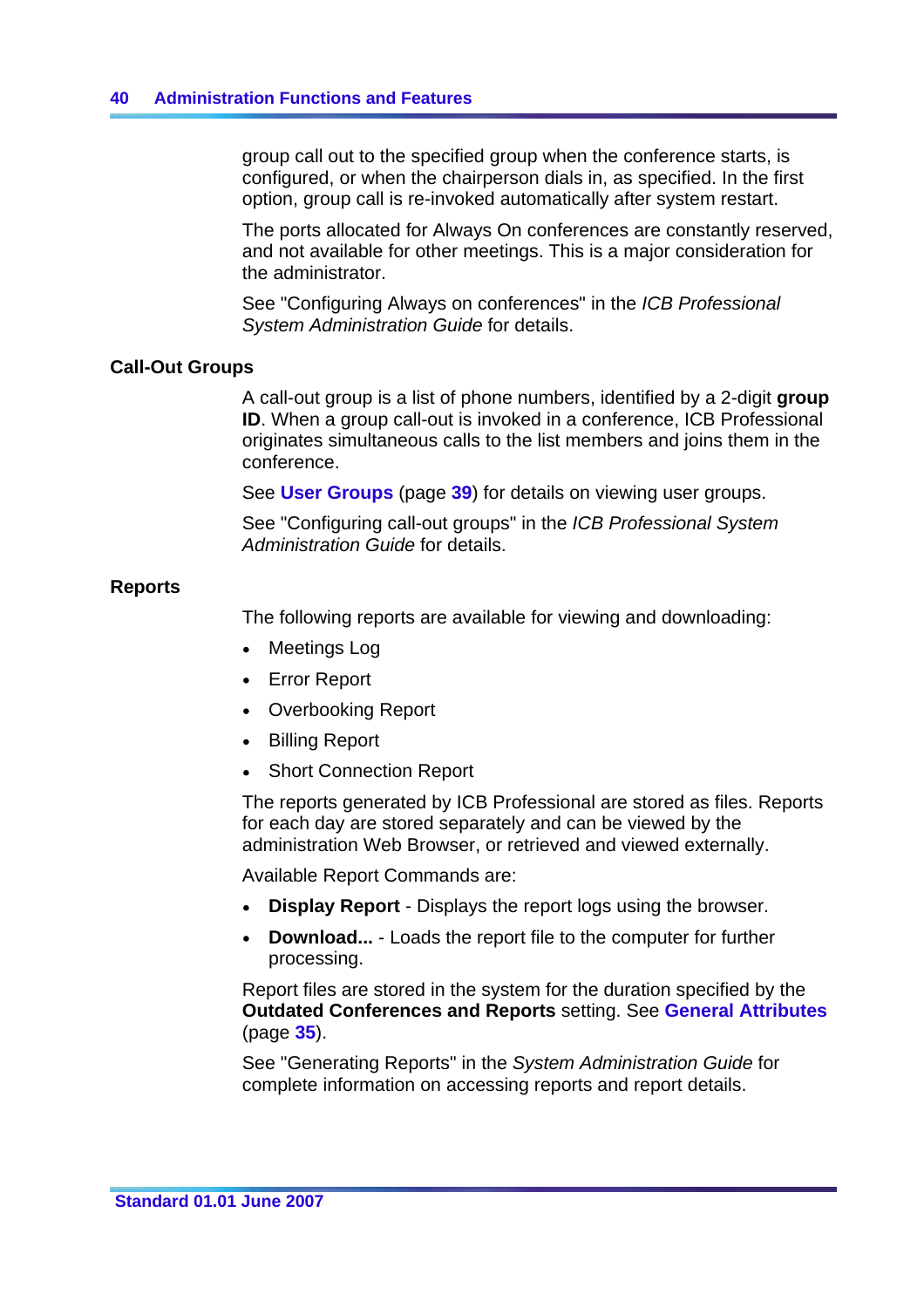# **Backups**

See "Backing up data" in the *ICB Professional System Administration Guide* for information on the following topics:

- Configuring a scheduled backup
- Configuring a Billing Scheduled Backup
- Executing a manual backup
- Viewing backup history log
- Viewing last backup details

*Note*: Billing data is backed up separately from other data.

*Note*: Backup files are compressed (zipped).

# **Restore**

The restore operation uses a previously generated backup file to replace existing customer data. The manual restore can be accessed from the Management Console. There is no automatic restore.

For details on the restore data process, see "Restoring data" in the *ICB Professional System Administration Guide*.

# **Upgrades**

Before initiating any upgrades, review the ICB Professional release notes to determine any potential impact on the system.

# **System Upgrade**

ICB Professional includes a security device requiring keycodes to begin to work.

The security device supports keycodes with the ability to sell the product with a minimum of 42 ports and to increase the number of ports to up to 60 for E1 and 42 for T1. The keycode is a password of 24 numbers in three (3) groups of eight (8) digits.

There are two system upgrade types:

- $\bullet$  Basic
- Advanced

# **Software Upgrade**

Software upgrades and downloads can be performed remotely. The ICB Professional software upgrade is initiated from the Web Browser.

Two modes are supported:

 $\bullet$  FTP mode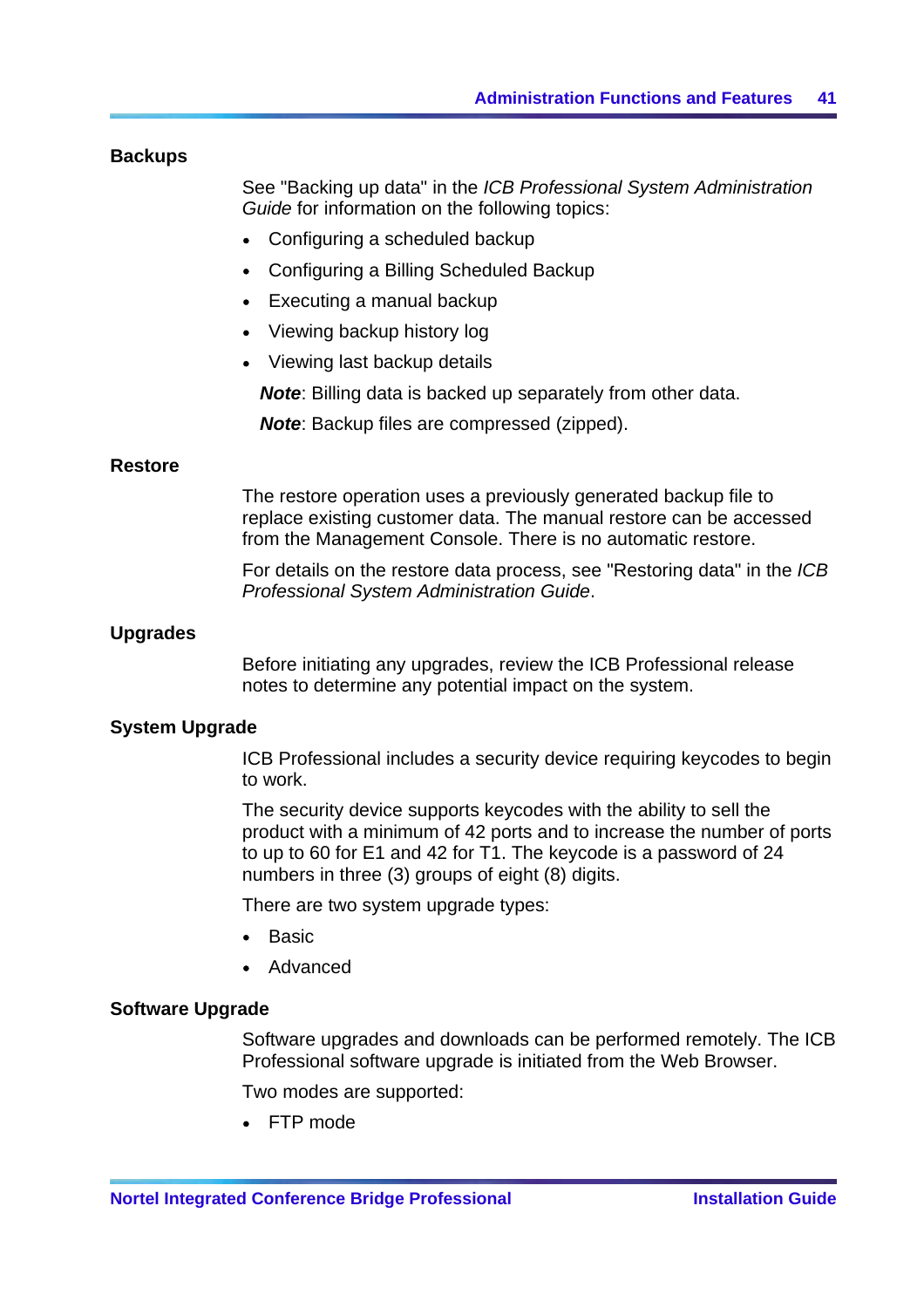<span id="page-49-0"></span>The software upgrade is performed through the LAN from a remote FTP Server as specified by the administrator in the web interface.

• Upload mode

The software upgrade is performed through the LAN via HTTP protocol from the local computer by browsing the file through the Web Browser window.

The upgrade file name must be **upgrade.zip.**

*Note*: The software upgrade ends with a **restart**. Existing calls are dropped and the web session terminates.

Usually new Outlook files are delivered with the new software and must be published. See **Outlook Integration Installation** (page **[21](#page-28-0)**).

# **Command Line Interface (CLI)**

The Command Line Interface (CLI) is the basic user interface for advanced maintenance and debug procedures.

Access the CLI using one of the following interfaces:

• Terminal or terminal emulation connected to the ICB Professional serial port.

See **RS-232 Connection Details** (page **[9](#page-16-0)**).

- Remotely by Telnet or a modem.
- From the Web Browser by clicking **CLI** on the Management Console title frame.

There are two login levels:

- Level 1 admin for basic level utilities
- Level 2 debug for expert level utilities.

For additional information, see the ICB Professional *Service Implementation Guide*.

#### **User Login**

Use of the CLI requires login with user name and password. The two login levels are:

• Level 1 represents administration level access to the CLI for administration.

Sensitive debug-oriented CLI is hidden.

The initial user name is **admin,** without a password.

y **Level 2** represents full access to the CLI.

Level 2 access is intended for technical staff.

The initial user name is **debug** and the password is **gubed**.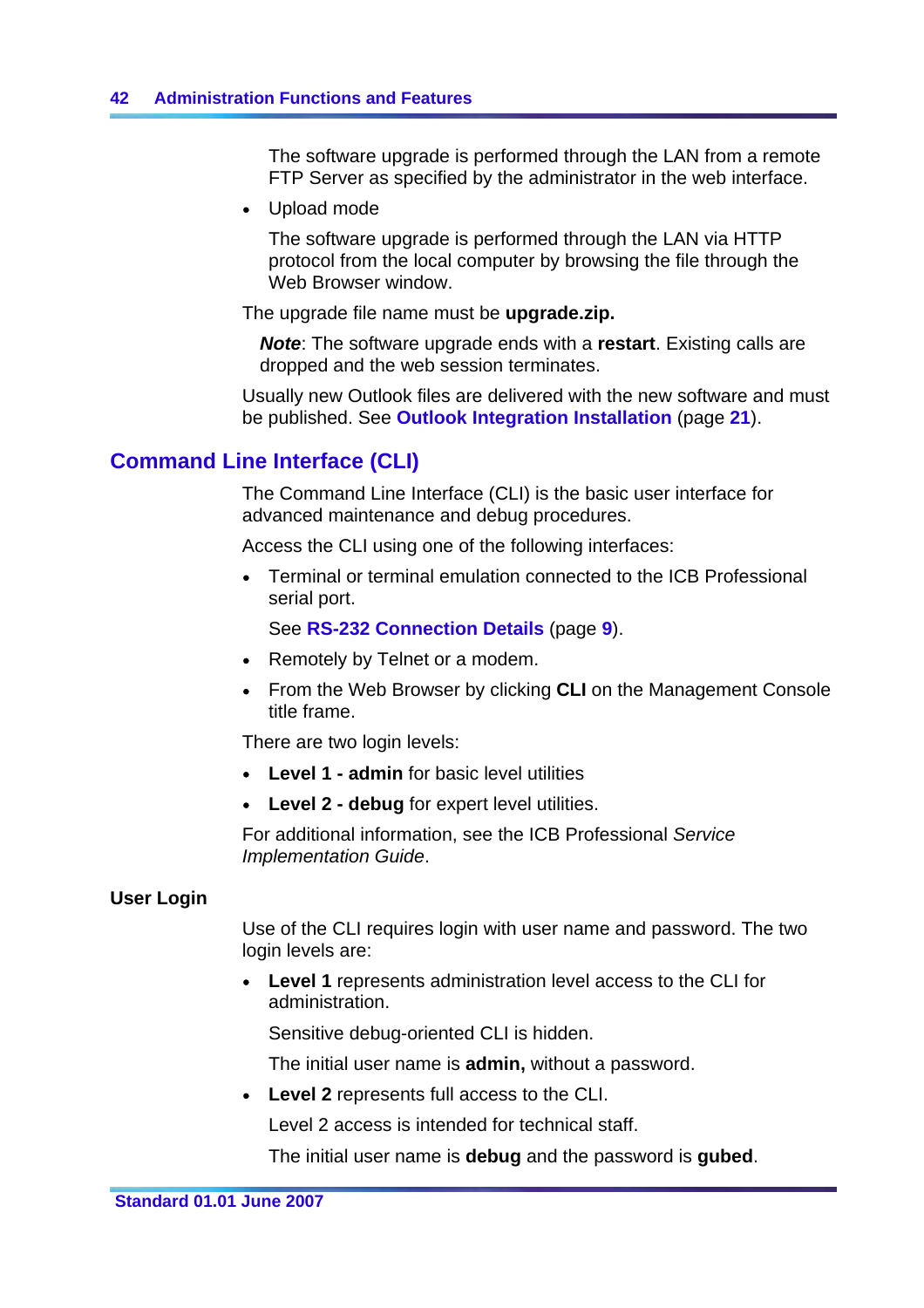The login names and password can be modified by a CLI command.

*Note 1:* CLI user names and password are for CLI only, and have no relationship to user administration.

*Note 2*: Level 2 access information should appear *only* in *internal* documents and not in the customer documents.

The key-words "**admin**", "**debug**" and "**gubed**" serve as the default (factory-installed) access authorization and may be modified by a CLI command. The modified values are stored permanently on the ICB Professional Compact Flash. The default values may be restored using a back-door procedure which requires knowledge of keycodes.

#### **Procedure 26**

#### **Restore Login Name and Password**

In case the administrator cannot remember the login name and password, the default values may be restored using the **rst** (restore) login to the CLI.

See the following example:

Login: *rst*

Enter key-code1(8 digits): *03261743*

Enter key-code2(8 digits): *47326453*

Enter key-code3(8 digits): *53422656*

Passwords have been reset. Please login again

Login: *admin* 

See **General Password Information** (page **[61](#page-68-0)**) for default login names and passwords.

 *This procedure is now complete* 

#### **User Interface Navigation**

CLI commands are organized in a tree structure similar to file system folders and files. Instead of files there are commands.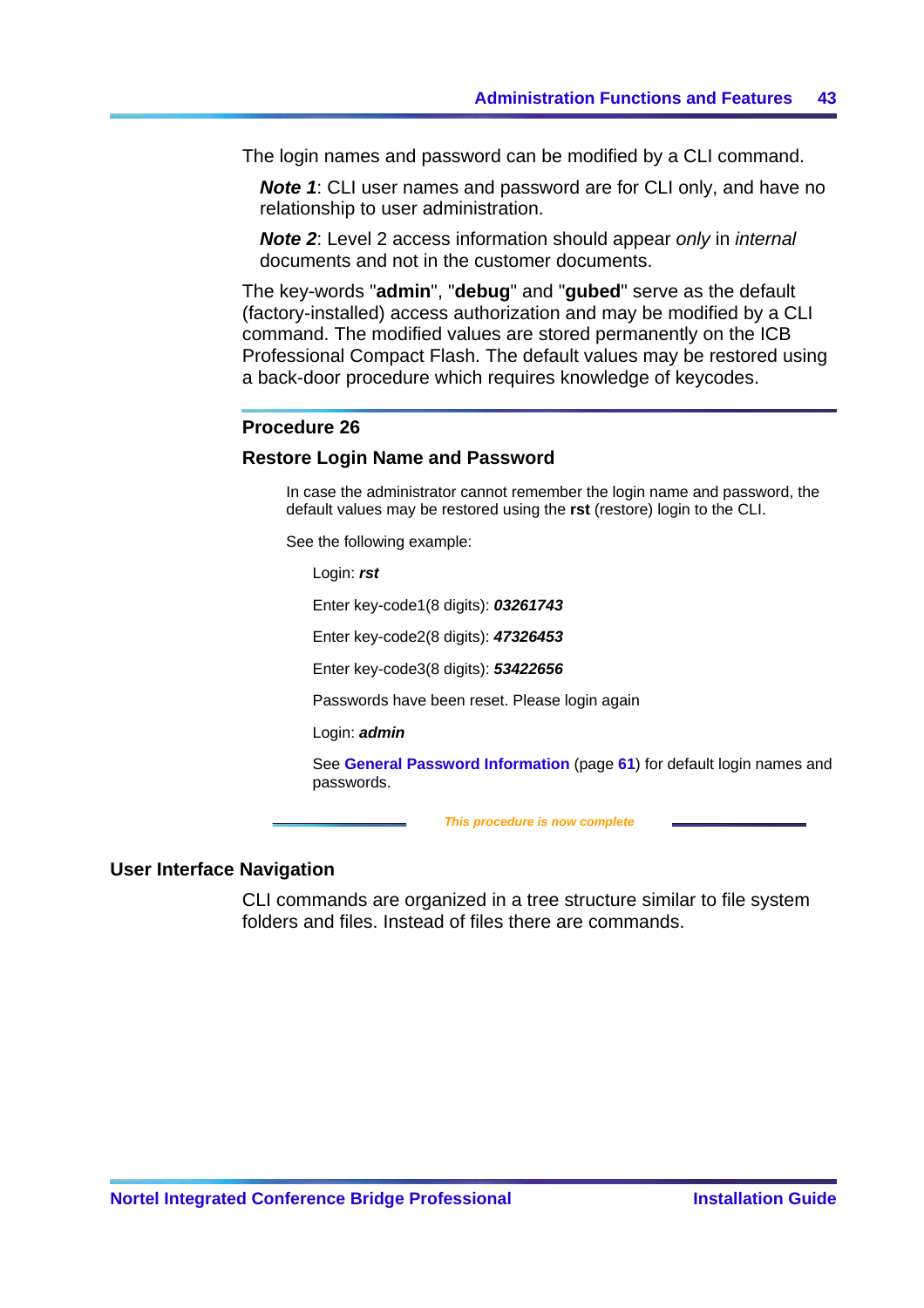Navigating the CLI tree is very similar to UNIX file system. See the following figure for the command paths.

# **Figure 3 User Interface Navigation**



For a list of available commands and the description of their function, see the CLI commands table.

# **Table 15: CLI Commands**

| <b>CLI Command</b> | <b>Description</b>                                   |
|--------------------|------------------------------------------------------|
| ls                 | Lists commands and directories in current directory, |
| cd <name></name>   | Changes the default directory to the one specified.  |
| cd                 | Changes the default directory to one level up.       |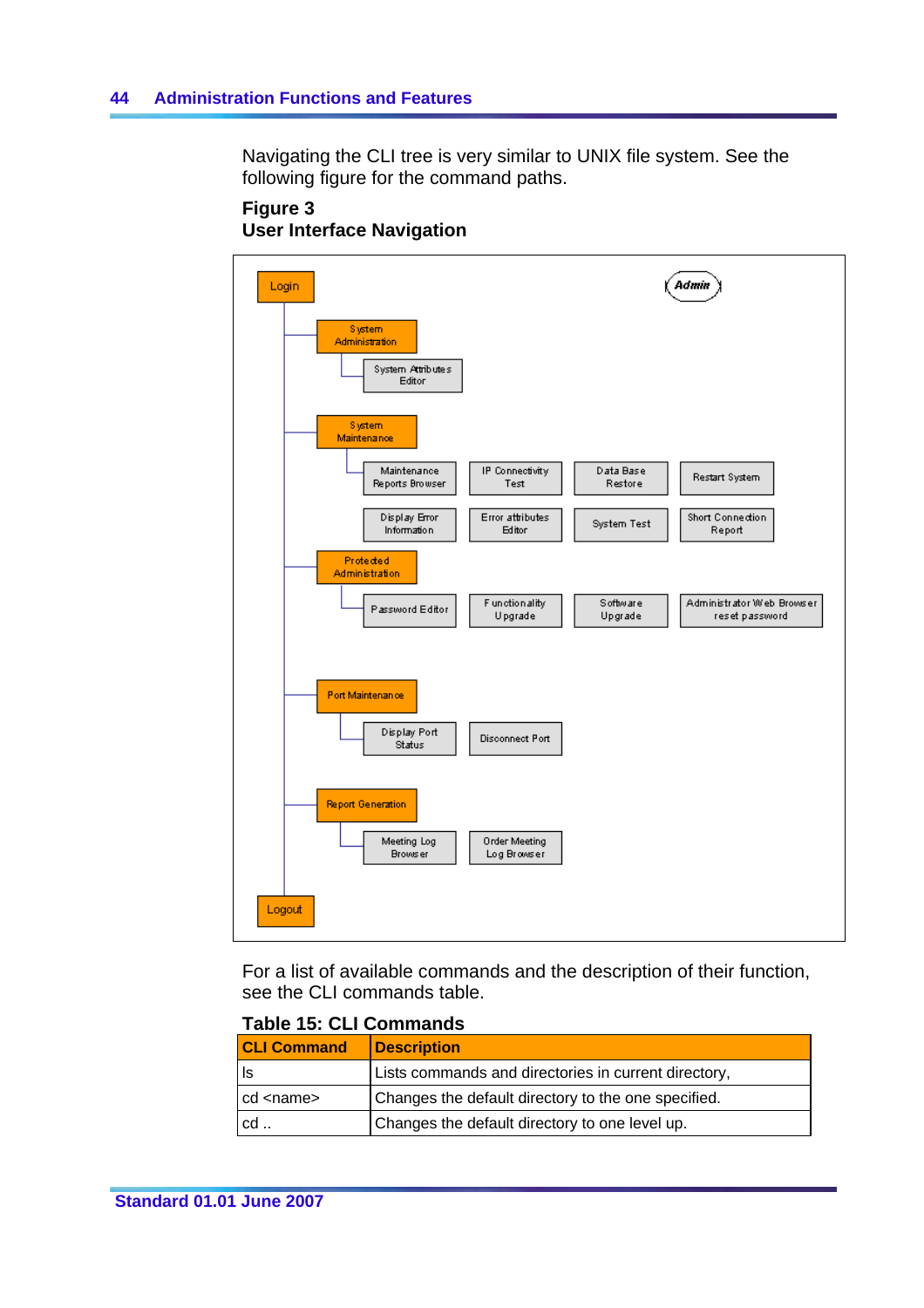| Displays a short description of each command or directory in |
|--------------------------------------------------------------|
| the current level.                                           |

*Note*: Character input is case sensitive.

# **Main Menu**

The main menu is the top layer which is used for navigation purposes only. See the Main Menu Commands table for management activities available following login validation.

# **Command Description** sadmin Sets default to System Administration directory smaint Sets default to System Maintenance directory padmin Sets default to Protection Administration directory pmaint Sets default to Port Maintenance directory rgen Sets default to Report Generation directory logout | Initiates Logout

# **Table 16: Main Menu Commands**

# **System Administration**

All System Administration commands are performed from within the System Administration directory **sadmin.**

In the CLI, navigate to the **sadmin** directory as described in the Enter the System Attribute Editor procedure below.

Modify the required system attributes according to the attribution descriptions in the sadmin table and the System Attribute Editor procedure that follows.

**Table 17: sadmin** 

| <b>Attribute</b>                        | <b>Description</b>                                                                                                                                                                                                                                 |
|-----------------------------------------|----------------------------------------------------------------------------------------------------------------------------------------------------------------------------------------------------------------------------------------------------|
| system name                             | Character string name identifier of the ICB<br>Professional installed system used to differentiate<br>between different ICB Professional systems.                                                                                                  |
| refresh period minutes -<br>CLI         | CLI window refresh rate in minutes. Zero (0) means<br>"no refresh".                                                                                                                                                                                |
| short occupancy seconds                 | Definition of a short call for reporting purposes. Calls<br>below the specified time will be reported as short calls.                                                                                                                              |
| disconnect alone<br>participant minutes | Number of minutes a participant may be in bridge<br>alone before being disconnected by the system.                                                                                                                                                 |
| subnet mask                             | Subnet mask in XXX.XXX.XXX.XXX, format where<br>every XXX is in range 0-255. A correct subnet mask,<br>when represented as 32 digits binary number, will be<br>as following: 1100, when at least eight first digits<br>are 1, and last digit is 0. |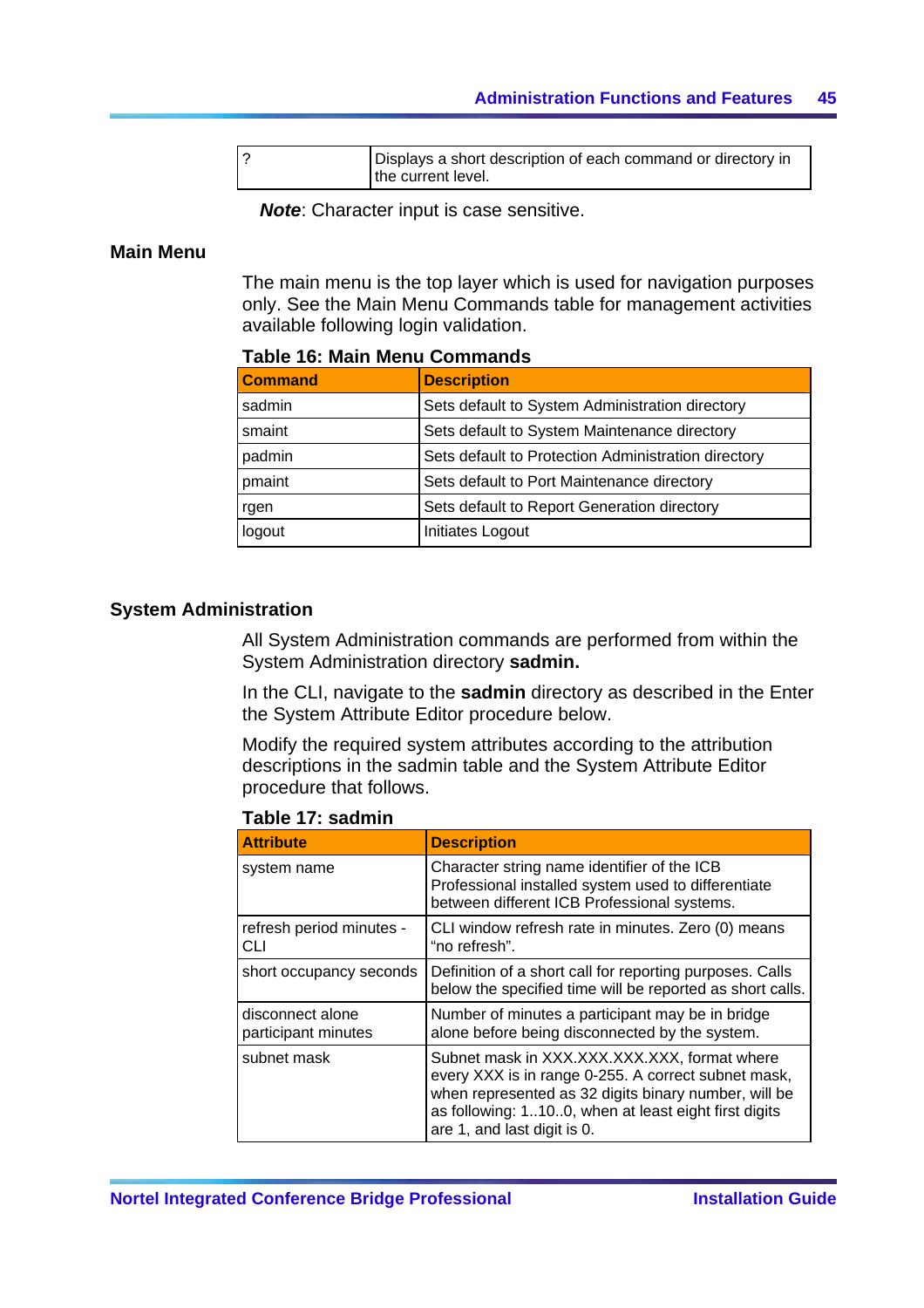| gateway address   | Gateway address in XXX.XXX.XXX.XXX format,<br>where every token is in range 0-255. |
|-------------------|------------------------------------------------------------------------------------|
| <b>IP</b> address | IP address in same format as gateway address.                                      |
| Media Stream IP   | Media Stream IP in same format as gateway address.                                 |

# **Procedure 27**

# **Enter the System Attribute Editor**

**1** From the top level directory, enter the following command to get into System Maintenance directory:

**cd sadmin**

**2** Choose the **help** ("?") command.

At the **system** prompt, the **System Attribute Editor** displays**.**

- **3** In the System Attribute Editor, select **Edit.**
- **4** Example of using the System Attribute Editor:

// user logs in as Administrator:

Login: **admin**

*// Time and date of the previous admin login is shown*

previous administrator login: Jun. 06, 2006 16:15

*// User decides to enter System Admin*

HOSTNAME [1 /] **cd sadmin**

*// User selects System:*

HOSTNAME [2 /sadmin] **system**

*// System Object has been selected.*

System Attributes:

*system name: ICB Professional*

*refresh period minutes: 0*

*short occupancy seconds: 10*

*disconnect a lone participant minutes: 0*

*subnet mask: 255.255.255.0*

*gateway address: 141.226.128.254*

*IP address: 141.226.128.122*

*Media Stream IP: 141.226.128.124*

*Modify, Save, Cancel:*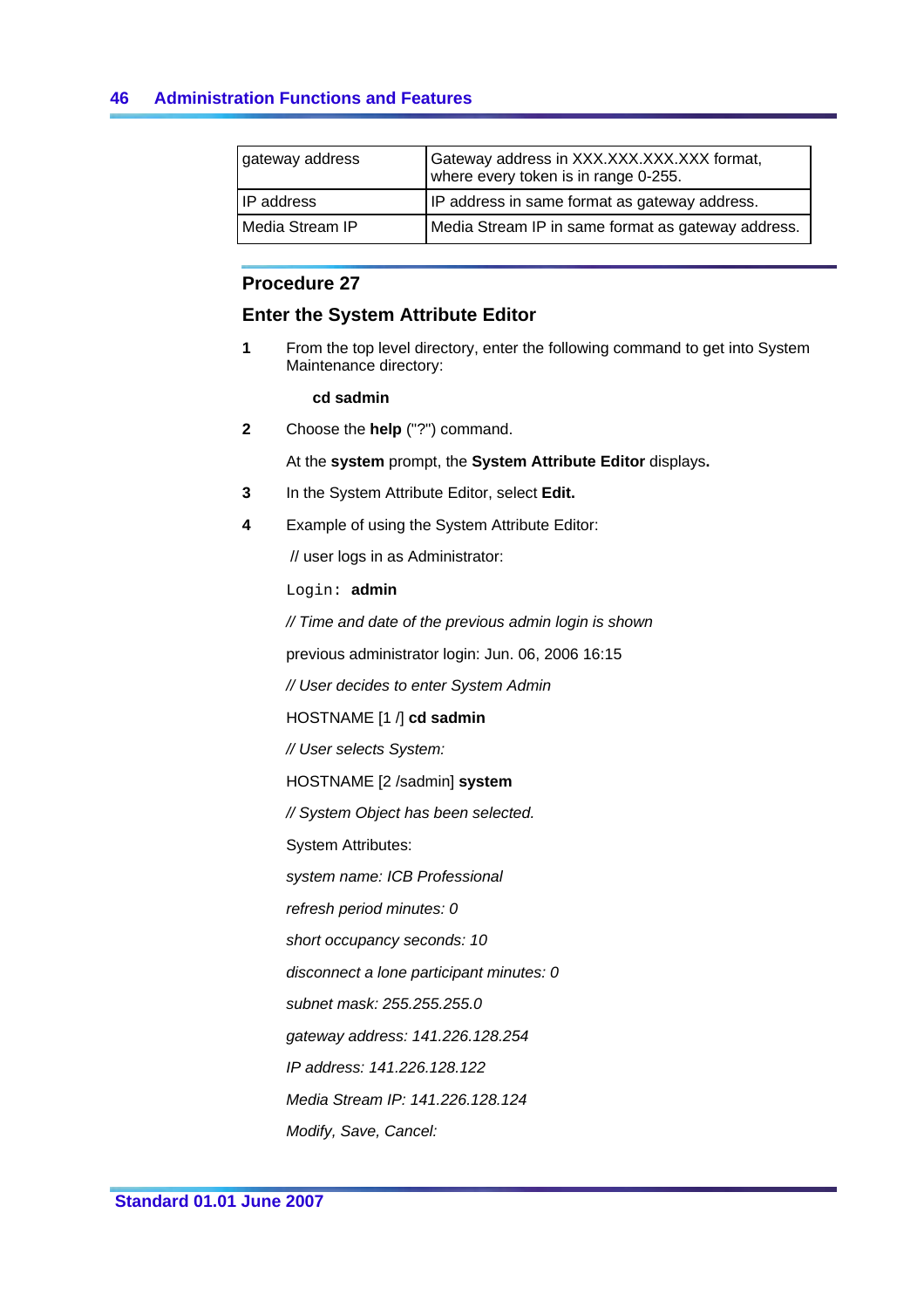*// user is prompted to choose an action // Modify action is selected. Editor starts prompting Modify, Save, Cancel: m system name (ICB Professional):<cr> // no change refresh period minutes (0):<cr> // no change short occupancy seconds (10):<cr> // no change disconnect a lone participant minutes (0):<cr> // no change subnet mask: 255.255.255.0* **<cr>** *// no change gateway address: 141.226.128.254* **<cr>** *// no change IP address: 141.226.128.122:* **141.226.128.123***// change IP address Media Stream IP: 141.226.128.124* **<cr>** *// no change // system shows the new values New System Attributes: system name: ICB Professional refresh period minutes: 0 short occupancy seconds: 10 disconnect a lone participant minutes: 0 subnet mask: 255.255.255.0 gateway address: 141.226.128.254 IP address: 141.226.128.123 Media Stream IP: 141.226.128.124 Modify, Save, Cancel: // User decides to save them Modify, Save, Cancel: S System Attributes have been updated. // User exits and Unattended Console is displayed. HOSTNAME [3 /sadmin] logout*

 *This procedure is now complete* 

# **System Maintenance**

Use the commands listed in the smaint table to perform basic system maintenance functions.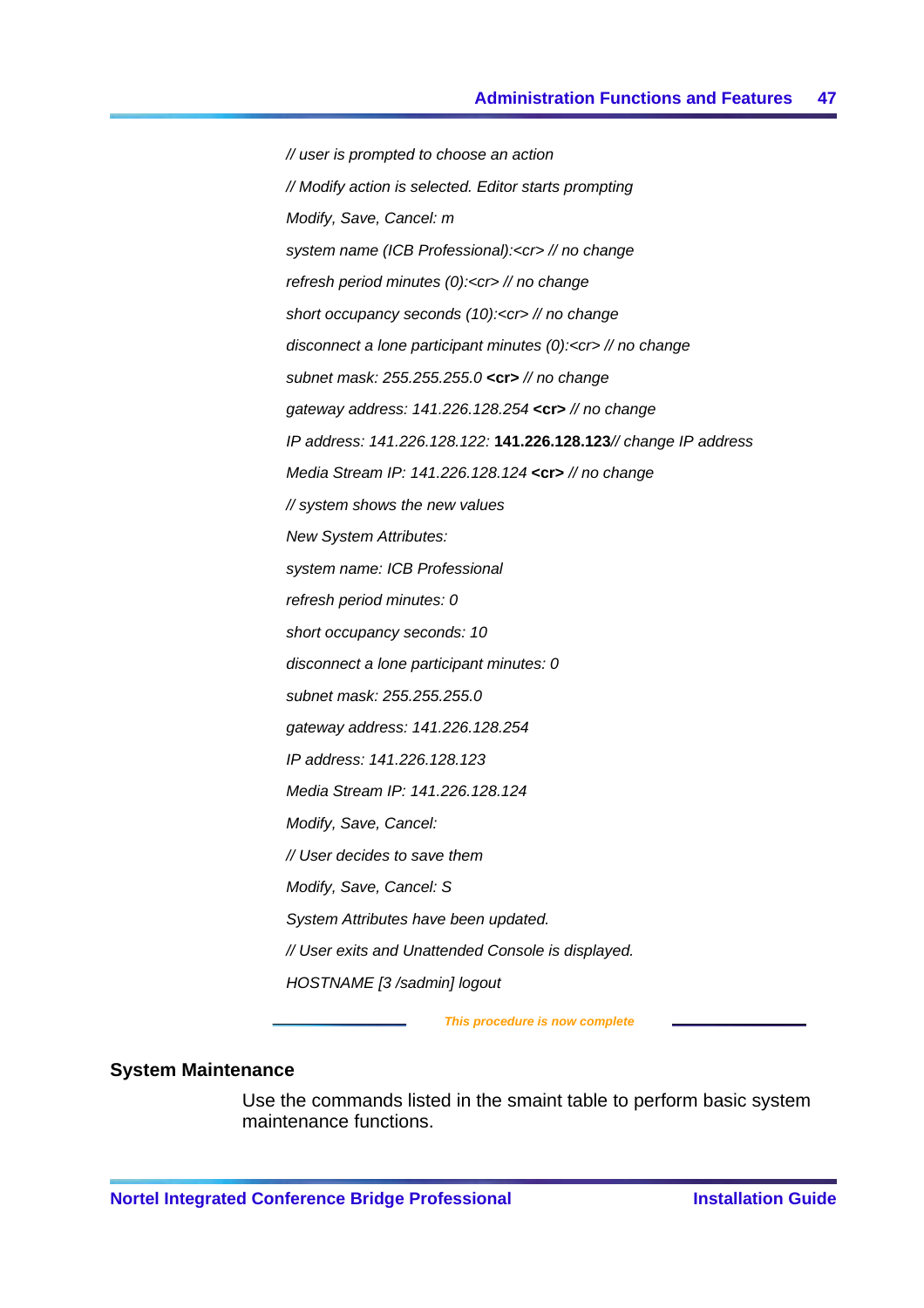All commands are performed from within the System Maintenance directory **smaint.**

#### **Procedure 28**

#### **System maintenance**

**1** Following the example of the System Administration procedure, in the CLI navigate to the **smaint** directory.

#### **cd smaint**

**2** Enter the required system maintenance command according to the smaint table descriptions**.**

#### *This procedure is now complete*

#### **Table 18: smaint**

| <b>Command</b> | <b>Description</b>                                                                     |
|----------------|----------------------------------------------------------------------------------------|
| mreport        | Browse Maintenance Reports, according to date, in order to<br>analyze system problems. |
| ping           | PING an IP address to test IP connectivity.                                            |
| restordb       | Restore a customer's database from FTP Server.                                         |
| crestart       | Restart system.                                                                        |
| showerr        | Show information for specific error code.                                              |
| erredit        | Error report attributes editor.                                                        |
| stest          | Set default to System Test directory.                                                  |
| scon           | Set default to Short Connection Report directory.                                      |
| pri            | Set default to PRI Maintenance Commands directory                                      |

#### **4) mreport**

Use the **mreport** command to browse the Maintenance Error Reports, according to date, for analysis of system problems. The browser operates on a collection of maintenance report files, if any, each containing error messages generated on a particular date.

#### **Procedure 29**

#### **Browse maintenance error reports**

- **1** In the CLI, enter **mreport**.
- **2** Enter the date, in *year-month-day* format, for which the Maintenance Error Report should be displayed.
- **3** The content of the Maintenance Report file for that day displays. All reports are time stamped and contain information regarding the nature of the problem.
- **4** After the report is displayed, the system returns to the *year-month-day* prompt using the last selected date as the default value.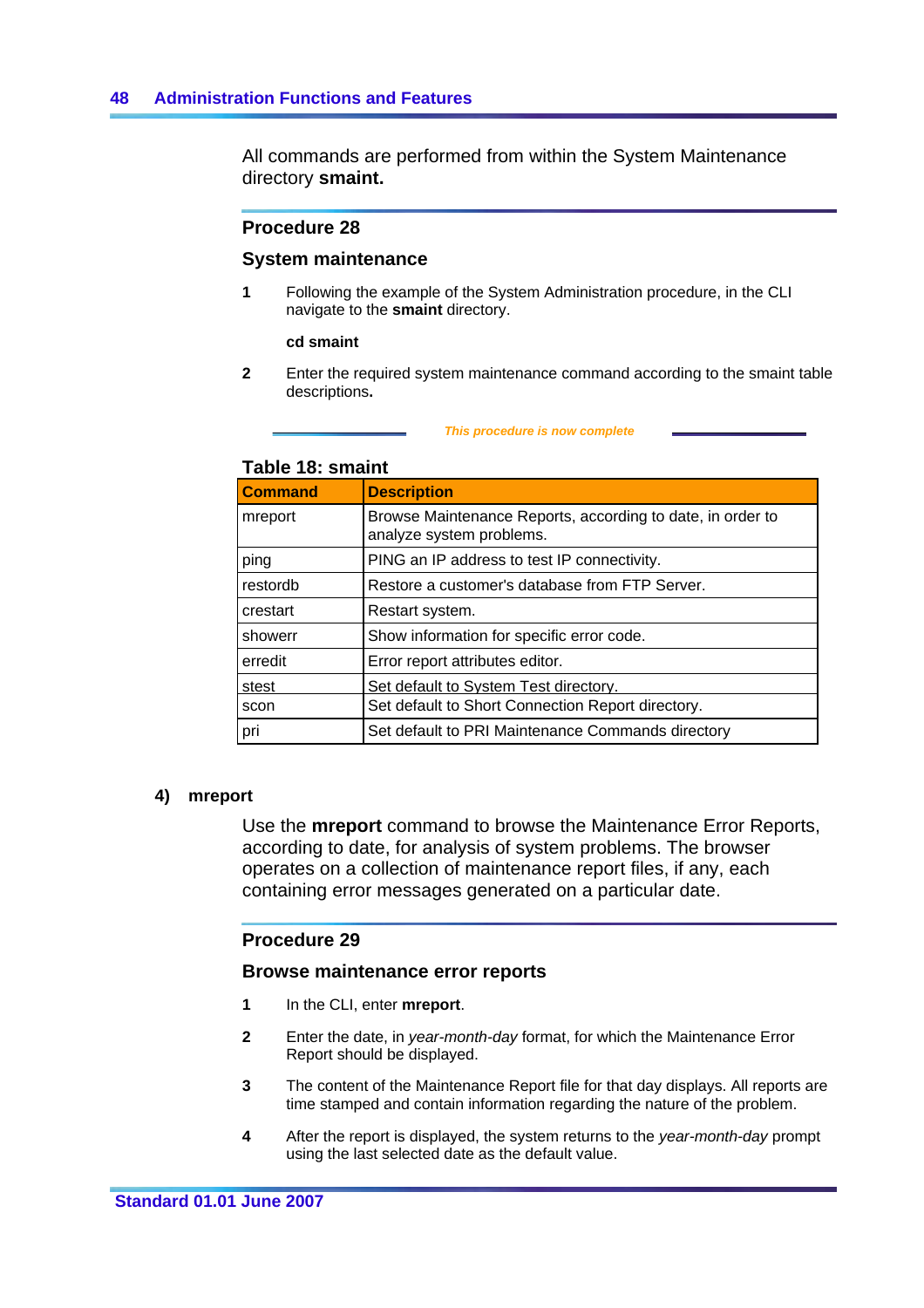- **5** At the prompt, enter another date, or press PERIOD (.) to exit.
- **6** To exit before the Maintenance Error Report file has been displayed in full, press ASTERISK (\*) + ENTER<cr> during printout.

 *This procedure is now complete* 

#### **5) Ping**

Use the **ping** command to test where the IP connection is installed and configured properly.

### **Procedure 30**

### **Ping**

**1** In the CLI, enter ping xxx.xxx.xxx.xxx.

**xxx.xxx.xxx.xxx** is the object IP address.

- **2** Ping sends a standard 'ping' packet to the given IP address, to test round-trip path.
- **3** The result of the ping test displays.

 *This procedure is now complete* 

#### **6) Data Base Restore**

Use the **restordb** command to copy the customer's database from a FTP server to the working compact flash card device.

### **Procedure 31**

#### **Data base restore**

**1** In the CLI, enter **restordb [source] [destination]**.

 *This procedure is now complete* 

# **7) Display Error Information**

Use the **showerr** command to display error information.

In addition to the error text in the message itself, ICB Professional provides on-line documentation of error messages. The CLI command receives as input the unique error code and displays the related information for this message according to the Error Information table descriptions.

#### **Procedure 32**

#### **Display error information**

**1** In the CLI, enter **showerr**.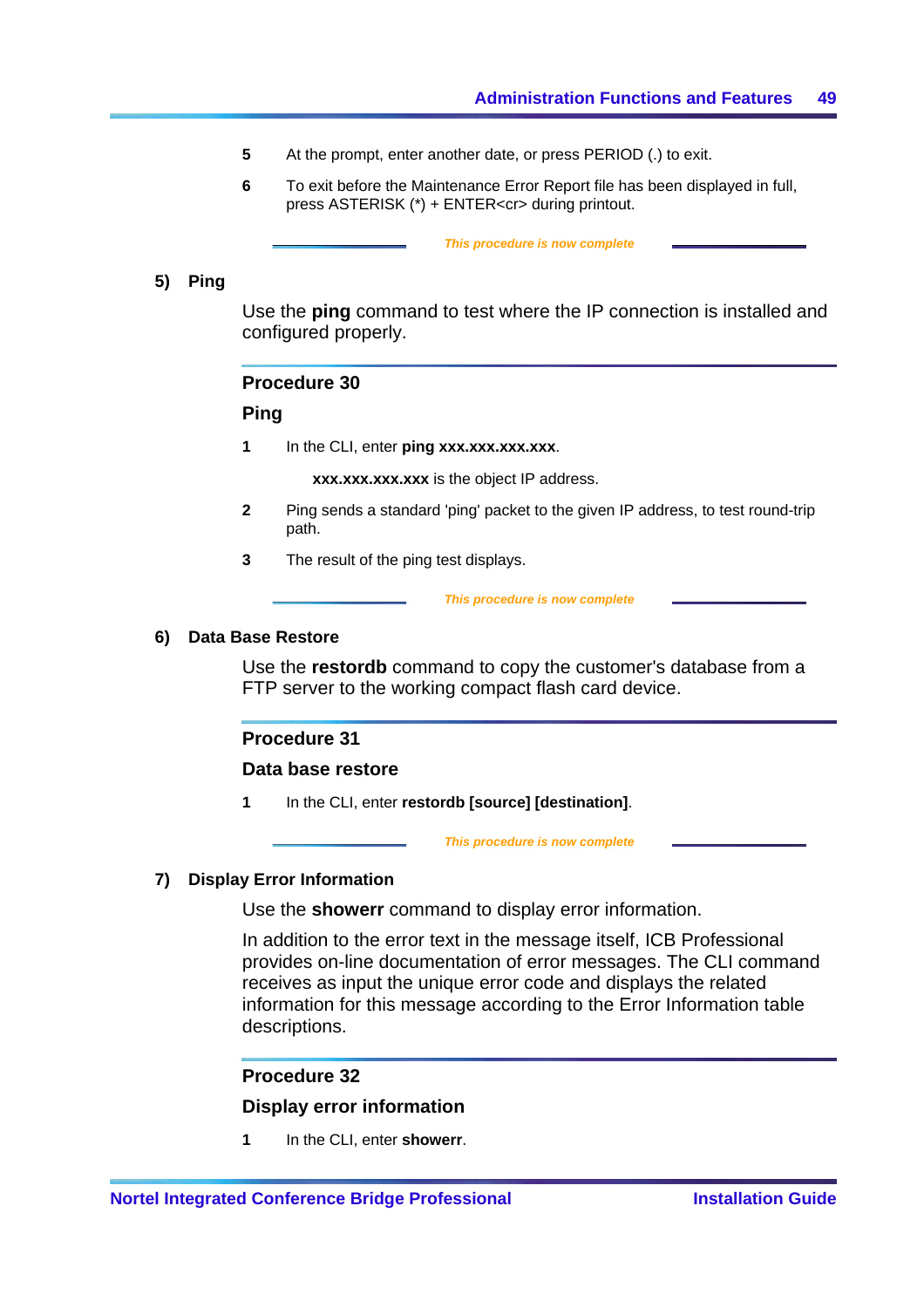**2** Use the field descriptions in the showerr table to interpret the error message.

#### *This procedure is now complete*

# **Table 19: showerr**

| <b>Field</b>      | <b>Description</b>                                                                    |
|-------------------|---------------------------------------------------------------------------------------|
| <syntax></syntax> | Defines the message syntax.                                                           |
| Meaning           | Describes what message indicates.                                                     |
| <b>Parameters</b> | Describes message parameters (fields)                                                 |
| Action            | Describes steps the administrator can follow to isolate the<br>problem and/or fix it. |
| Impact            | Describes possible higher level effects of the event.                                 |

#### **8) Error Report Editor**

Use the **erredit** command to enter the Error Report Editor.

The Error Reports are displayed in the CLI window as well as in the internal ICB Professional's disk.

The Error Reports may be displayed in two modes:

- Long detailed error report
- Short summary error report

The Error Report Editor allows configuration of the error report mode and the type of the alarm that should be displayed.

# **Procedure 33**

#### **Error report editor**

- **1** In the CLI, enter **erredit**.
- **2** Follow the Error Report Editor instructions.

 *This procedure is now complete* 

### **9) System Test**

Use the **stest** command to perform system tests.

Two system tests are supported:

- **inserv** Perform in-service system test.
- **outserv** Perform out-of-service system test.

# **Procedure 34**

#### **System test**

**1** In the CLI, enter **stest**.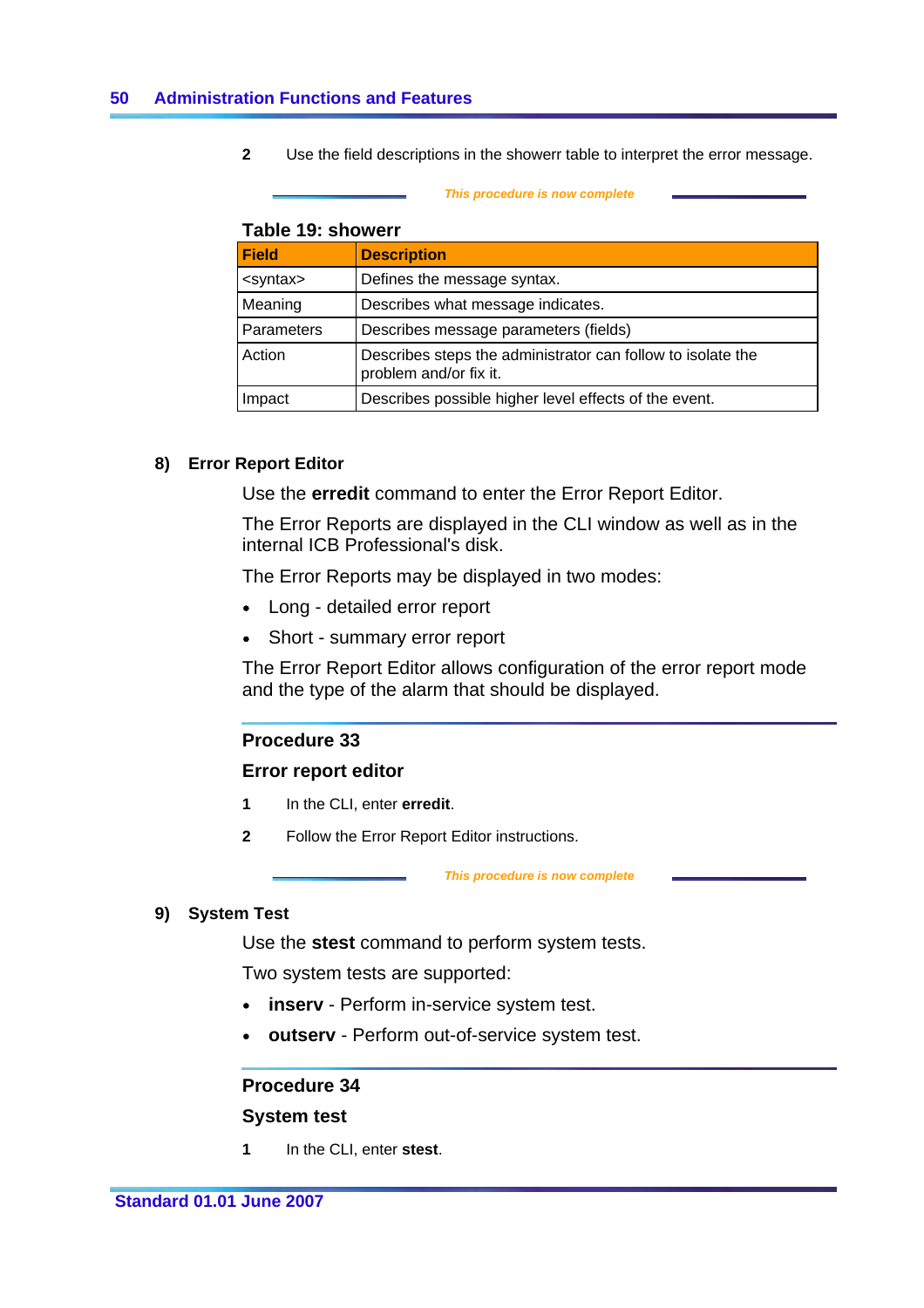*This procedure is now complete* 

### **10) Short Connection Report**

Use the **scon** command to set the default to the Short Connection Report directory.

The Short Connect Report displays information on short calls. Short calls may indicate a problem, such as callers disconnecting immediately because they don't reach the expected service.

If the report shows an unreasonable amount of short calls, the problem should be diagnosed. Refer to "Generating Reports" in the *System Administration Guide* for more details.

Two commands are available:

- **print** Print the short connection report.
- **reset** Reset all counters to zero.

# **Procedure 35**

### **Short connection report**

**1** In the CLI, enter **scon**.

#### *This procedure is now complete*

#### **11) PRI Maintenance Commands**

Use the commands in the pri commands table to manage PRI transmissions.

# **Procedure 36**

### **pri maintenance commands**

- **1** In the CLI, enter **pri**.
- **2** Enter the pri command from the pri commands table.

#### *This procedure is now complete*

# **Table 20: pri commands**

| <b>Command</b>    | <b>Description</b>                                                                         |
|-------------------|--------------------------------------------------------------------------------------------|
| PriConfig         | Display PRI configuration: protocol, network operator, line<br>coding, framing connection. |
| LoopStatus        | Display loop status (Disable/Enable).                                                      |
| <b>PortStatus</b> | Display number of calls and details about active calls;                                    |
| AlarmStatus       | Display group 1 and 2 alarms.                                                              |
| <b>PIIStatus</b>  | Display PLL status.                                                                        |
| Lpbck             | Set/Clear/Display remote/local loopback for PRI loops.                                     |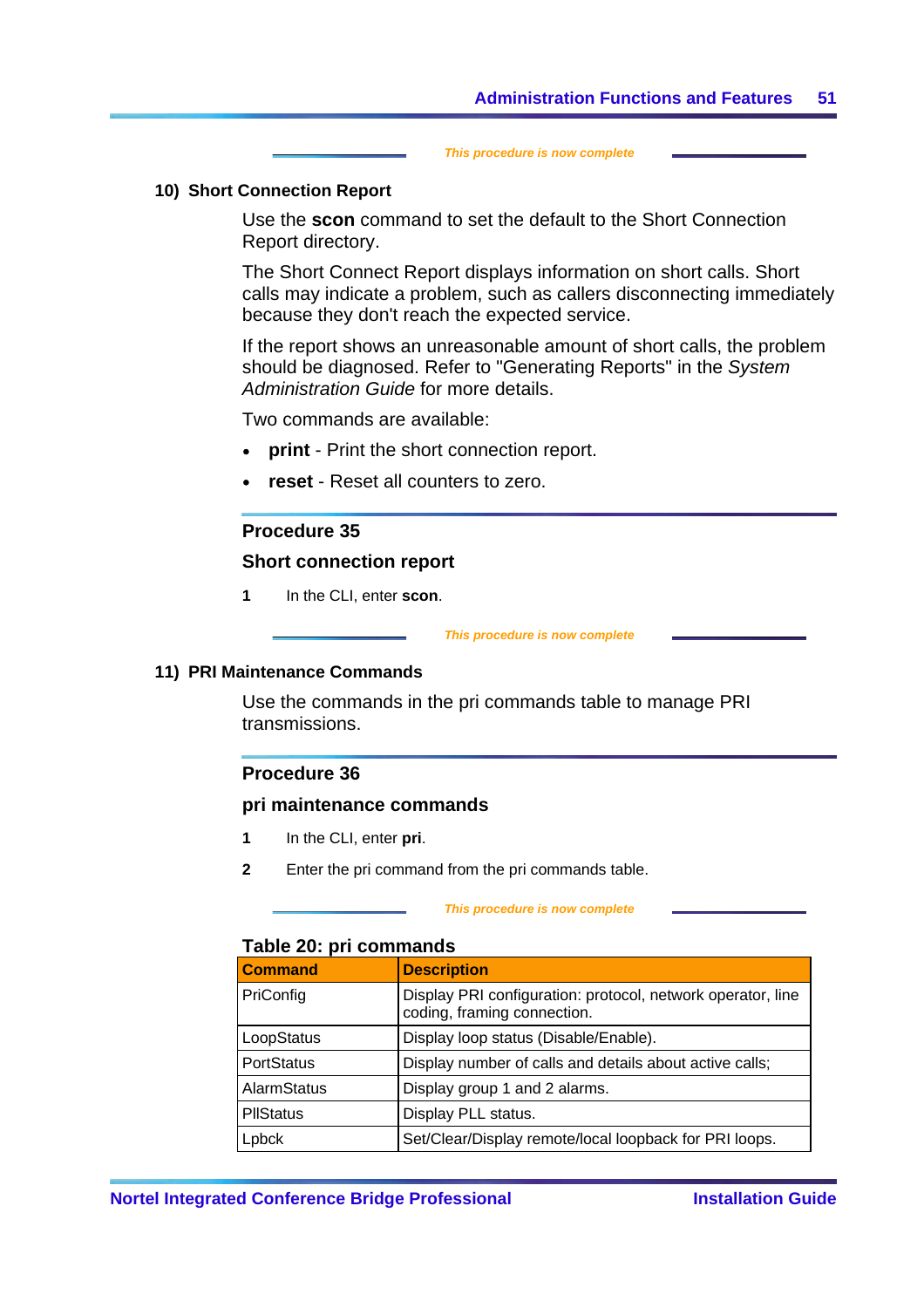# **Protected Administration**

Execute the padmin table commands within Protected Administration directory.

### **Procedure 37**

# **Protected Administration**

**1** From the top level directory, navigate to the Protected Administration directory:

#### **cd padmin**

**2** Enter the required system maintenance command according to the System Maintenance Commands table descriptions.

#### *This procedure is now complete*

# **Table 21: padmin**

| <b>Command</b> | <b>Description</b>                                                                          |
|----------------|---------------------------------------------------------------------------------------------|
| fupgrade       | Initiate functionality upgrade. Allows or restricts capabilities<br>secured by the keycode. |
| psweditor      | Start the System Password Editor.                                                           |
| swupgrade      | Initiate software upgrade from FTP server.                                                  |
| abreset        | Reset an administrator's Web Browser password.                                              |

# **12) Functionality Upgrade**

Use the **fupgrade** command to access the Functionality Upgrade facility.

Upon selection of "Functionality Upgrade", the user is prompted to enter keycodes which are compared against one stored in non-volatile and protected memory.

Following authentication of the keycodes, the current values of functionality attributes are displayed.

# **Procedure 38**

# **Functionality upgrade**

- **1** HOSTNAME [1 /padmin] **fupgrade**
- **2** max conf\_ports (42-60)
- **3** System Feature (ADVANCED, (1-BASIC))
- **4** Modify, Save, Cancel: **s**
- **5** Enter key-code1 (8 characters)**:**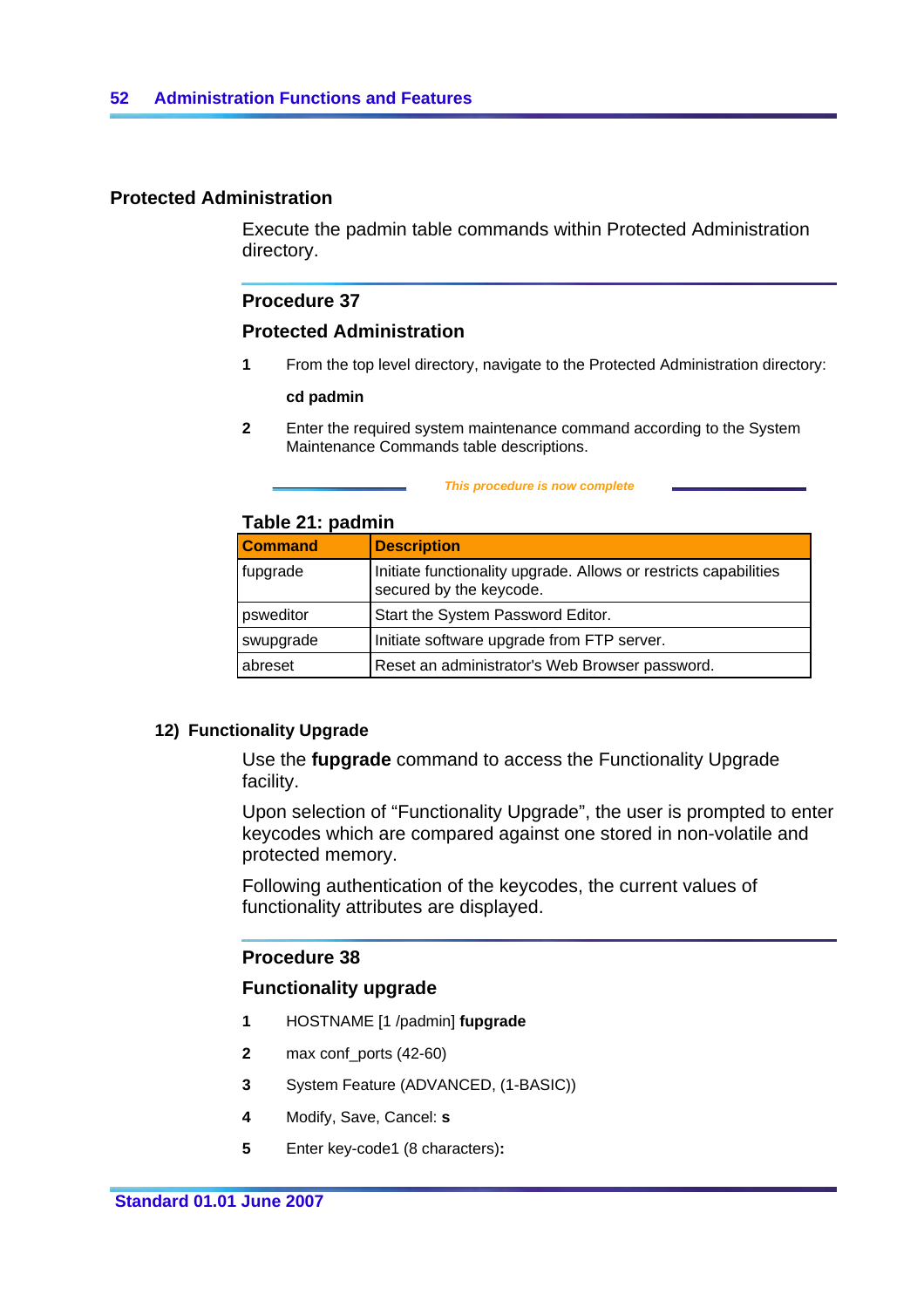- <span id="page-60-0"></span>**6** Enter key-code2 (8 characters):
- **7** Enter key-code3 (8 characters):

 *This procedure is now complete* 

# **13) Password Editor**

Use the **psweditor** command to manage password attributes.

Upon selection of "Password Editor", the ICB Professional displays passwords and related parameters. The parameters are grouped to sections, to allow faster steps. The sections are:

- **CLI**
- $\bullet$  FTP
- **TELNET**
- Web Browser

#### **Procedure 39**

### **Use password editor**

**1** HOSTNAME [1 /padmin] **psweditor**

// System displays section name and its parameters and prompts for action section [CLI]

- **2** 1st level user name: **admin**
- **3** 1st level password:
- **4** Maximum allowed login attempts: **5**
- **5** Blocking period (minutes) after login failures: **0**
- **6** CLI idle timeout in minutes: **15**
- **7** Modify, Next section, Cancel:
	- // Actions description:
	- // Modify modify this section; system prompts one by one
	- // Save save pending changes and continue to next section
	- // Next continue to next section
	- // Cancel discard all pending changes and exit the command
- **8** m // modify this section

section [CLI]

- **9** 1st level user name: admin (4-30 chars):**<cr>** // empty input
- **10** 1st level password: (4-16 chars):**<cr>** // empty input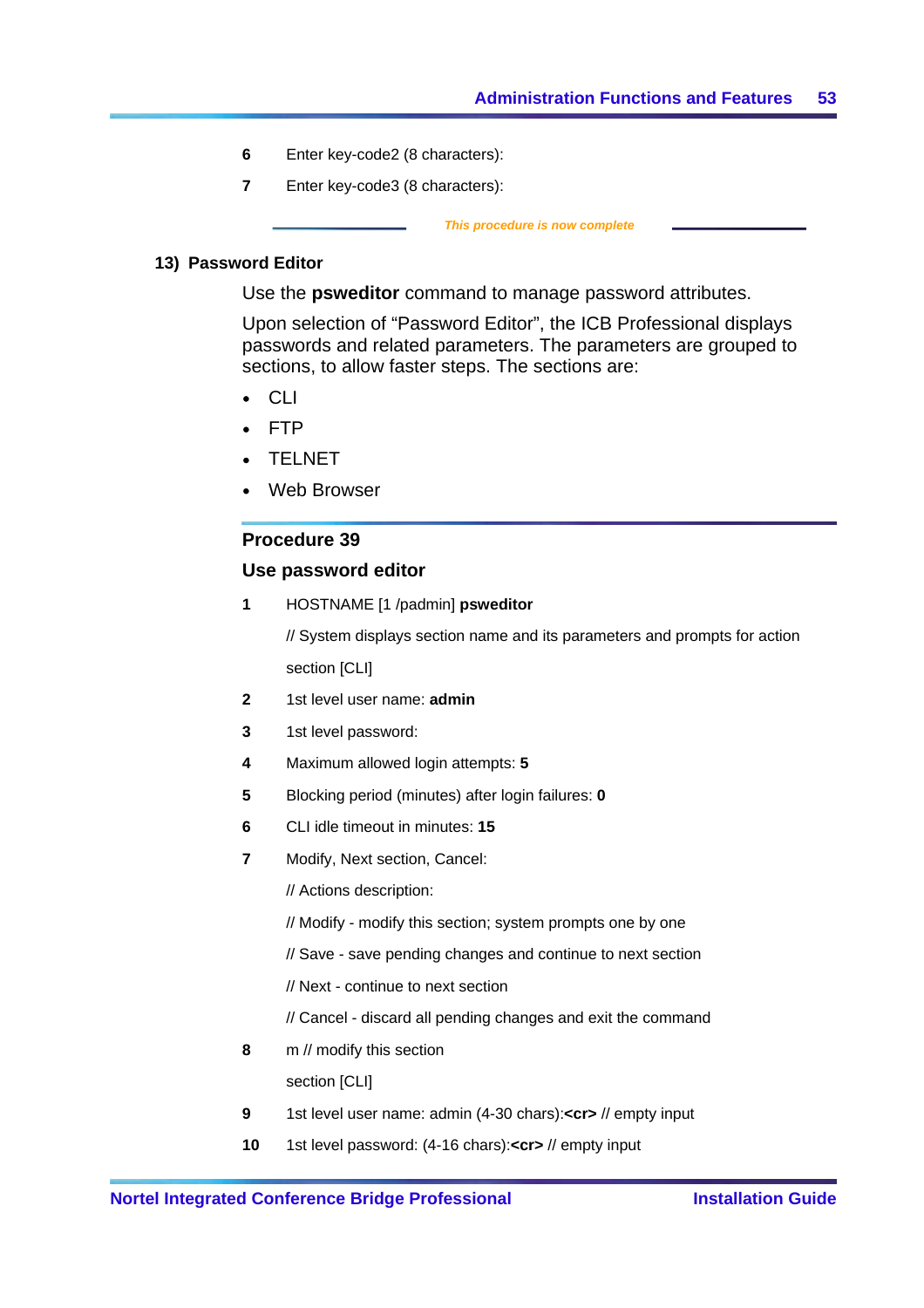### **54 Administration Functions and Features**

- **11** Maximum allowed login attempts: 5 (1..10): **<cr>** // empty input
- **12** Blocking period (minutes) after login failures: 0 (0..1440): **<cr>**
- **13** CLI idle timeout in minutes: 15 (1..1440): **<cr>**

// Section is re-displayed with modified values for confirmation (not saved yet) section [CLI] 1st level user name: admin 1st level password: Maximum allowed login attempts: 5 Blocking period (minutes) after login failures: 0 CLI idle timeout in minutes: 15 **14** Modify, Save, Next section, Cancel: **s** // save changes

File was saved.

// Next section is displayed

section [FTP]

FTP/Telnet user name: conferencing

FTP/Telnet password: admin

FTP idle timeout in minutes: 15

Modify, Next section, Cancel: n // next: go to next section section [TELNET]

- **15** Maximum allowed Telnet login attempts: **5**
- **16** Blocking period (minutes) after login failures: **20**
- **17** Telnet idle timeout in minutes: **15**
- **18** Modify, Next section, Cancel: **n** section [Web Browser]
- **19** Web Browser idle timeout in minutes: **30**
- **20** Allow CLI input from the Web Browser: **yes**
- **21** Allow password security: **no**
- **22** Modify, Cancel: **c**

HOSTNAME [2 /padmin]

 *This procedure is now complete*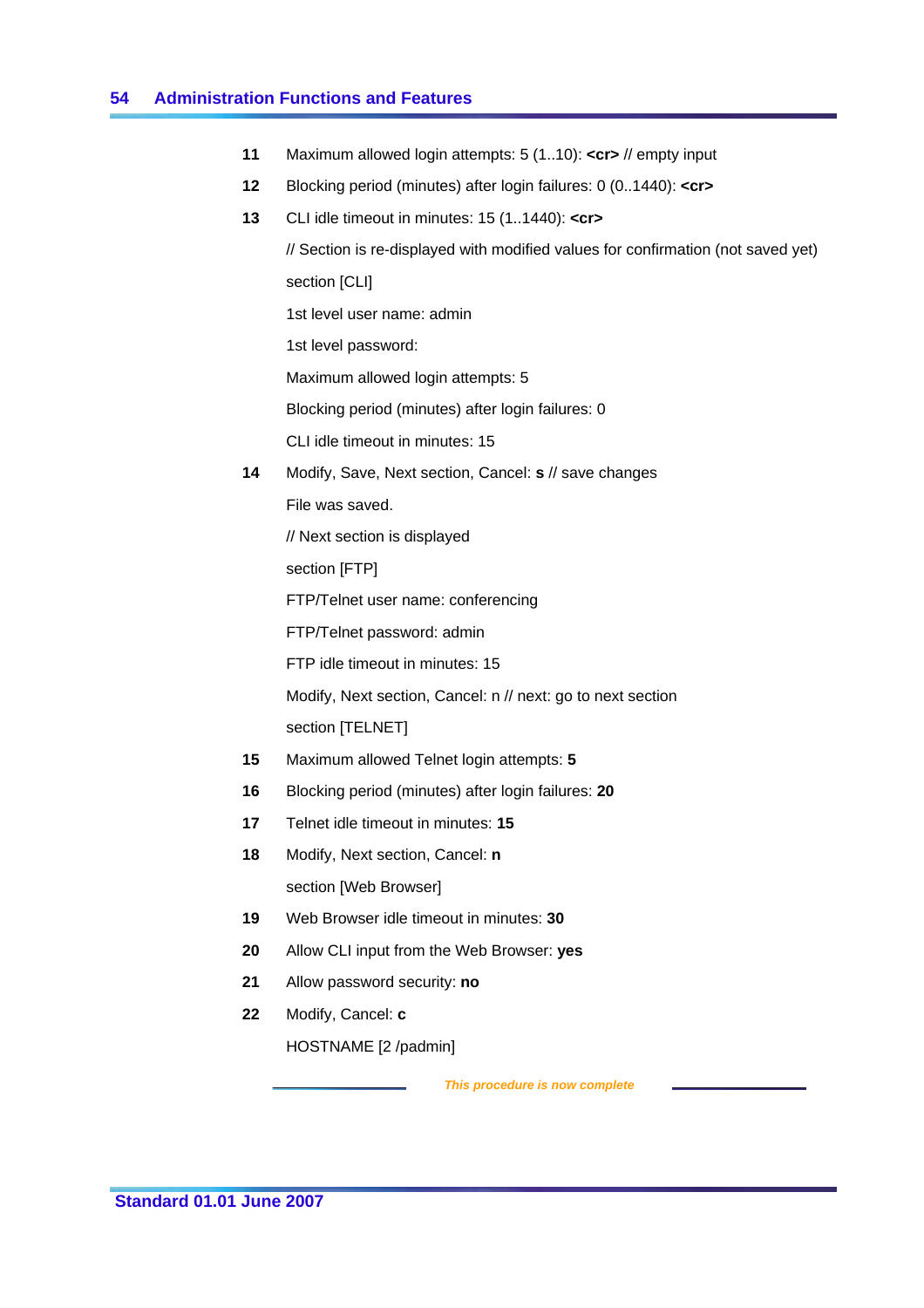### **14) Software Upgrade**

Use the **swupgrade** command to copy new software from a FTP server to the working Compact Flash Card device.

# **Procedure 40**

### **Software upgrade**

- **1** HOSTNAME [1 /padmin] **swupgrade**
- **2** Follow software upgrade instructions.

#### *This procedure is now complete*

### **15) Password Reset**

Use the **abreset** command to reset an administrator's Web Browser password.

# **Procedure 41**

### **Password reset**

**1** HOSTNAME [1 /padmin] **abreset**

 *This procedure is now complete* 

### **Port Maintenance**

Execute the Port Maintenance subcommands according to the pmaint table descriptions.

# **Procedure 42**

#### **Port Maintenance**

**1** From the top level directory, navigate to the Port Maintenance directory:

#### **cd pmaint**

**2** Enter the required system maintenance command according to the pmaint table descriptions.

#### *This procedure is now complete*

#### **Table 22: pmaint**

| <b>Subcommand</b> | <b>Description</b>                                                    |
|-------------------|-----------------------------------------------------------------------|
| pstatus           | Displays the status of all ports. There are two status modes:<br>idle |
|                   | busy                                                                  |
| pdisconnnect      | Disconnects the specified port.                                       |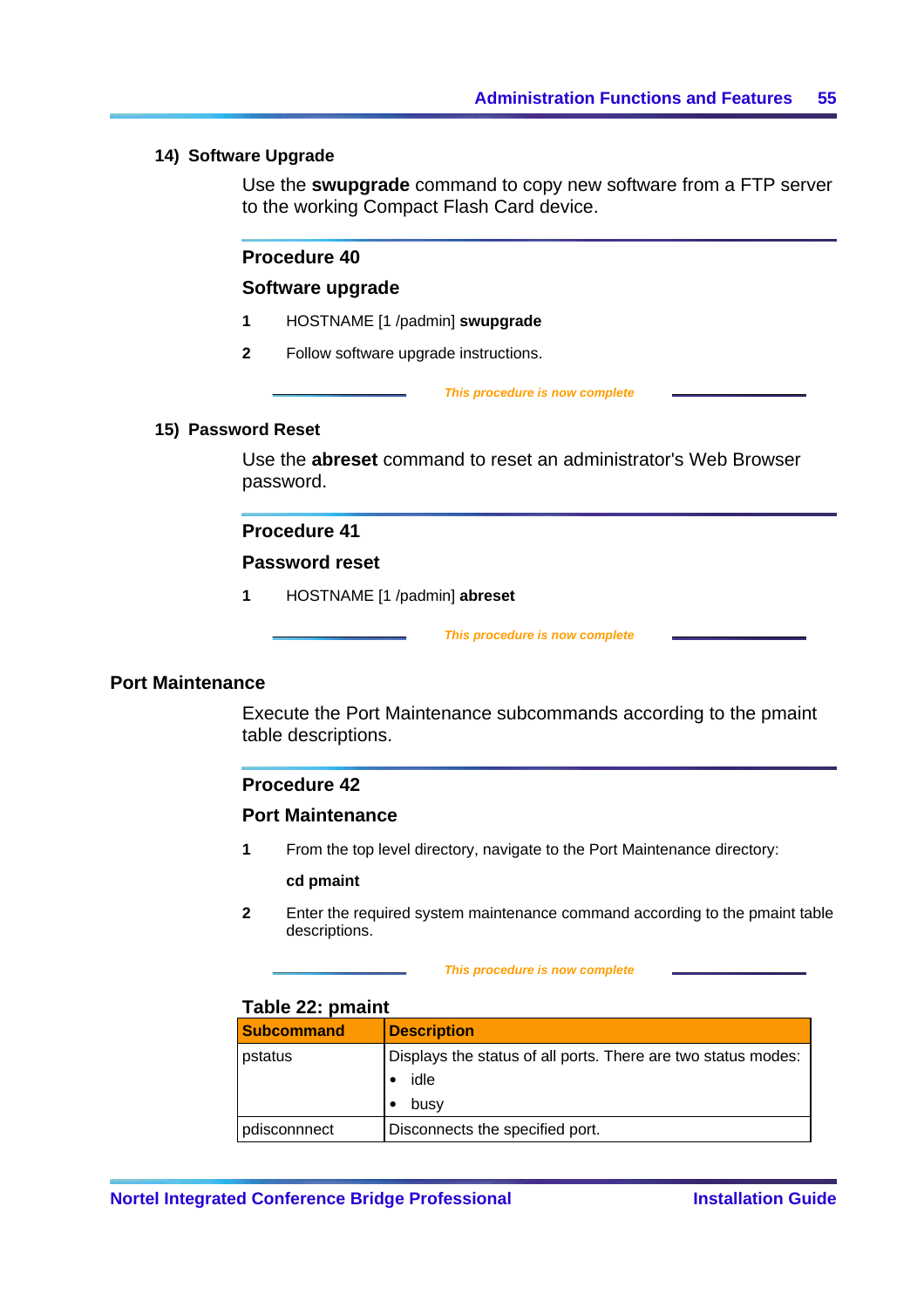# **Report Generation**

Access the ICB Professional report generator as follows:

# **Procedure 43**

### **Report Generation**

**1** From the top level directory, navigate to the Report Generation directory:

**cd rgen**

**2** Enter the required system maintenance command according to the rgen table descriptions.

|  |  | This procedure is now complete |  |
|--|--|--------------------------------|--|
|  |  |                                |  |

# **Table 23: rgen**

| <b>Command</b> | <b>Description</b>                                                                                      |
|----------------|---------------------------------------------------------------------------------------------------------|
| mlog           | Browser for Meeting Logs. Displays log of conference<br>events for a particular date                    |
| order_mlog     | Browser for Order Meeting Log. Displays log of<br>conference events sorted by DN for a particular date. |

Browse the meetings logs according to the procedures in the following topics.

#### **16) Meeting Log Browser**

Use the **mlog** command to browse Meeting Logs, according to date, for meeting tracking. The browser operates on a collection of Meeting Events, if any, each containing events generated on a particular date.

# **Procedure 44**

#### **Browse meeting logs**

- **1** Enter the date, in *year-month-day* format, for which the Meeting Log should be displayed.
- **2** The contents of the Meeting Log for that day display.
- **3** After the log is displayed, the system returns to the *year-month-day* prompt using the last selected date as the default value.
- **4** At the prompt, enter another date, or press PERIOD (.) to exit.
- **5** To exit before the Meeting Log has been displayed in full, press ASTERISK (\*) + ENTER <cr> during printout.

 *This procedure is now complete*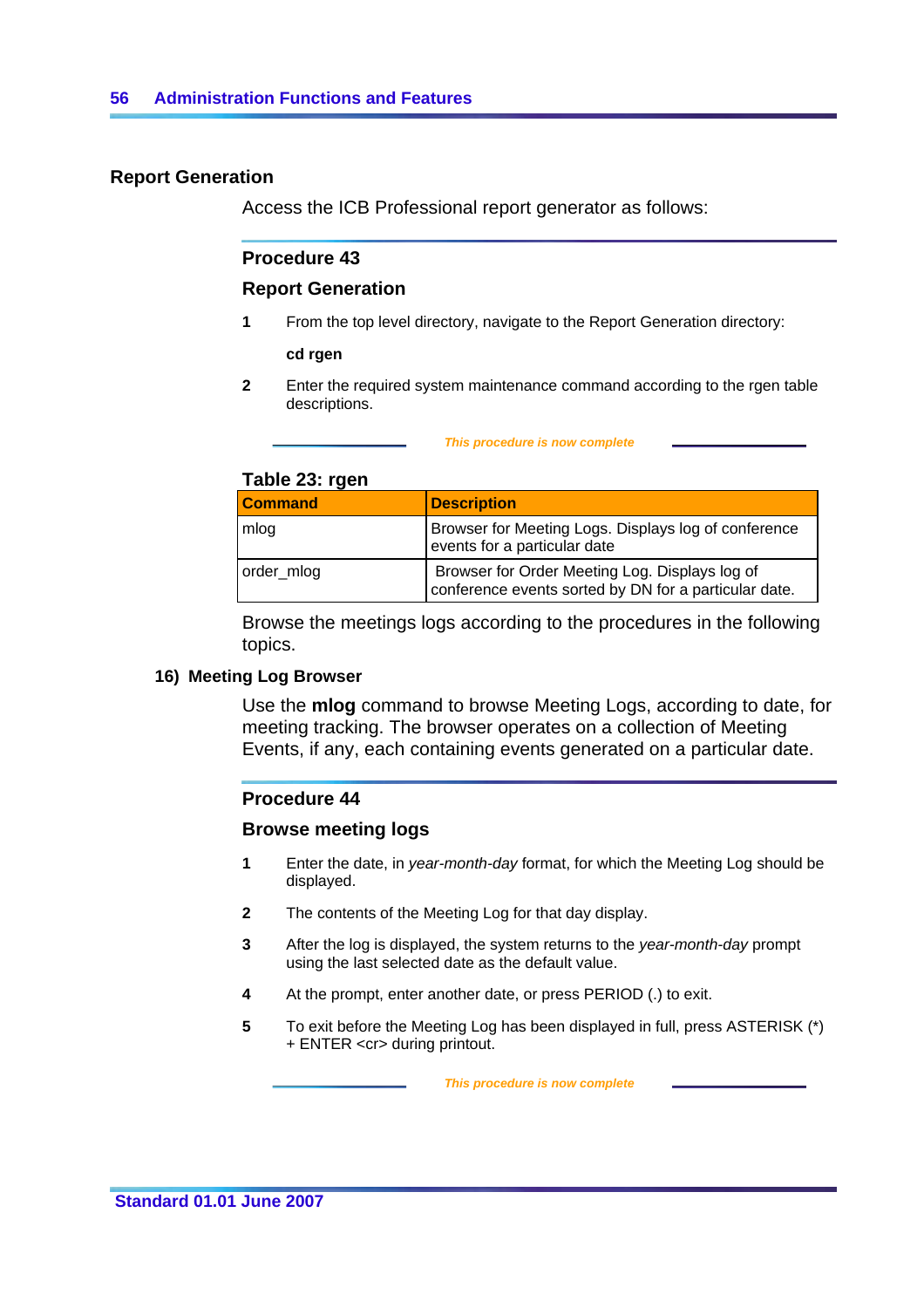# **17) Order Meeting Log**

Use the **order** mlog command to display the Meeting Logs for a specific DN and day.

# **Procedure 45**

#### **Browse the order meeting logs**

- **1** Select the required *year-month-day* and DN.
- **2** The contents of the Meeting Log for that day display.
- **3** After the log is displayed, the system returns to the *year-month-day* prompt using the last selected date as the default value.
- **4** At the prompt, enter another date, or press PERIOD (.) to exit.
- **5** To exit before the Meeting Log has been displayed in full, press ASTERISK (\*) + ENTER during printout.

 *This procedure is now complete* 

# **Support Tools**

#### **CLI over Web Browser Interface**

The CLI can be accessed through the **admin** home window. This may be useful in cases where the firewall does not allow TELNET access from off-LAN locations, but allows HTTP access.

### **Procedure 46**

#### **Open a CLI window**

- **1** Access the Management Console using the Web Browser.
- **2** Click on the **CLI** icon on the toolbar on top of the window. A separate window opens that shows CLI output and has a field for text entry.
- **3** Enter text as necessary in the text entry field.

#### *This procedure is now complete*

Since this option may present a security risk, it can be disabled by the CLI **psweditor** command mentioned above.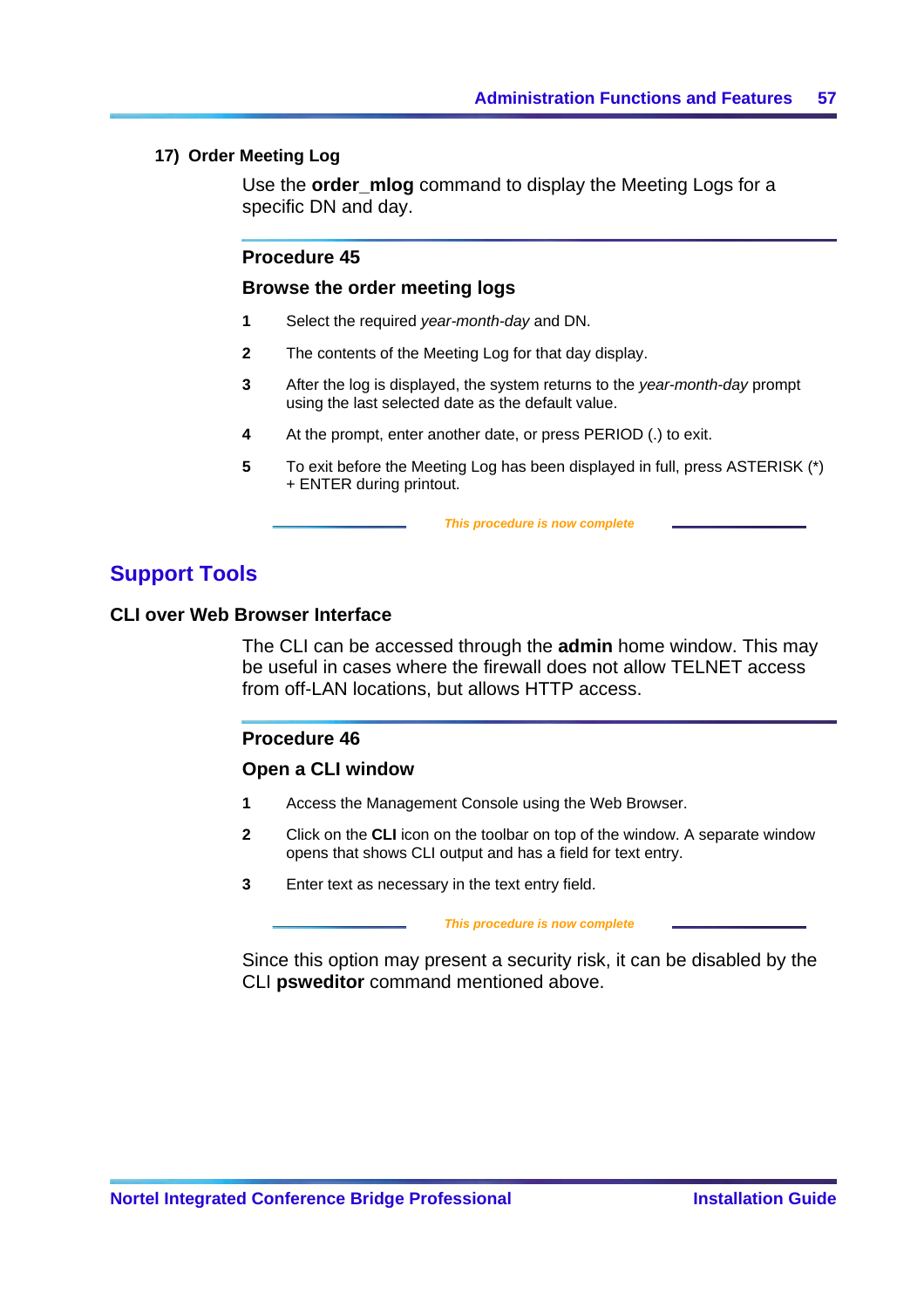# **Modem Connection**

A modem can be connected to the ICB Professional system RS-232 connector. The ICB Professional ignores all RS-232 control signals, so a Modem Eliminator (null modem) is required as described in the figure "Modem Connection".

# **Figure 4 Modem Connection**



RS-232 setup is as follows:

- Transmission speed: 19200 bps
- Data bits: 8
- Parity: No
- Stop bit: 1
- Flow control: none

# **TELNET**

TELNET access is through the LAN, in the standard protocol. CLI can be accessed by TELNET remotely.

The initial TELNET password is **conferencing.** It is highly recommended to change this password after installation.

# **FTP**

File Transfer Protocol (FTP) is through the LAN in the standard protocol. ICB Professional can be accessed remotely by FTP for file transfers.

The FTP login and password are the same ones defined for TELNET. After login, standard FTP commands apply.

# **Password Security**

# **Background**

The ICB Professional contains the following access interfaces:

# y **Web Browser**

Web Browser access is through the LAN by HTTP.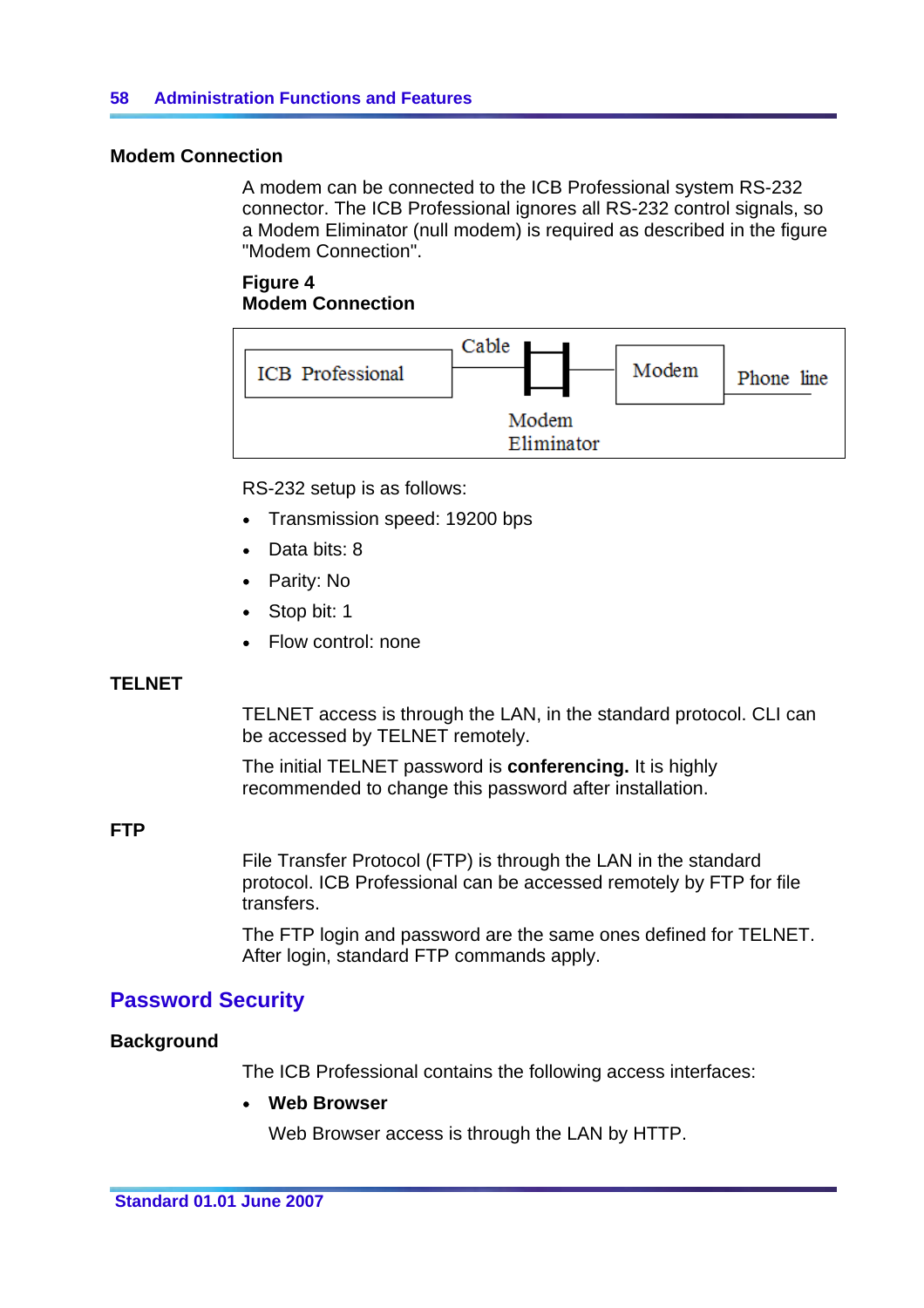y **TUI**

Telephone User Interface (TUI) access, for TUI services, requires entry of the TUI login ID, of 1 to 6 digits, and a password. The TUI password is identical to the user's Web Browser password.

y **CLI** 

Command Language Interface (CLI) access requires a direct physical connection to the serial port.

y **TELNET**

TELNET access is through the LAN, in the standard protocol.

y **FTP**

File Transfer Protocol (FTP) is through the LAN in the standard protocol.

# **Access Permissions**

# **Web Browser access (HTTP Server)**

There are two security levels for Web Browser access:

- **18) Basic Security** 
	- Login name and password.
	- The login name, for users and administrators, is a combination of letters and digits up to 17 characters. The password is digits only; its length is according to the new parameter **minimum password length** described below. Users and administrators can change their password anytime.
	- No multiple login sessions simultaneously for the same user.
	- In other words, when a user is logged in, no one can login again with the same user ID until the session terminates (logout).
	- Only *one* administration session is allowed at a time.
	- Only the initial URL (login window) is accessible before passing authentication.
	- It is impossible to access any other page or file directly, that is, not through a valid login.
	- Inactivity timeout automatically closes the session.
	- The timeout parameter can be defined by administrator.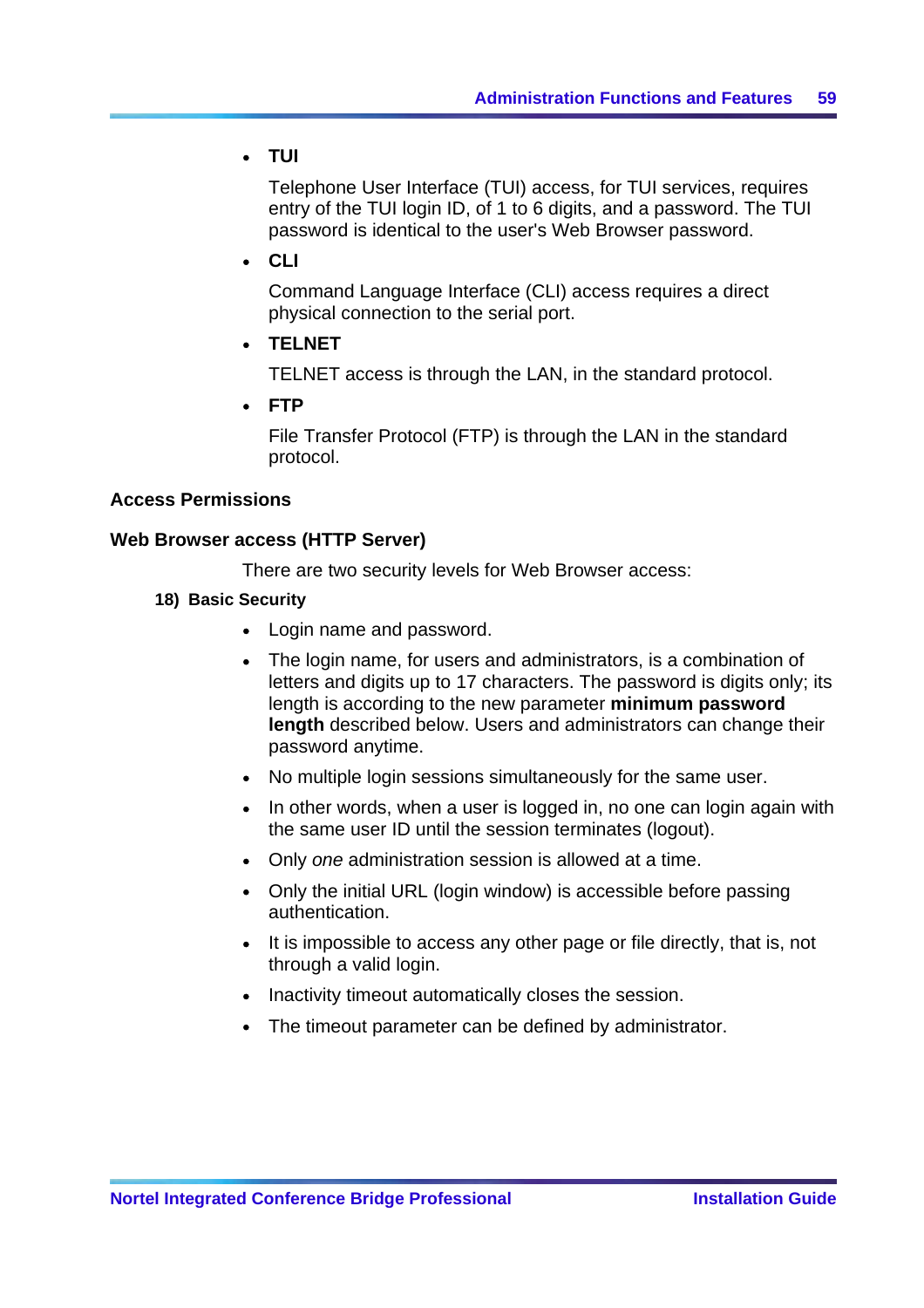# **19) Advanced Security**

The ICB Professional can be configured to support an additional security level. The configuration can be performed by an administrator using a CLI command. See the *Web Browser* section in **Password Editor** (page **[53](#page-60-0)**) to set *Allow password security* to **yes**.

- The password *must* be a combination of letters and digits. It should include at least one capital letter, one regular letter and one digit.
- The default password *must* be changed after the first login.
- The password should be changed every 90 days.
- The new password should be different for at least three new characters from the old password.

*Note*: All limitations are system enforced.

# **CLI direct connection**

Security characteristics for CLI access are:

- y Two login levels, equivalent to '**admin**' and '**debug**'.
- Each level has a login name and password, both are changeable through the CLI. Name and password may include letters and digits.
- See **User Login** (page [42](#page-49-0)).
- Password is not displayed when typed.
- Every successful login is recorded as an informational message in the error log.
- Upon successful login, last login date and time are displayed.
- Inactivity timeout automatically forces logout.
- The timeout parameter can be defined by administrator.
- The initial user name is **'admin'** with no password. It can be changed at anytime by a CLI command.

See **Password Editor** (page **[53](#page-60-0)**) for details.

# **TELNET Server**

The CLI can be accessed by **TELNET** remotely. A dedicated login name and password are required for remote access by Telnet. Passing this login grants access to the CLI, which in turn requires its own login and password as described in the previous item. Name and password may include letters and digits.

- y The initial login name for TELNET access is '**conferencing**', password '**admin**'.
- The TELNET password can be changed by running the **psweditor** command in directory **padmin**.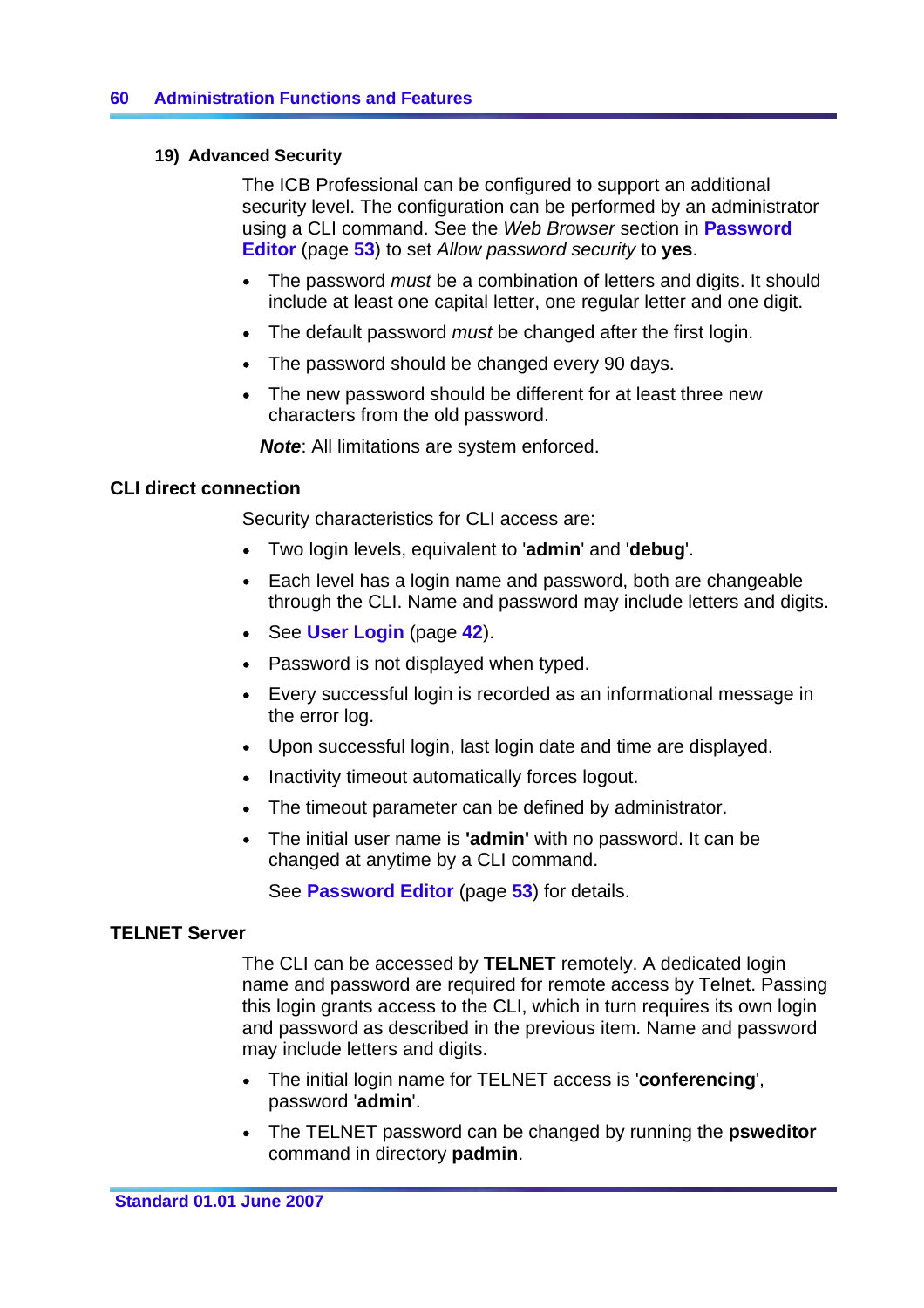Every successful login is recorded as an informational message in the error log. The message is also printed on the CLI terminal.

### <span id="page-68-0"></span>**FTP Server**

ICB Professional can be accessed remotely by FTP, for file transfer. FTP login and password are the same ones defined for TELNET. After login, standard FTP commands apply.

- A dedicated login name and password are required for remote access by FTP. Name and password may include letters and digits.
- The initial login name is 'conferencing' and the password is '**admin**'.
- The password can be changed by running the **psweditor** command in directory **padmin.**
- Every successful login is recorded as an informational message in the error log. The message is also printed on the CLI terminal.
- Inactivity timeout automatically closes the session. The timeout parameter can be defined by an administrator.

# **General Password Information**

Additional general password information is as follows:

- Files containing passwords are encrypted.
- Minimum length of login name and password can be defined by an administrator as system parameters. The minimum length is enforced when the login name or password are changed.
- Minimum password length applies to all user names/passwords mentioned in this section. It does *not* apply to the conference and chairperson passwords set up in the scheduling window.
- Maximum password length is 16 characters. The maximum length is a hard-code parameter.
- The IP/LAN connectivity does not provide any other way of access through the LAN besides HTTP, Telnet and FTP. There are no 'secret doors'. Technically speaking, the only accessible IP ports are the standard ports of these protocols.

| Taple 24: Password Summary                |                           |                         |  |  |
|-------------------------------------------|---------------------------|-------------------------|--|--|
| <b>Access Type</b>                        | <b>Default Login Name</b> | <b>Default Password</b> |  |  |
| <b>Administrator Web Browser</b><br>login | admin                     | 000000                  |  |  |
| User Web Browser login                    | no default                | 000000                  |  |  |

# **Table 24: Password Summary**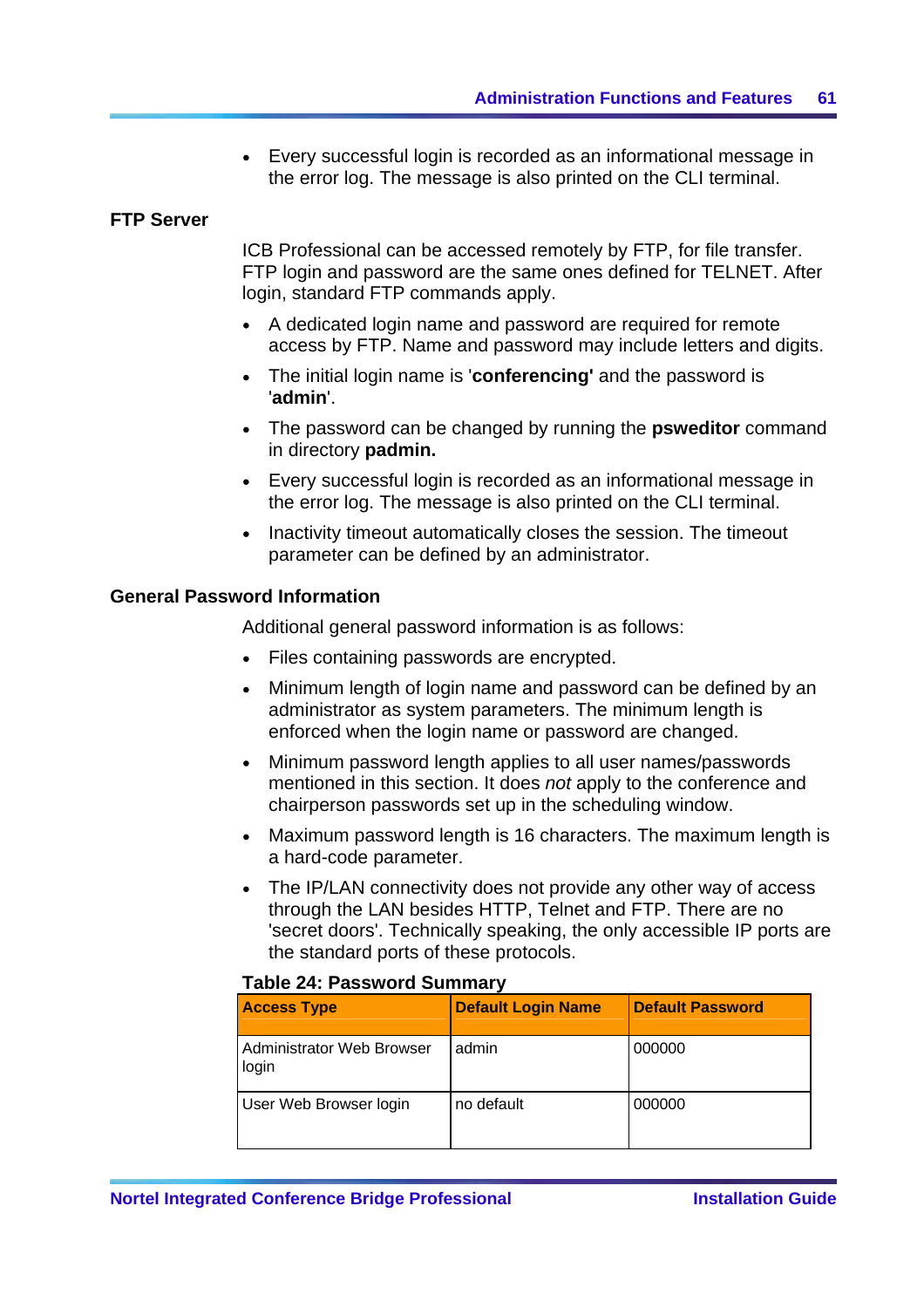# **62 Administration Functions and Features**

| <b>Access Type</b> | <b>Default Login Name</b> | <b>Default Password</b> |
|--------------------|---------------------------|-------------------------|
| CLI 1st level      | admin                     | $<$ Cr $>$              |
| CLI 2nd level      | debug                     | gubed                   |
| <b>TELNET</b>      | conferencing              | admin                   |
| <b>FTP</b>         | conferencing              | admin                   |

# **Handling Faulty Login Attempts**

For each failed login attempt, a message is issued to the error log and the CLI. This applies to all access types: Web Browser, TUI, CLI, TELNET, FTP.

Example of the message: (see error format discussion in section )

0024: WARNING MNGMMI114 12-06 15:42:55:612 FTP login FAILED from 152.217.111.234

The system counts consecutive faulty login attempts. When the count reaches the parameter 'Maximum faulty login attempts', which is configurable by an administrator, defensive actions are taken:

• For Web Browser access, user and administrator:

After five (5) consecutive faulty login attempts where the login name is correct but password is wrong, this login name is blocked. It must be reset by administrator to resume normal login.

 $\bullet$  For CLI:

After the maximum allowed consecutive faulty login attempts, CLI access is blocked for a period of time. The length of this blocking period can be set by administrator.

• For TELNET:

After the maximum allowed consecutive faulty login attempts, the connection is disconnected. A new connection is refused for a period of time defined by administrator.

• For TUI access:

After three (3) consecutive faulty login attempts, the call is disconnected.

| <b>Parameter Description</b> | Range    | <b>Default Value</b> |  |  |
|------------------------------|----------|----------------------|--|--|
| Minimum login name length    | 4 - 17   |                      |  |  |
| Minimum password length      | $4 - 16$ |                      |  |  |

# **Table 25: Security Parameters Summary**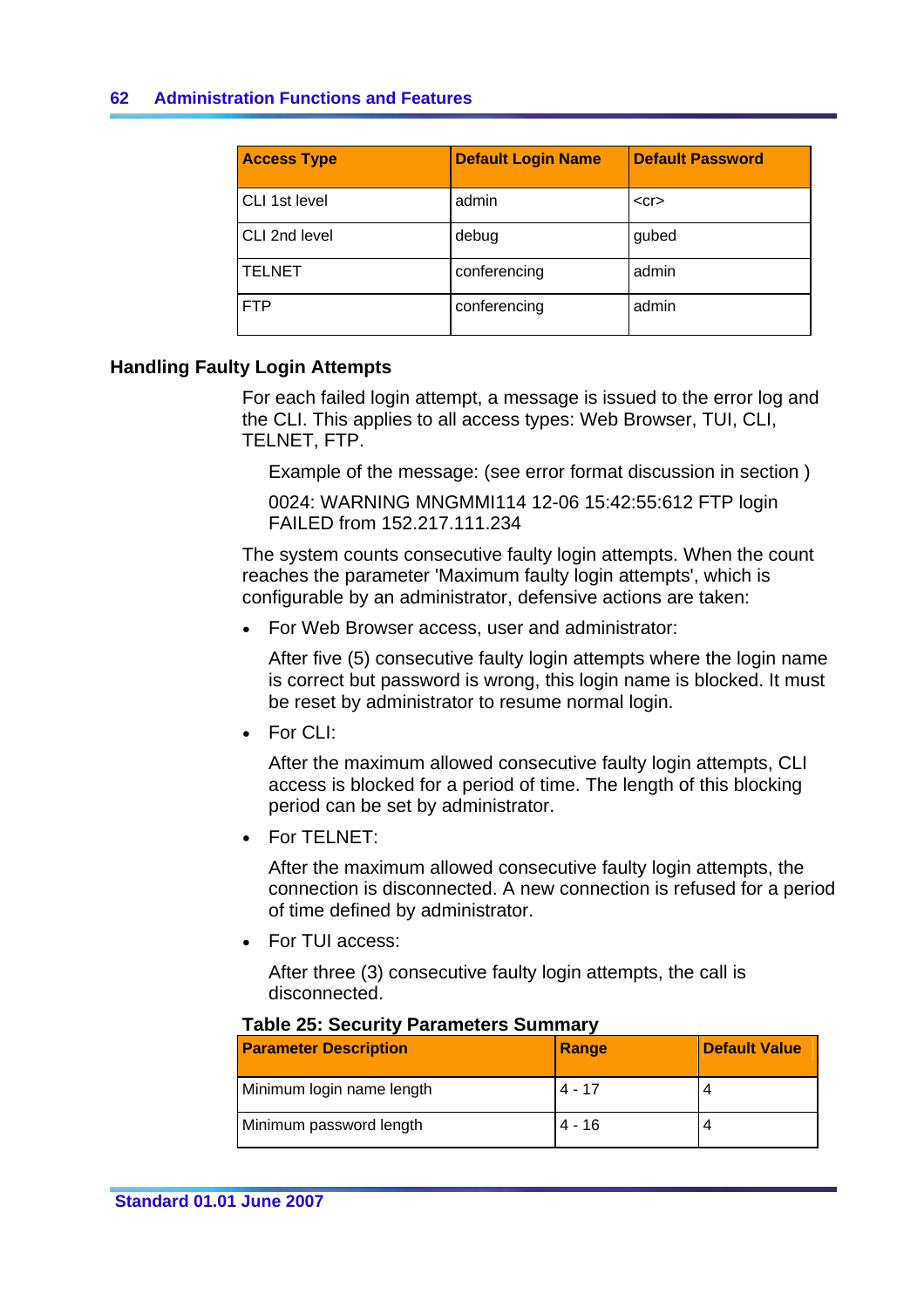| <b>Parameter Description</b>                                       | Range            | <b>Default Value</b> |
|--------------------------------------------------------------------|------------------|----------------------|
| Maximum password length                                            | hard-coded       | 16                   |
| CLI Maximum faulty login attempts                                  | 1 - 10           | 5                    |
| CLI blocking period after 'maximum faulty<br>login' is exceeded    | 0-1440 minutes   | $\Omega$             |
| CLI inactivity timeout                                             | 1 - 1440 minutes | 15                   |
| TELNET blocking period after 'maximum<br>faulty login' is exceeded | 0-1440 minutes   | 20                   |
| TELNET Maximum faulty login attempts                               | 1 - 10           | 5                    |
| <b>TELNET</b> inactivity timeout                                   | 1 - 1440 minutes | 15                   |
| FTP inactivity timeout                                             | 1 - 1440 minutes | 15                   |
| Web Browser inactivity timeout                                     | 1 - 1440 minutes | 30                   |

### **Remedies for Forgotten Passwords**

When a user has forgotten his or her password, use one of the remedies described in the following procedure.

#### **Procedure 47**

#### **Reset user password methods**

**1** Any Web Browser login password can be reset by an administrator, through user management. From the Management Console, select View the User List. See Viewing the User List for more details.

*Note:* One administrator can reset other administrator's password.

- **2** When the administrator's Web Browser password is forgotten and there is no other administrator, the password can be reset to 000000 from CLI by the command: **padmin/abreset**. This command resets all Web Browser administrator passwords, if more than one exists.
- **3** When system (TELNET. FTP, CLI 1st level) passwords are forgotten, the passwords can be viewed by the CLI 2nd level password 'emergency process'.

When a CLI 2nd level password is forgotten, a special 'emergency' process exists for accessing the CLI. This process requires ICB Professional keycodes and a direct connection to the ICB Professional Compact Flash serial port.

See Restore Login Name and Password procedure in **User Login** (page **[42](#page-49-0)**).

See **General Password Information** (page **[61](#page-68-0)**) for default login names and passwords.

 *This procedure is now complete*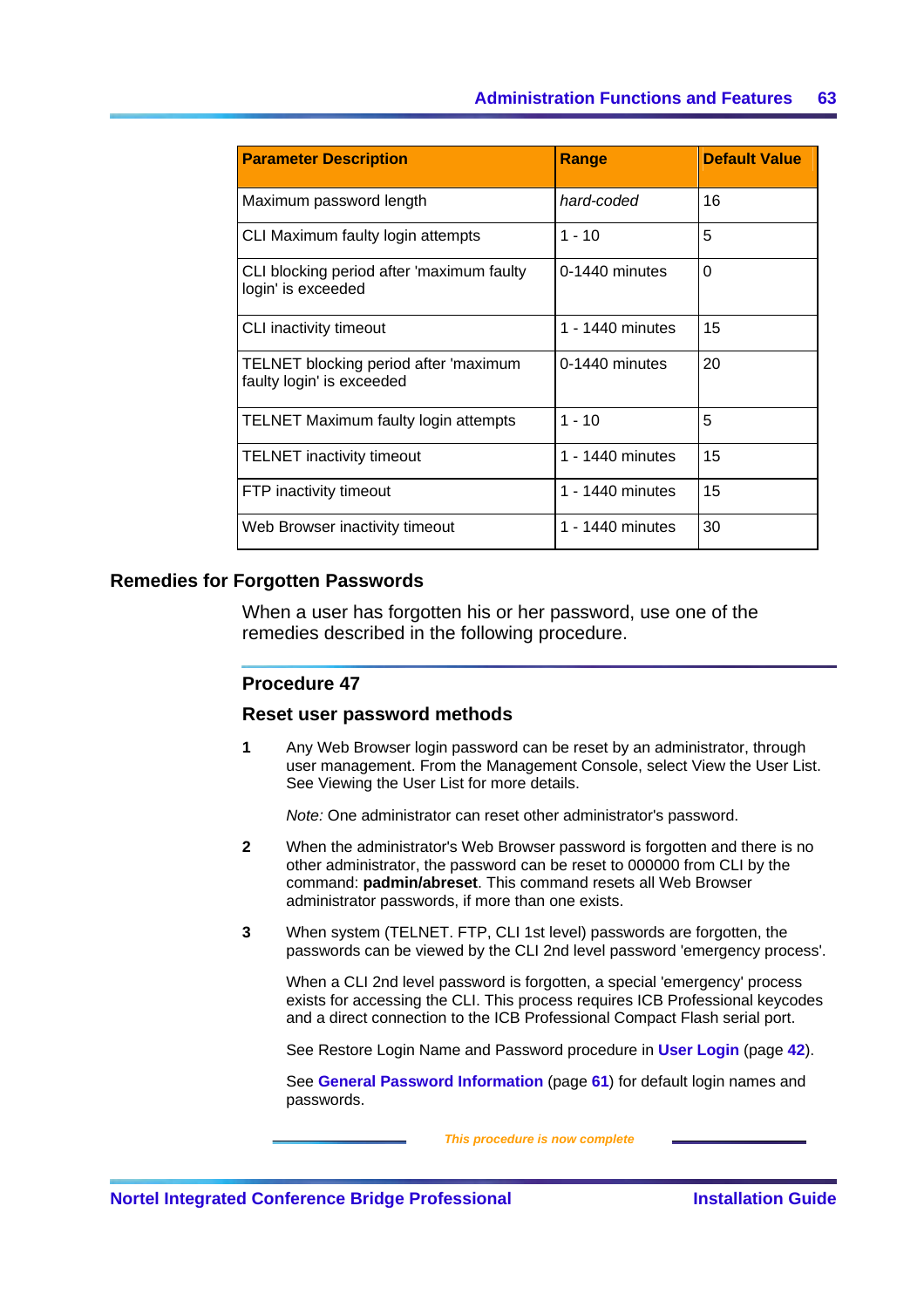# **CLI Password Change**

It is highly recommended to change the "factory-default" CLI and remote access passwords to protect the system. See **Password Editor** (page **[53](#page-60-0)**).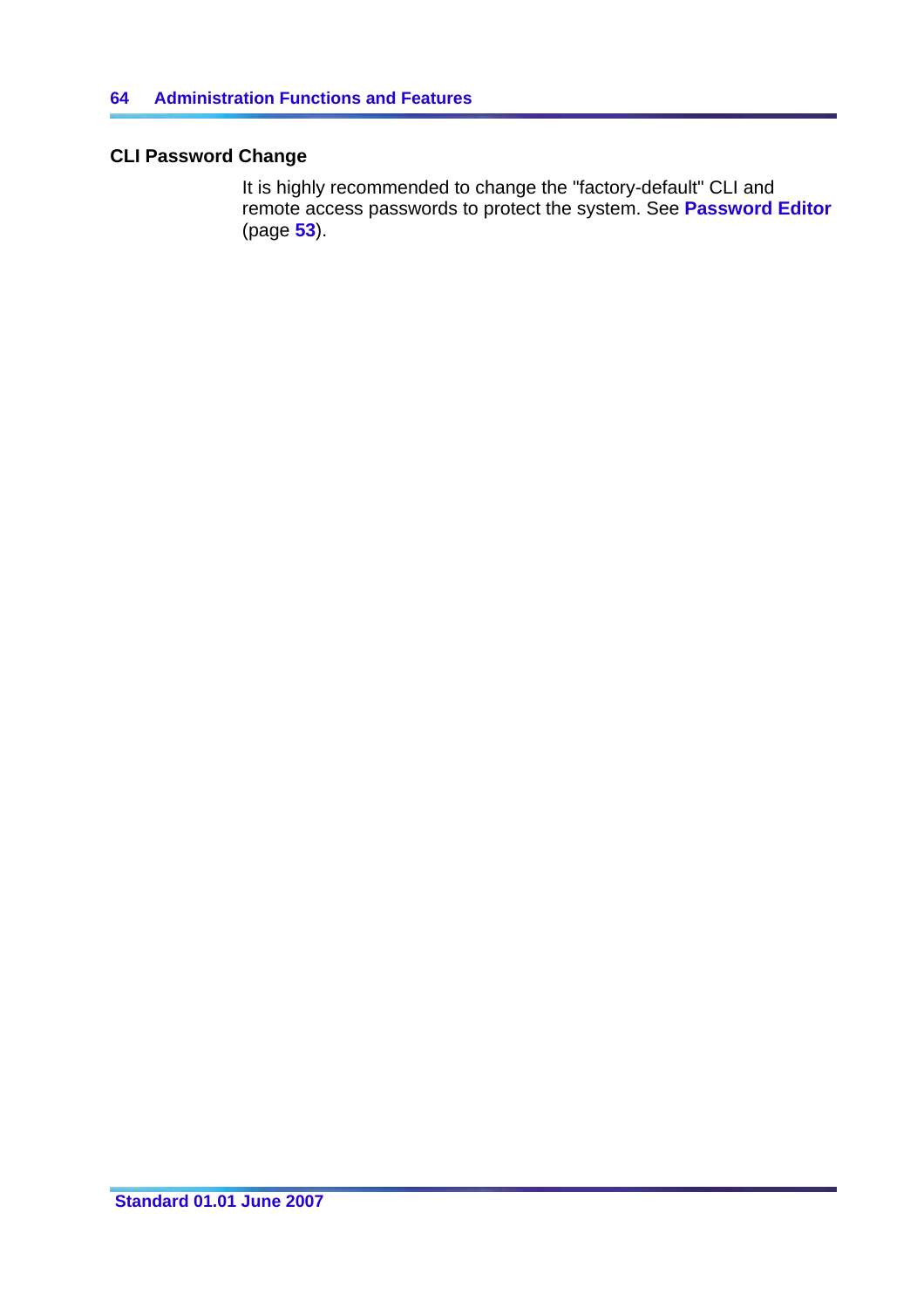

The ICB Professional system has an E1/T1 interface and can be connected to the Nortel system as an external device.

## **Software Packaging**

Software packages required for ICB Professional:

- **1** End-to-End Signaling (EES) (10).
- **2** North America National ISDN Class II Equipment (NI2) (334) should be restricted to allow configuration of NI2 for TIE.
- **3** DID to TIE (DITI) (176) should be restricted to allow changing the prompt DID To Tie (DTOT) (system package) in Customer Data Block (CDB) to **Yes**.

## **ICB Professional Installation at CS1000E**

## **Succession Systems**

The Succession switch should be defined to direct the outgoing calls to ICB Professional.

The following example shows the required definitions for ICB Professional with system access number: 7020 and root access 8766 connected to CS1000E with E1 ETSI PRI.

Two CDP or Phantom numbers should be defined for the system access number and for the TUI access number.

## **2.0 Mb/s Primary Rate Interface - E1 Link Definition**

## **20) E1 PRI Definition**

**Table 26: LD 17 - CONFIGURATION - CEQU (Change to Common Equipment Parameters)** 

| <b>Prompt</b> | <b>Input</b> | <b>Description</b>                    |
|---------------|--------------|---------------------------------------|
| <b>REQ</b>    | <b>CHG</b>   | Request                               |
| <b>TYPF</b>   | CEQU         | Change to Common Equipment Parameters |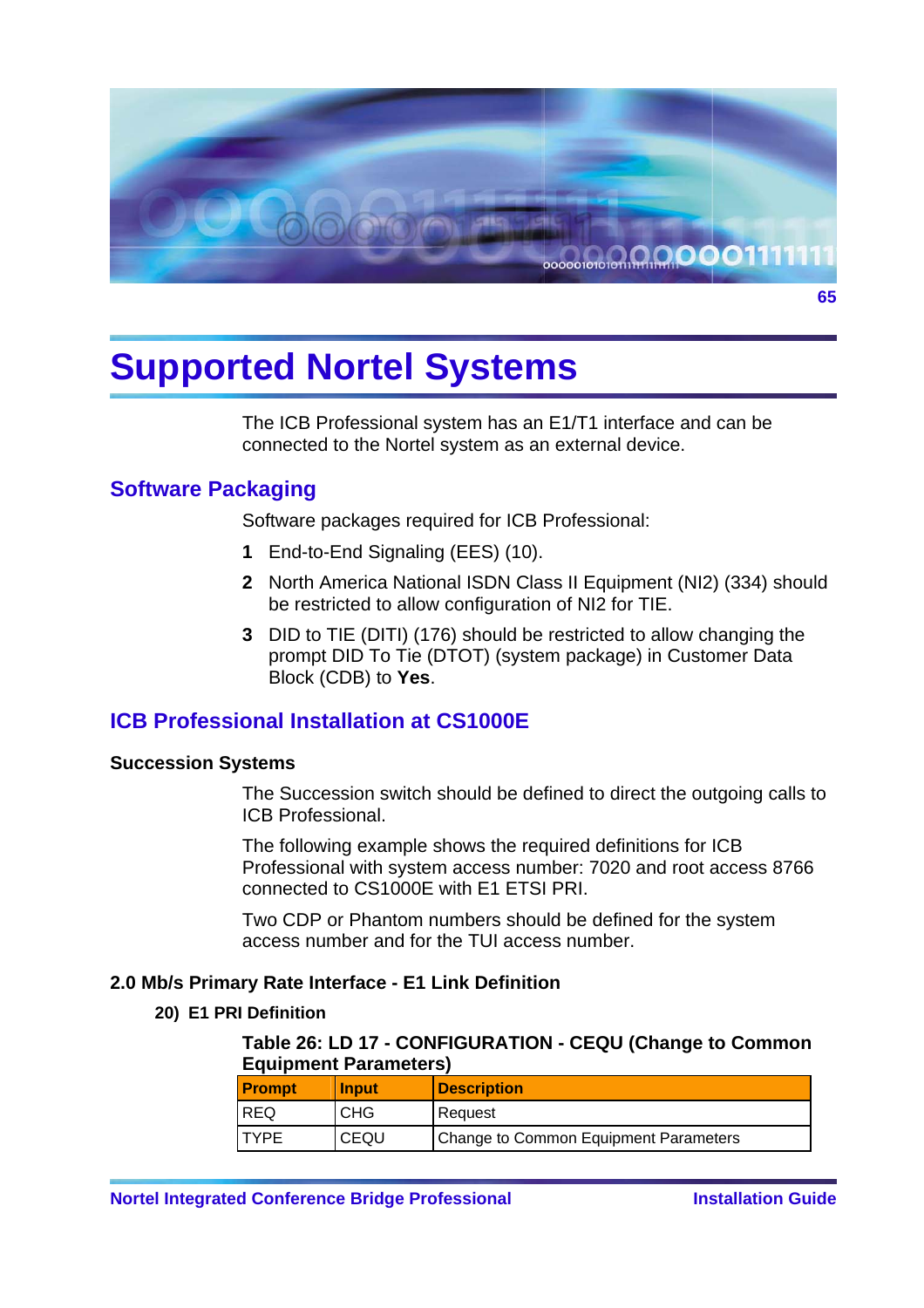| <b>PRI2</b> |            | 2.0 Mb/s Primary Rate Interface or PRI loop number |
|-------------|------------|----------------------------------------------------|
| $\cdots$    | $<$ Cr $>$ | Carriage return until the next line                |
| <b>IREQ</b> |            |                                                    |

## **21) E1 D-Channel Definition**

| Table 27: LD 17 - CONFIGURATION ADAN (Action Device and<br>Number) |         |                    |
|--------------------------------------------------------------------|---------|--------------------|
| <b>Prompt</b>                                                      | l Input | <b>Description</b> |

| <b>Prompt</b> | <b>Input</b>         | <b>Description</b>                                                                                                   |
|---------------|----------------------|----------------------------------------------------------------------------------------------------------------------|
| REQ           | CHG                  | Request                                                                                                              |
| TYPE          | <b>ADAN</b>          | Action Device and Number                                                                                             |
| <b>ADAN</b>   | <b>NEW DCH</b><br>80 | Action Device And Number (NEW, CHG, MOV or<br>OUT; I/O device type; port number)                                     |
| <b>CTYP</b>   | <b>MSDL</b>          | Card Type                                                                                                            |
| GRP           | 0                    | Network group number                                                                                                 |
| <b>DNUM</b>   | 7                    | Device number for I/O ports                                                                                          |
| <b>PORT</b>   | 0                    | Port number (range varies according to system<br>option and card/port type)                                          |
| <b>DES</b>    | <b>ICBP</b>          | Designator                                                                                                           |
| <b>USR</b>    | PRI                  | User (ISLD, PRI, SHA, SHAV, or VNS)                                                                                  |
| <b>IFC</b>    | <b>EURO</b>          | Interface type for D-channel                                                                                         |
| <b>CNTY</b>   | <b>ESTI</b>          | Country                                                                                                              |
| PINX_CUST     | 0                    | This customer number will be used for the DN<br>address, translation associated with call<br>independent connection. |
| <b>DCHL</b>   | 8                    | D-Channel PRI loop number                                                                                            |
| SIDE          | <b>USR</b>           | The system is user side.                                                                                             |
|               | $<$ Cr $>$           | Carriage return until the next the line                                                                              |
| <b>REQ</b>    |                      |                                                                                                                      |

## **22) E1 PRI Data Block Definition**

## **Table 28: LD 73 - PRI2 Data Block**

| .<br>$\blacksquare$ |                  |                                     |
|---------------------|------------------|-------------------------------------|
| <b>Prompt</b>       | <b>Input</b>     | <b>Description</b>                  |
| <b>REQ</b>          | CHG              | Request                             |
| <b>TYPE</b>         | PRI <sub>2</sub> | Type of data block = $PRI2$         |
| <b>FEAT</b>         | LPTI             | Feature = LPTI (Loop timer)         |
| <b>LOOP</b>         | 8                | Loop number for PRI2                |
| MFF                 | <b>CRC</b>       | Multiframe Format (AFF or CRC)      |
| <b>ACRC</b>         | <b>YES</b>       | Automatic reporting of CRC-4 error  |
|                     | $<$ Cr $>$       | Carriage return until the next line |
| <b>REQ</b>          |                  |                                     |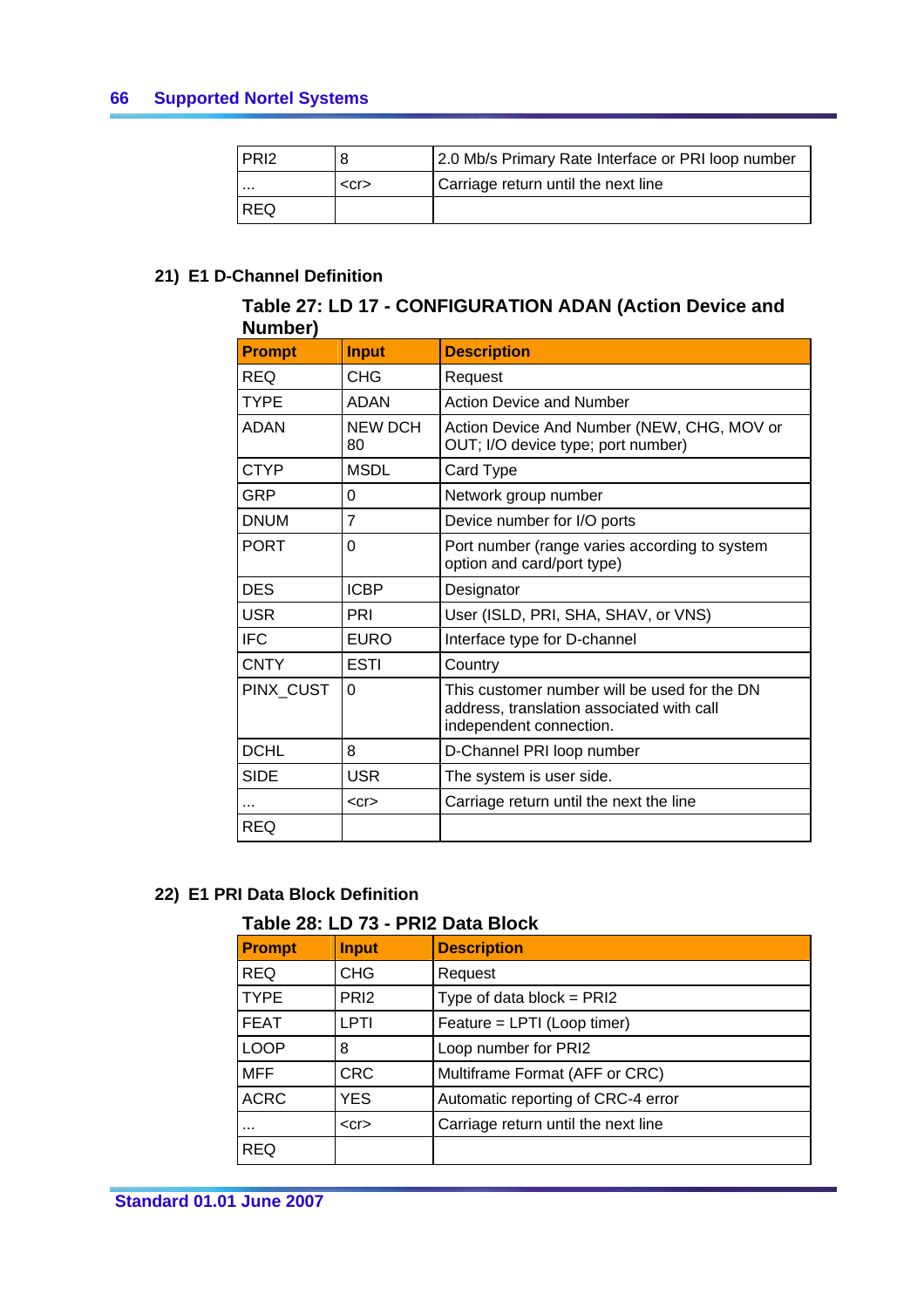| Table 29: LD 16 - Route Data Block |                  |                                                                         |
|------------------------------------|------------------|-------------------------------------------------------------------------|
| <b>Prompt</b>                      | <b>Input</b>     | <b>Description</b>                                                      |
| <b>REQ</b>                         | <b>NEW</b>       | Request                                                                 |
| <b>TYPE</b>                        | <b>RDB</b>       | Type of data block = RDB (Route data block)                             |
| <b>CUST</b>                        | $\Omega$         | Customer number associated with this route                              |
| <b>ROUT</b>                        | 980              | <b>Route Number</b>                                                     |
| <b>DES</b>                         | <b>ICBP</b>      | Designator field for trunk (0-16 character<br>alphanumeric)             |
| <b>TKTP</b>                        | <b>TIE</b>       | <b>Trunk Type</b>                                                       |
| <b>DTRK</b>                        | <b>YES</b>       | <b>Digital Trunk Route</b>                                              |
| <b>DGTP</b>                        | PR <sub>12</sub> | Digital Trunk Type (BRI, DTI, DTI2, JDMI, PRI, OR<br>PRI <sub>2</sub> ) |
| <b>ISDN</b>                        | <b>YES</b>       | Integrated Services Digital Network option                              |
| <b>MODE</b>                        | <b>PRA</b>       | Mode of operation (APN, ISLD, or PRA)                                   |
| <b>IFC</b>                         | <b>EURO</b>      | Interface type for route                                                |
| <b>CNTY</b>                        | <b>ETSI</b>      | Country                                                                 |
| <b>ICOG</b>                        | <b>IAO</b>       | Incoming and Outgoing trunk (IAO, ICT, or OGT)                          |
| <b>SRCH</b>                        | <b>RRB</b>       | Search method for outgoing trunk member ((LIN) or<br>RRB)               |
| <b>ACOD</b>                        | 980              | Access Code for the trunk route                                         |
| <b>TARG</b>                        | 0                | <b>Trunk Access Restriction Group</b>                                   |
| $\cdots$                           | $<$ Cr $>$       | Carriage return until the next line                                     |
| <b>REQ</b>                         | <b>END</b>       | Request                                                                 |

## **23) E1 Route Data Block Definition**

## **24) E1 Trunk Data Block Definition**

## **Table 30: LD 14 - Truck Data Block**

| <b>Prompt</b> | <b>Input</b>                  | <b>Description</b>                                          |
|---------------|-------------------------------|-------------------------------------------------------------|
| <b>REQ</b>    | <b>NEW 30</b>                 | Request (CHG, END, MOV, LCHG, NEW or OUT)                   |
| <b>TYPE</b>   | <b>TIE</b>                    | Type of data block                                          |
| TN            | 8<br>$\overline{\phantom{1}}$ | Loop number and channel for tandem PRI<br>connection        |
| <b>DES</b>    | <b>ICBP</b>                   | Designator field for trunk (0-16 character<br>alphanumeric) |
| <b>PCML</b>   | A                             | Pulse Code Modulation Law (MU or A)                         |
| <b>CUST</b>   | 0                             | Customer number associated with this trunk                  |
| <b>NCOS</b>   | $\Omega$                      | Network Class of Service group                              |
| <b>RTMB</b>   | 80                            | Route member, Member number                                 |
| <b>TGAR</b>   | 0                             | <b>Truck Group Access Restriction</b>                       |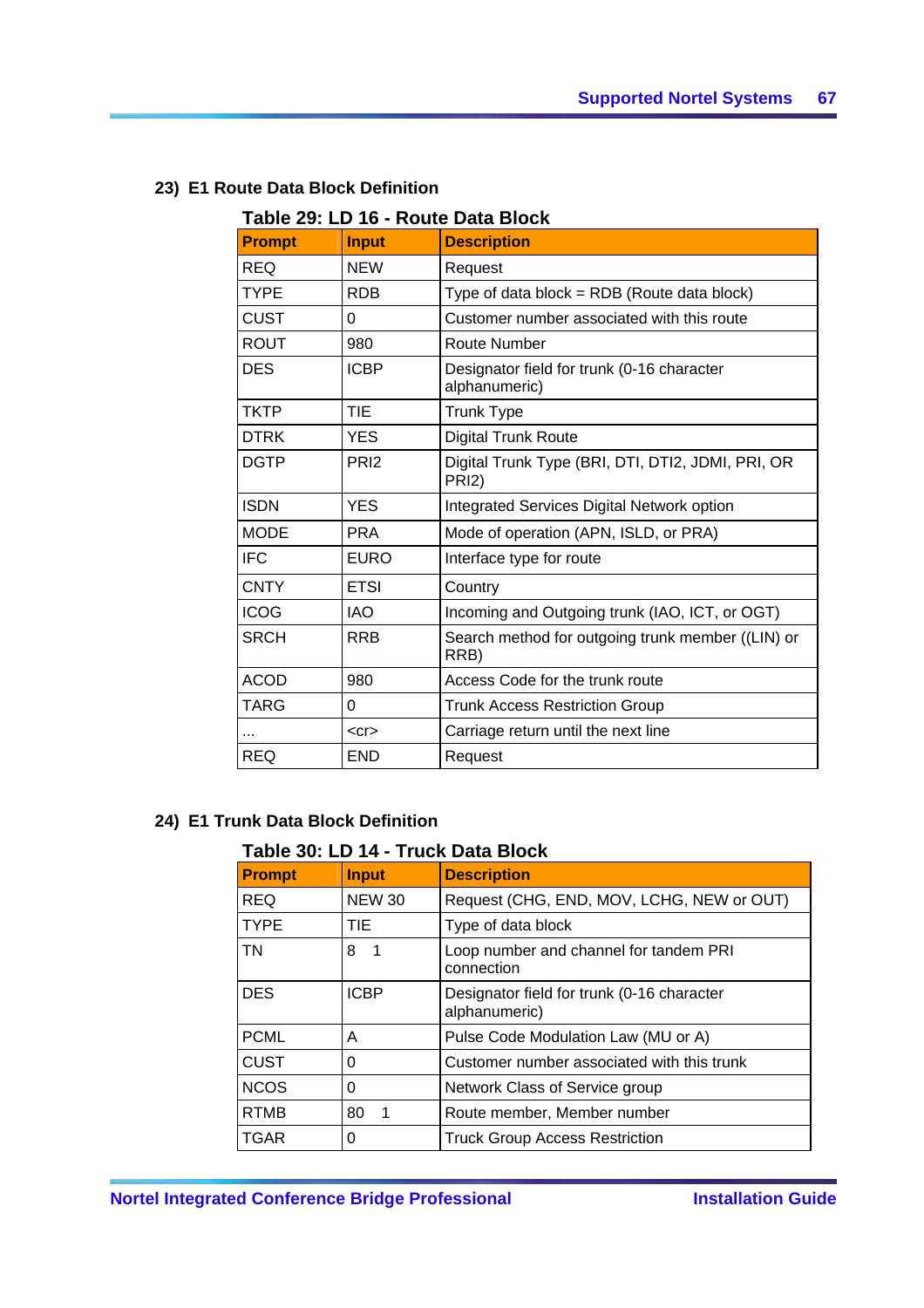| $\cdots$ | <cr></cr> | Carriage return until the next line |
|----------|-----------|-------------------------------------|
| REQ      | END       |                                     |

#### **25) Maintenance - D-channel Diagnostic**

### **Table 31: LD 96 - D-channel Diagnostic**

| <b>Prompt</b>         | <b>Input</b>     | <b>Description</b>                                                                                |
|-----------------------|------------------|---------------------------------------------------------------------------------------------------|
| <b>DIS DCH</b>        | DIS DCH 80       | This changes the status of the DCH to DSBL and the<br>status of the D-channel to DSH RST (reset). |
| <b>STAT DCH</b><br>80 | <b>ISTAT DCH</b> | Get status of one or all D-channels.                                                              |
|                       |                  | If a DCH number is not entered, the status of all D-<br>Channels is output.                       |
| <b>ENL DCH</b>        | ENL DCH 80       | Enable DCH and attempt to establish the link.                                                     |

### **26) Maintenance - Digital Trunk Loop Diagnostic**

### **Table 32: LD 60 - Digital Trunk Interface and Primary Rate Interface Diagnostic**

| <b>Prompt</b> | <b>Input</b>      | <b>Description</b>                                     |  |
|---------------|-------------------|--------------------------------------------------------|--|
| <b>DISL</b>   | DISL <sub>8</sub> | Disable DTI/PRI loop when all channels are idle.       |  |
| <b>STAT</b>   | STAT 8            | Get status of digital loop.                            |  |
| ENLL          | ENLL 8            | Enable network and DTI/PRI/DTI2/PRI2 cards of<br>loop. |  |

### **27) Dialing Network Definition**

## **Table 33: LD 86 - Digit Manipulation definition**

| <b>Prompt</b> | <b>Input</b> | <b>Description</b>                      |
|---------------|--------------|-----------------------------------------|
| <b>REQ</b>    | <b>NEW</b>   | Request                                 |
| <b>CUST</b>   |              | Customer number                         |
| <b>FEAT</b>   | <b>DGT</b>   | Feature = DGT (Digit manipulation)      |
| <b>DMI</b>    | 2            | Digit Manipulation index numbers        |
| <b>DEL</b>    | O            | Number of leading digits to be Deleted. |
| $\cdots$      | $<$ Cr $>$   | Carriage return until the next line.    |
| <b>REQ</b>    |              |                                         |

## **Table 34: LD 86 -Route List index definition**

| <b>Prompt</b> | <b>Input</b> | <b>Description</b>                    |
|---------------|--------------|---------------------------------------|
| <b>REQ</b>    | <b>NEW</b>   | Request                               |
| <b>CUST</b>   |              | Customer number                       |
| <b>FEAT</b>   | <b>RLB</b>   | Feature = RLB (Route list)            |
| RLI           |              | Route List Index to be accessed       |
| <b>ENTER</b>  |              | Entry number for NARS/BARS Route list |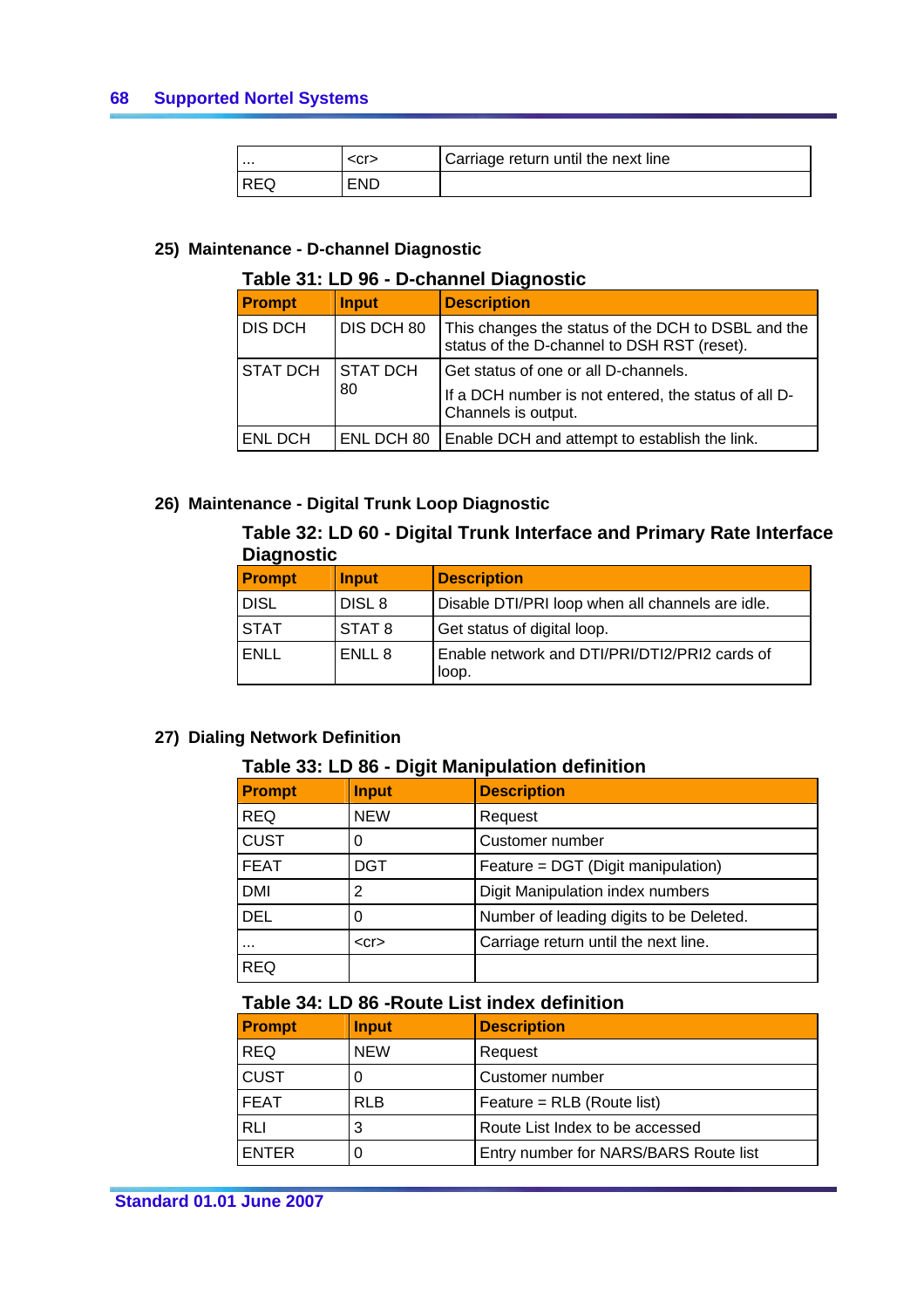| $\cdots$    | $<$ Cr $>$ | Carriage return until the next line       |
|-------------|------------|-------------------------------------------|
| <b>ROUT</b> | 980        | Route number                              |
| <b>TOD</b>  | 01234567   | Time of Day schedule                      |
| $\cdots$    | $<$ Cr $>$ | Carriage return until the next line       |
| <b>DMI</b>  | 2          | Digit Manipulation Index (see last table) |
| $\cdots$    | $<$ Cr $>$ | Carriage return until the next line       |
| <b>REQ</b>  |            |                                           |

## **Table 35: LD 87 - Dialing network definition (Coordinated Dialing Plan)**

| <b>Prompt</b> | <b>Input</b> | <b>Description</b>                                                      |
|---------------|--------------|-------------------------------------------------------------------------|
| <b>REQ</b>    | <b>NEW</b>   | Request                                                                 |
| <b>CUST</b>   | 0            | Customer number                                                         |
| <b>FEAT</b>   | CDP          | Feature = CDP (Coordinated Dialing Plan)                                |
| <b>TYPE</b>   | <b>DSC</b>   | Type of steering code                                                   |
| <b>DSC</b>    | 3190         | <b>Distant Steering Code</b>                                            |
| <b>DISP</b>   | <b>LSC</b>   | Display                                                                 |
| <b>RLI</b>    | 3            | Route List to be accessed for Distant Steering<br>Code (see last table) |
| $\cdots$      | $<$ Cr $>$   | Carriage return until the next line                                     |
| <b>REQ</b>    |              |                                                                         |

### **28) Phantom Number definition**

## **Table 36: LD 10 - Phantom Number definition**

| <b>Prompt</b> | <b>Input</b>            | <b>Description</b>                                                                         |
|---------------|-------------------------|--------------------------------------------------------------------------------------------|
| <b>REQ</b>    | <b>NEW</b>              | Request                                                                                    |
| <b>TYPE</b>   | 500                     | Type of data block                                                                         |
| <b>TN</b>     | 56001                   | <b>Terminal Number</b>                                                                     |
| <b>DES</b>    | <b>ICBP</b>             | Office Data Administration System Station<br>Designator                                    |
| <b>CUST</b>   | 0                       | Customer number                                                                            |
| DN            | 3199                    | <b>Directory Number</b>                                                                    |
| $\cdots$      | $<$ Cr $>$              | Carriage return until the next line                                                        |
| <b>CLS</b>    | <b>CFXA</b>             | Class of Service options. Call Forward All Calls to<br>external DN Allowed                 |
|               | $<$ Cr $>$              | Carriage return until the next line                                                        |
| <b>FTR</b>    | <b>DCFW</b><br>12983190 | Default Call Forward (Access Code for the trunk<br>route + ICB Professional Access number) |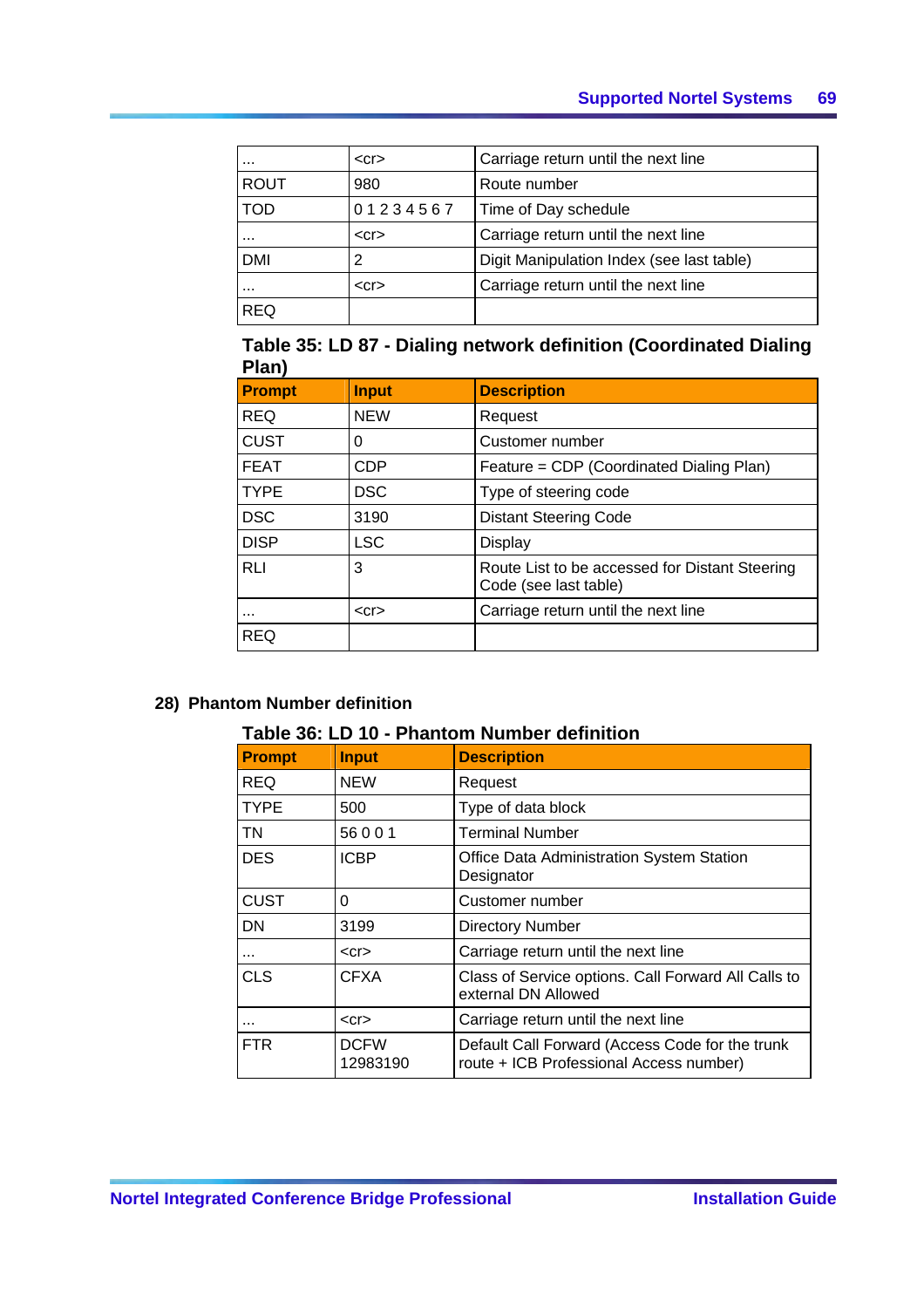## **1.5 Mb/s Primary Rate Interface - T1 Link Definition**

**29) T1 PRI Definition** 

## **Table 37: LD 17 - CONFIGURATION - CEQU (Change to Common Equipment Parameters)**

| $=$ quip $$ o $$ i ura $$ o $:$ o |              |                                                                         |
|-----------------------------------|--------------|-------------------------------------------------------------------------|
| <b>Prompt</b>                     | <b>Input</b> | <b>Description</b>                                                      |
| <b>REQ</b>                        | <b>CHG</b>   | Request                                                                 |
| l TYPE                            | CEQU         | Change to Common Equipment Parameters                                   |
| <b>DLOP</b>                       | 28 24        | Digital Trunk Interface Lop or Loops, number of voice<br>or data calls. |
| <b>MODE</b>                       | PRI          | Mode of operation (LINK, PRI, or TRK)                                   |
| <b>LCMT</b>                       |              | Line Coding Method BBS or AMI                                           |
| <b>YALM</b>                       | <b>FDL</b>   | Yellow Alarm Method FDL or DG2                                          |
| <b>TRSH</b>                       | 00           | Threshold                                                               |
|                                   | $<$ Cr $>$   | Carriage return until the next line                                     |
| <b>REQ</b>                        |              |                                                                         |

## **30) T1 D-Channel Definition**

## **Table 38: LD 17 - CONFIGURATION ADAN (Action Device and Number)**

| ו ושנוומיו    |              |                                                                                  |
|---------------|--------------|----------------------------------------------------------------------------------|
| <b>Prompt</b> | <b>Input</b> | <b>Description</b>                                                               |
| <b>REQ</b>    | <b>CHG</b>   | Change                                                                           |
| <b>TYPE</b>   | <b>ADAN</b>  | <b>Action Device and Number</b>                                                  |
| <b>ADAN</b>   | NEW DCH 28   | Action Device and Number (NEW, CHG, MOV or<br>OUT; I/O device type; port number) |
| <b>CTYP</b>   | <b>MSDL</b>  | Card Type                                                                        |
| GRP           | 0            | Network group number                                                             |
| <b>DNUM</b>   | 6            | Device number for I/O ports                                                      |
| <b>PORT</b>   | 0            | Port number (range varies according to system<br>option and card/port type)      |
| <b>DES</b>    | <b>ICBP</b>  | Designator                                                                       |
| <b>USR</b>    | <b>PRI</b>   | User (ISLD, PRI, SHA, SHAV, or VNS)                                              |
| FC            | ESS4         | Interface type for D-channel                                                     |
| <b>DCHL</b>   | 28           | D-Channel PRI loop number                                                        |
| <b>SIDE</b>   | <b>USR</b>   | The system is user side.                                                         |
| $\cdots$      | $<$ Cr $>$   | Carriage return until the next line                                              |
| REQ           | <b>END</b>   | Request                                                                          |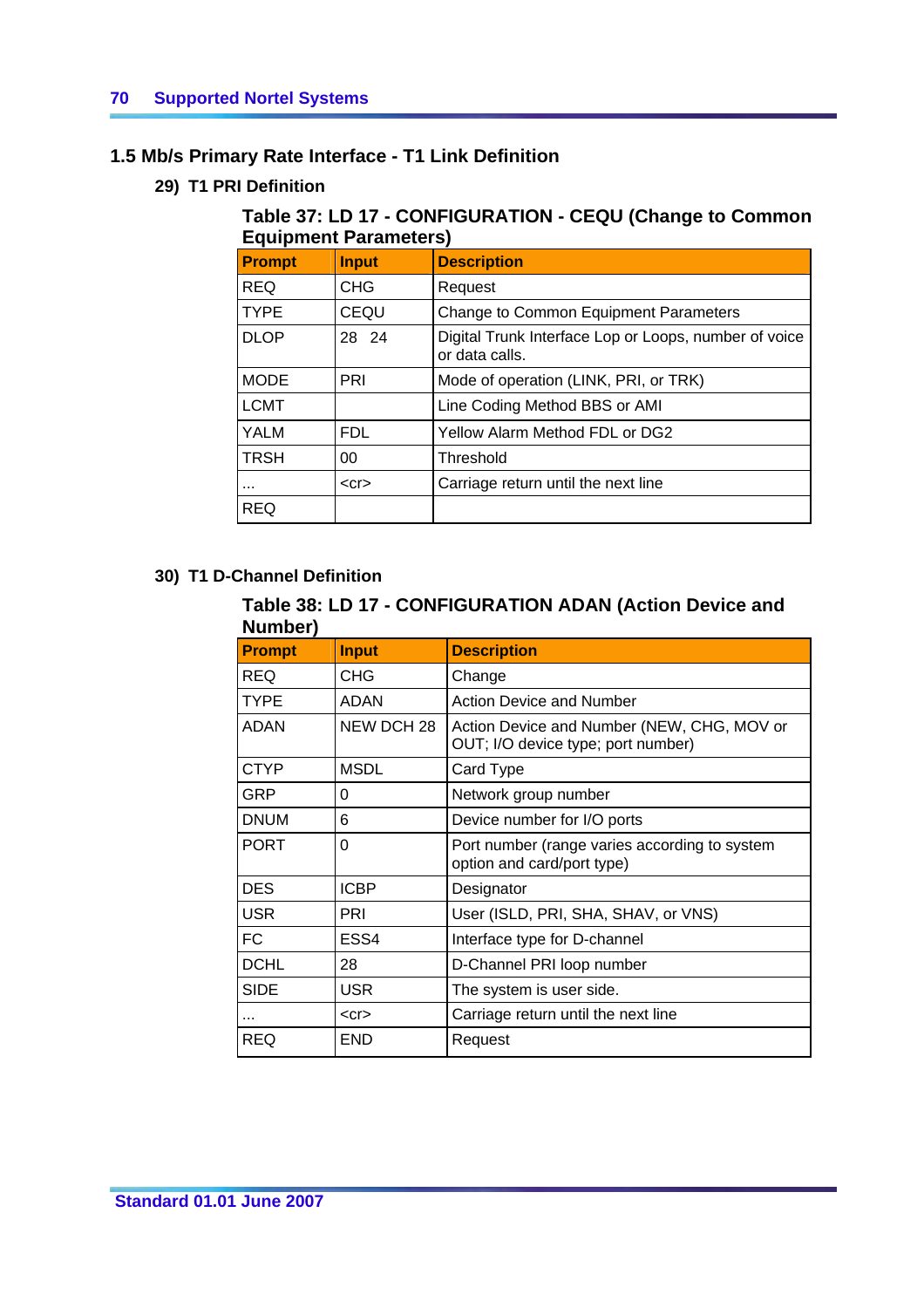## **31) T1 PRI Data Block Definition**

| Table 39: LD 73 - PRI Data Block |              |                                     |
|----------------------------------|--------------|-------------------------------------|
| <b>Prompt</b>                    | <b>Input</b> | <b>Description</b>                  |
| <b>REQ</b>                       | <b>CHG</b>   | Request                             |
| <b>TYPE</b>                      | <b>DDB</b>   | Digital Data Block                  |
| <b>TRSH</b>                      | 00           | Threshold                           |
| $\cdots$                         | $<$ Cr $>$   | Carriage return until the next line |
| <b>REQ</b>                       | <b>END</b>   | Request                             |

## **Table 39: LD 73 - PRI Data Block**

## **32) T1 Route Date Block Definition**

## **Table 40: LD 16 - Route Data Block**

| <b>Prompt</b> | <b>Input</b> | <b>Description</b>                                                |
|---------------|--------------|-------------------------------------------------------------------|
| <b>REQ</b>    | <b>NEW</b>   | Request                                                           |
| <b>TYPE</b>   | <b>RDB</b>   | Type of data block = $RDB$ (Route data block)                     |
| <b>CUST</b>   | 0            | Customer number associated with this route                        |
| <b>ROUT</b>   | 28           | Route Number                                                      |
| <b>DES</b>    | <b>ICBP</b>  | Designator field for trunk (0-16 character<br>alphanumeric)       |
| <b>TKTP</b>   | TIE          | <b>Trunk Type</b>                                                 |
| <b>DTRK</b>   | YES          | <b>Digital Trunk Route</b>                                        |
| <b>DGTP</b>   | PRI          | Digital Trunk Type (BRI, DTI, DTI2, JDMI, PRI, OR<br><b>PRI2)</b> |
| <b>ISDN</b>   | <b>YES</b>   | Integrated Services Digital Network option                        |
| <b>MODE</b>   | <b>PRA</b>   | Mode of operation (APN, ISLD, or PRA)                             |
| <b>IFC</b>    | ESS4         | Interface type for route                                          |
| <b>ICOG</b>   | <b>IAO</b>   | Incoming and Outgoing trunk (IAO, ICT, or OGT)                    |
| <b>SRCH</b>   | <b>RRB</b>   | Search method for outgoing trunk member ((LIN) or<br>RRB)         |
| <b>ACOD</b>   | 28           | Access Code for the trunk route                                   |
| <b>TARG</b>   | 0            | <b>Trunk Access Restriction Group</b>                             |
|               | $<$ Cr $>$   | Carriage return until the next line                               |
| <b>REQ</b>    | END          | Request                                                           |

## **33) T1 Trunk Data Block Definition**

## **Table 41: LD 14 - Truck Data Block**

| <b>Prompt</b> | <b>Input</b>  | <b>Description</b>                                   |
|---------------|---------------|------------------------------------------------------|
| <b>REQ</b>    | <b>NEW 23</b> | Request (CHG, END, MOV, CHG, NEW or OUT)             |
| <b>TYPF</b>   | TIE           | Type of data block                                   |
| TN            | 28            | Loop number and channel for tandem PRI<br>connection |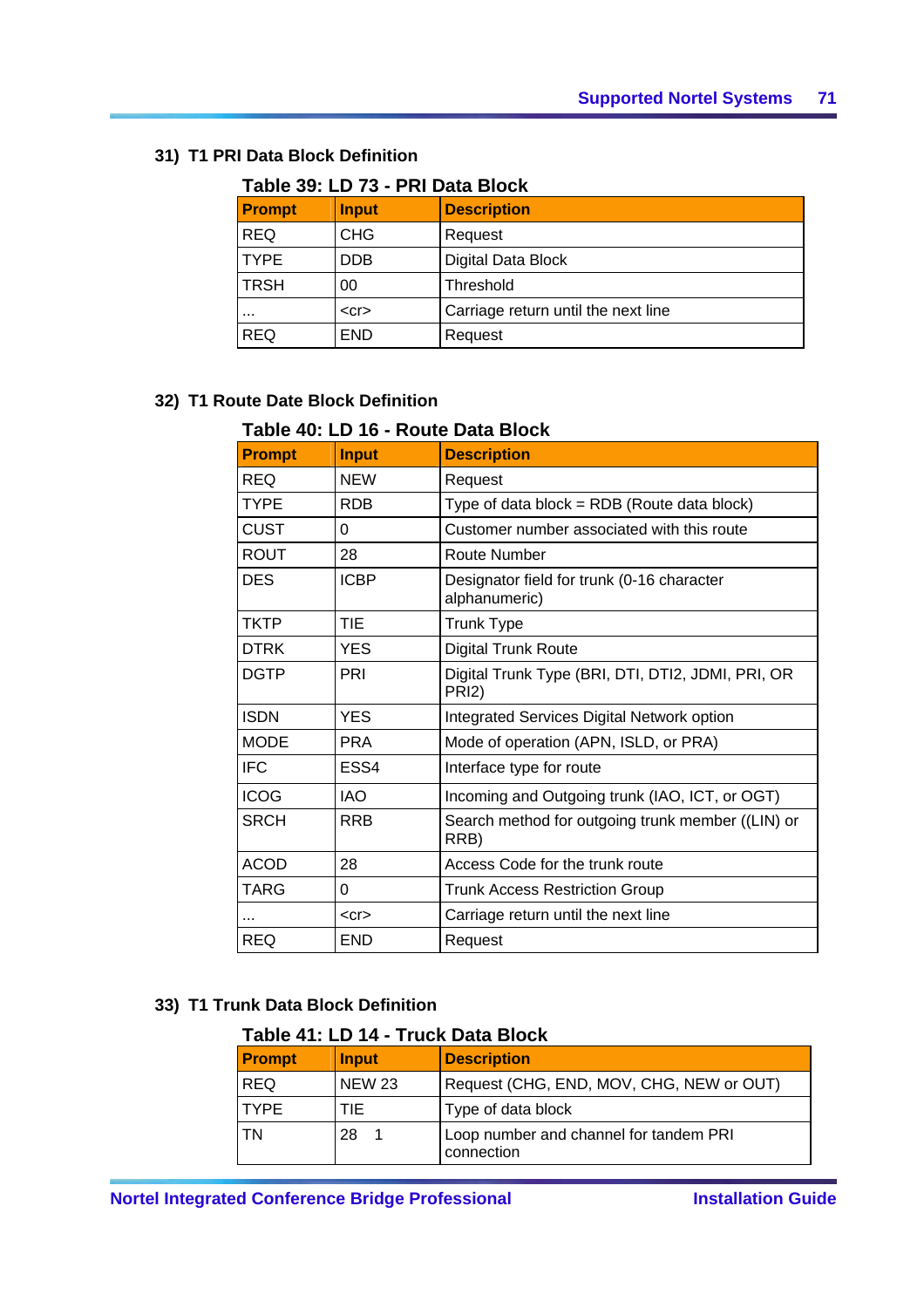| <b>DES</b>  | <b>ICBP</b> | Designator field for trunk (0-16 character<br>alphanumeric) |
|-------------|-------------|-------------------------------------------------------------|
| <b>PCML</b> | MU          | Pulse Code Modulation Law (MU or A)                         |
| <b>CUST</b> | 0           | Customer number associated with this trunk                  |
| <b>NCOS</b> | 0           | Network Class of Service group                              |
| <b>RTMB</b> | 28<br>-1    | Route member, Member number                                 |
| <b>TGAR</b> | 0           | <b>Truck Group Access Restriction</b>                       |
| $\cdots$    | $<$ Cr $>$  | Carriage return until the next line                         |
| REQ         | END         |                                                             |

### **34) Maintenance - D-channel Diagnostic**

#### **Table 42: LD 96 - D-channel Diagnostic**

| <b>Prompt</b>   | <b>Input</b>          | <b>Description</b>                                                                                                  |
|-----------------|-----------------------|---------------------------------------------------------------------------------------------------------------------|
| <b>DIS DCH</b>  | DIS DCH 80            | This changes the status of the DCH to DSBL and the<br>status of the D-channel to DSH RST (reset).                   |
| <b>STAT DCH</b> | <b>STAT DCH</b><br>80 | Get status of one or all D-channels.<br>If a DCH number is not entered, the status of all D-<br>Channels is output. |
| <b>ENL DCH</b>  | ENL DCH 80            | Enable DCH and attempt to establish the link.                                                                       |

## **35) Maintenance - Digital Trunk Loop Diagnostic**

## **Table 43: LD 60 - Digital Trunk Interface and Primary Rate Interface Diagnostic**

| <b>Prompt</b> | <b>Input</b>      | <b>Description</b>                                     |
|---------------|-------------------|--------------------------------------------------------|
| <b>DISL</b>   | DISL <sub>8</sub> | Disable DTI/PRI loop when all channels are idle.       |
| <b>STAT</b>   | I STAT 8          | Get status of digital loop.                            |
| ENLL          | ENLL 8            | Enable network and DTI/PRI/DTI2/PRI2 cards of<br>loop. |

## **36) Dialing Network Definition**

### **Table 44: LD 86 - Digit Manipulation definition**

| Prompt      | <b>Input</b> | <b>Description</b>                      |
|-------------|--------------|-----------------------------------------|
| <b>REQ</b>  | <b>NEW</b>   | Request                                 |
| <b>CUST</b> |              | Customer number                         |
| <b>FEAT</b> | <b>DGT</b>   | Feature = DGT (Digit manipulation)      |
| <b>DMI</b>  |              | Digit Manipulation index numbers        |
| <b>DEL</b>  |              | Number of leading digits to be Deleted. |
| $\cdots$    | $<$ Cr $>$   | Carriage return until the next line.    |
| <b>REQ</b>  |              |                                         |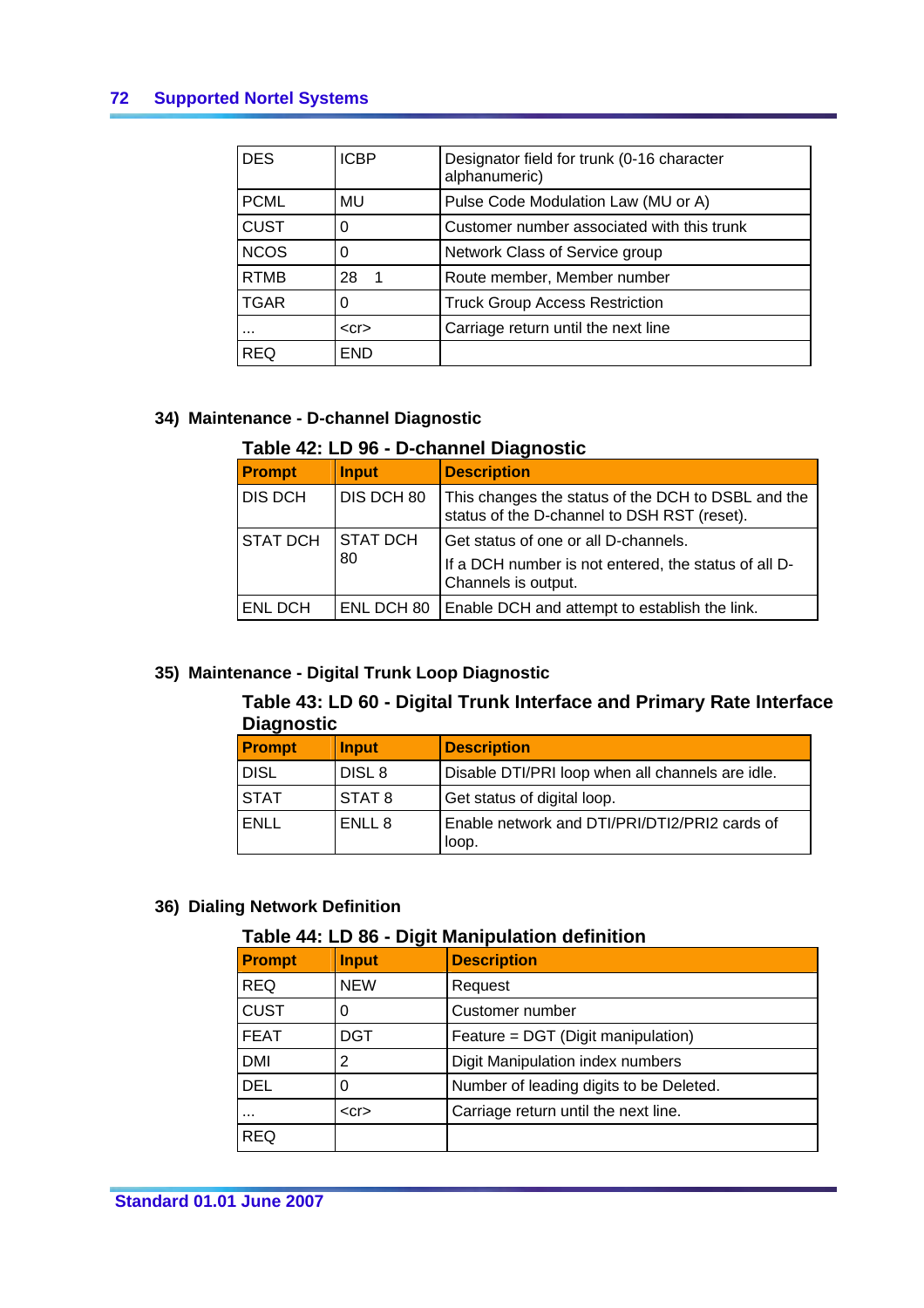| <b>Prompt</b> | <b>Input</b> | <b>Description</b>                        |  |
|---------------|--------------|-------------------------------------------|--|
| REQ           | <b>NEW</b>   | Request                                   |  |
| CUST          | 0            | Customer number                           |  |
| FEAT          | <b>RLB</b>   | Feature = RLB (Route list)                |  |
| RLI           | 3            | Route List Index to be accessed           |  |
| ENTER         | 0            | Entry number for NARS/BARS Route list     |  |
|               | $<$ Cr $>$   | Carriage return until the next line       |  |
| ROUT          | 28           | Route number                              |  |
| <b>TOD</b>    |              | 0 1 2 3 4 5 6 7 Time of Day schedule      |  |
|               | $<$ Cr $>$   | Carriage return until the next line       |  |
| DMI           | 2            | Digit Manipulation Index (see last table) |  |
|               | $<$ Cr $>$   | Carriage return until the next line       |  |
| REQ           |              |                                           |  |

## **Table 45: LD 86 - Route List Index definition**

**Table 46: LD 87 - Dialing Network definition (Coordinated Dialing Plan)** 

| . .u,         |              |                                                                         |
|---------------|--------------|-------------------------------------------------------------------------|
| <b>Prompt</b> | <b>Input</b> | <b>Description</b>                                                      |
| <b>REQ</b>    | <b>NEW</b>   | Request                                                                 |
| <b>CUST</b>   | 0            | Customer number                                                         |
| <b>FEAT</b>   | <b>CDP</b>   | Feature = CDP (Coordinated Dialing Plan)                                |
| <b>TYPE</b>   | <b>DSC</b>   | Type of steering code (LSC, DSC, or TSC)                                |
| <b>DSC</b>    | 3190         | <b>Distant Steering Code</b>                                            |
| <b>DSP</b>    | <b>LSC</b>   | Display (LSC, LOC, or DN)                                               |
| <b>RLI</b>    | 3            | Route List to be accessed for Distant Steering Code<br>(see last table) |
|               | $<$ cr $>$   | Carriage return until the next line                                     |
| <b>REQ</b>    |              |                                                                         |

## **37) Phantom Number definition**

## **Table 47: LD 10 - Phantom Number definition**

| <b>Prompt</b> | <b>Input</b> | <b>Description</b>                                      |  |
|---------------|--------------|---------------------------------------------------------|--|
| <b>REQ</b>    | <b>NEW</b>   | Request                                                 |  |
| <b>TYPE</b>   | 500          | Type of data block                                      |  |
| TN            | 56001        | <b>Terminal Number</b>                                  |  |
| <b>DES</b>    | <b>ICBP</b>  | Office Data Administration System Station<br>Designator |  |
| <b>CUST</b>   | 0            | Customer number                                         |  |
| <b>DN</b>     | 3199         | <b>Directory Number</b>                                 |  |
|               | $<$ cr $>$   | Carriage return until the next line                     |  |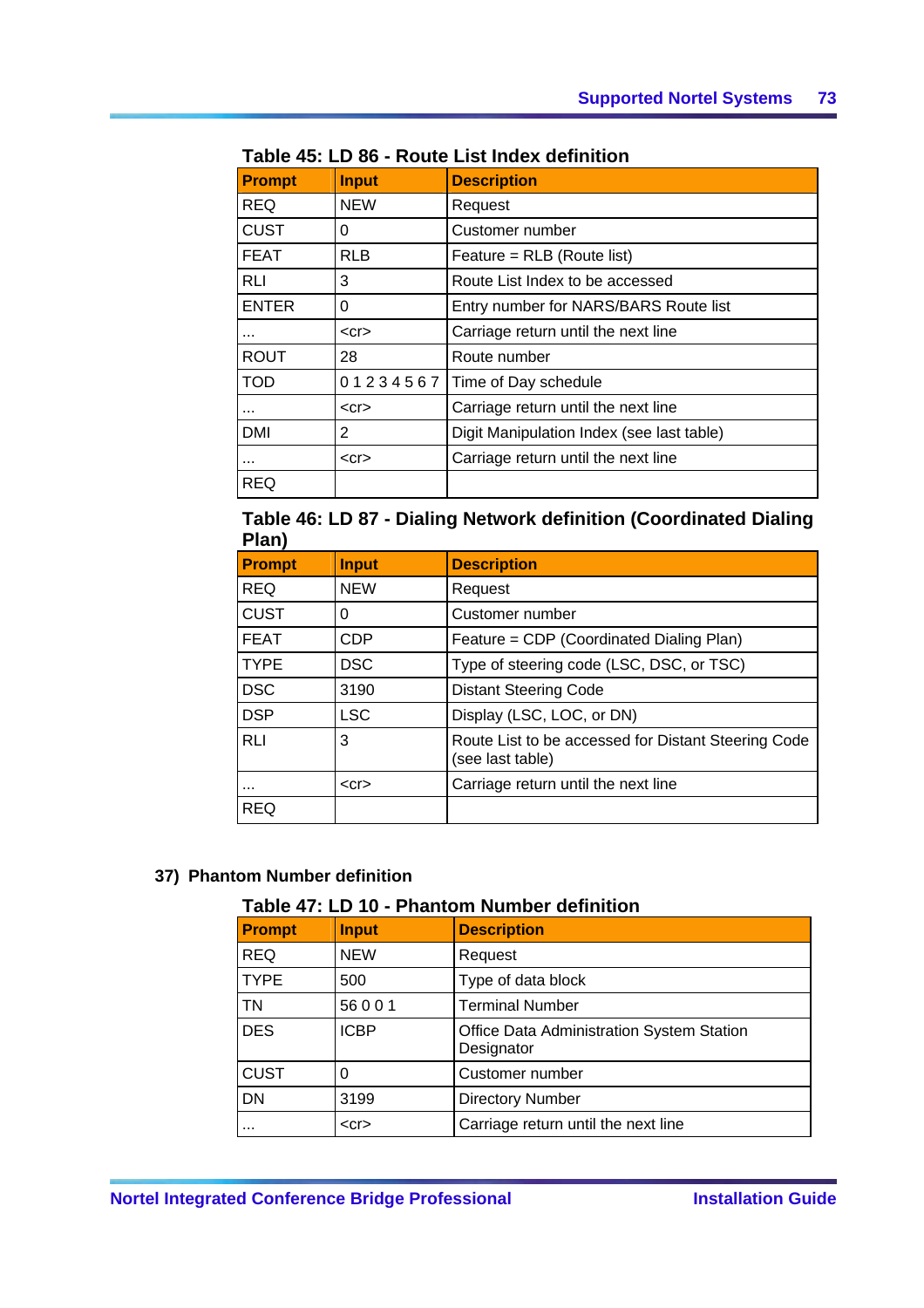| <b>CLS</b> | <b>CFXA</b>             | Class of Service options. Call Forward All Calls to<br>external DN Allowed                 |
|------------|-------------------------|--------------------------------------------------------------------------------------------|
|            | $<$ Cr $>$              | Carriage return until the next line                                                        |
| <b>FTR</b> | <b>DCFW</b><br>12283190 | Default Call Forward (Access Code for the trunk<br>route + ICB Professional Access number) |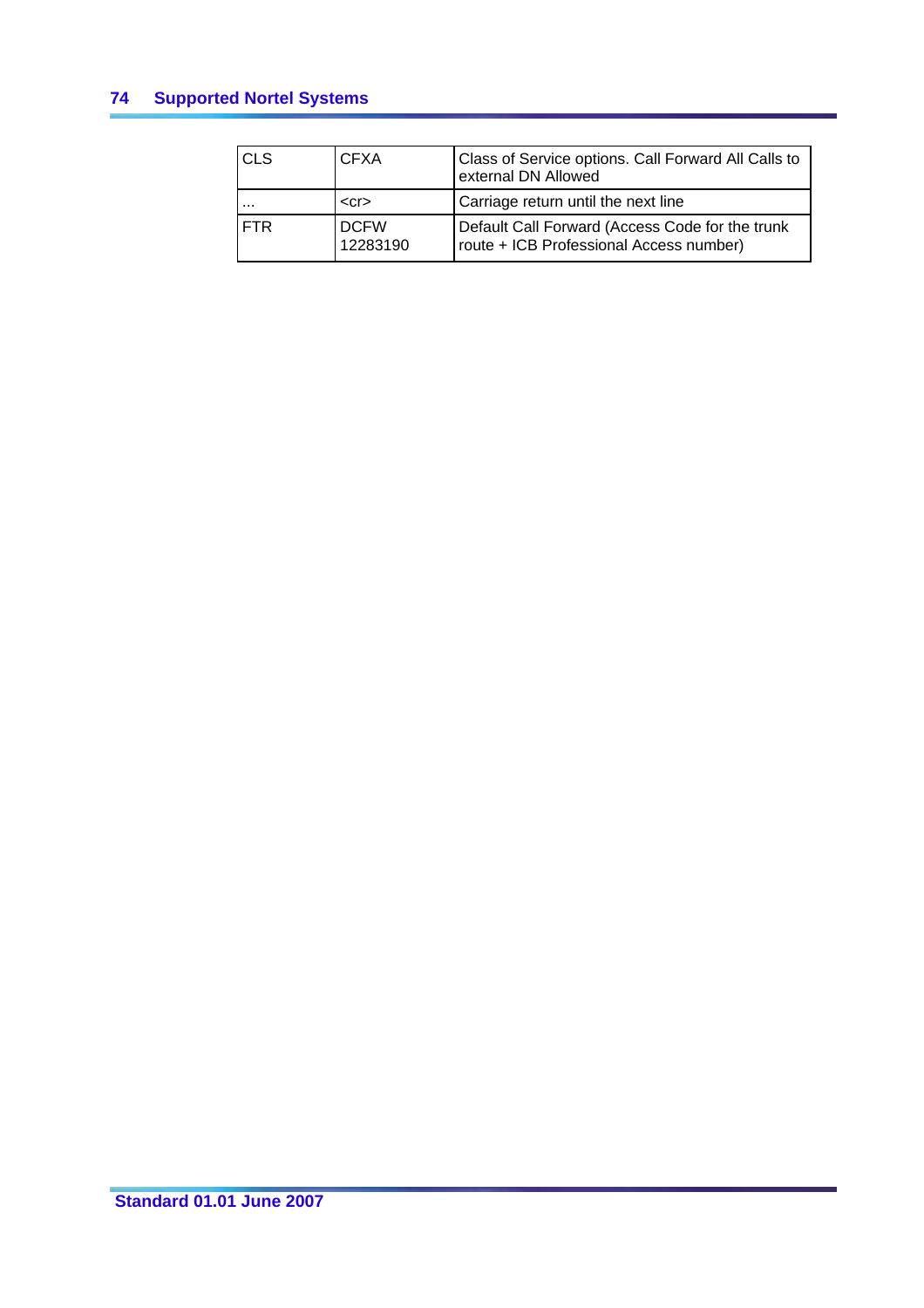# **List of Terms**

|                               | File format used for string voice files created under Microsoft Windows.                                                                                                                                                                 |  |
|-------------------------------|------------------------------------------------------------------------------------------------------------------------------------------------------------------------------------------------------------------------------------------|--|
| <b>ACD</b>                    |                                                                                                                                                                                                                                          |  |
|                               | Automatic Call Distribution.                                                                                                                                                                                                             |  |
| AMI                           |                                                                                                                                                                                                                                          |  |
|                               | Alternate Mark Inversion. An encoding method in T1 and E1<br>transmission in which consecutive 1s have the opposite polarity in order<br>to maintain ones density. All 0s are sent as 01, while 1s are sent as<br>alternating 11 and 00. |  |
| <b>B8ZS</b>                   |                                                                                                                                                                                                                                          |  |
|                               | Binary 8 Zeros Substitution. An encoding method in T1 and E1<br>transmission that substitutes a special bit pattern for 8 consecutive<br>zeros in order to maintain ones density.                                                        |  |
| <b>Browser User Interface</b> |                                                                                                                                                                                                                                          |  |
|                               | An interface that allows the administration of OA&M functions on<br>conferences, users, and cards through a standard web browser.                                                                                                        |  |
| <b>BUI</b>                    |                                                                                                                                                                                                                                          |  |
|                               | See Browser User Interface.                                                                                                                                                                                                              |  |
| <b>Chairperson DN</b>         |                                                                                                                                                                                                                                          |  |
|                               | The directory number the conference person dials to enter the<br>conference.                                                                                                                                                             |  |
| <b>CLI</b>                    |                                                                                                                                                                                                                                          |  |
|                               | See Command Line Interface.                                                                                                                                                                                                              |  |
| <b>CLS</b>                    |                                                                                                                                                                                                                                          |  |
|                               | <b>Class of Service</b>                                                                                                                                                                                                                  |  |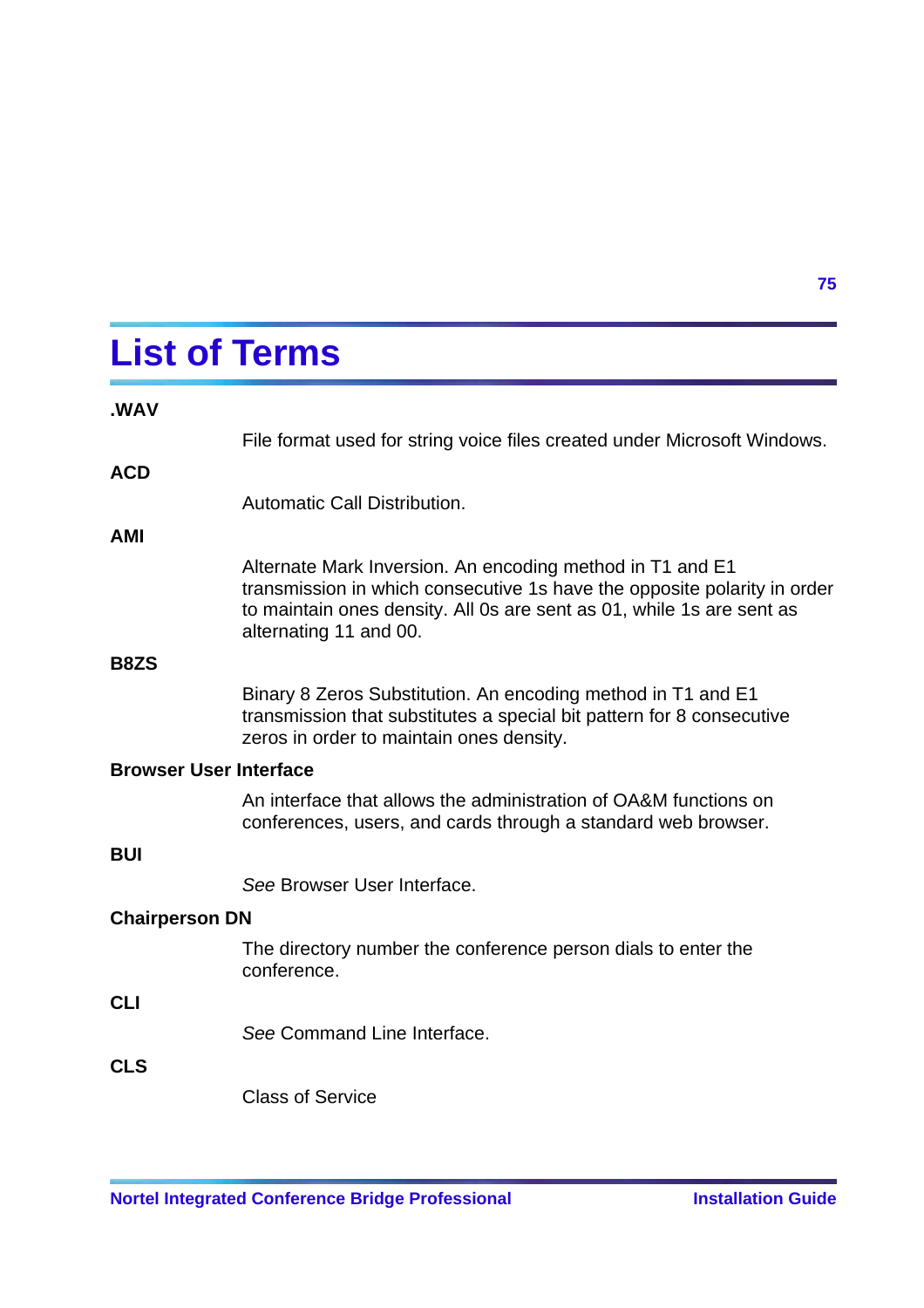## **Command Line Interface**

|                 | An interface that allows the administration of OA&M functions on cards<br>through TELNET or through a standard VT100 terminal.                                                                                                                               |
|-----------------|--------------------------------------------------------------------------------------------------------------------------------------------------------------------------------------------------------------------------------------------------------------|
| <b>CPU</b>      |                                                                                                                                                                                                                                                              |
|                 | Central Processing Unit. A chip that performs logic, control, and<br>arithmetic functions. The part of the switch that performs these<br>functions and any others necessary to process calls.                                                                |
| DID             |                                                                                                                                                                                                                                                              |
|                 | Direct Inward Dialing.                                                                                                                                                                                                                                       |
| <b>DLC</b>      |                                                                                                                                                                                                                                                              |
|                 | Digital Line Card.                                                                                                                                                                                                                                           |
| DN              |                                                                                                                                                                                                                                                              |
|                 | Directory Number.                                                                                                                                                                                                                                            |
| <b>DRAM</b>     |                                                                                                                                                                                                                                                              |
|                 | Dynamic Random Access Memory. A high density type of<br>semiconductor memory. It typically has slower access time than SRAM<br>and requires external memory refresh circuitry.                                                                               |
| <b>DSP</b>      |                                                                                                                                                                                                                                                              |
|                 | Digital Signal Processing. A specialized computer chip that performs<br>speedy and complex operations on digitized waveforms. Useful in<br>processing sound and video.                                                                                       |
| <b>DTMF</b>     |                                                                                                                                                                                                                                                              |
|                 | Dual Tone Multi-frequency. A term describing push-button or touch-tone<br>dialing.                                                                                                                                                                           |
| <b>EMC</b>      |                                                                                                                                                                                                                                                              |
|                 | Electro-Magnetic Compatibility. Refers to equipment units that perform<br>their functions without causing or suffering unacceptable<br>electromagnetic interference from other equipment in the same<br>environment.                                         |
| ESF             |                                                                                                                                                                                                                                                              |
|                 | Extended SuperFrame. An enhanced T1 format that allows a line to be<br>monitored during normal operation. See SF.                                                                                                                                            |
| <b>Firmware</b> |                                                                                                                                                                                                                                                              |
|                 | Hardwired logic, software, data, and programming instructions such as<br>that stored by threading wires through ferrite cores. May also refer to<br>software programmed in the factory or burnt in the field, and is semi-<br>permanently stored within ROM. |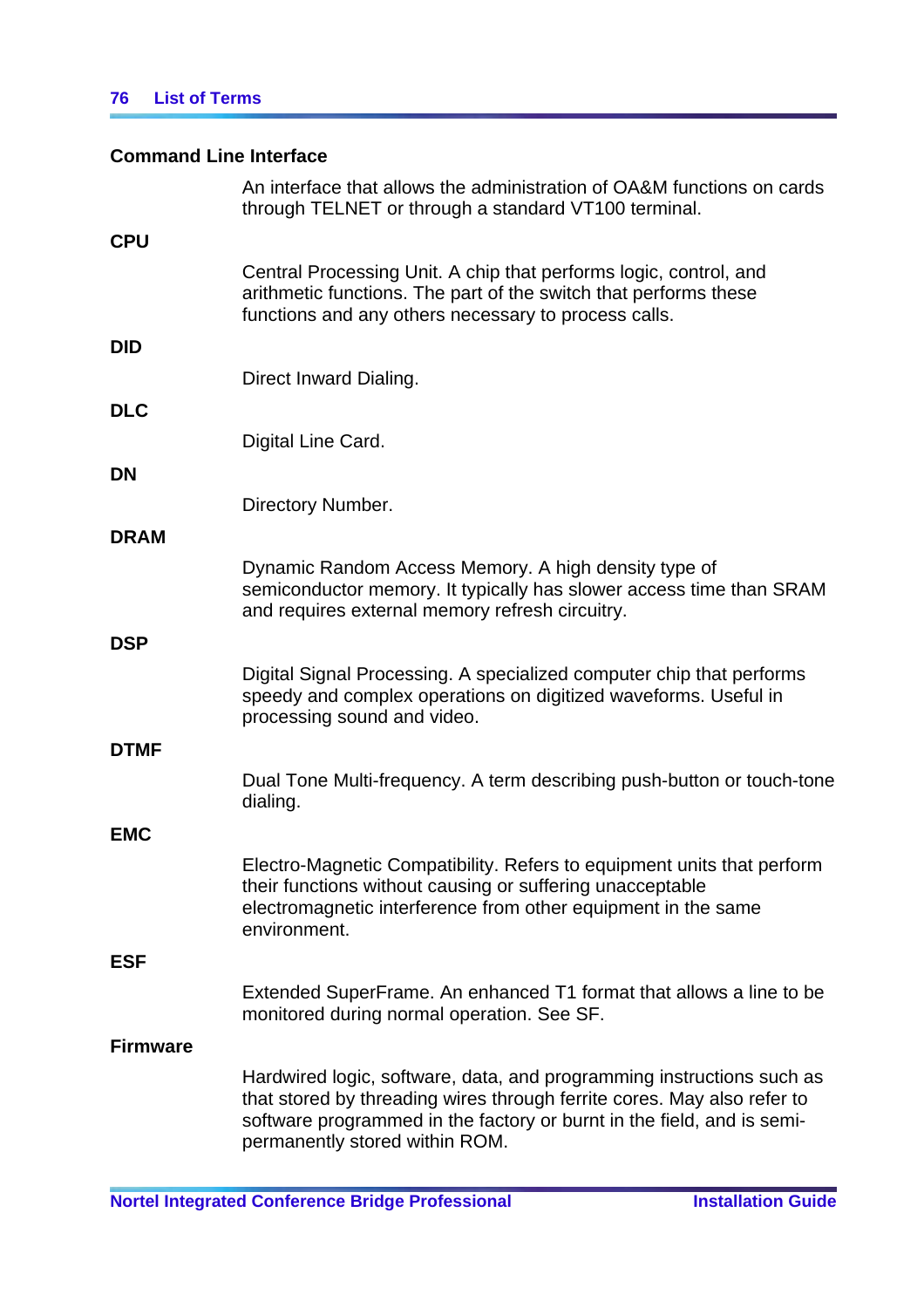| <b>Flash memory</b> |                                                                                                                                                                                                                                       |
|---------------------|---------------------------------------------------------------------------------------------------------------------------------------------------------------------------------------------------------------------------------------|
|                     | Electrically erasable memory that is non-volatile (not affected by power<br>disruptions).                                                                                                                                             |
| <b>FTP</b>          |                                                                                                                                                                                                                                       |
|                     | <b>File Transfer Protocol.</b>                                                                                                                                                                                                        |
| <b>HTTP</b>         |                                                                                                                                                                                                                                       |
|                     | <b>Hypertext Transfer Protocol.</b>                                                                                                                                                                                                   |
| <b>ICB</b>          | Integrated Conference Bridge.                                                                                                                                                                                                         |
| <b>IP</b>           |                                                                                                                                                                                                                                       |
|                     | Internet Protocol.                                                                                                                                                                                                                    |
| <b>IPE</b>          |                                                                                                                                                                                                                                       |
|                     | Intelligent Peripheral Equipment. A range of cards that contain micro-<br>processors that provide off-loading of the CPU function and the<br>flexibility to make changes to the system's parameters without revising<br>the hardware. |
| <b>ISM</b>          |                                                                                                                                                                                                                                       |
|                     | Incremental Software Management.                                                                                                                                                                                                      |
| <b>LAN</b>          |                                                                                                                                                                                                                                       |
|                     | Local Area Network.                                                                                                                                                                                                                   |
| <b>LED</b>          |                                                                                                                                                                                                                                       |
|                     | <b>Light Emitting Diode.</b>                                                                                                                                                                                                          |
| <b>LEN</b>          |                                                                                                                                                                                                                                       |
|                     | Line Equipment Number (CS 2100/Meridian SL-100 equivalent of TN).                                                                                                                                                                     |
| <b>Main DN</b>      |                                                                                                                                                                                                                                       |
|                     | The directory number that conferees dial to enter the conference when<br>using direct access.                                                                                                                                         |
| <b>MAP</b>          |                                                                                                                                                                                                                                       |
|                     | Maintenance and Administration Position.                                                                                                                                                                                              |
| <b>MAU</b>          |                                                                                                                                                                                                                                       |
|                     | <b>Medium Access Unit.</b>                                                                                                                                                                                                            |
| <b>MMI</b>          |                                                                                                                                                                                                                                       |
|                     | Man-Machine Interface.                                                                                                                                                                                                                |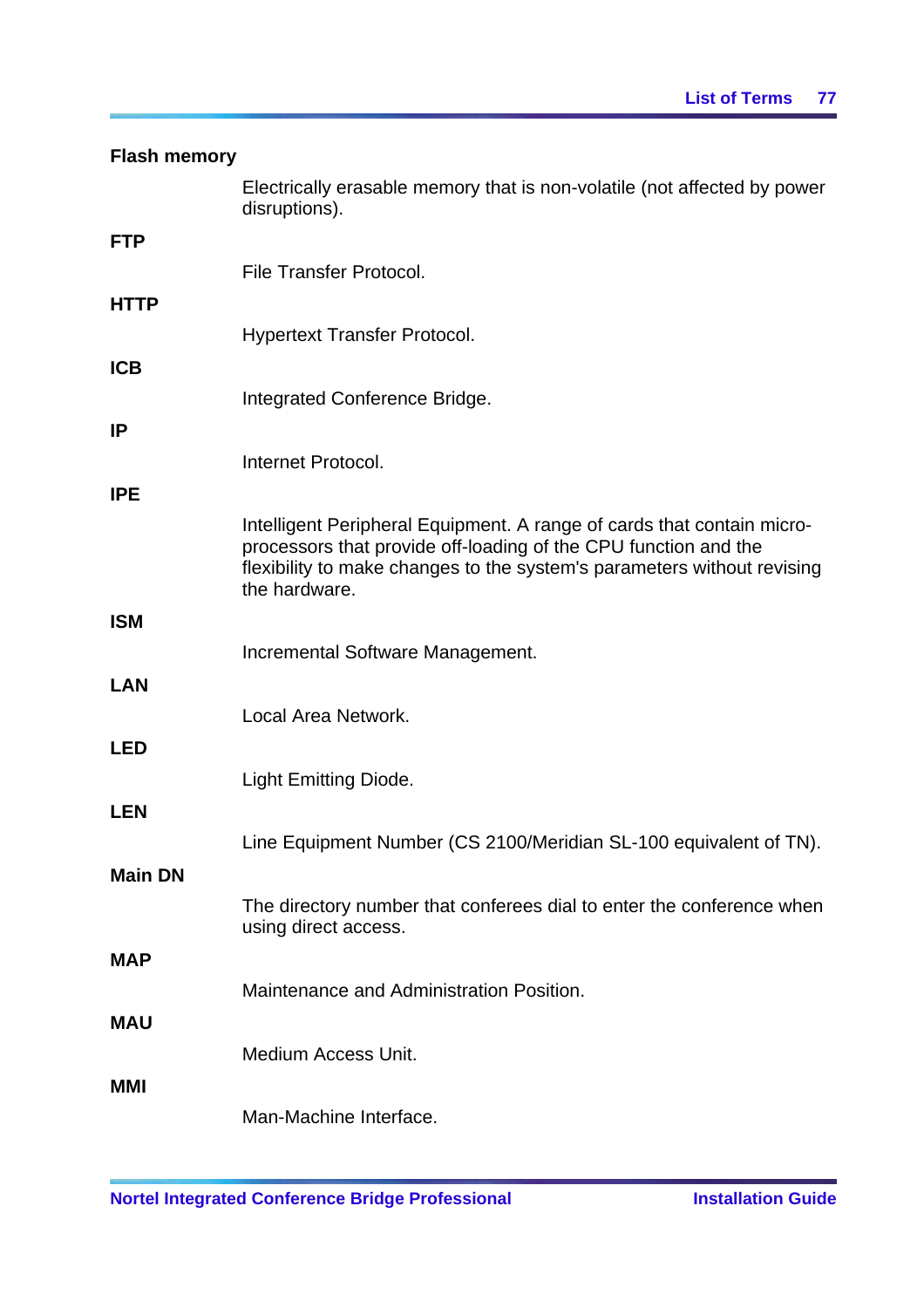## **78 List of Terms**

| <b>MPU</b>      |                                                                                                                                                                                                                                                                                                                                                                                                                                                                     |
|-----------------|---------------------------------------------------------------------------------------------------------------------------------------------------------------------------------------------------------------------------------------------------------------------------------------------------------------------------------------------------------------------------------------------------------------------------------------------------------------------|
|                 | Microprocessor Unit.                                                                                                                                                                                                                                                                                                                                                                                                                                                |
| <b>MTBF</b>     |                                                                                                                                                                                                                                                                                                                                                                                                                                                                     |
|                 | Mean Time Between Failure. A measure of reliability: the time that a<br>user may reasonably expect a device or system to work before an<br>incapacitating fault occurs. Also, the average number of horus between<br>one random failure and the next under stated conditions.                                                                                                                                                                                       |
| <b>MTTR</b>     |                                                                                                                                                                                                                                                                                                                                                                                                                                                                     |
|                 | Mean Time To Repair.                                                                                                                                                                                                                                                                                                                                                                                                                                                |
| <b>OA&amp;M</b> |                                                                                                                                                                                                                                                                                                                                                                                                                                                                     |
|                 | Operations, Administration, and Maintenance.                                                                                                                                                                                                                                                                                                                                                                                                                        |
| <b>ONP</b>      |                                                                                                                                                                                                                                                                                                                                                                                                                                                                     |
|                 | One Night Process. This is a term to define upgrades that occur over a<br>single night when traffic is slower than during the day.                                                                                                                                                                                                                                                                                                                                  |
| <b>PBX</b>      |                                                                                                                                                                                                                                                                                                                                                                                                                                                                     |
|                 | Private Automatic Branch Exchange. An automatic telephony switch<br>that is privately owned.                                                                                                                                                                                                                                                                                                                                                                        |
| <b>PCM</b>      |                                                                                                                                                                                                                                                                                                                                                                                                                                                                     |
|                 | <b>Pulse Code Modulation.</b>                                                                                                                                                                                                                                                                                                                                                                                                                                       |
| <b>PCMCIA</b>   |                                                                                                                                                                                                                                                                                                                                                                                                                                                                     |
|                 | Personal Computer Memory Card International Association. This<br>organization has defined a credit card sized plug-in board for use in<br>PCs. These cards are the only way to get a laptop bus without using a<br>docking station. In addition, application software can be stored on the<br>card into system address space so that the software can run directly<br>from the cad, resulting in a faster start and less memory required from<br>the host computer. |
| RTS             |                                                                                                                                                                                                                                                                                                                                                                                                                                                                     |
|                 | Return To Service.                                                                                                                                                                                                                                                                                                                                                                                                                                                  |
| SCSI            |                                                                                                                                                                                                                                                                                                                                                                                                                                                                     |
|                 | Small Computer System Interface. A device that enables computers to<br>cable-connect to networks or external tape units/hard drives.                                                                                                                                                                                                                                                                                                                                |
| SDI             |                                                                                                                                                                                                                                                                                                                                                                                                                                                                     |
|                 | Serial Data Interface. For some Meridian switches, provides pots<br>between the CPU and external devices such as a teletype or<br>maintenance telephone. More generally, an SDI is a mechanism for                                                                                                                                                                                                                                                                  |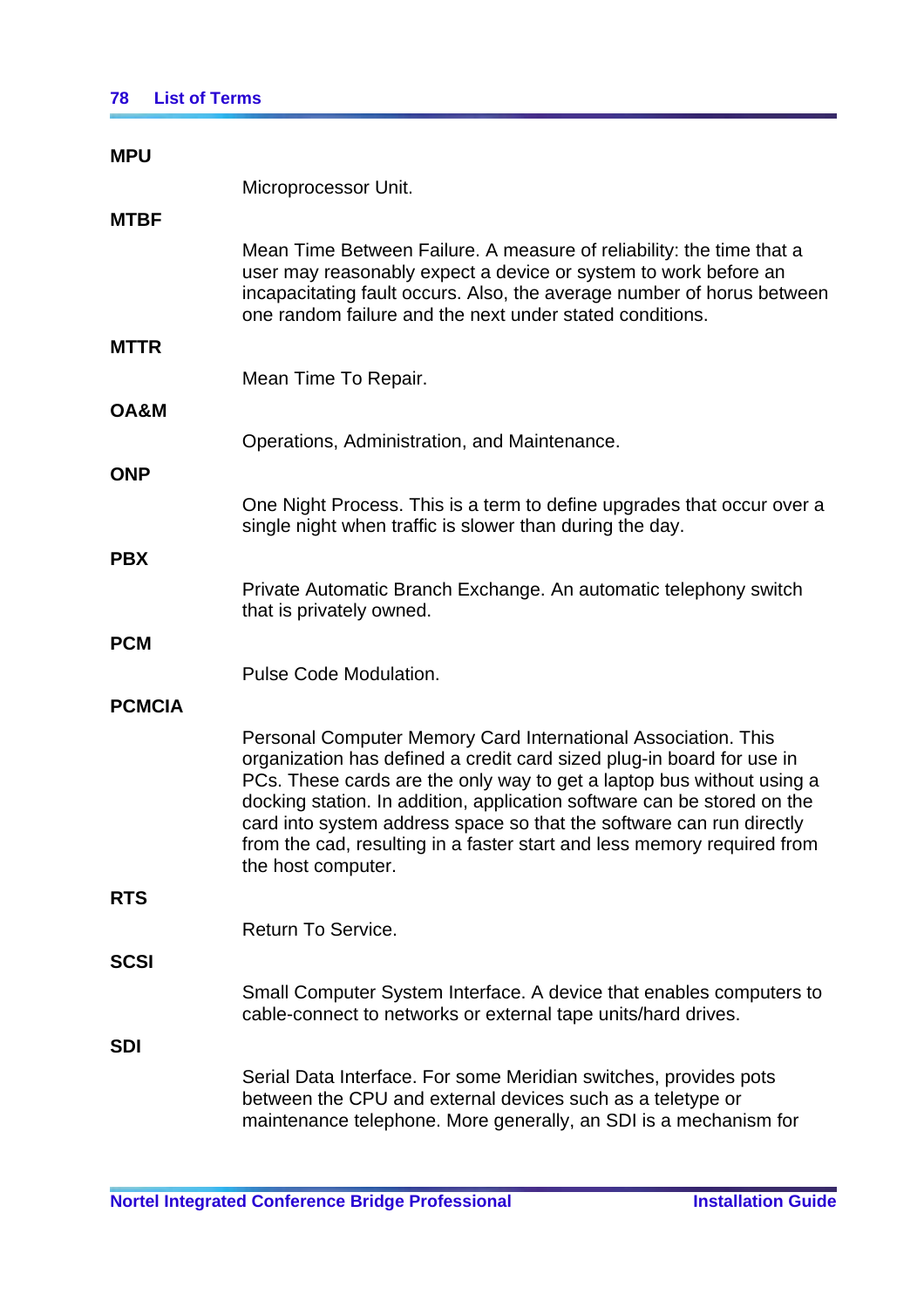|                                 | changing the parallel arrangement of data within computers to the serial<br>form used on transmission lines and vice versa. |
|---------------------------------|-----------------------------------------------------------------------------------------------------------------------------|
| <b>SDN</b>                      | Secondary Directory Number.                                                                                                 |
| <b>SF</b>                       |                                                                                                                             |
|                                 | Superframe. A T1 transmission format made up of 12 T1 frames<br>(superframe) or 24 frames (extended superframe). See ESF.   |
| <b>SMTP</b>                     |                                                                                                                             |
|                                 | Simple Mail Transfer Protocol.                                                                                              |
| <b>Telephone User Interface</b> |                                                                                                                             |
|                                 | An interface that allows the scheduling of simple conferences over a<br>DTMF telephone.                                     |
| <b>TN</b>                       |                                                                                                                             |
|                                 | Terminal Number (CS 1000 equivalent of LEN)                                                                                 |
| <b>TUI</b>                      |                                                                                                                             |
|                                 | See Telephone User Interface.                                                                                               |
| <b>XPM</b>                      |                                                                                                                             |
|                                 | <b>Extended Peripheral Module.</b>                                                                                          |